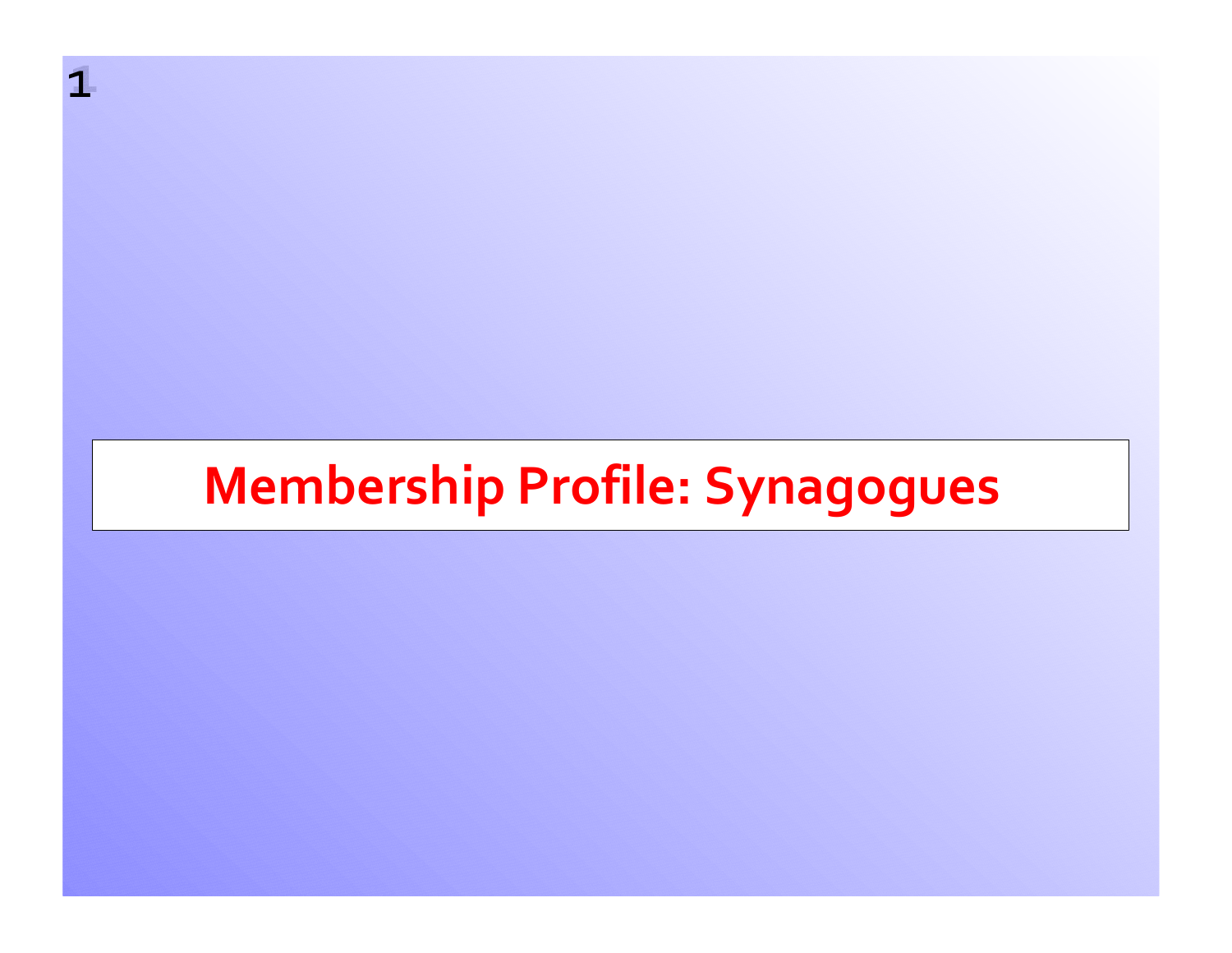#### **(Jewish Households)**



**2**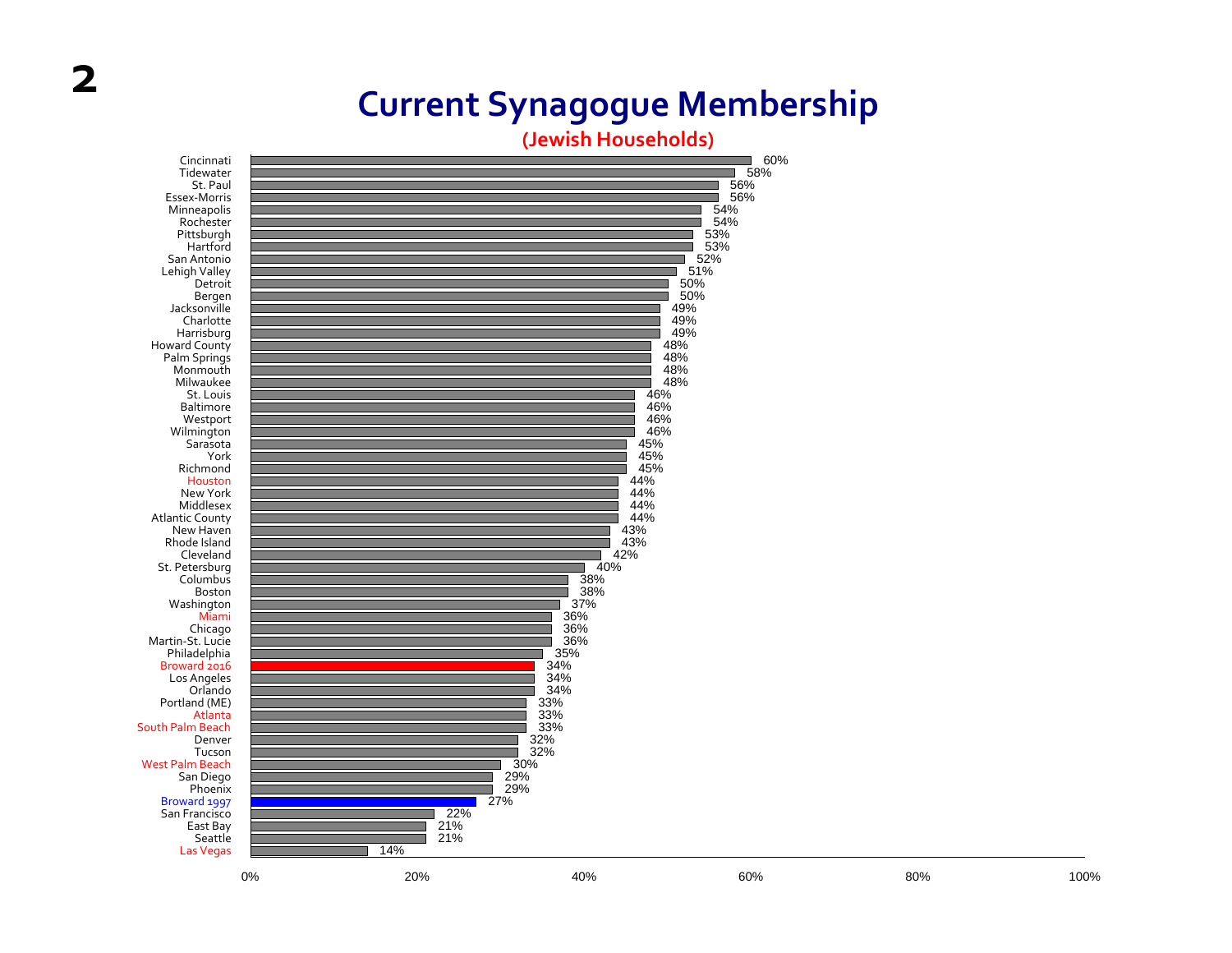#### **Head of Household Under Age 35**

**(Jewish Households)**

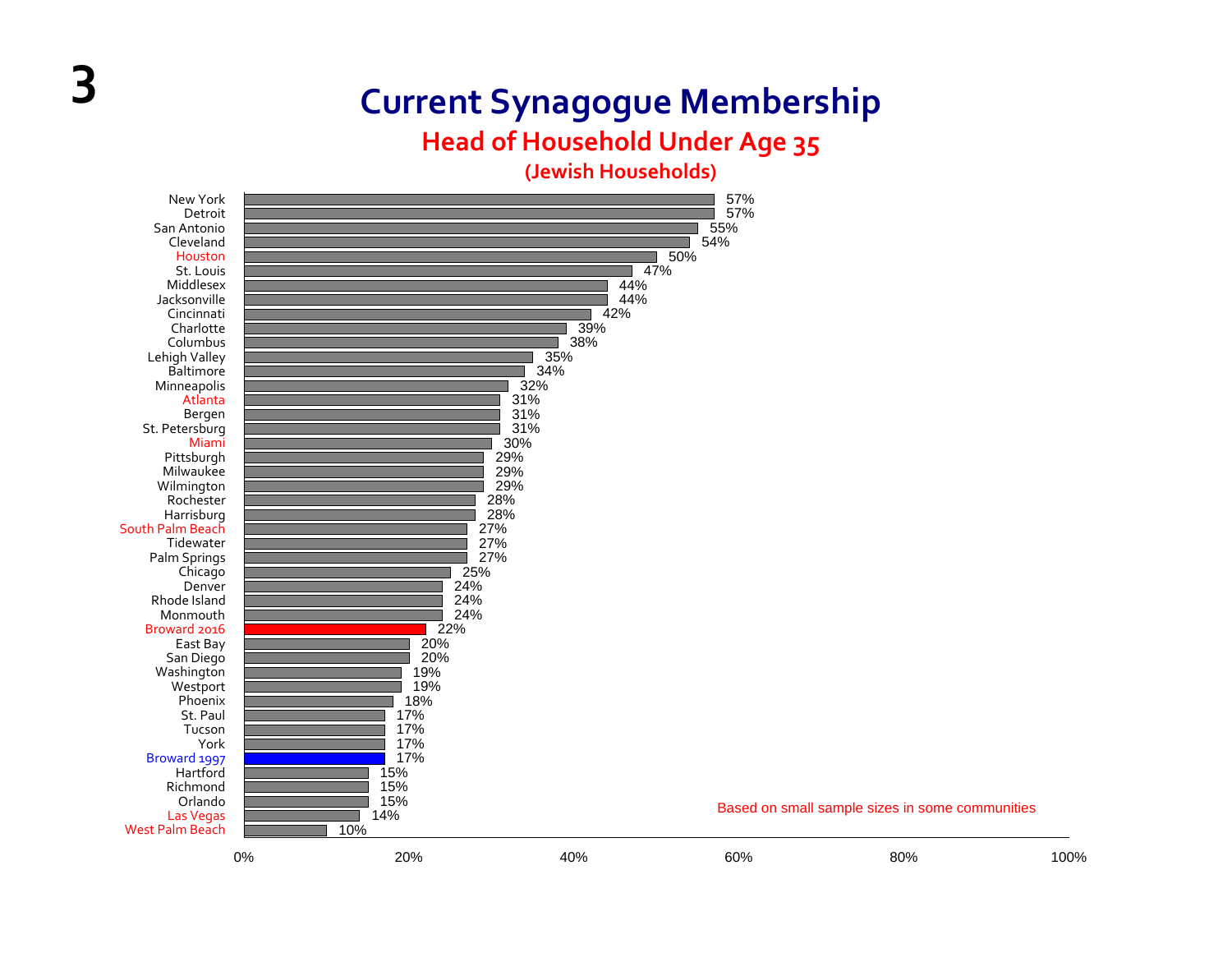### **4 Current Synagogue Membership Head of Household Age 35‐49**

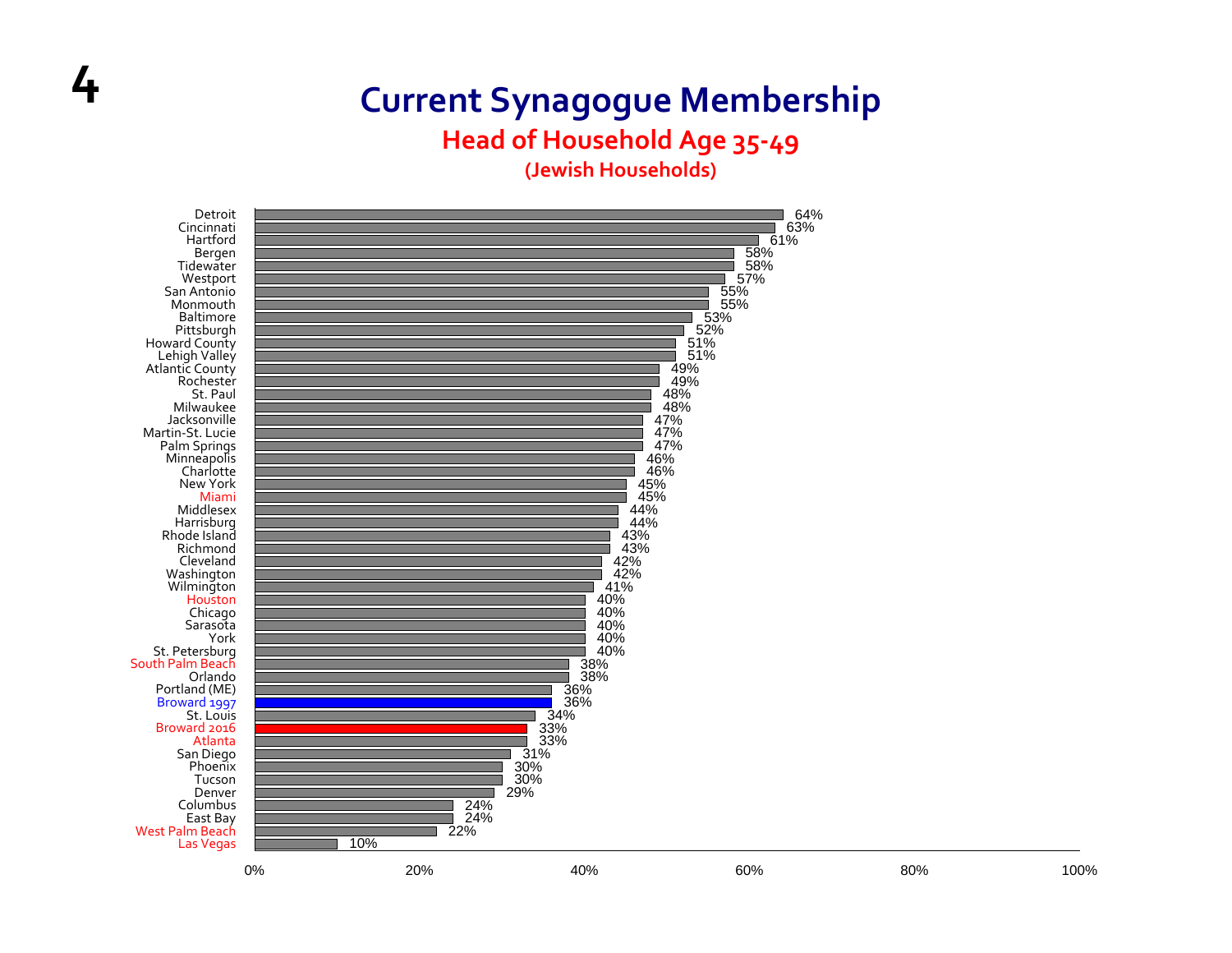#### **Head of Household Age 50‐64**

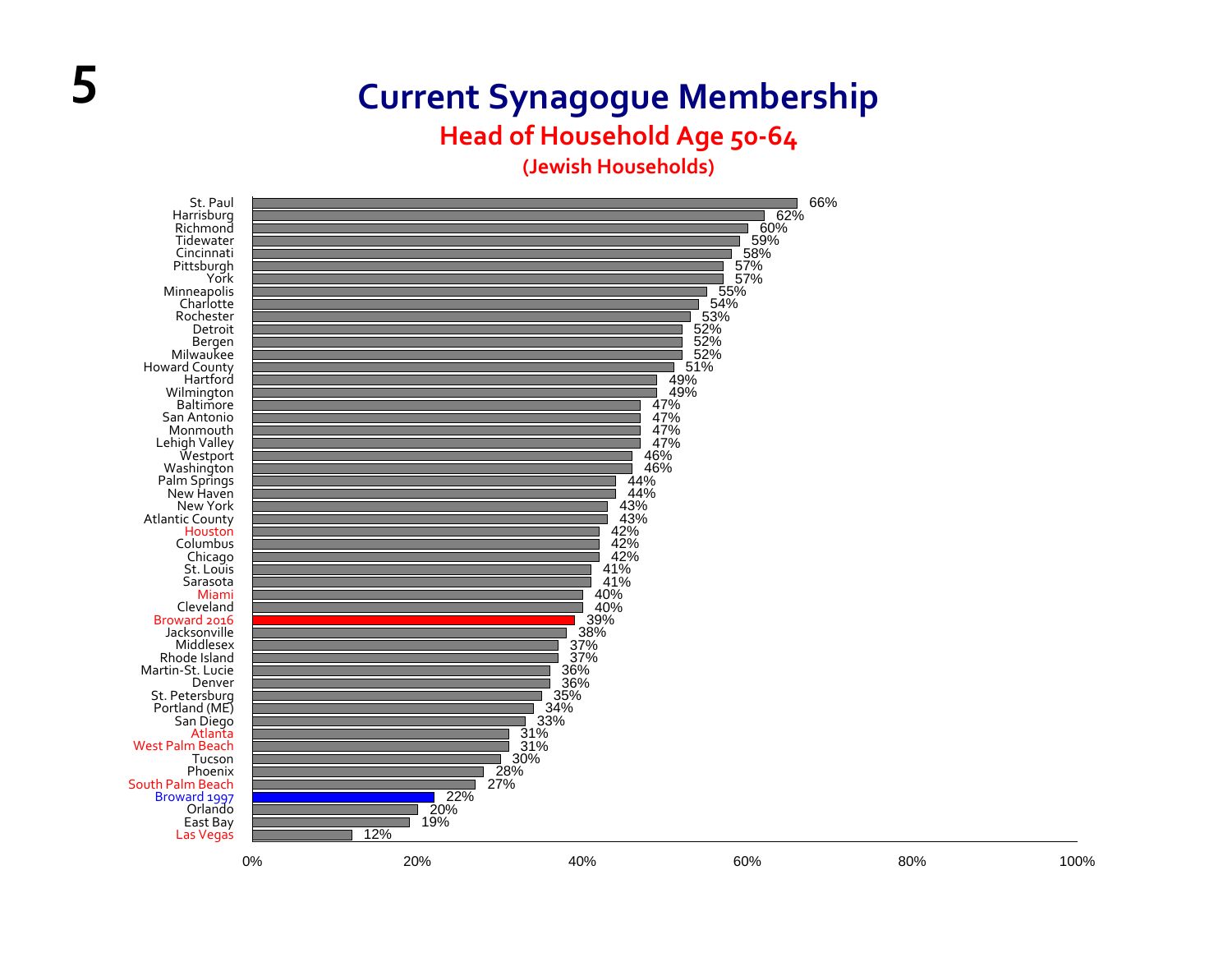#### **Head of Household Age 65‐<sup>74</sup>**

**(Jewish Households)**

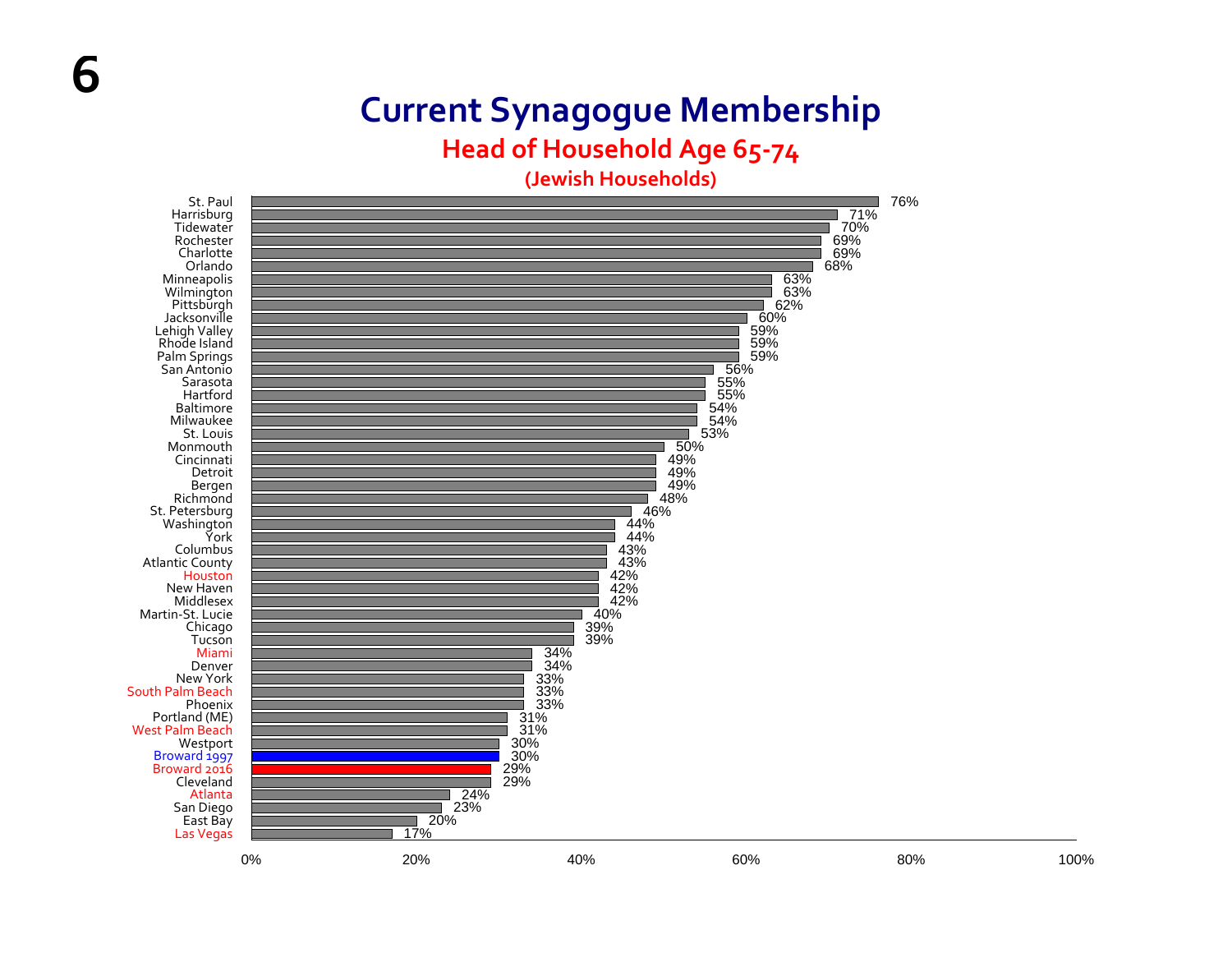#### **Head of Household Age 75 and Over**

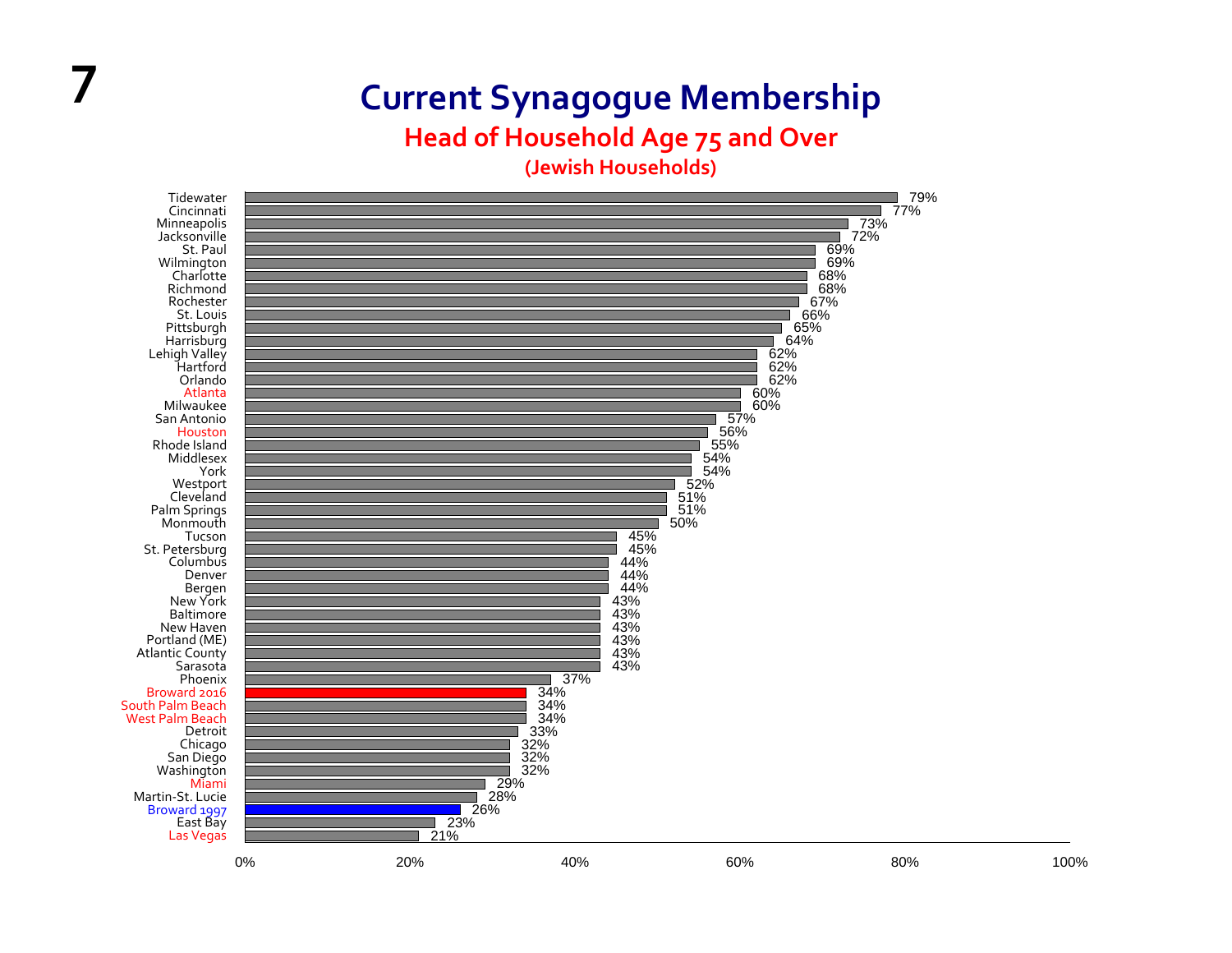#### **Head of Household Age 65 and Over**

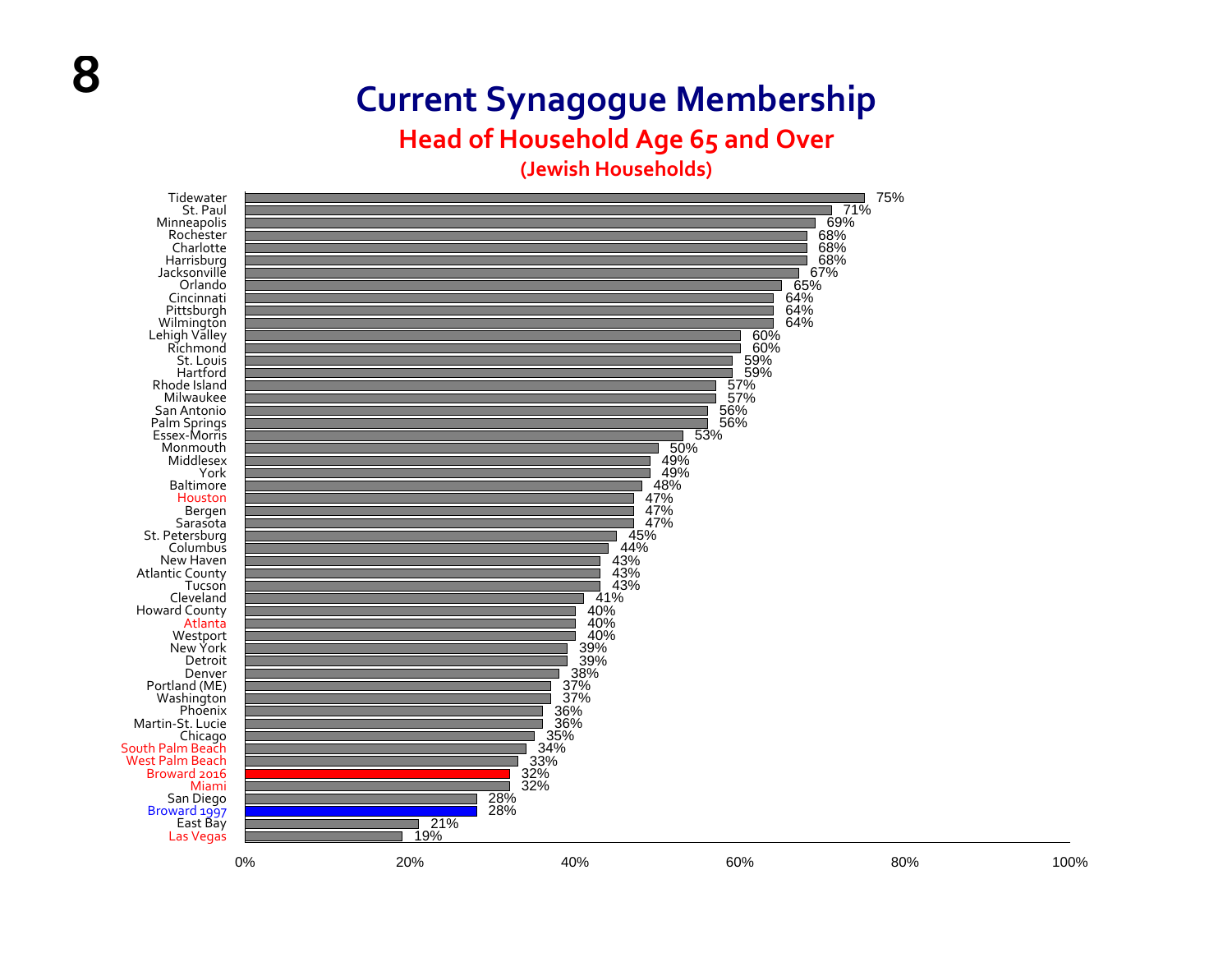### **9 Current Synagogue Membership of Households with Children**

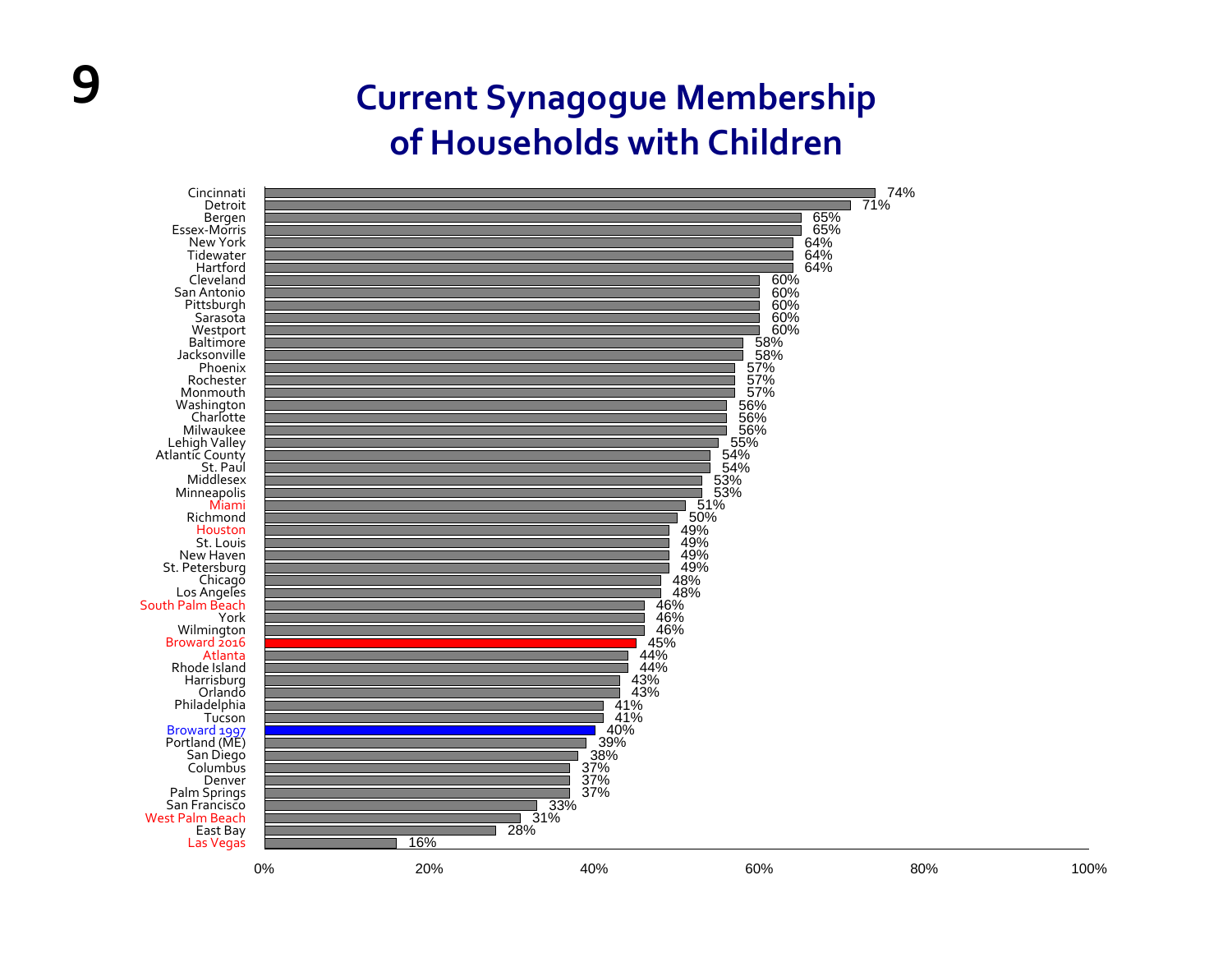#### **Current Synagogue Membership of Intermarried Households**



**10**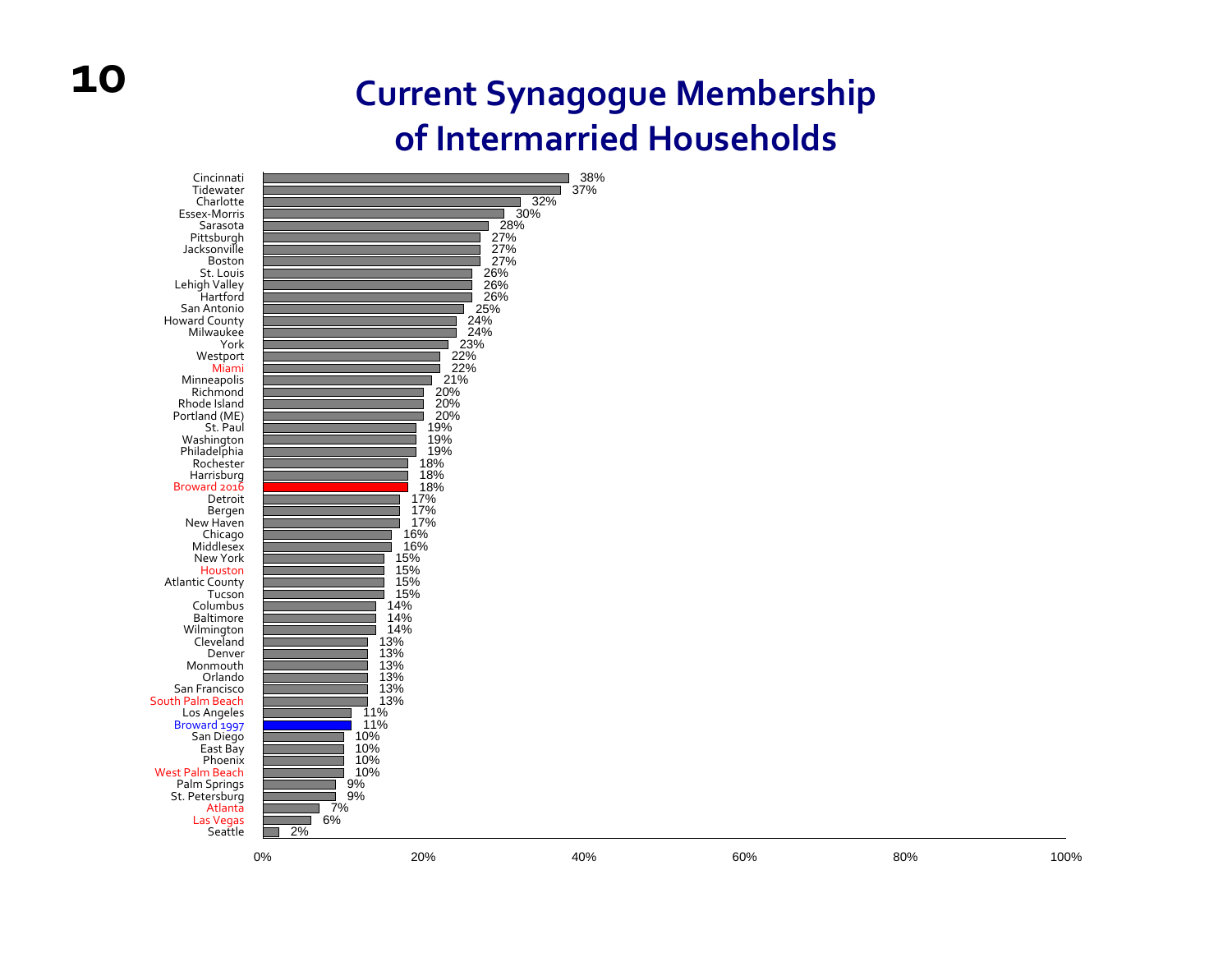#### **Current Synagogue Membership of Intermarried and In‐married Households**



**11**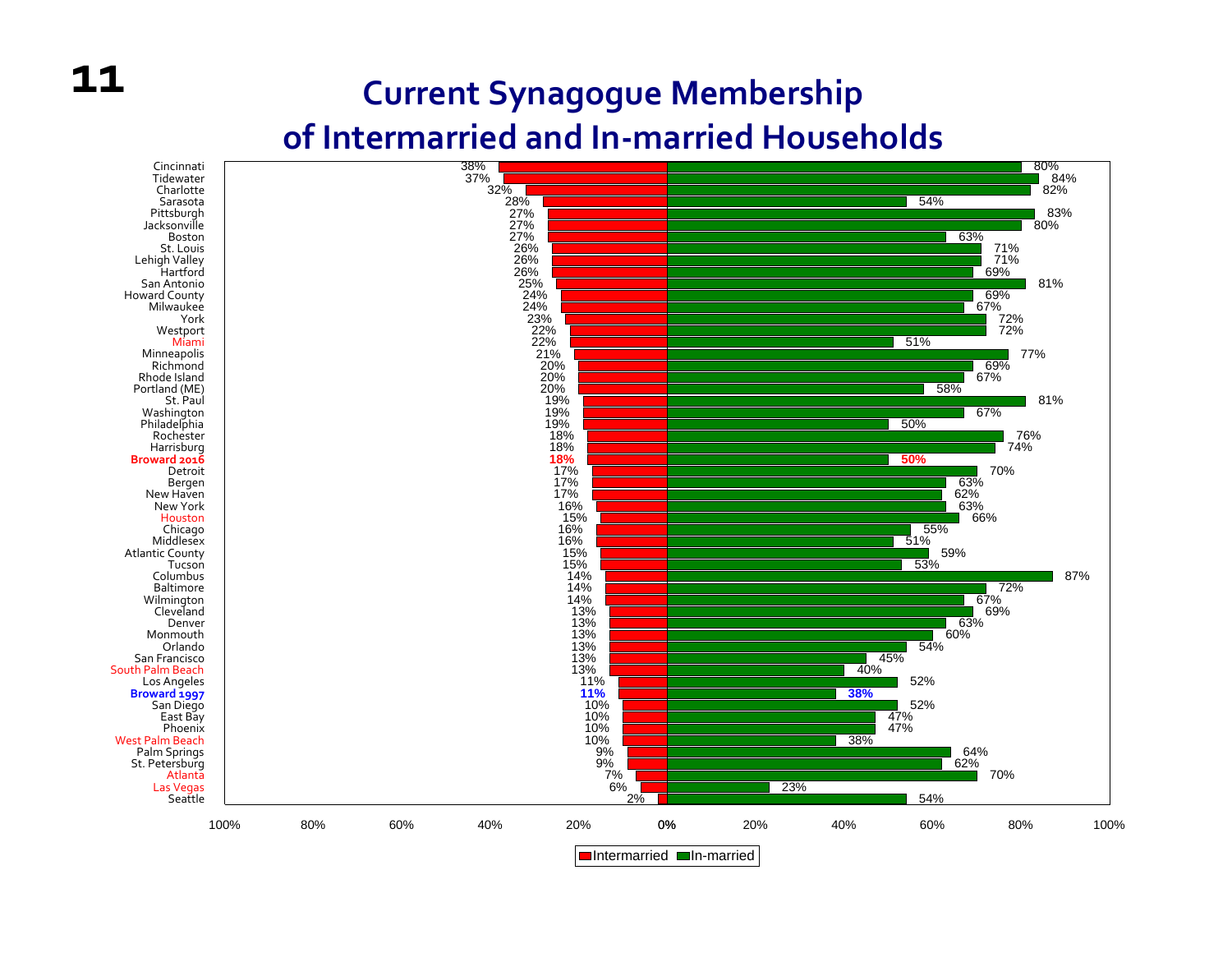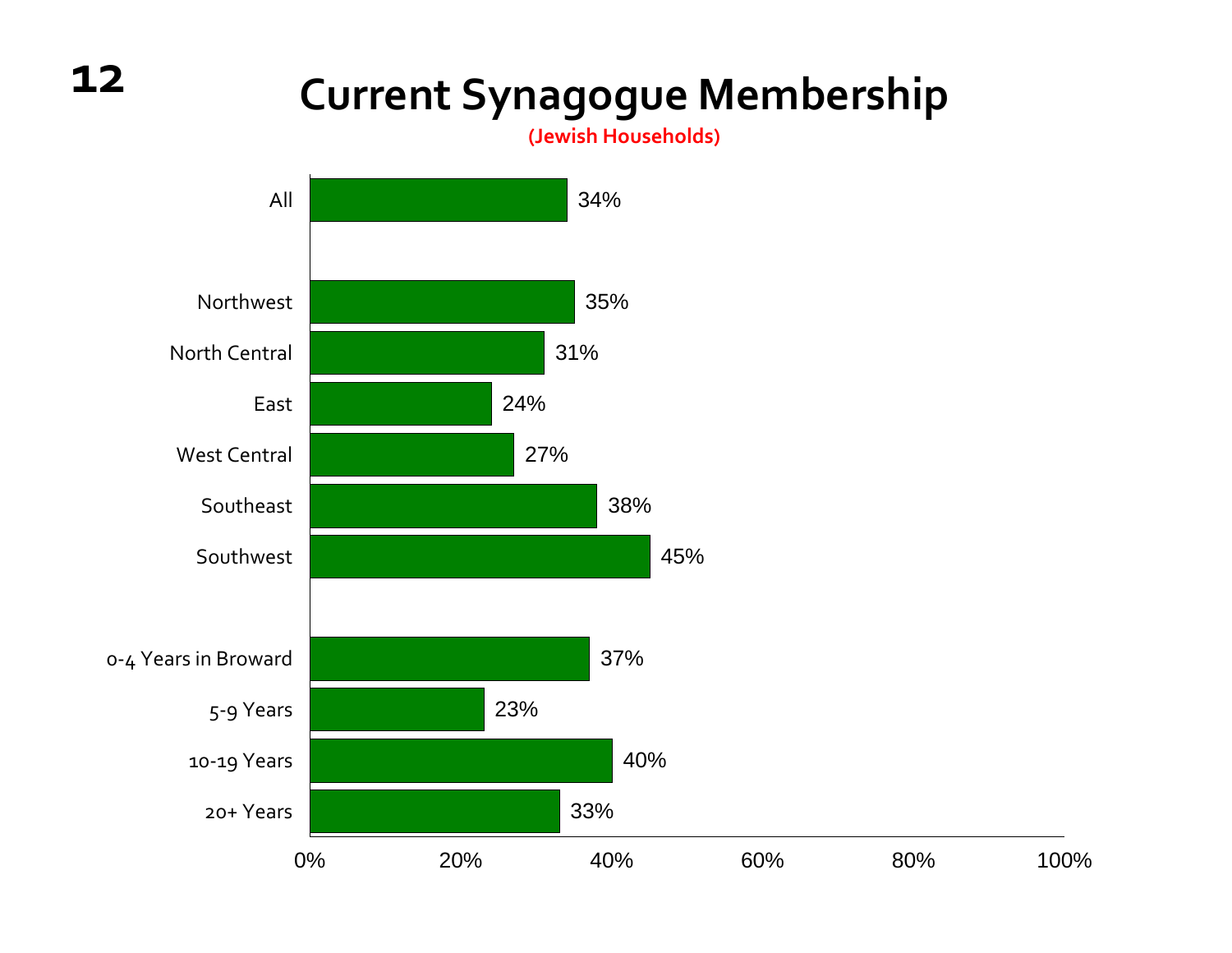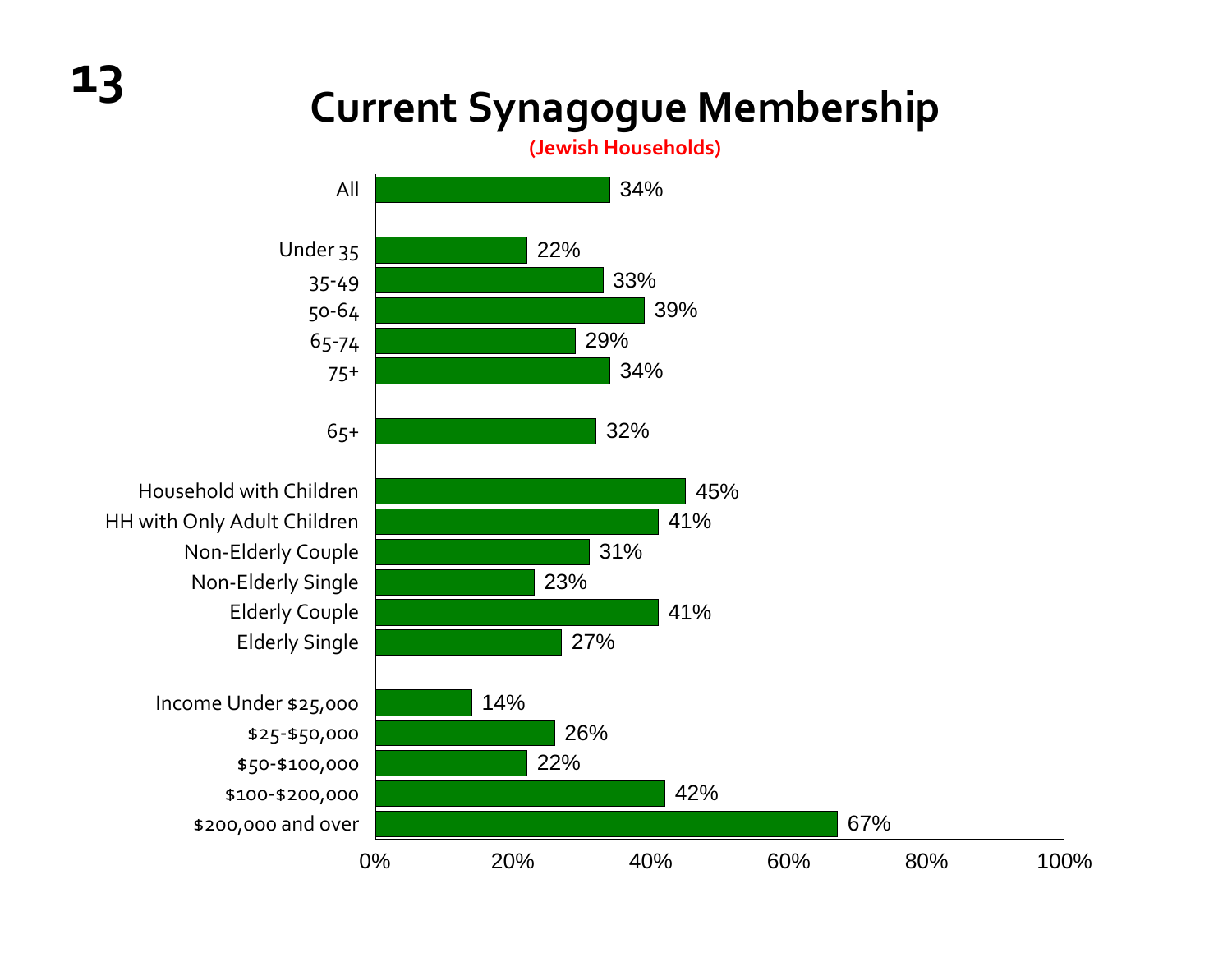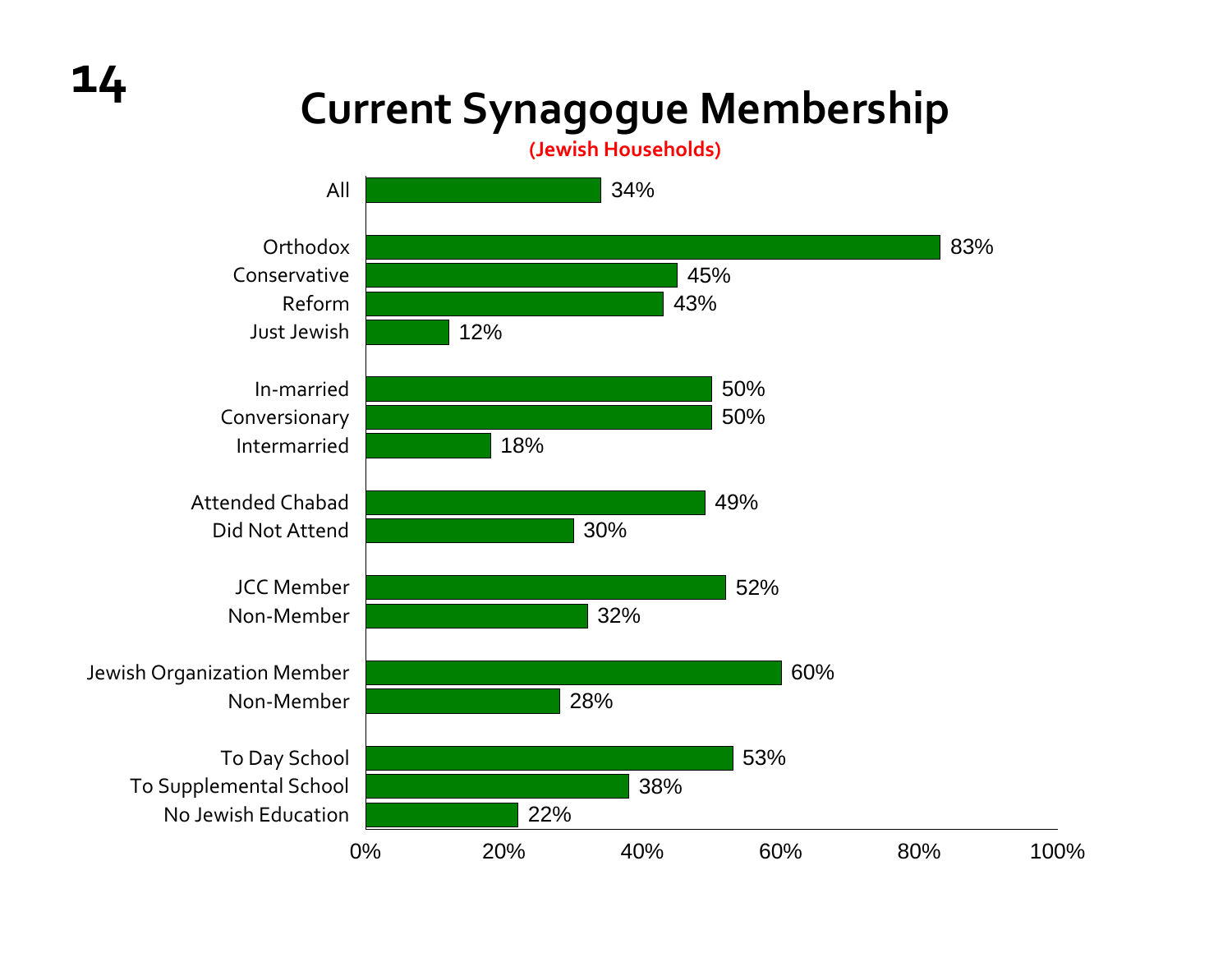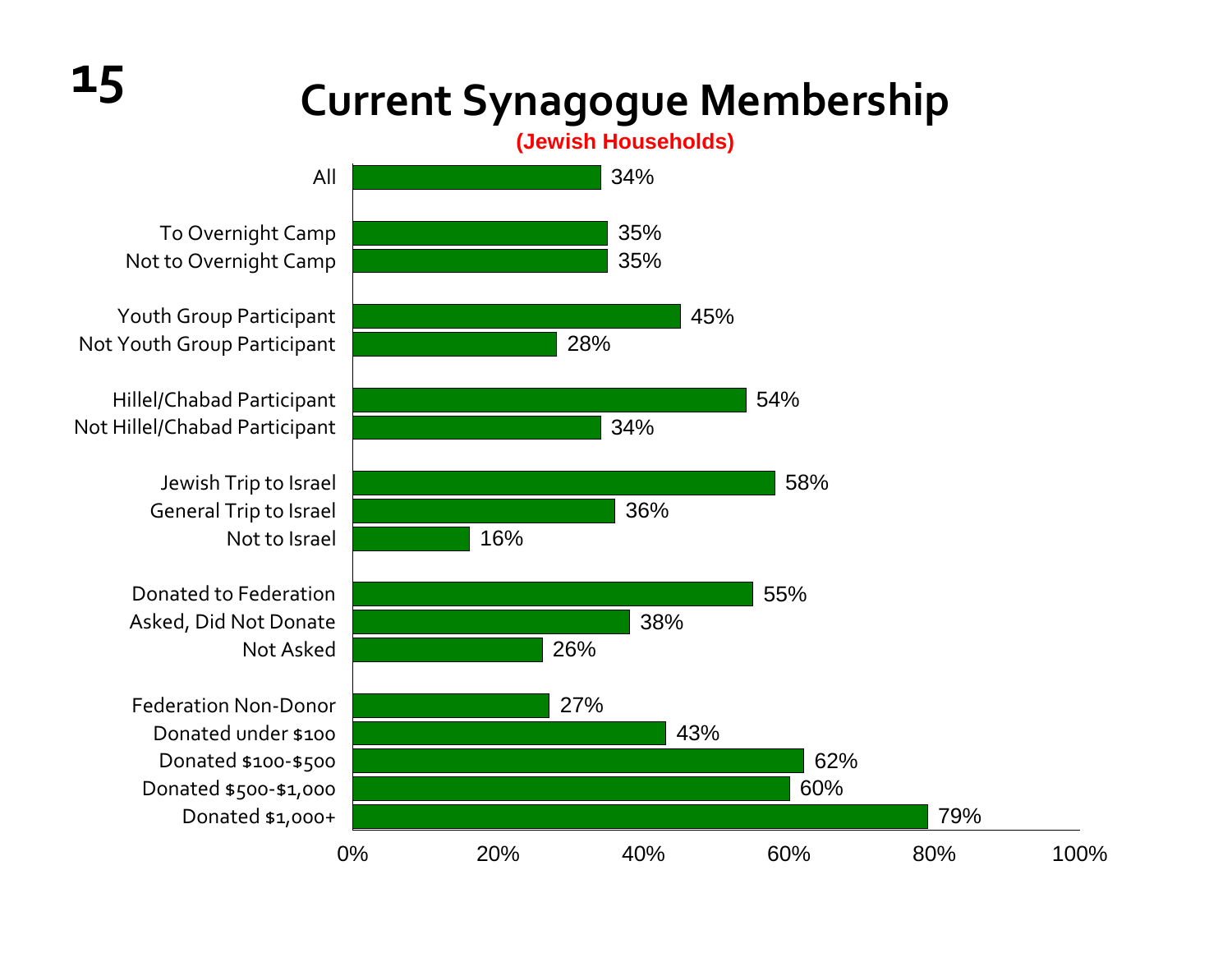#### **Profile of Synagogue Member Households**

- 30% live in the SW; 22%, in the W Central; 19%, in the SE; 15% in the NW; 9% in the N Central; and 6%, in the East
- 61% have lived in Broward for 20 or more years
- 4% are under age 35; 16%, age 35-49; 42%, age 50-64; 17%, age 65-74; and 21% age 75 and over
- 28% are households with children; 18% are households with adult children only; 17% are elderly couple households; and 15% are elderly single households
- 60% earn an annual household income of \$100,000 and over
- 10% of Jewish respondents identify as Orthodox; 40%, Conservative; 35%, Reform; and 13%, Just Jewish
- 10% of married couples are intermarried
- 36% participated in a local JCC program in the past year
- 23% contain an adult who attended a Jewish day school as a child; and 58%, supplemental school
- 34% contain an adult who attended or worked at a Jewish overnight camp as a child
- 81% contain an adult who visited Israel
- 38% donated to the Jewish Federation in the past year
- 34% donated to other Jewish charities in the past year
- 77% donated to non-Jewish charities in the past year

### **16**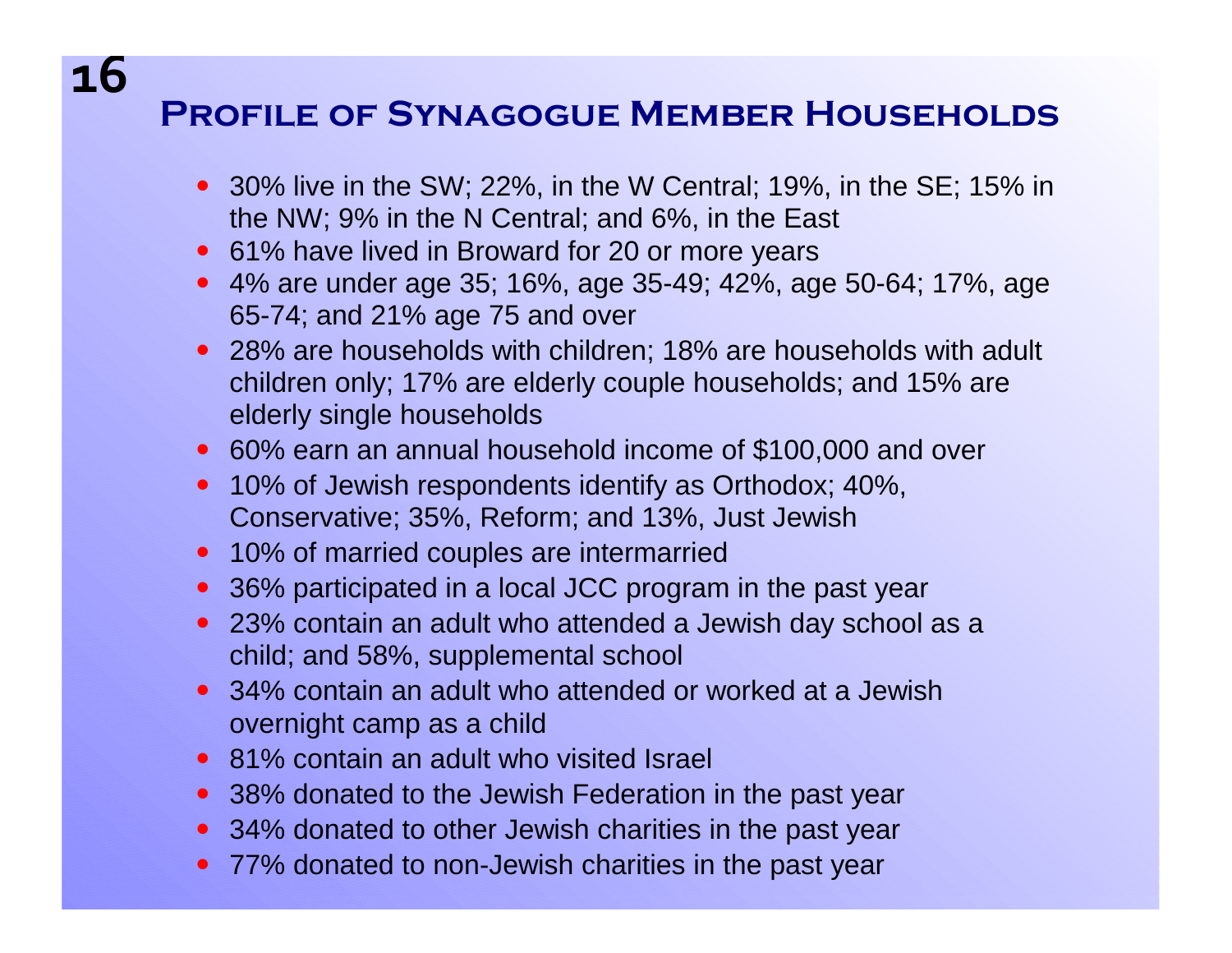# **Location of Synagogue Memberships**

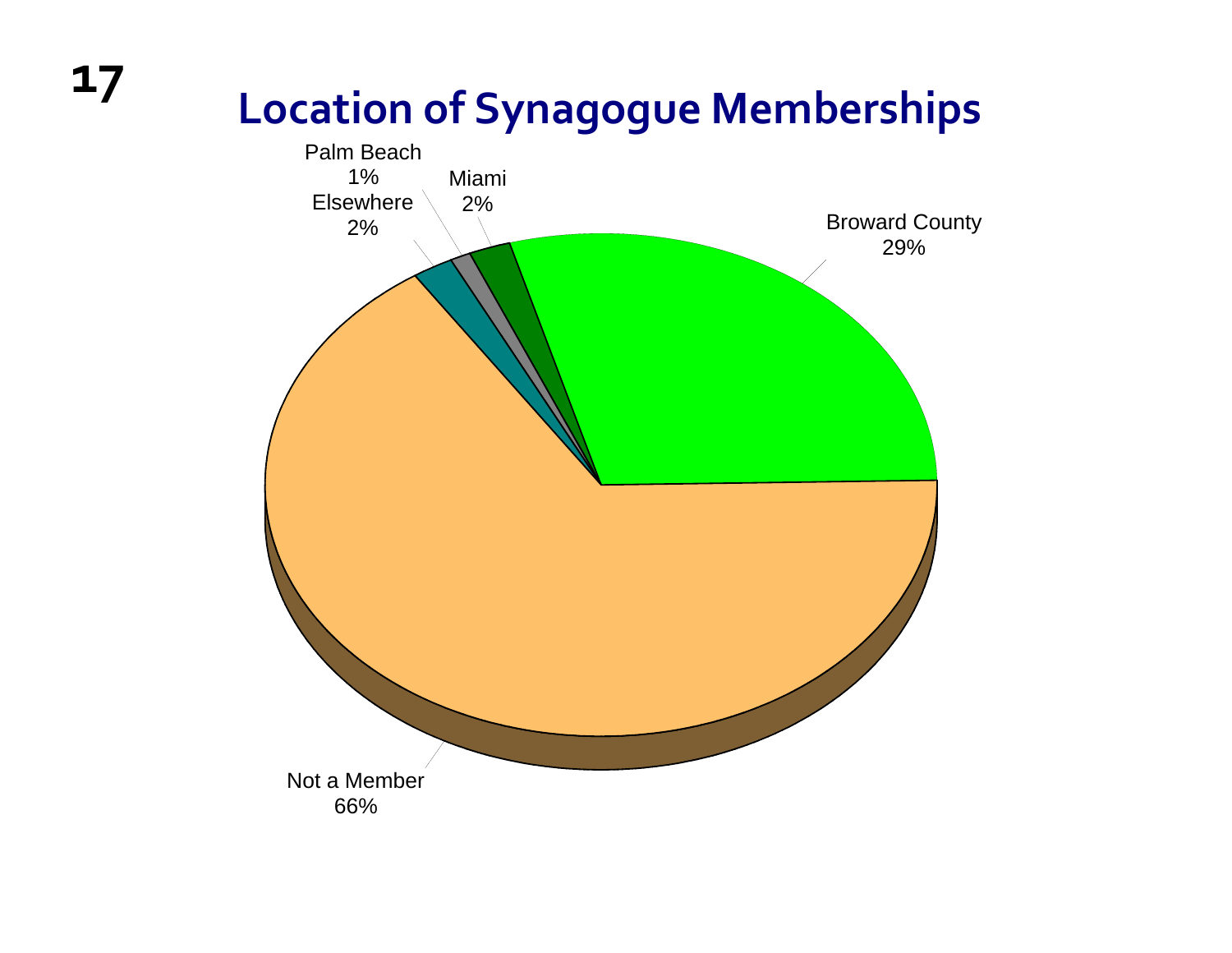#### **Current Synagogue Member Households Who Are Synagogue Members in the Local Community**

**(Synagogue Member Households)**

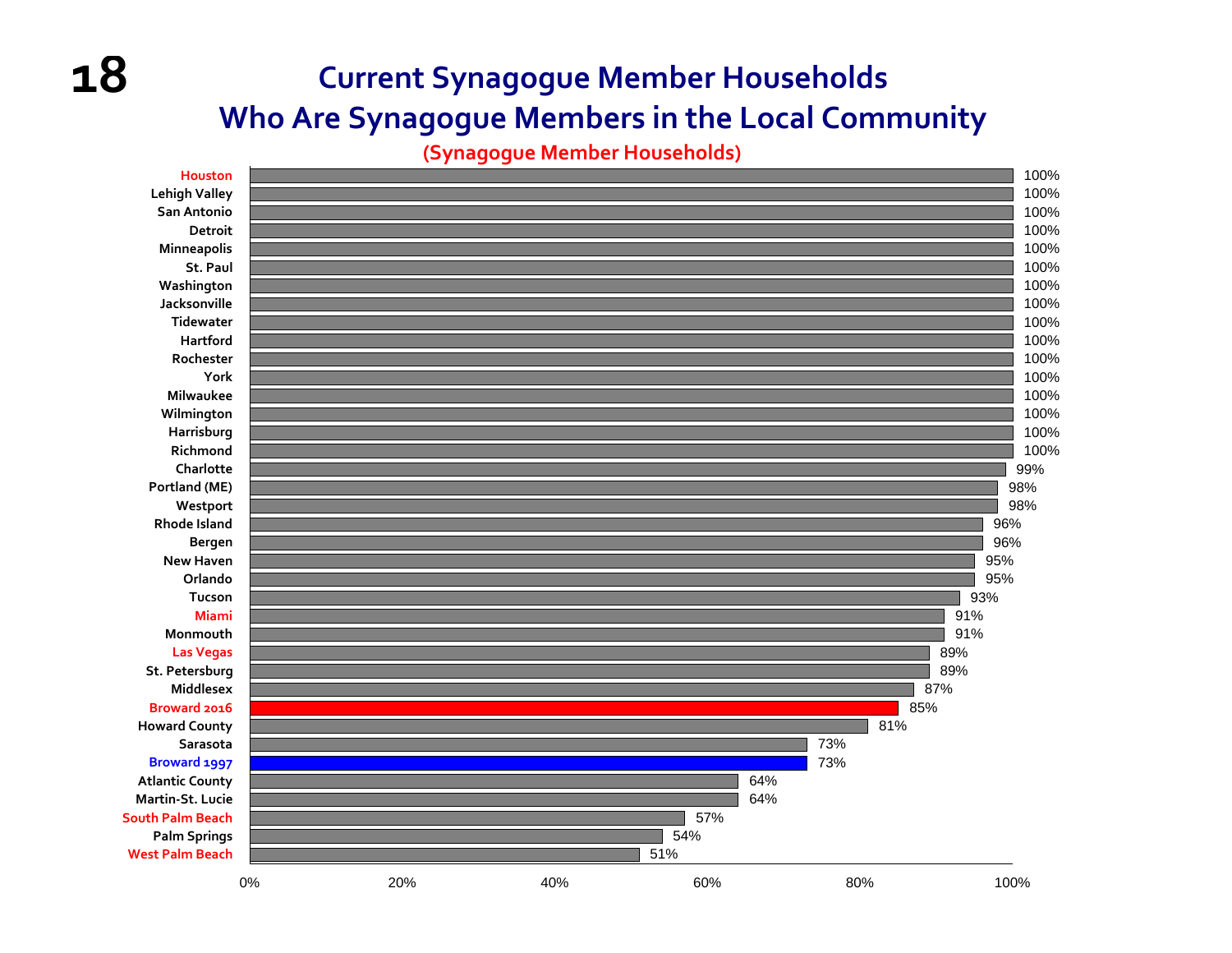# **19 Local Synagogue Membership**

**(Based upon the Synagogue Survey) (Jewish Households)**

St. Paul TidewaterHarrisburg **Westport** San AntonioMinneapolis **Hartford** MilwaukeeDetroitLehigh Valley Monmouth **Charlotte** RochesterRhode IslandBergen JacksonvilleYorkNew Haven HoustonMiddlesex Richmond BuffaloWilmington OrlandoSarasota Portland (ME) Washington MiamiAtlantic County Martin‐St. LucieSt. Petersburg **Tucson**  South Palm Beach West Palm Beach Broward 1997 Las Vegas

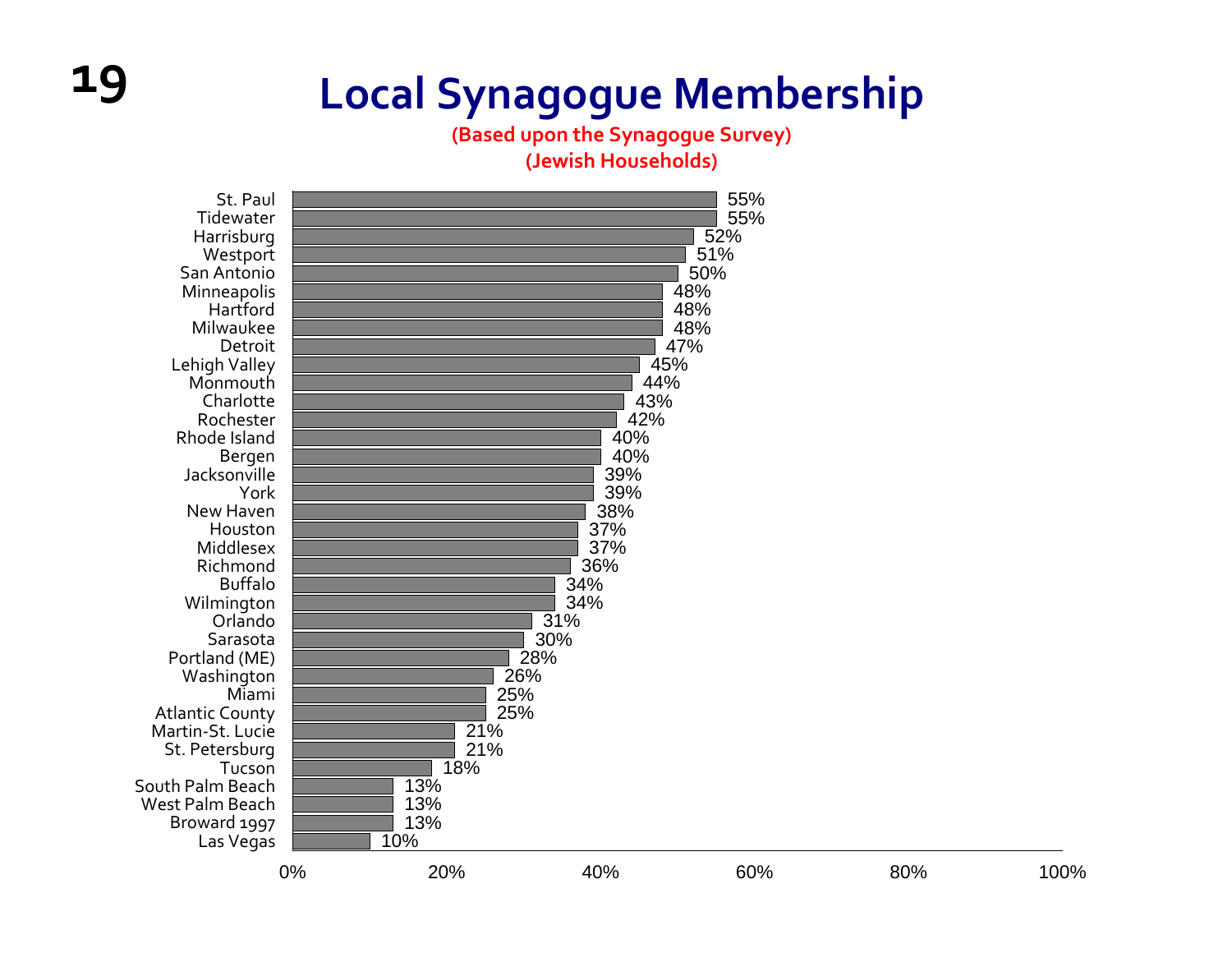## **Telephone Survey's Over/Under Estimation of Synagogue Membership**

**(In percentage points)**



**20**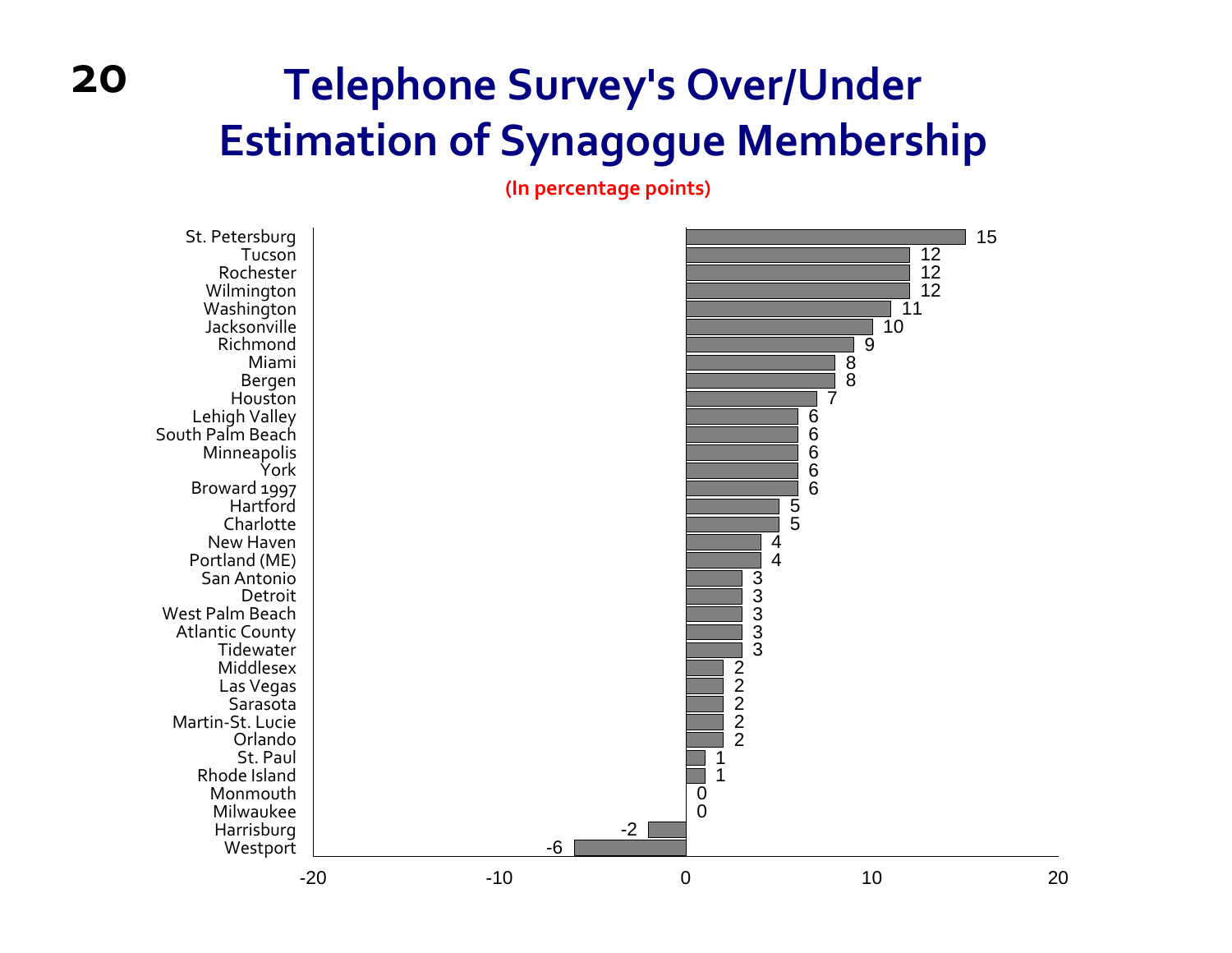#### **21Denomination of Synagogue Membership**

**(Based upon the Synagogue Survey) (Synagogue Member Households)**

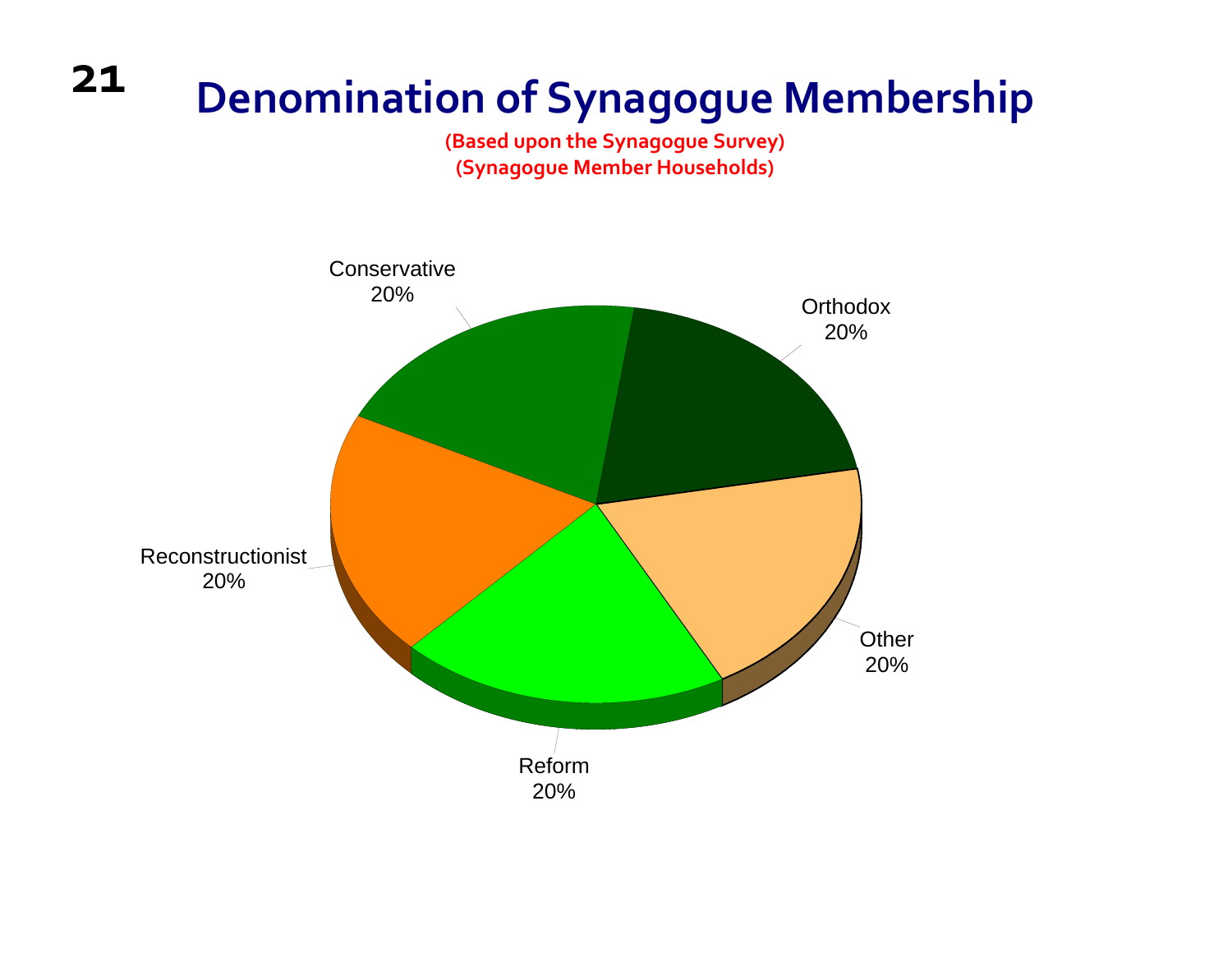### **Number of Synagogues**

**(Based upon the Synagogue Survey)**

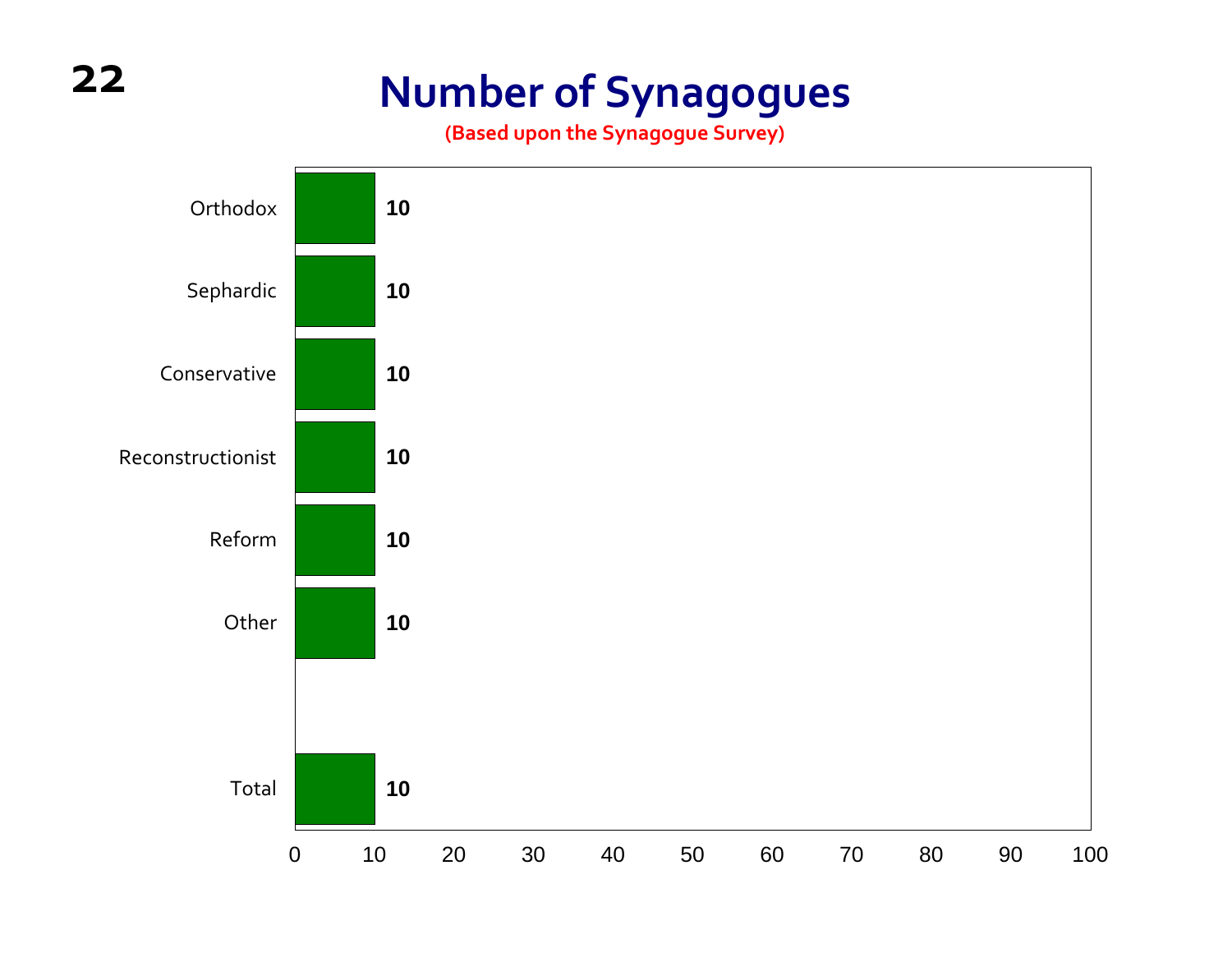## **Number of Synagogues, 1997‐2016**

**(Based upon the Synagogue Survey)**

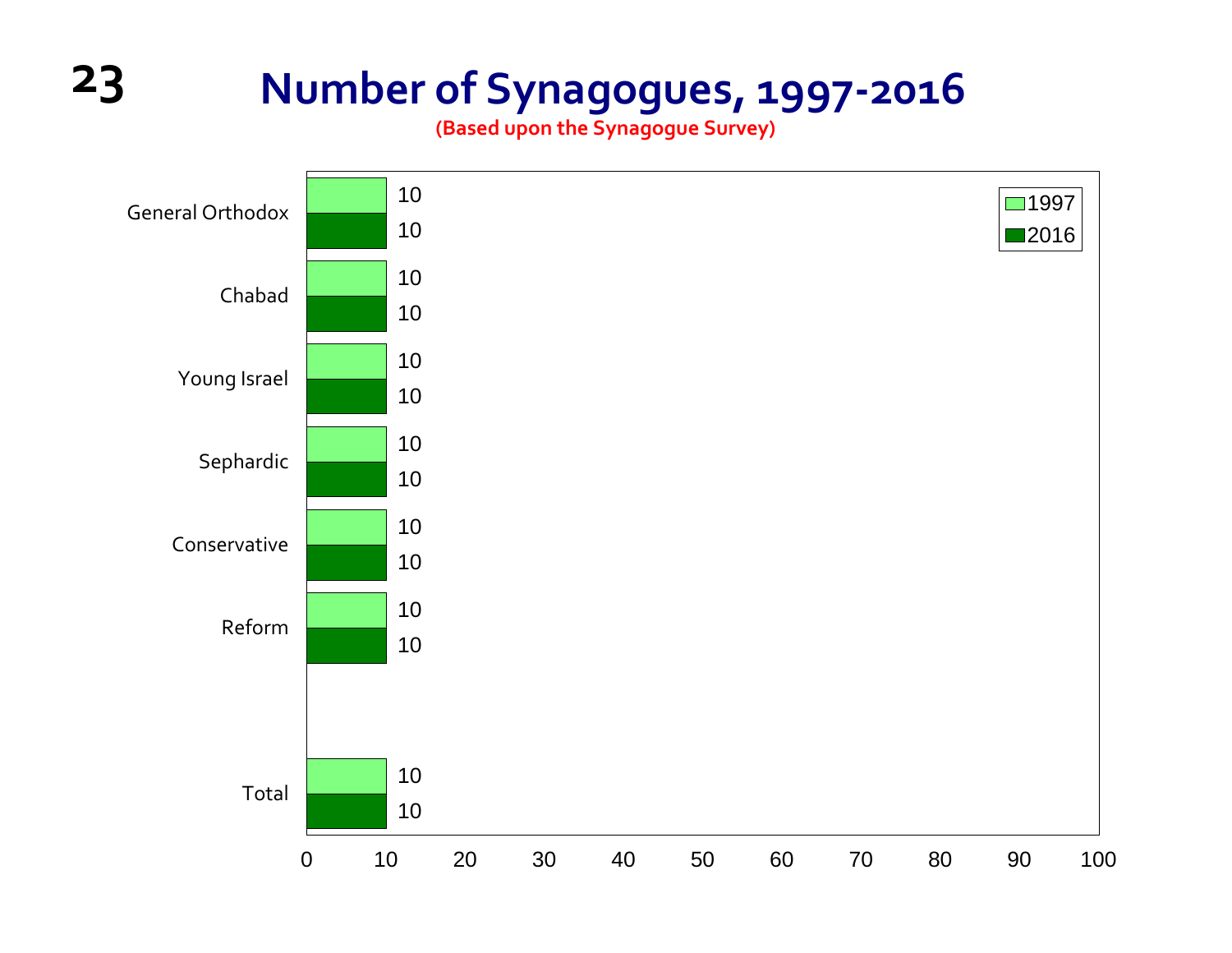# **Number of Synagogue Member Households**

**(Based upon the Synagogue Survey)**

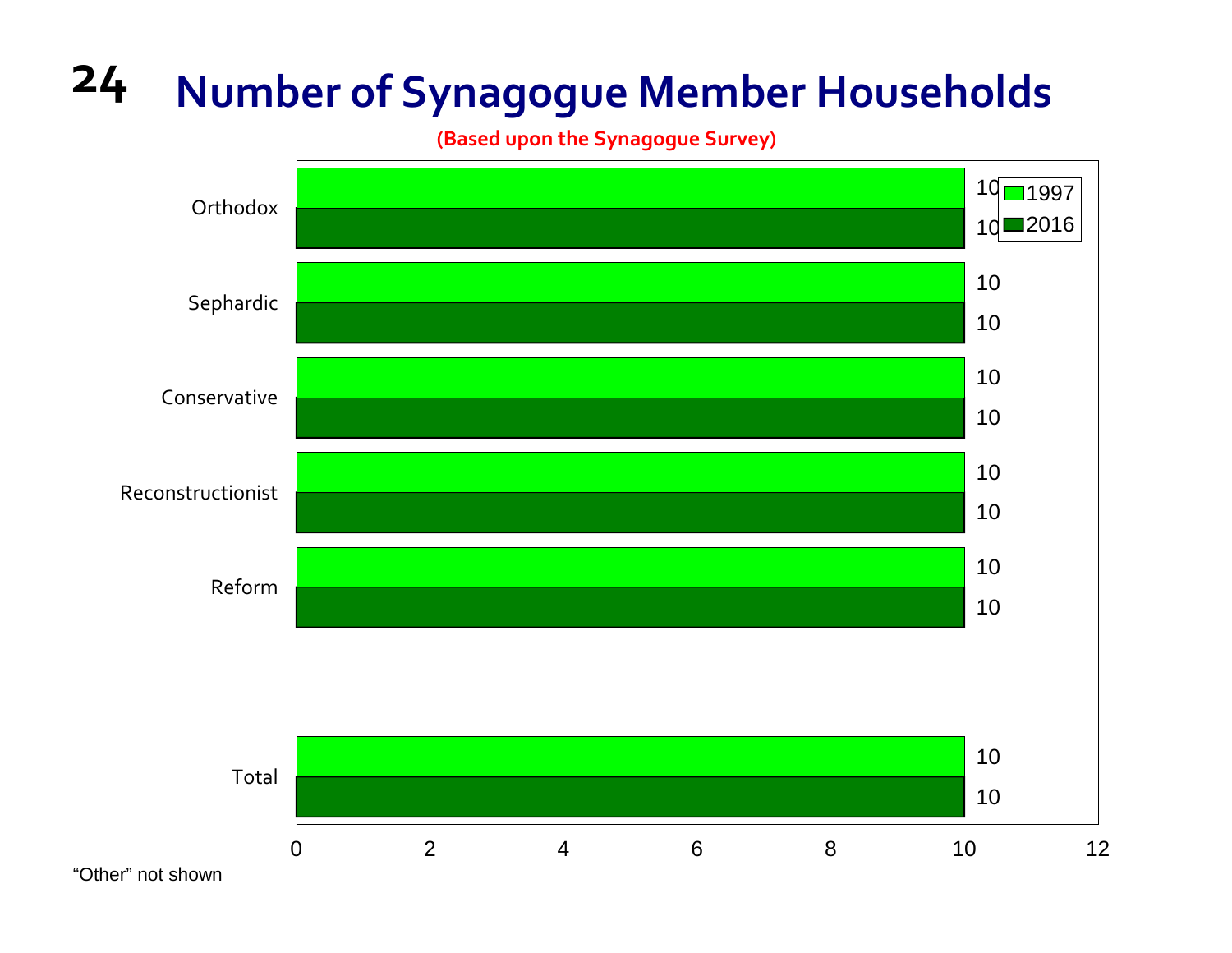## **Number of Orthodox**

### **Synagogue Member Households**

**(Based upon the Synagogue Survey)**



"Other" not shown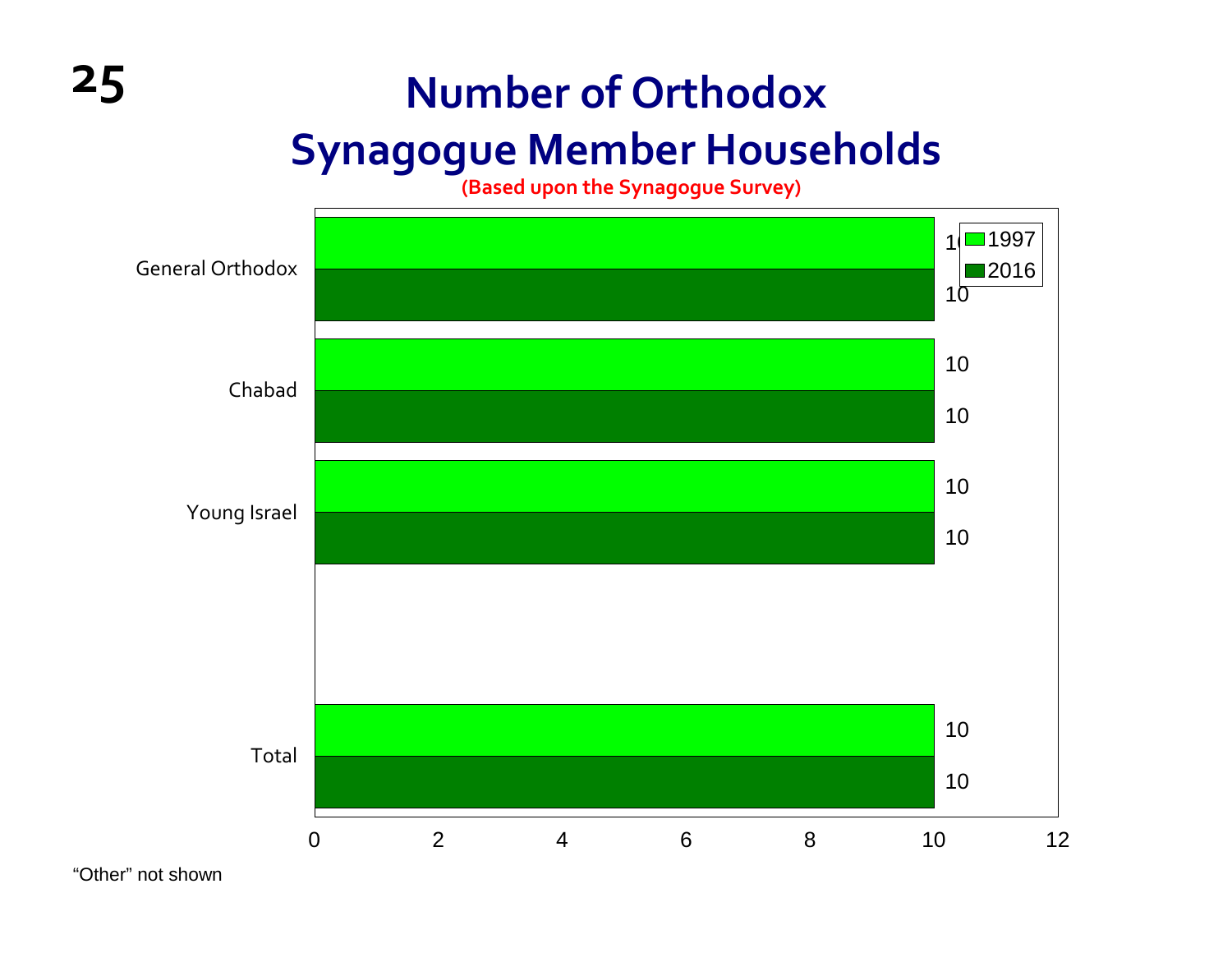#### **Denomination of Synagogue Membership Orthodox**

**(Based Upon the Synagogue Survey) (Synagogue Member Households)**

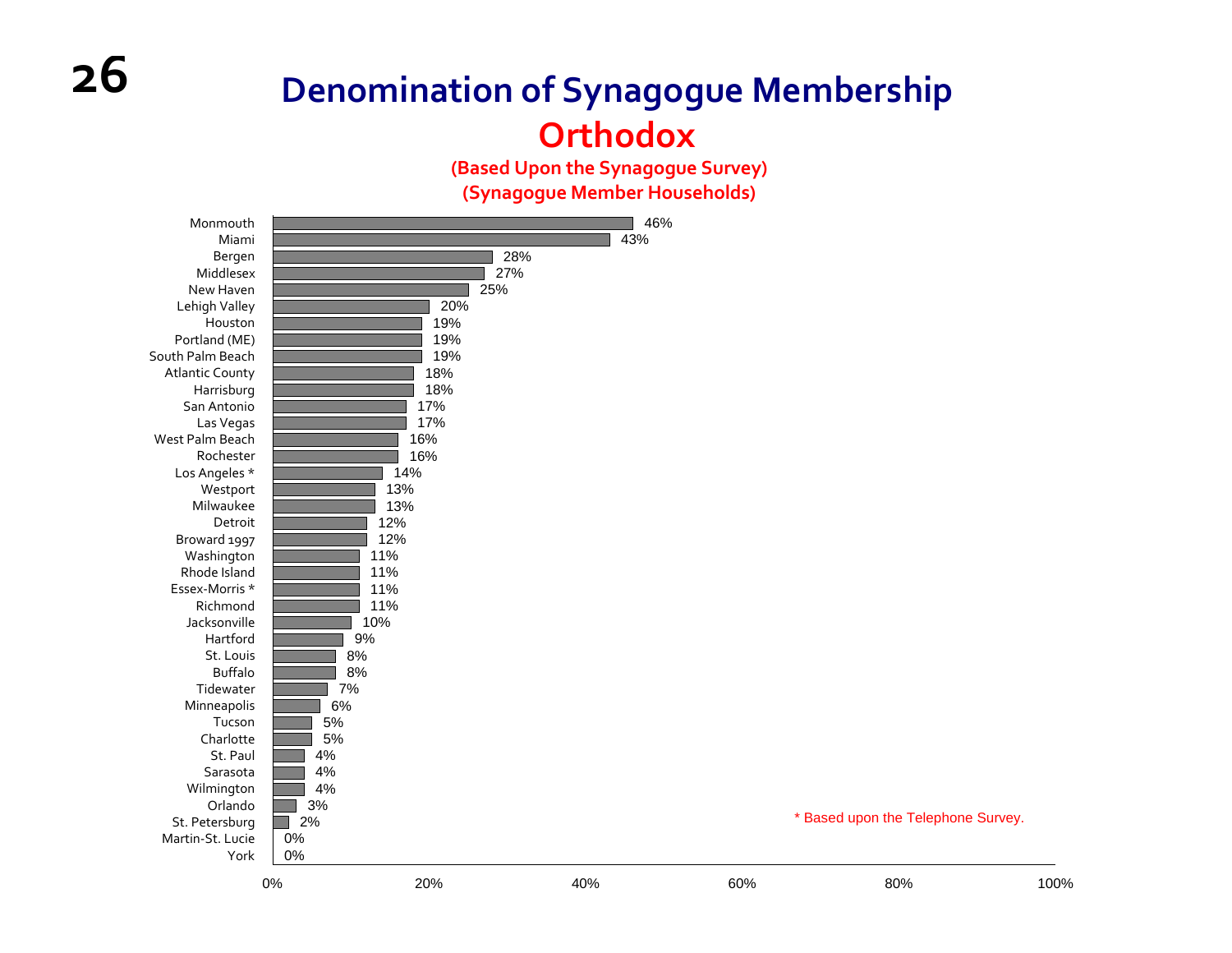### **27 Denomination of Synagogue Membership Conservative**

**(Based Upon the Synagogue Survey) (Synagogue Member Households)**

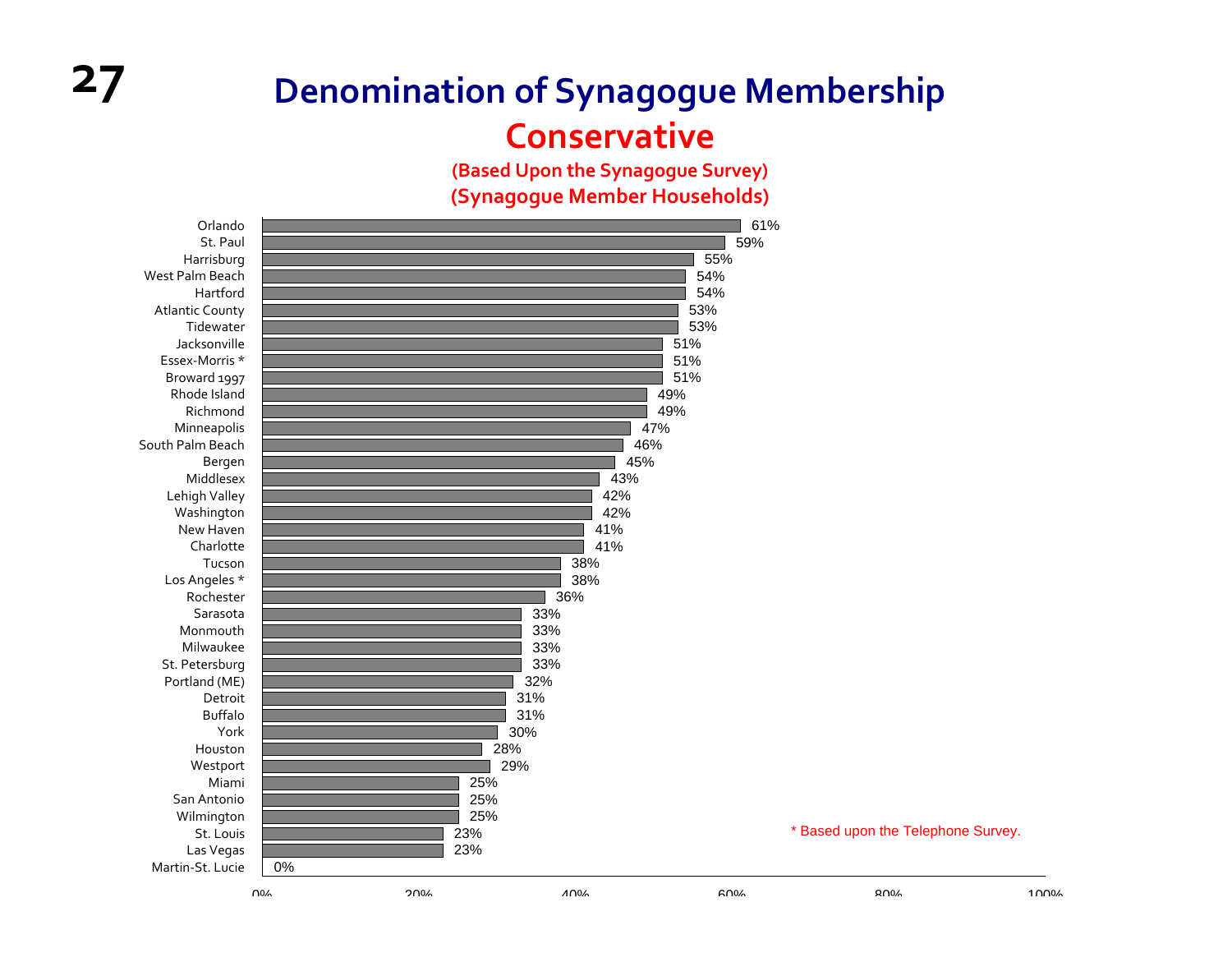### **Denomination of Synagogue Membership Reform**

**(Based Upon the Synagogue Survey) (Synagogue Member Households)**

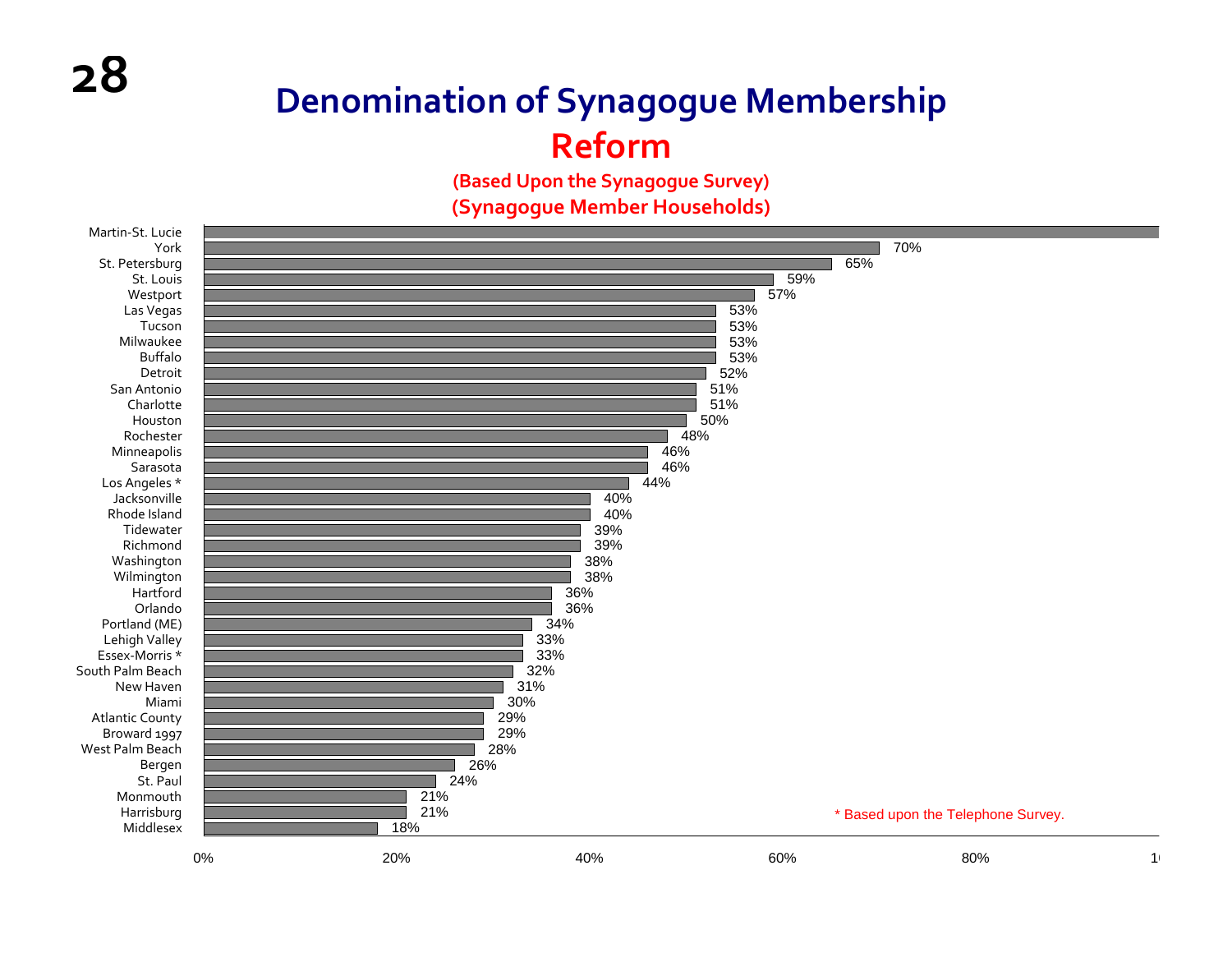# **Membership Profile: JCC**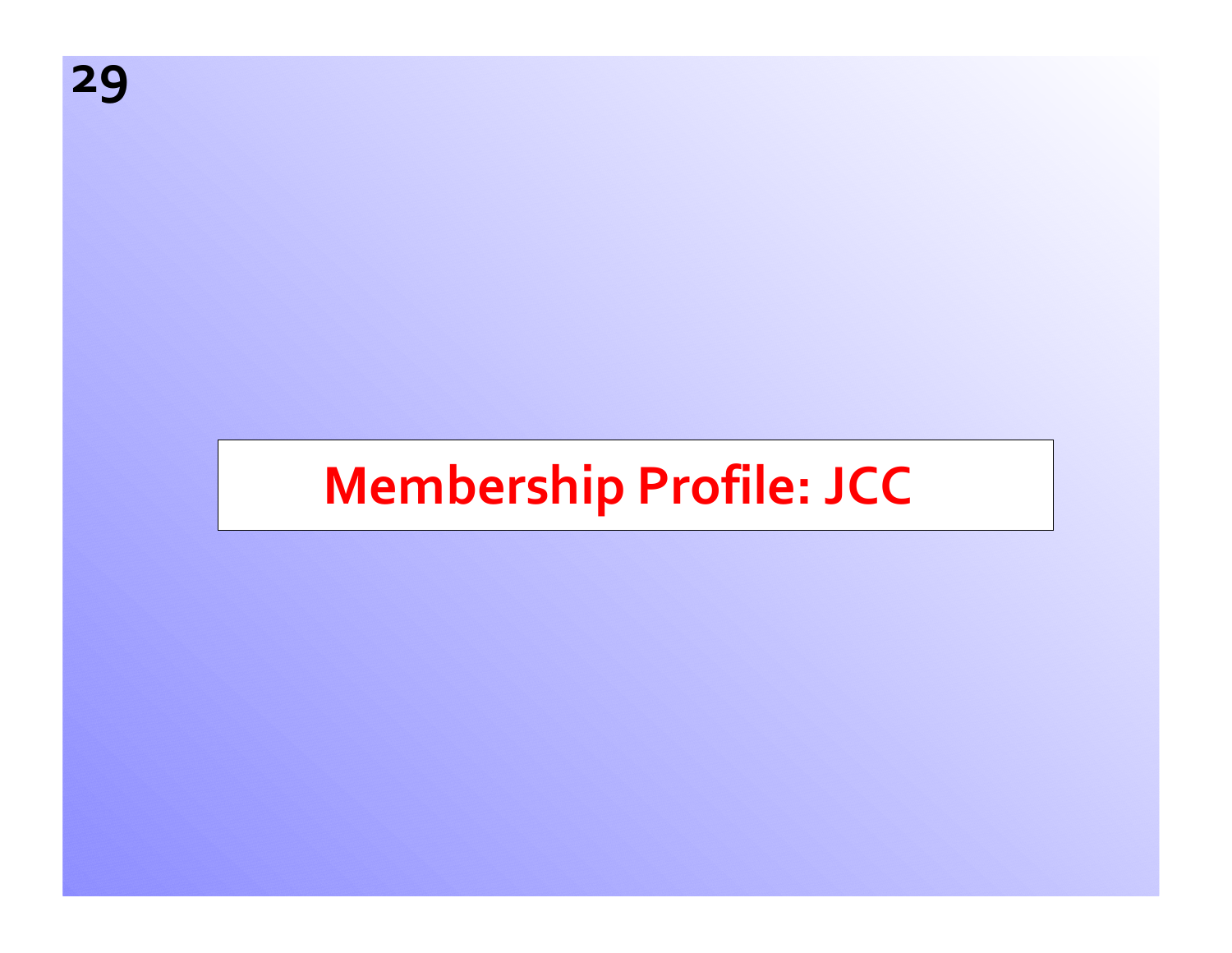### **30 Current Membership in Local JCC**

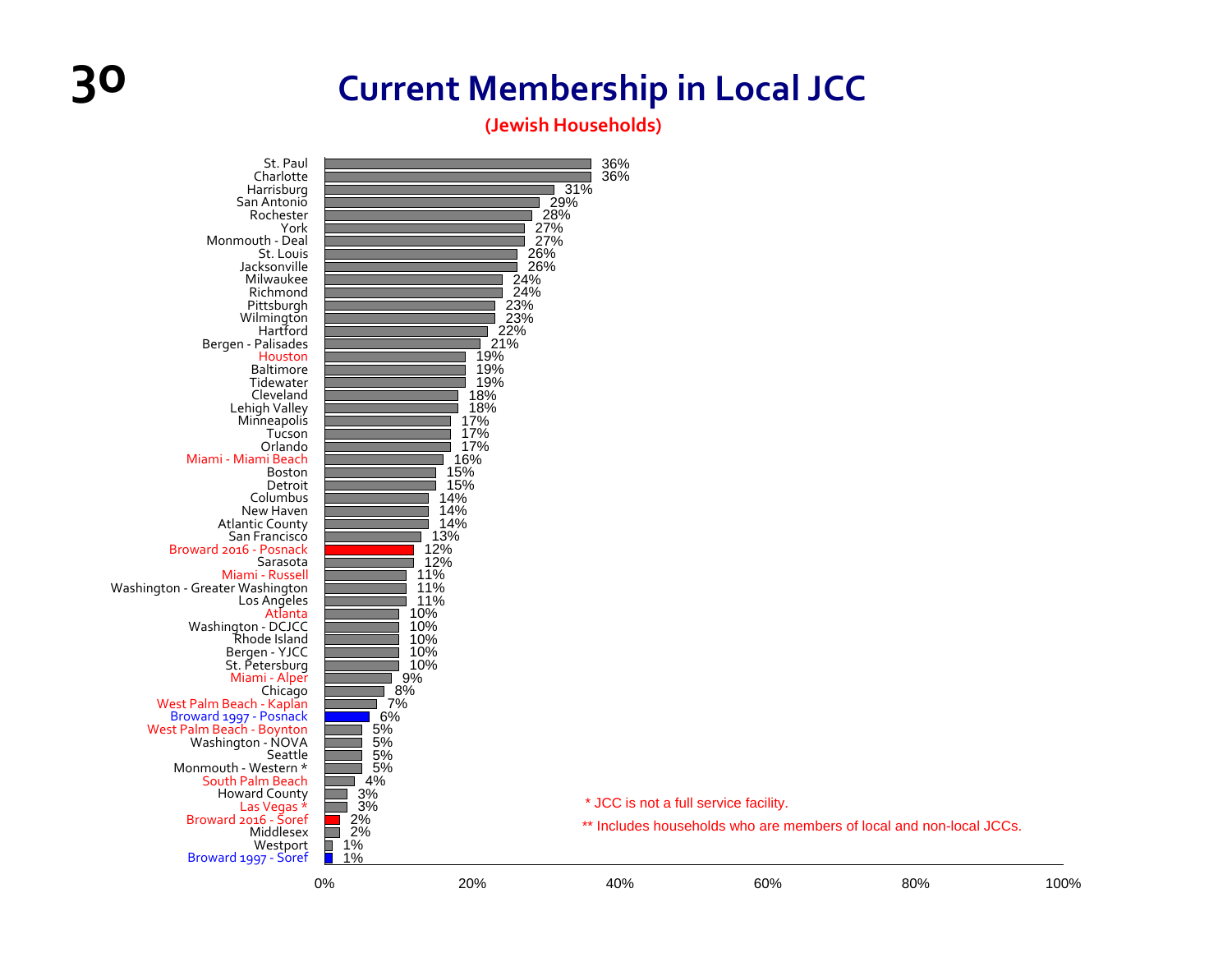### **31 Current Membership in Local JCC of Households with Children**

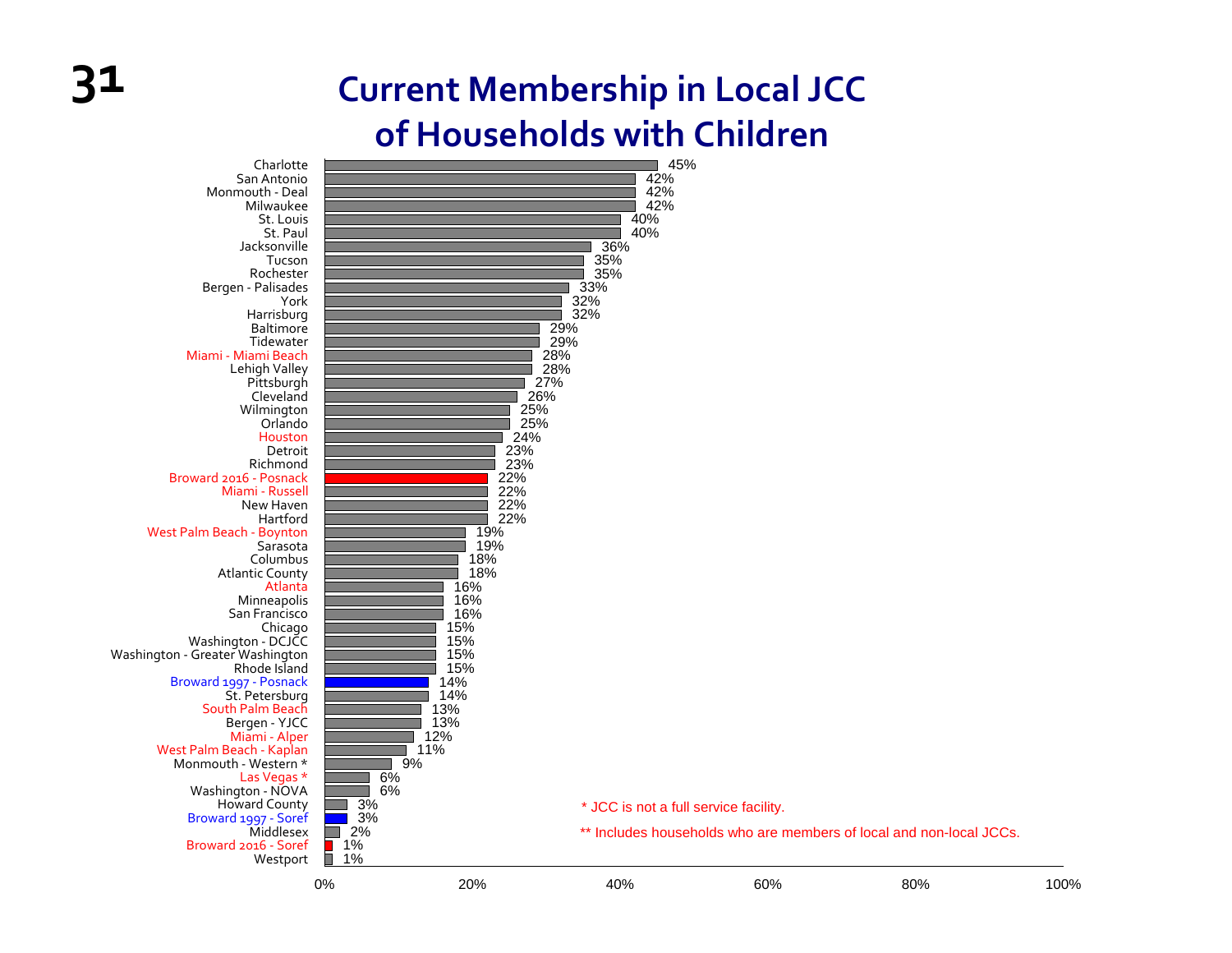#### **32 Current Membership in Local JCC of Intermarried Households**

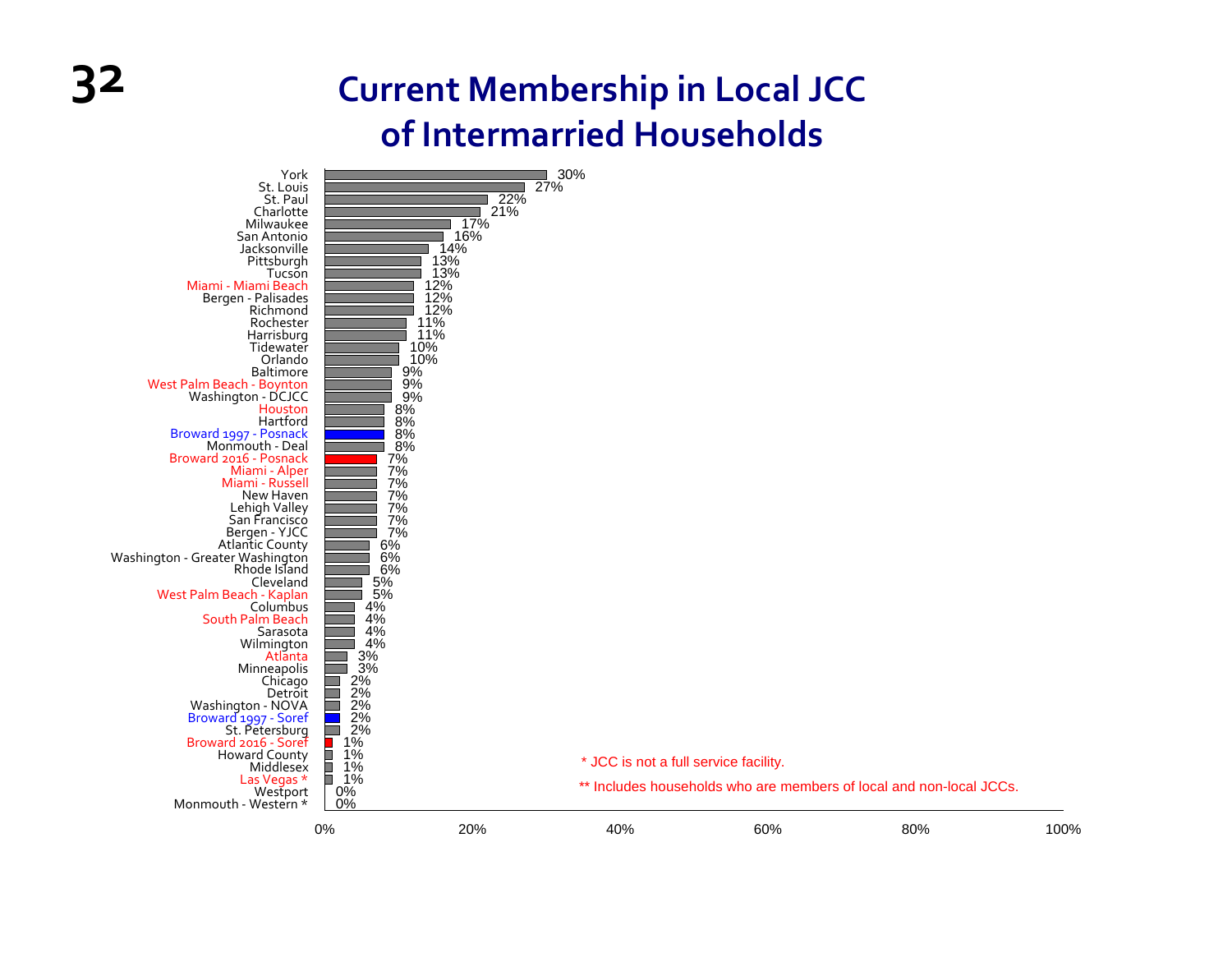### **33 Extent to Which Intermarried Households Are More Likely to Be Members of a Synagogue Than the Local JCC**

**(In percentage points)**

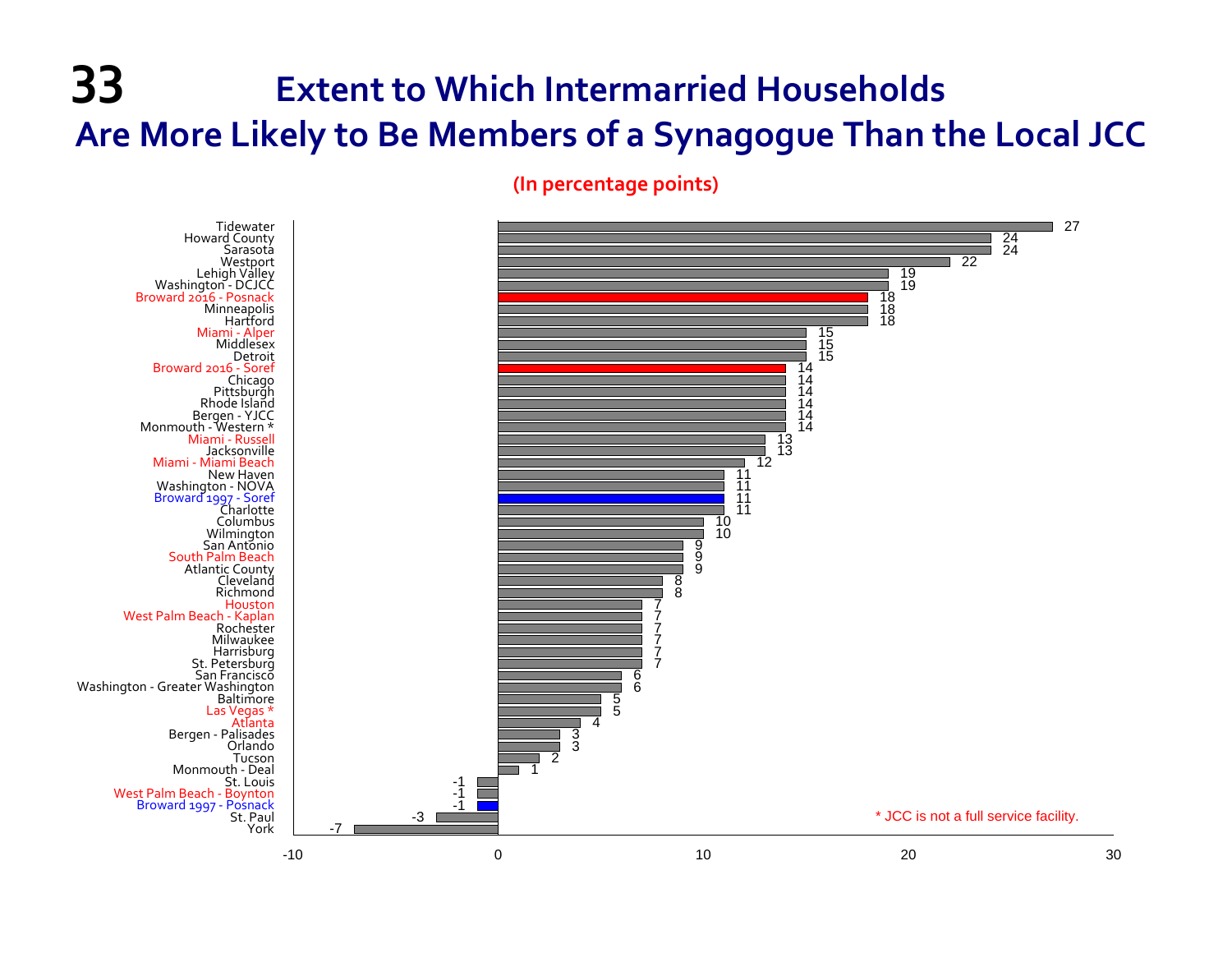## **34 Participated in or Attended Synagogue**

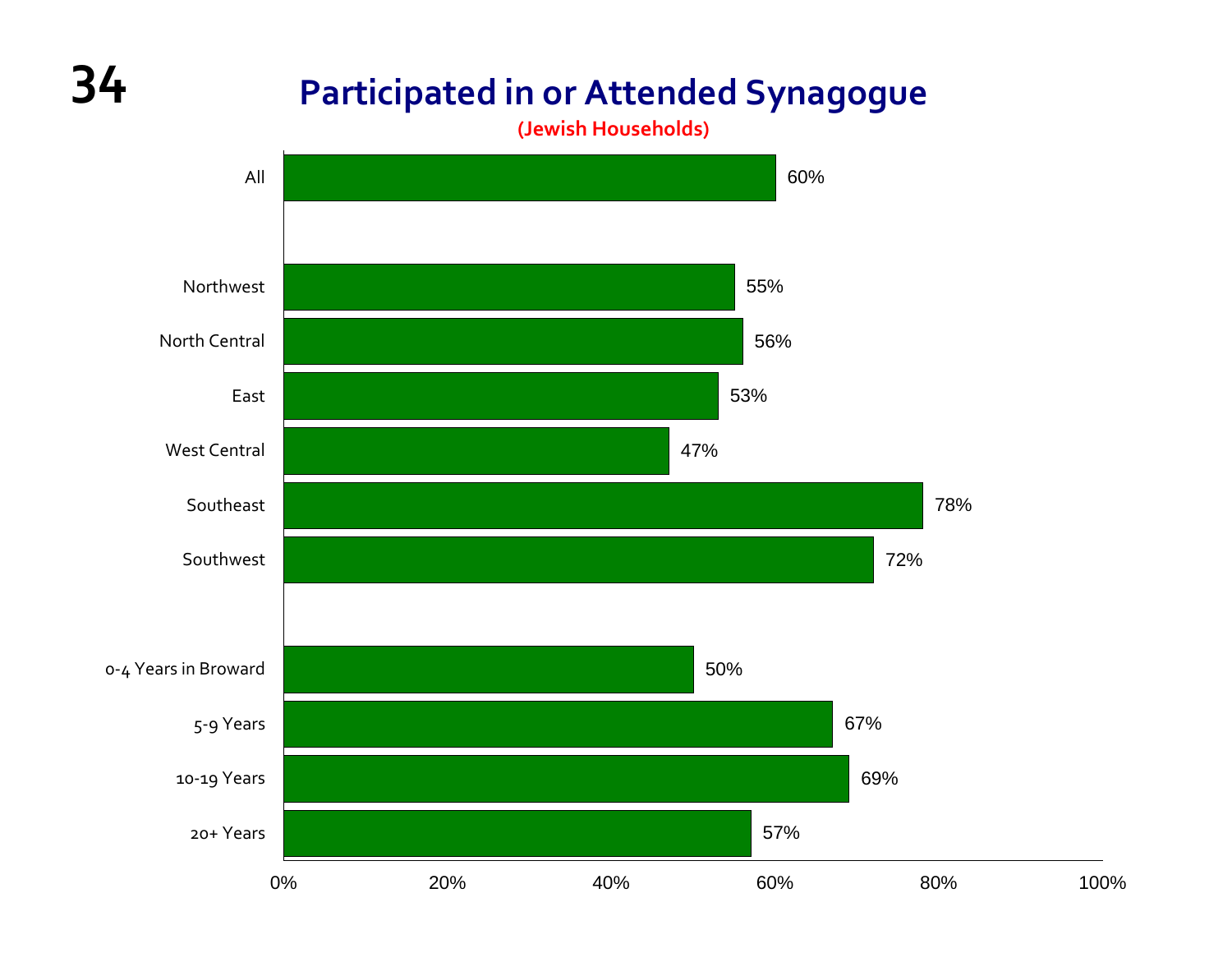#### **Participated in or Attended Synagogue**

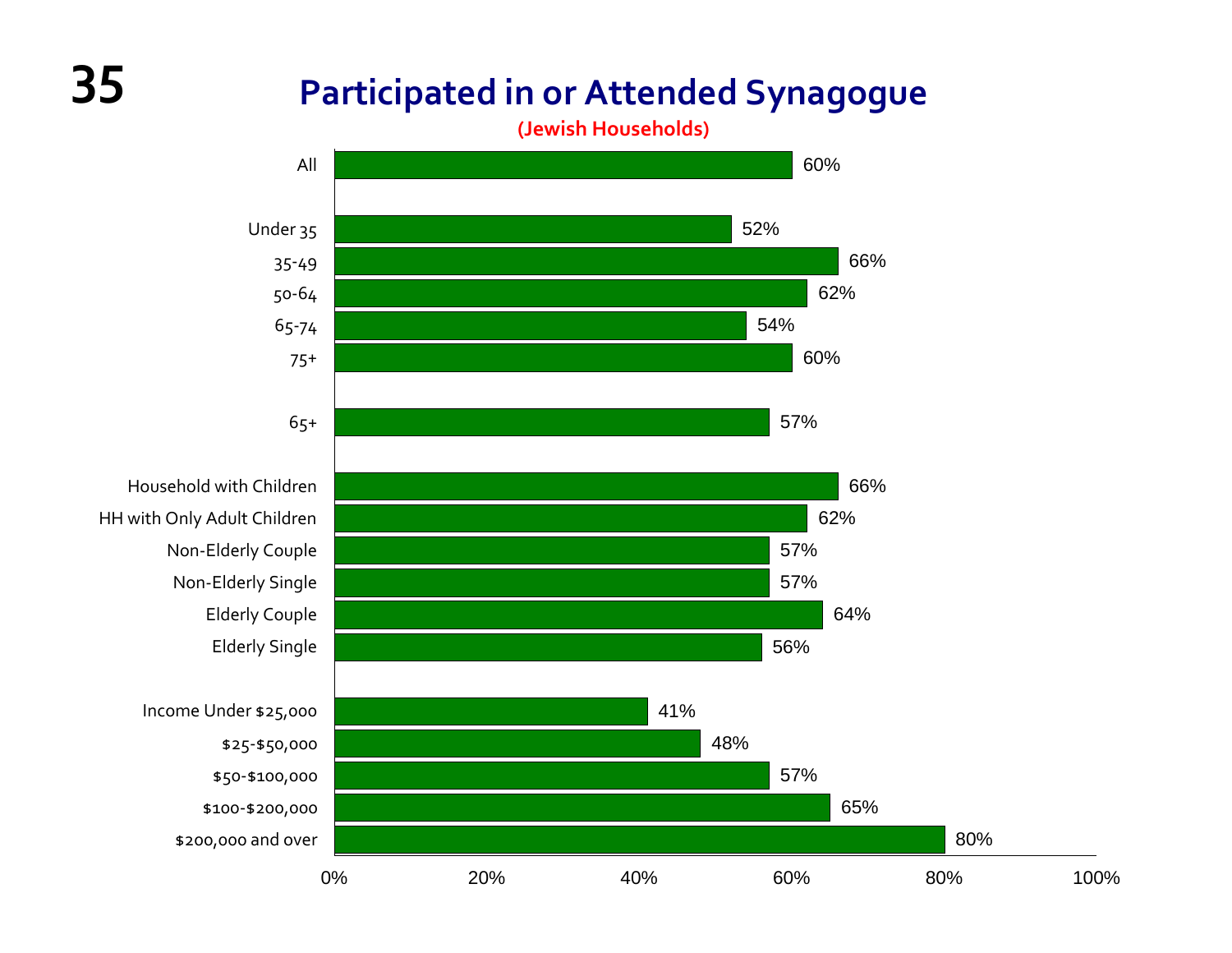### **Participated in or Attended Synagogue**

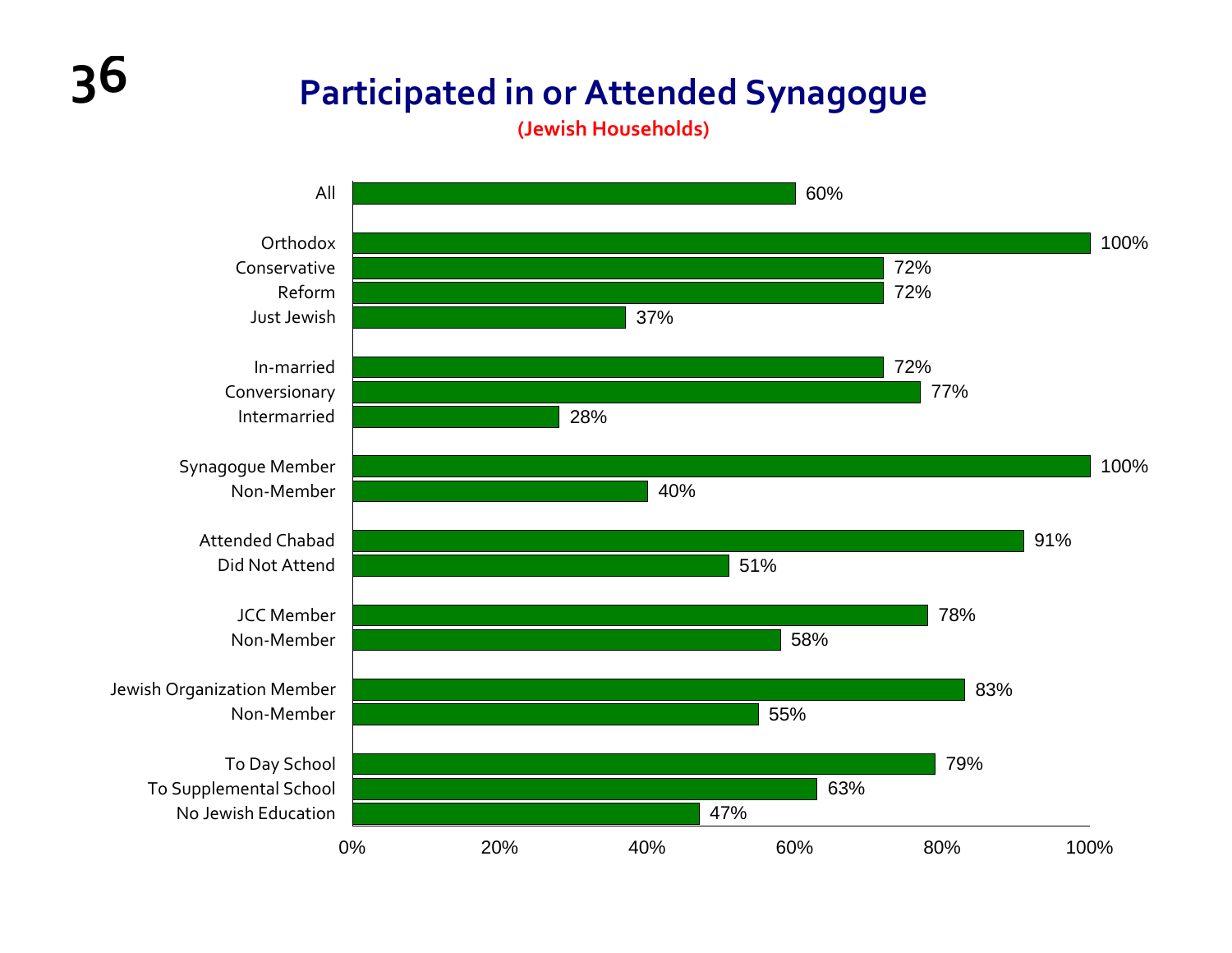#### **Participated in or Attended Synagogue**

**(Jewish Households)**



To Overnight Camp Not to Overnight Camp

Youth Group Participant Not Youth Group Participant

Hillel/Chabad Participant Not Hillel/Chabad Participant

> Jewish Trip to Israel General Trip to Israel

Donated to Federation Asked, Did Not Donate

Federation Non‐Donor Donated under \$100 Donated \$100‐\$500 Donated \$500‐\$1,000 Donated \$1,000+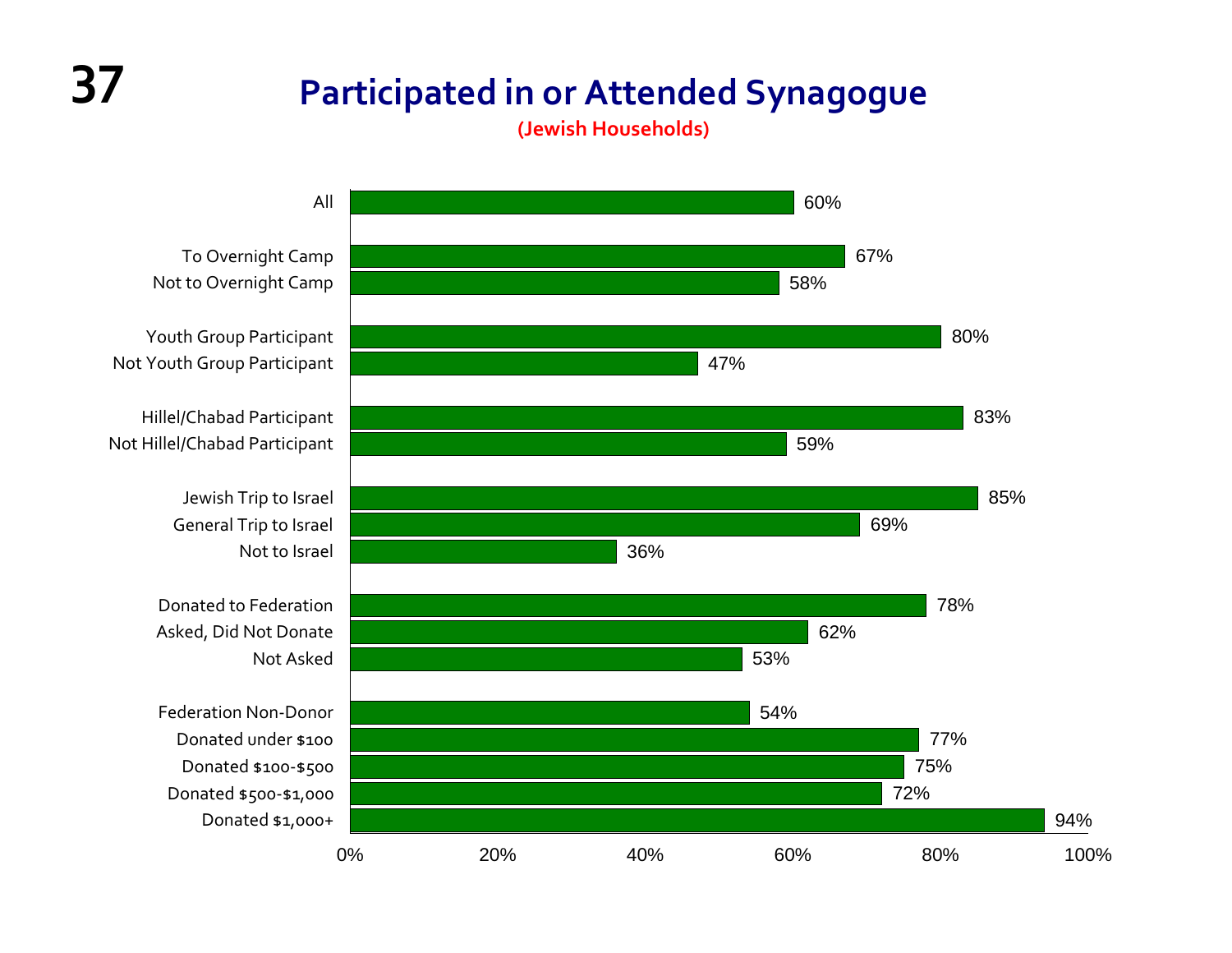

36%

0% 20% 40% 60% 80% 100%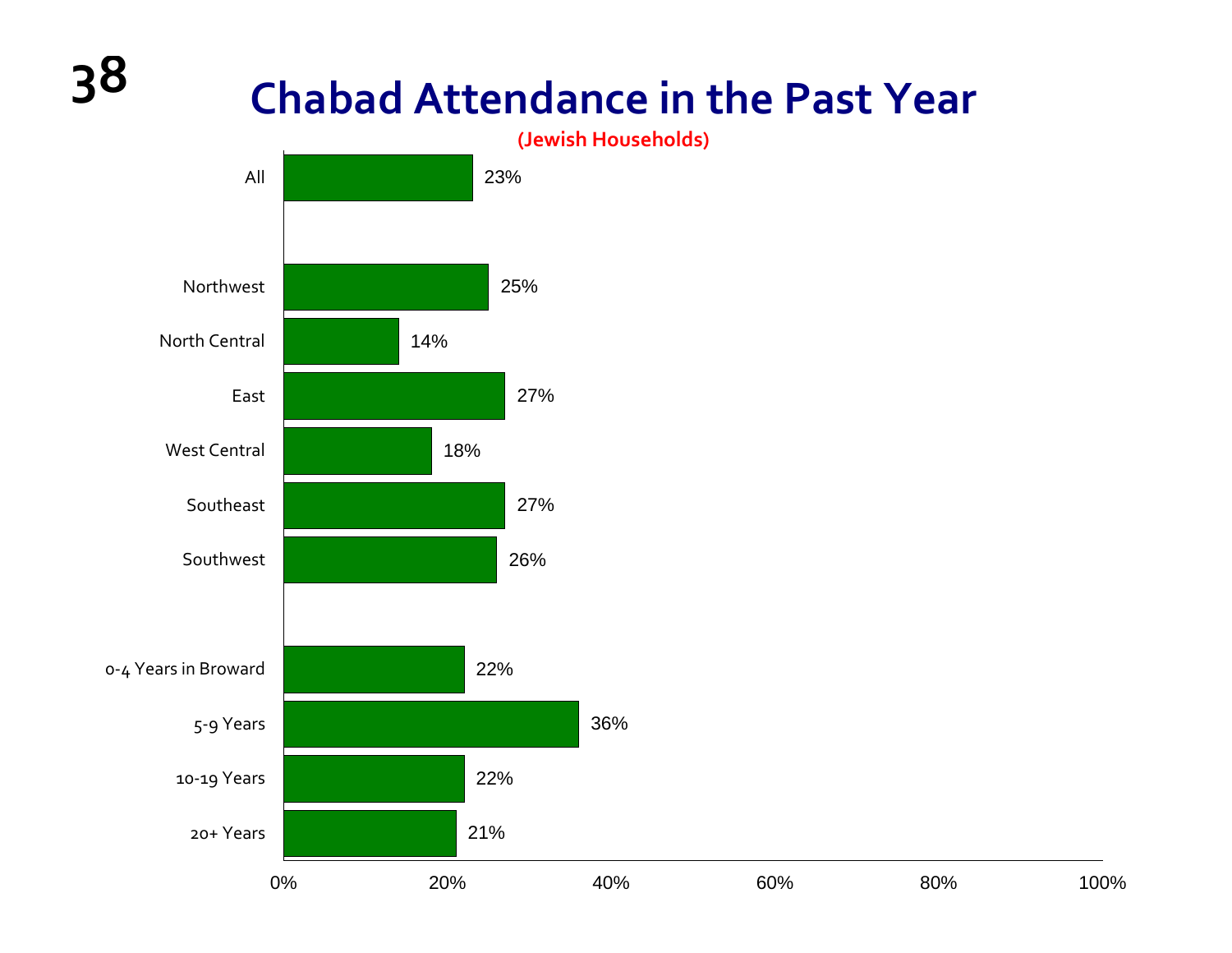

100%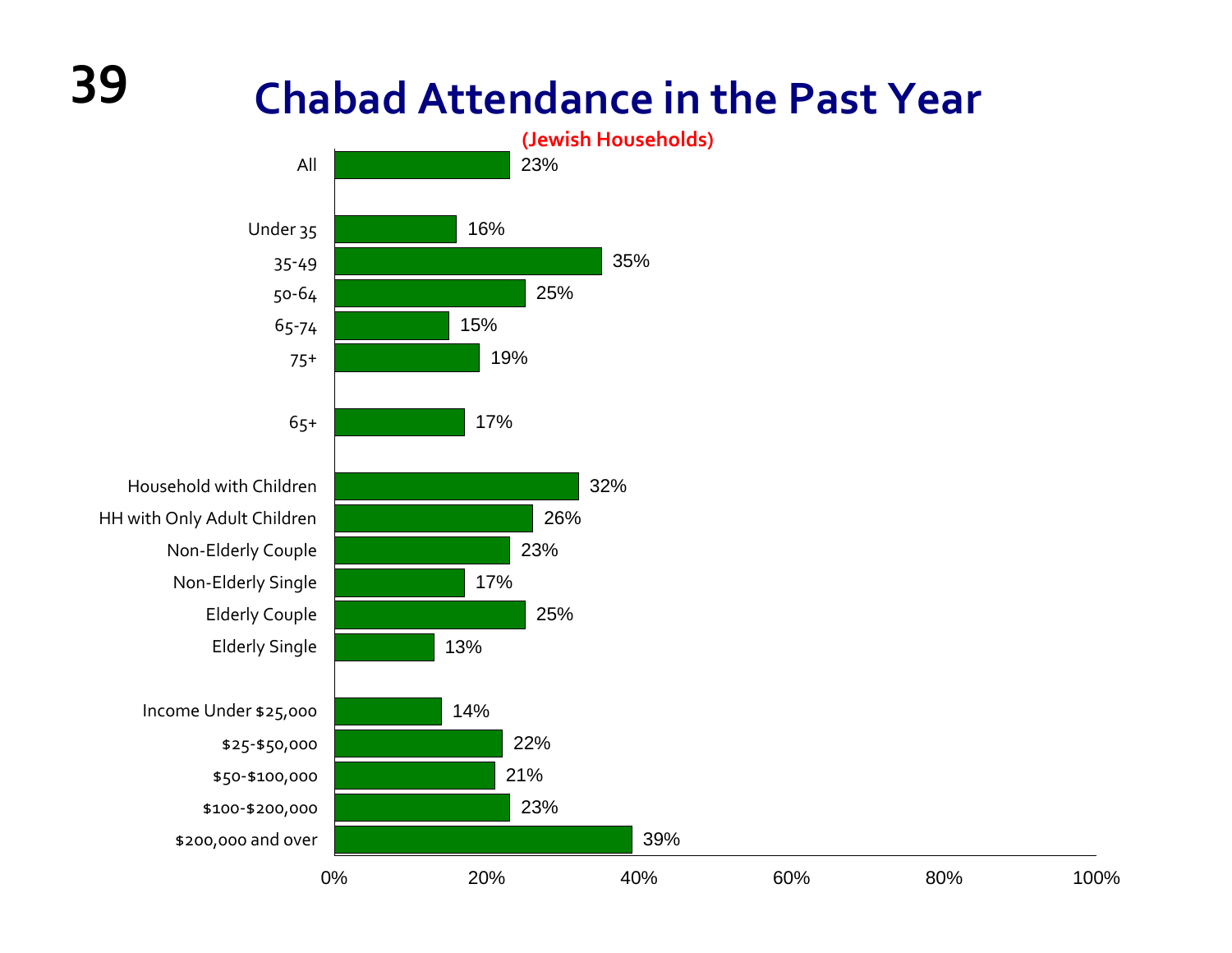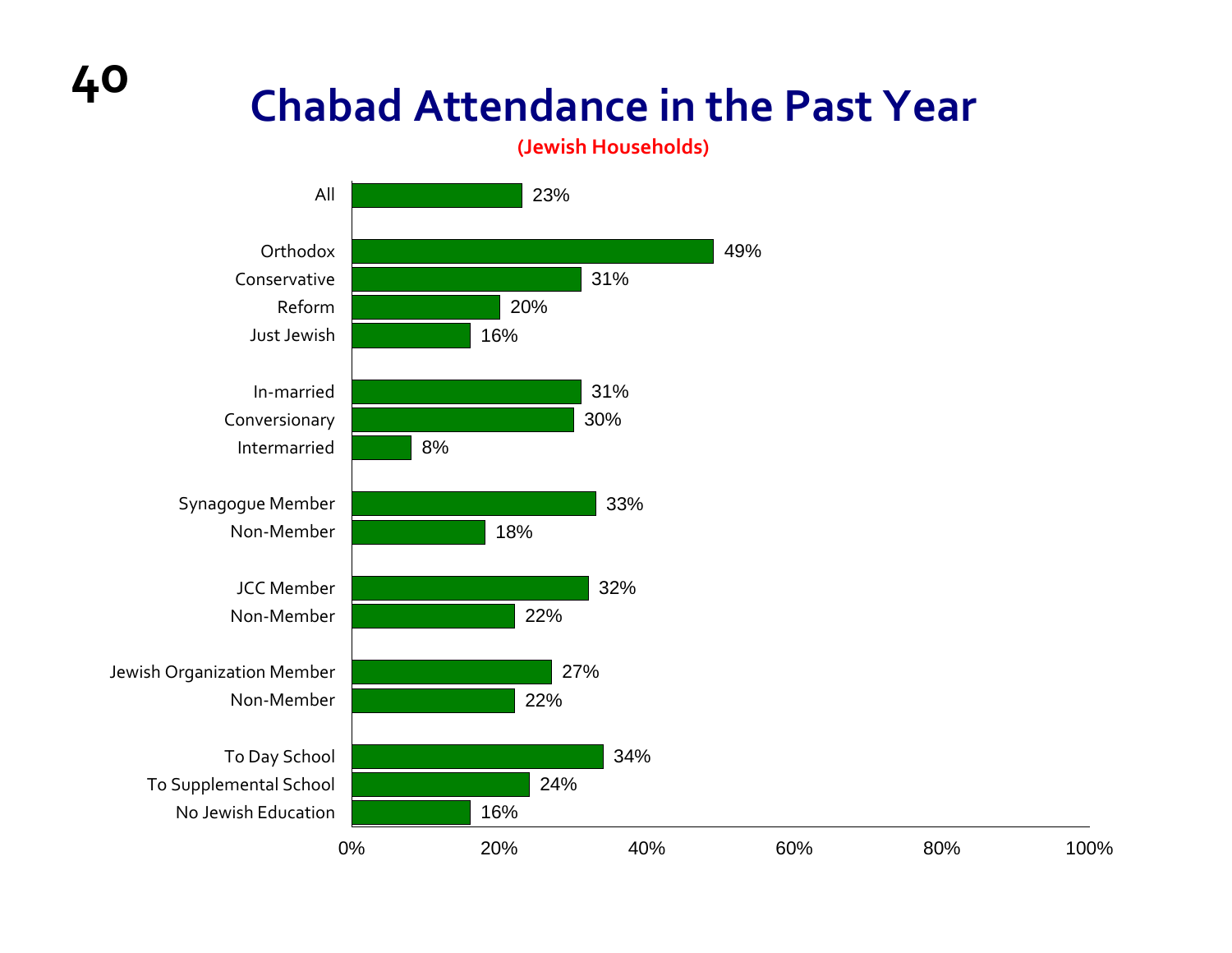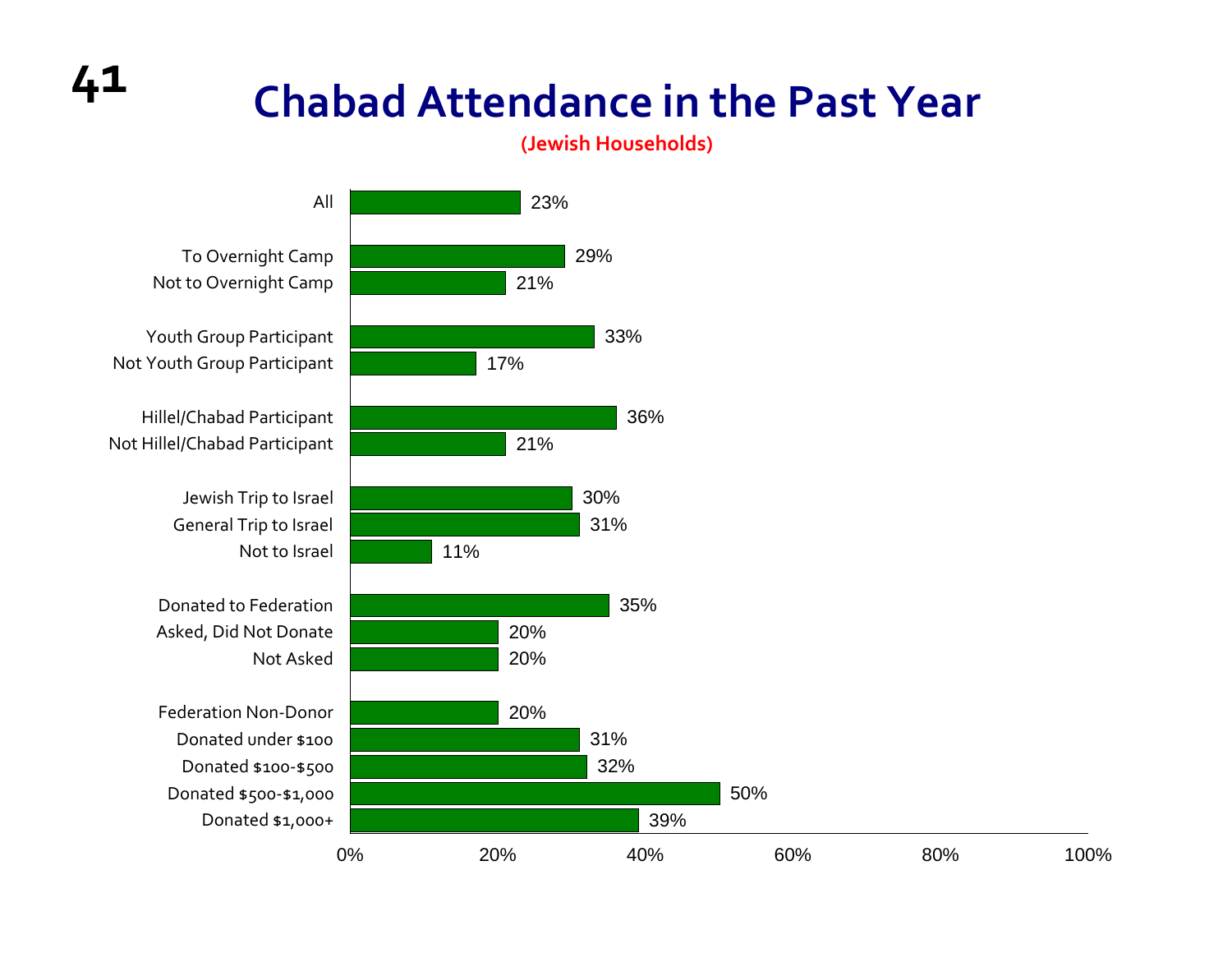#### **Current Membership in the David Posnack JCC**

**(Jewish Households)**

100%

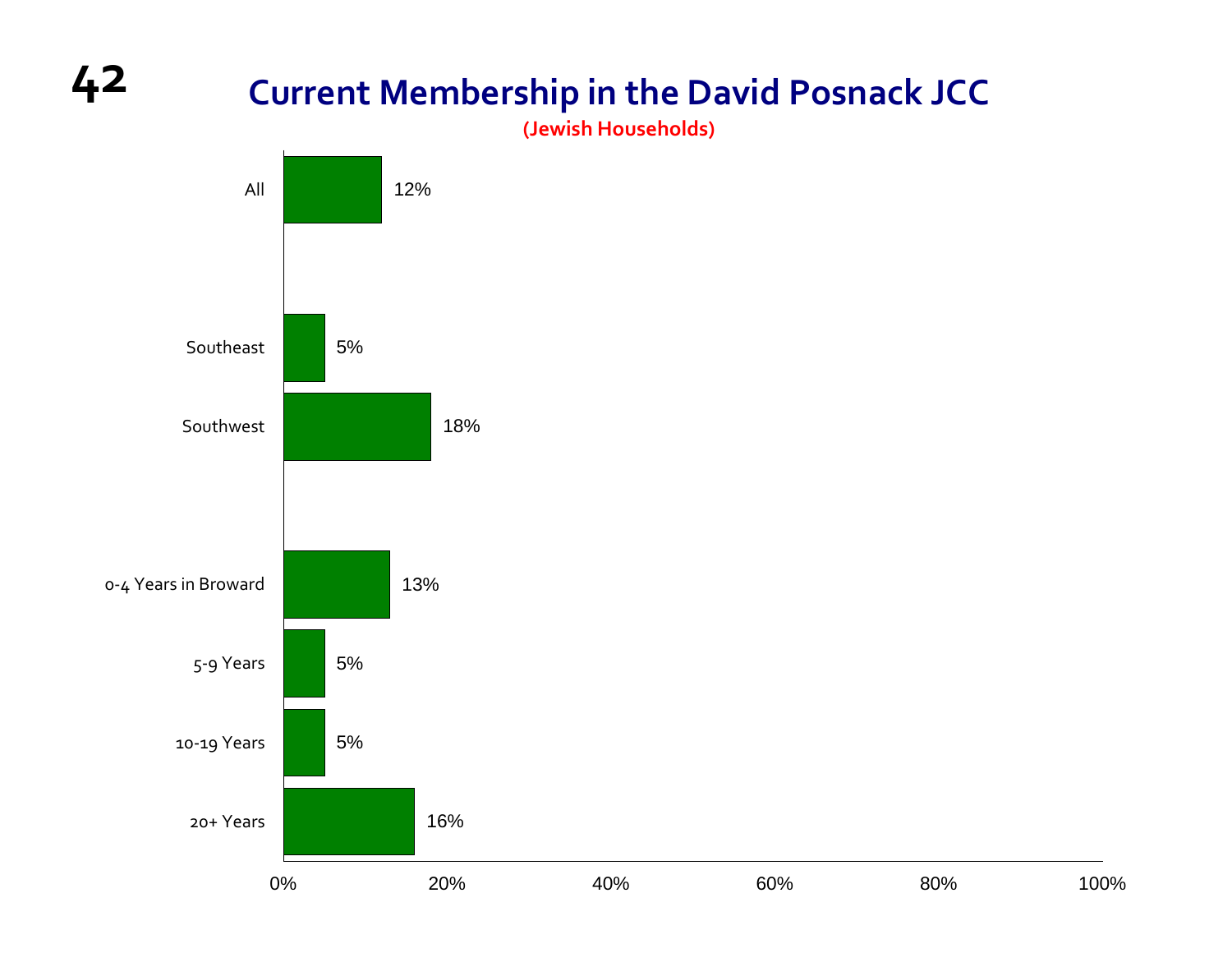## **43**

#### **Current Membership in the David Posnack JCC**

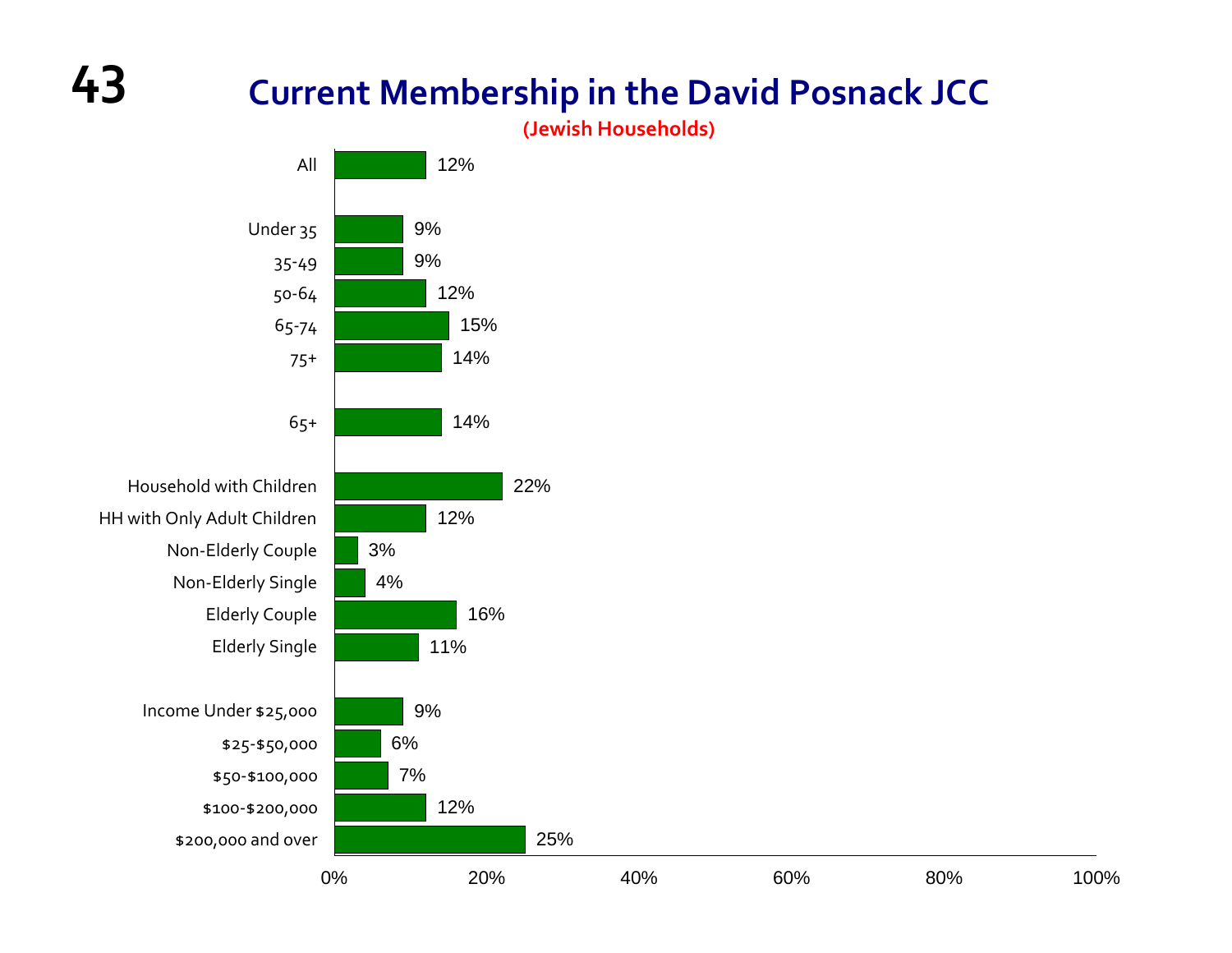#### **Current Membership in the David Posnack JCC**

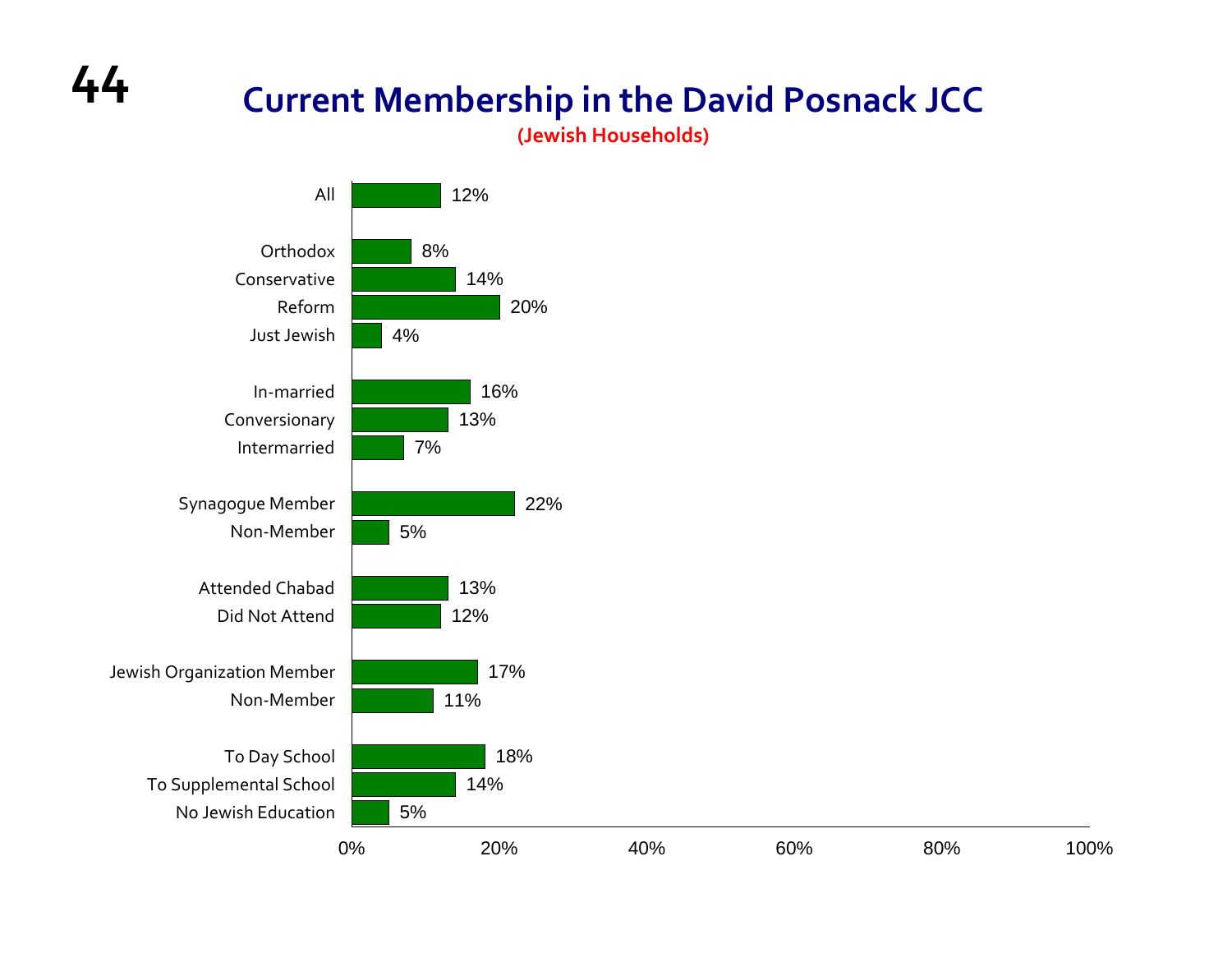#### **Current Membership in the David Posnack JCC**

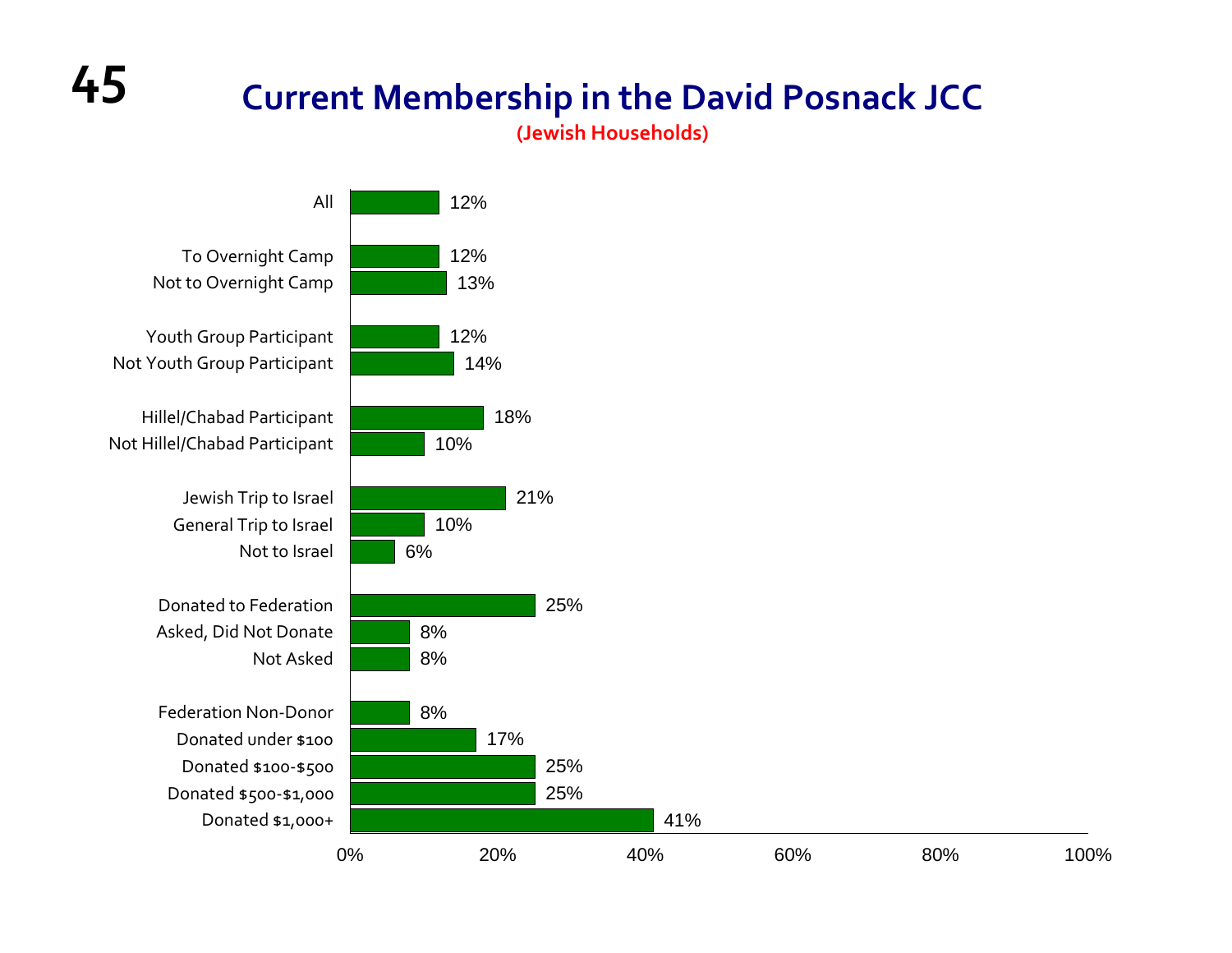## **<sup>46</sup> Profile of David Posnack JCCMember Households**

- 56% live in the SW; 26%, in the W Central; and 12%, in the SE
- 81% have lived in Broward for 20 or more years
- 2% are under age 35; 15%, age 35-49; 42%, age 50-64; 24%, age 65-74; and 17% age 75 and over
- 34% are households with children; 26% are households with adult children only; and 18% are elderly couple households
- 34% earn an annual household income of \$200,000 and over
- 6% of Jewish respondents identify as Orthodox; 46%, Conservative; 30%, Reform; and 16%, Just Jewish
- 7% of married couples are intermarried
- 18% contain an adult who attended a Jewish day school as a child; and 62%, supplemental school
- 31% contain an adult who attended or worked at a Jewish overnight camp as a child
- 89% contain an adult who visited Israel
- 48% donated to the Jewish Federation in the past year
- 47% donated to other Jewish charities in the past year
- 71% donated to non-Jewish charities in the past year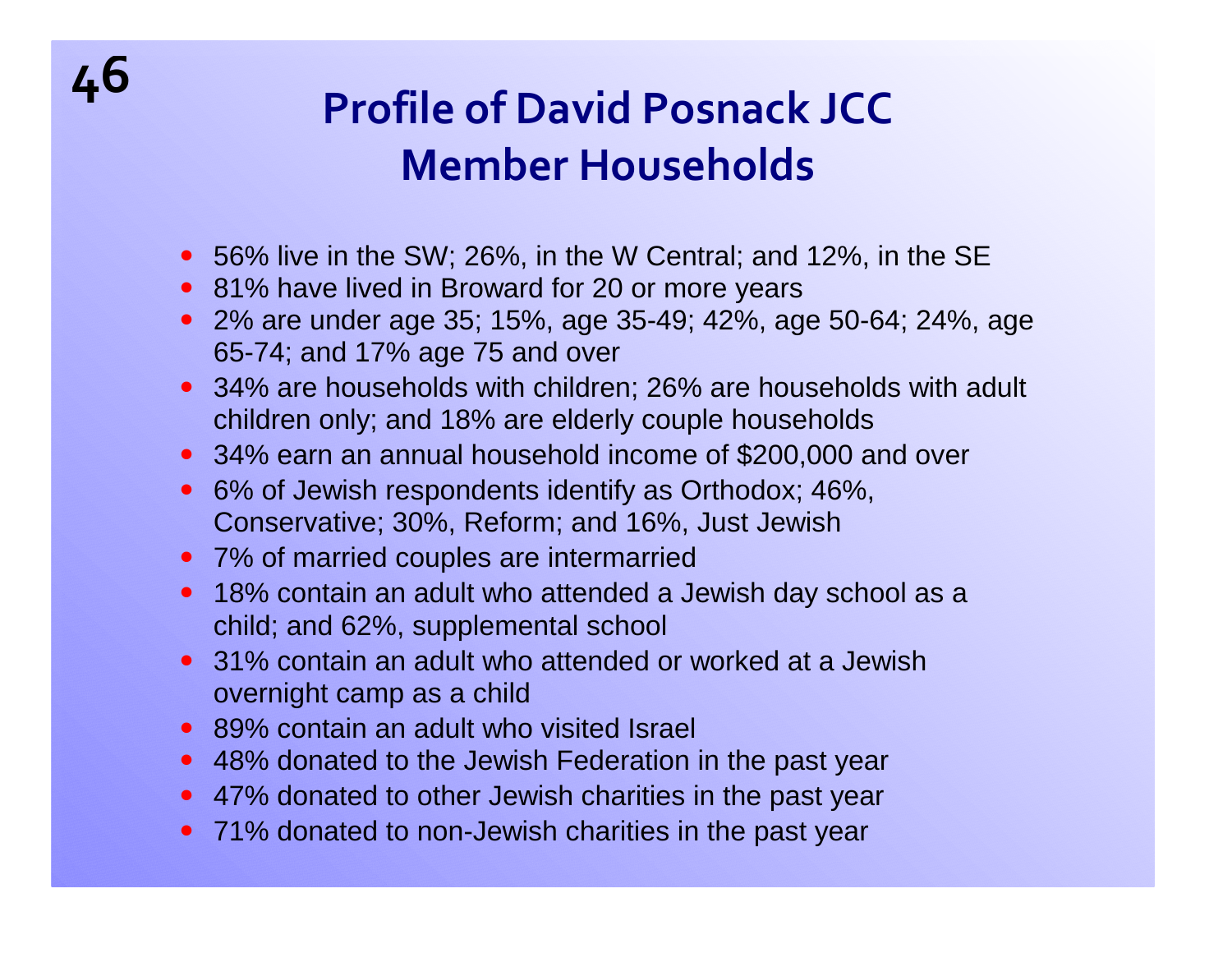**(Jewish Households)**

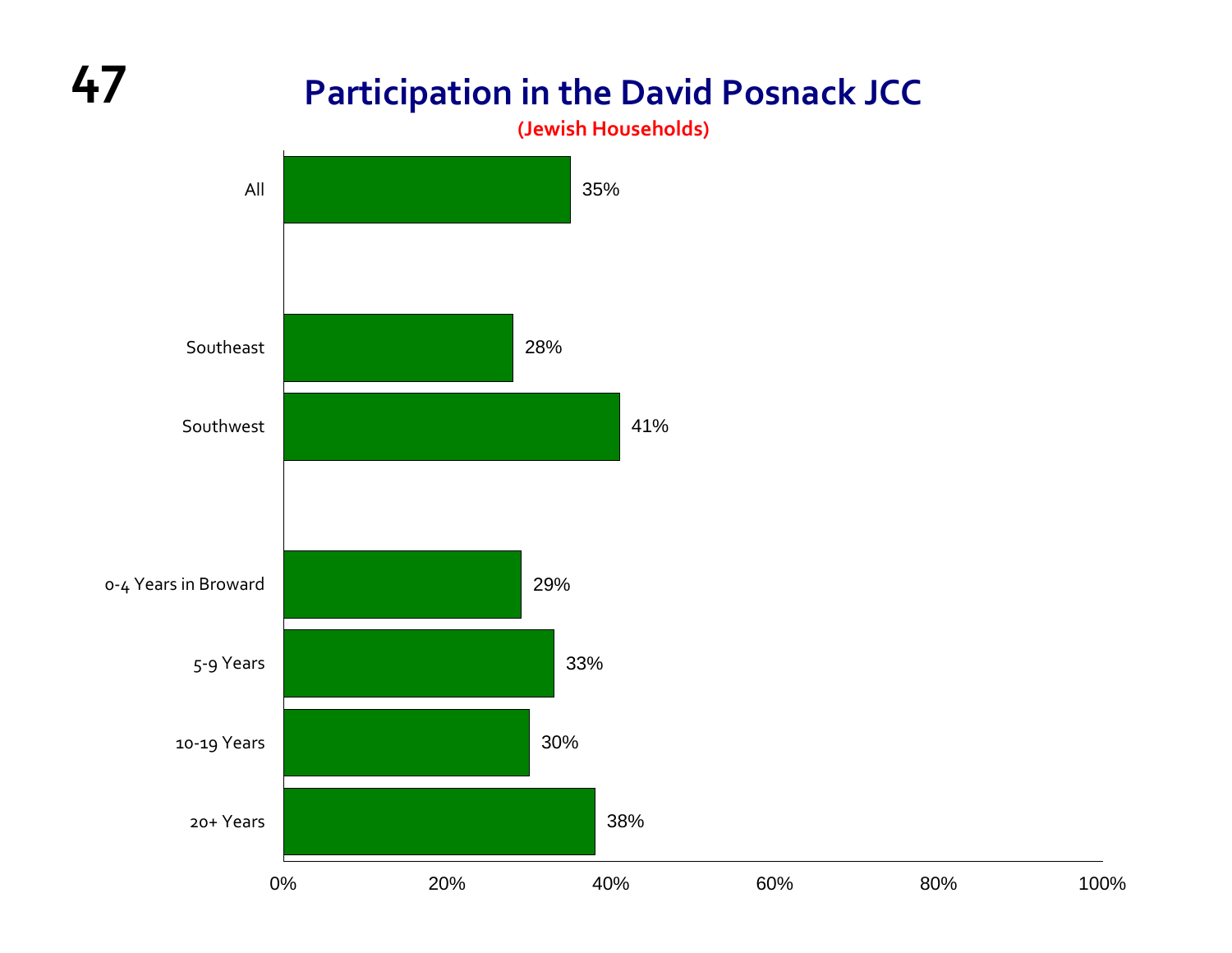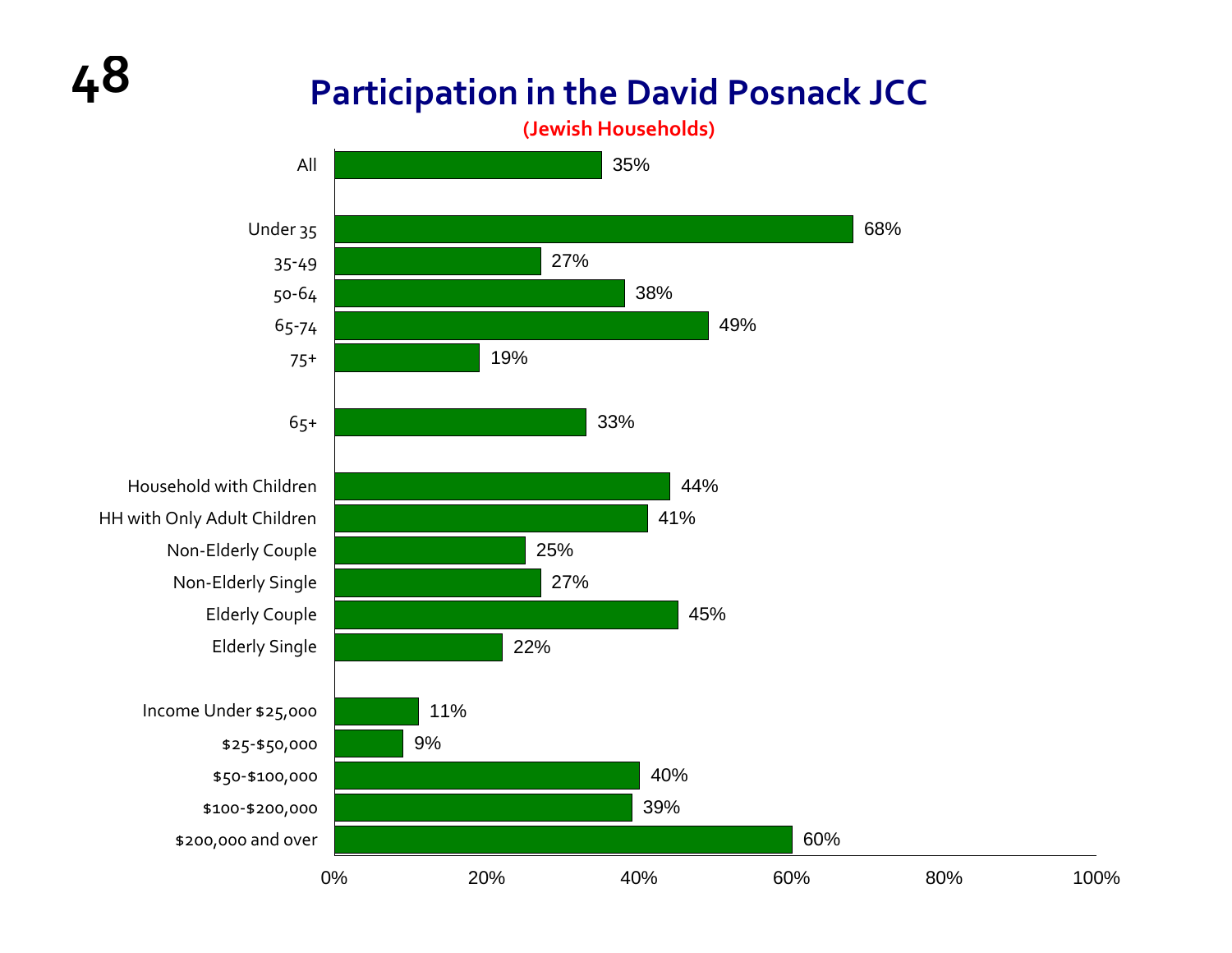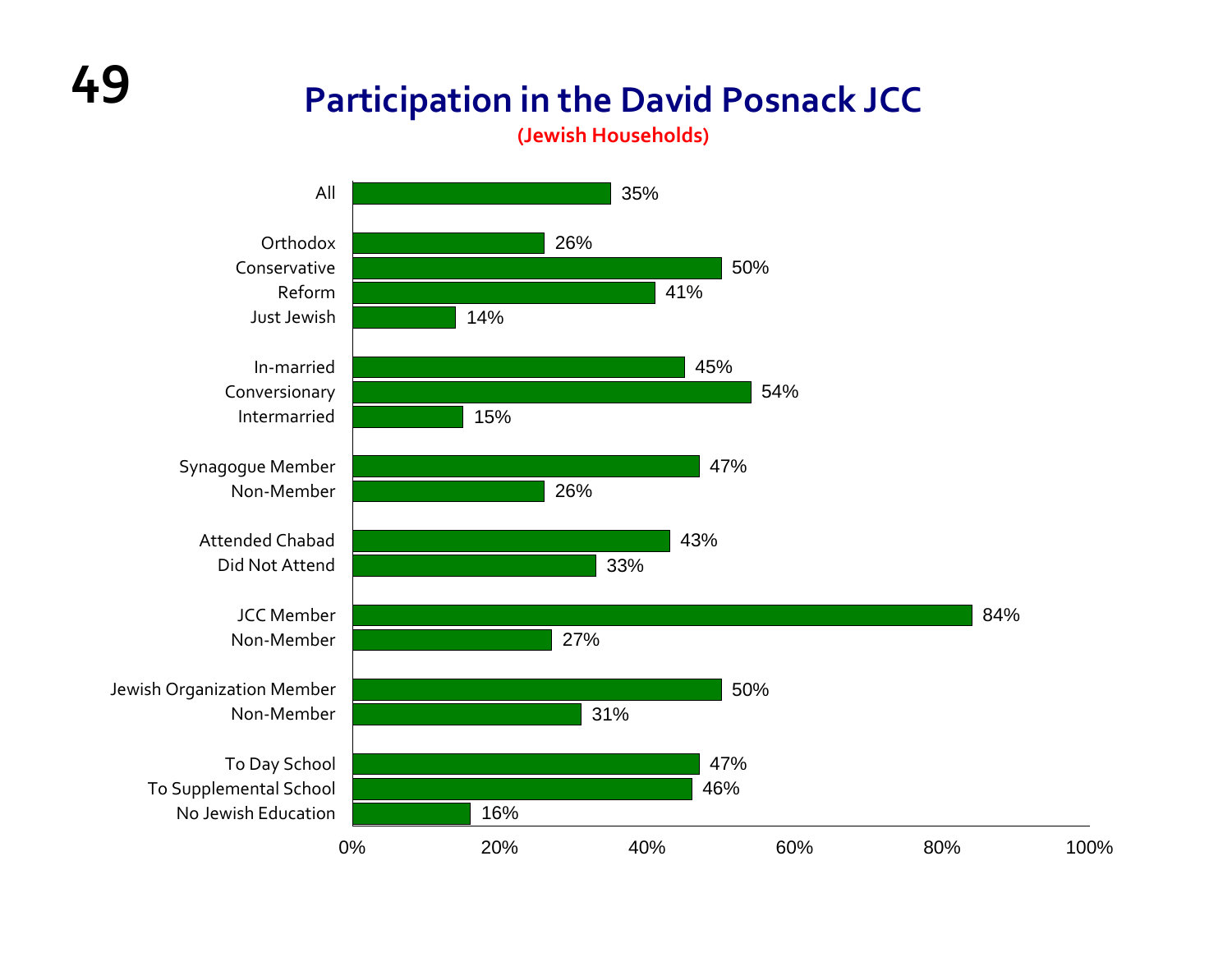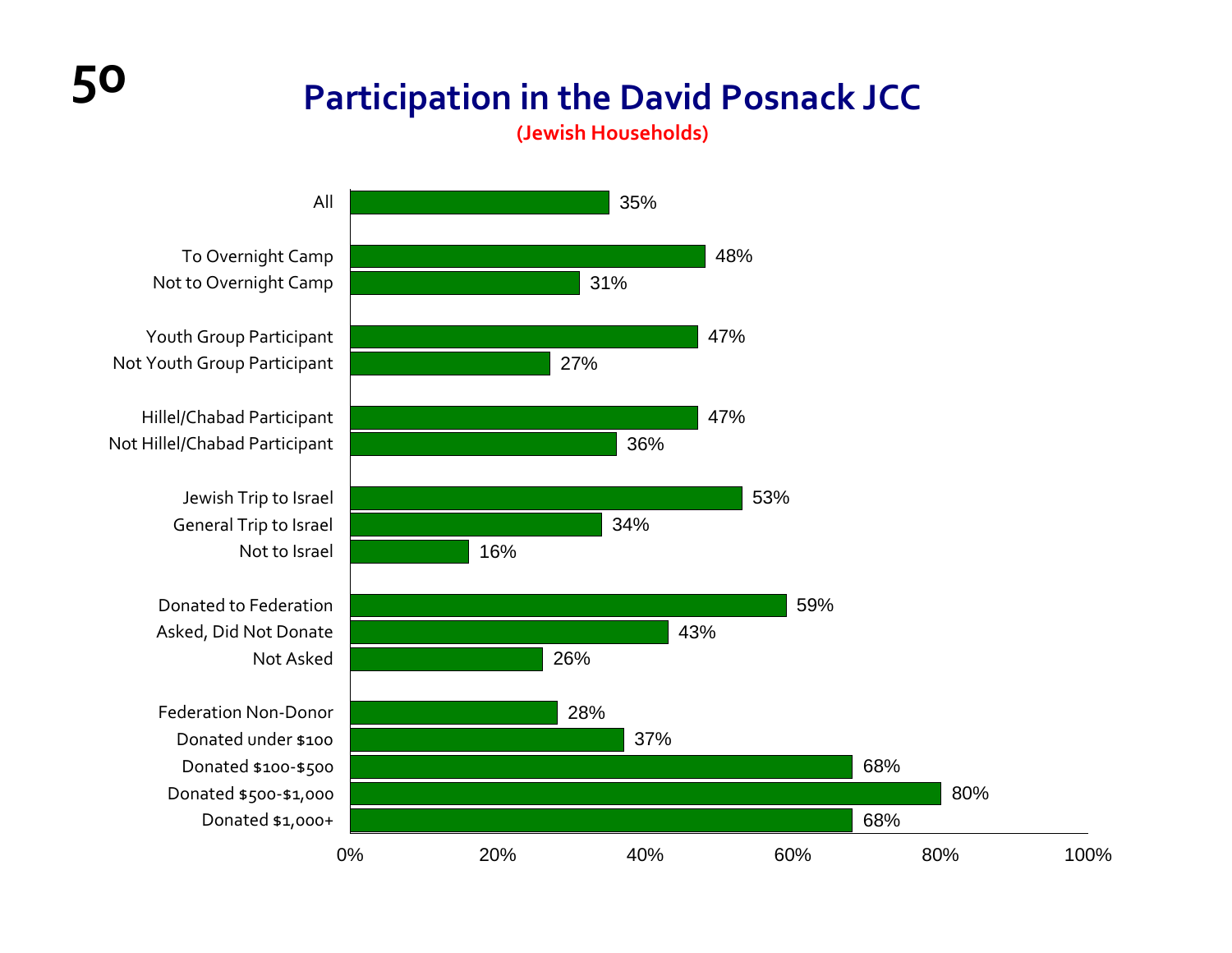## **51 Local JCC Membership**

#### **(Based upon the JCC Survey)**

| Harrisburg             |     |     | 30% |     |     |      |
|------------------------|-----|-----|-----|-----|-----|------|
| St. Paul               |     |     | 26% |     |     |      |
| San Antonio            | 25% |     |     |     |     |      |
| Milwaukee              | 24% |     |     |     |     |      |
| Charlotte              | 21% |     |     |     |     |      |
| York                   | 19% |     |     |     |     |      |
| Wilmington             | 18% |     |     |     |     |      |
| Orlando                |     | 17% |     |     |     |      |
| Jacksonville           |     | 15% |     |     |     |      |
| Richmond               |     | 15% |     |     |     |      |
| Bergen                 |     | 14% |     |     |     |      |
| Sarasota               |     | 14% |     |     |     |      |
| Tidewater              |     | 14% |     |     |     |      |
| Hartford               |     | 14% |     |     |     |      |
| Lehigh Valley          |     | 12% |     |     |     |      |
| Tucson                 |     | 12% |     |     |     |      |
| New Haven              |     | 11% |     |     |     |      |
| <b>Atlantic County</b> |     | 11% |     |     |     |      |
| Detroit                |     | 10% |     |     |     |      |
| Minneapolis            |     | 10% |     |     |     |      |
| Houston                | 9%  |     |     |     |     |      |
| Miami                  | 9%  |     |     |     |     |      |
| Rhode Island           | 8%  |     |     |     |     |      |
| Monmouth               | 8%  |     |     |     |     |      |
| Washington             | 6%  |     |     |     |     |      |
| St. Petersburg         | 5%  |     |     |     |     |      |
| Middlesex              | 4%  |     |     |     |     |      |
| South Palm Beach       | 4%  |     |     |     |     |      |
| West Palm Beach        | 4%  |     |     |     |     |      |
| Las Vegas              | 2%  |     |     |     |     |      |
| Broward 1997           | 2%  |     |     |     |     |      |
|                        | 0%  | 20% | 40% | 60% | 80% | 100% |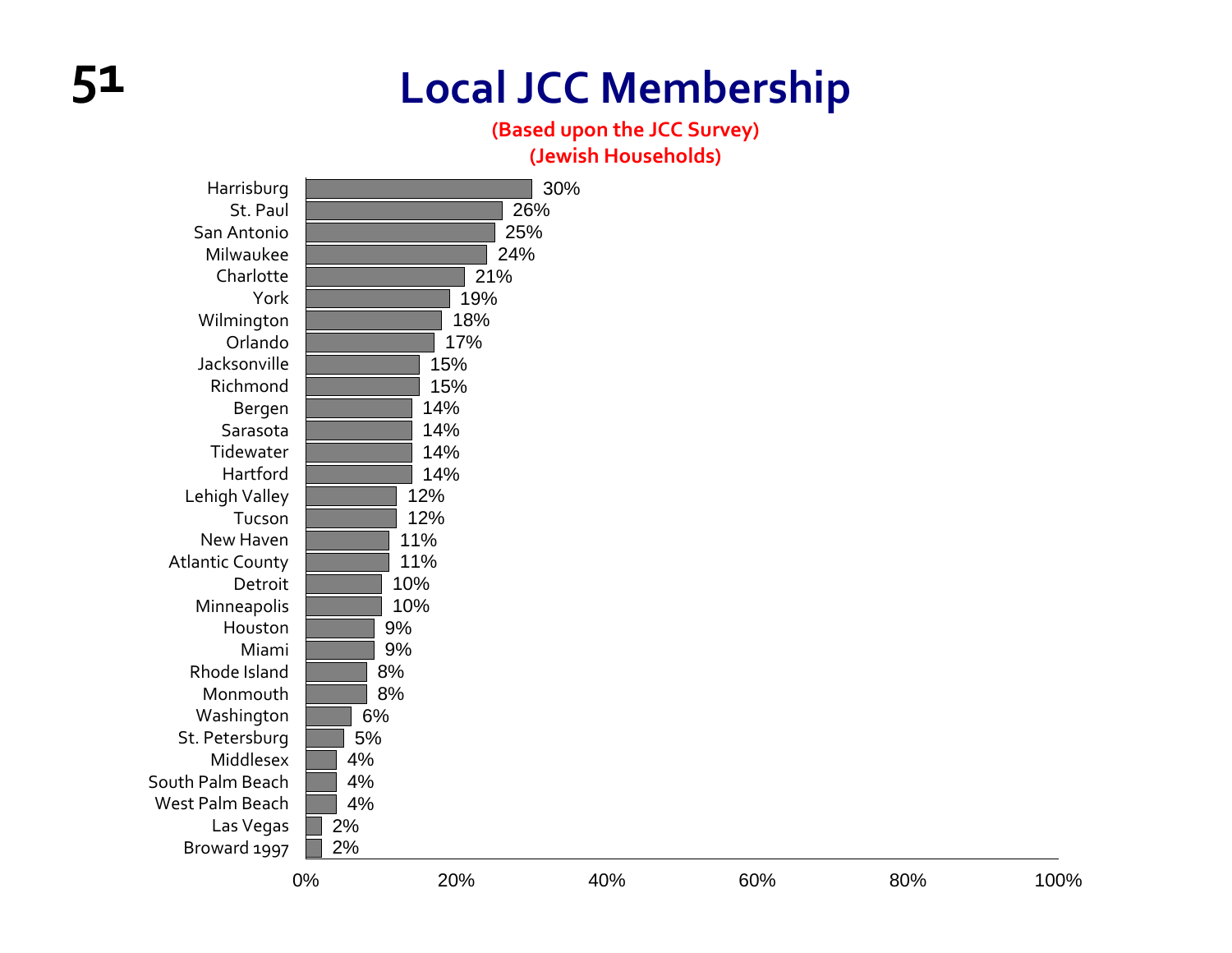## **52 Telephone Survey's Over/Under Estimation of JCC Membership**

**(In percentage points)**

St. Paul HoustonJacksonvilleHartfordYorkRichmondMinneapolis Lehigh Valley DetroitTucsonTidewaterWilmington St. Petersburg San AntonioBergen MonmouthMiamiNew Haven West Palm Beach Atlantic County Washington Las Vegas South Palm Beach Rhode IslandBroward 1997 Harrisburg MilwaukeeOrlandoMiddlesexSarasota

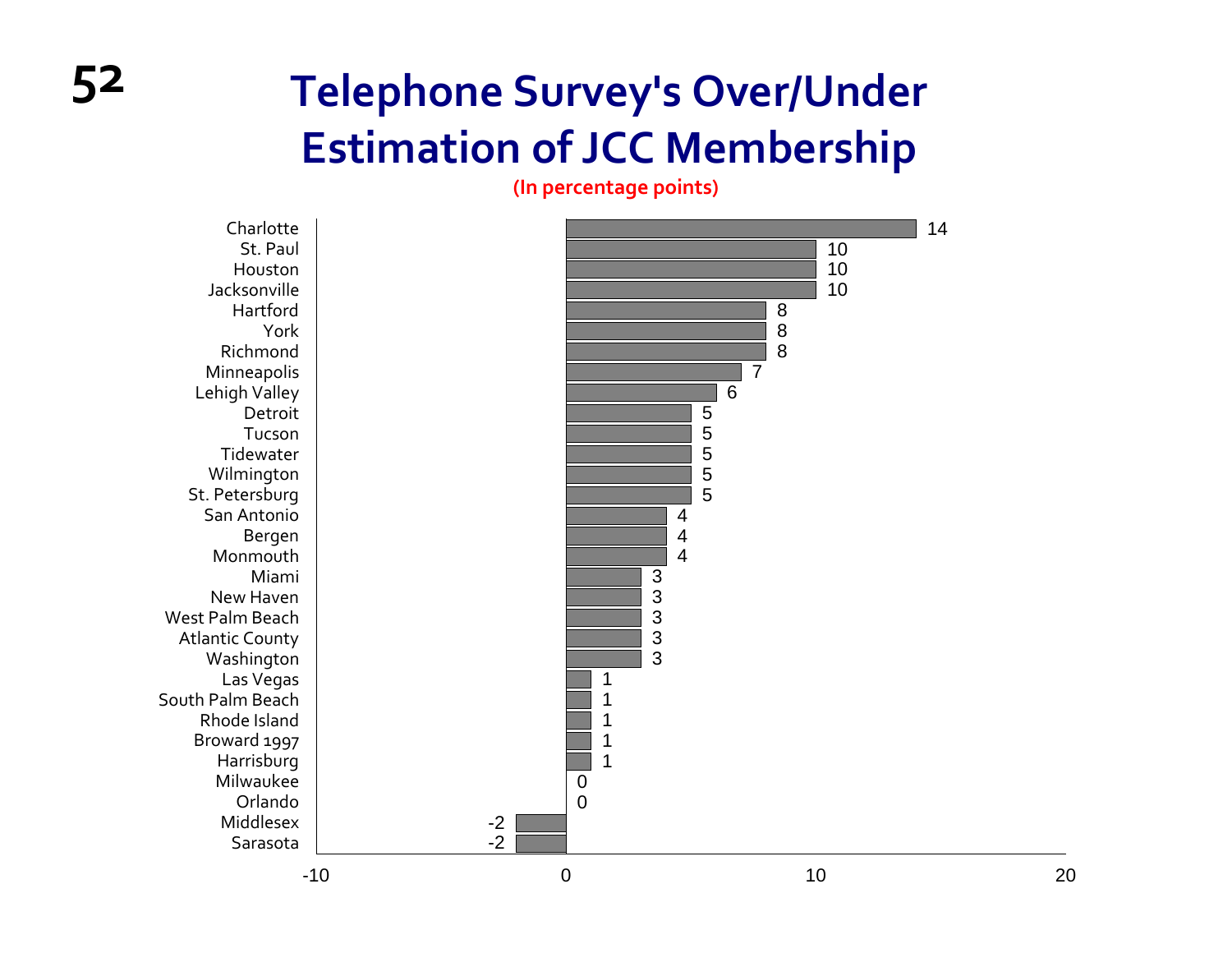## **53 Number of Jewish JCC Member Households**

**(Based upon the JCC Survey)**

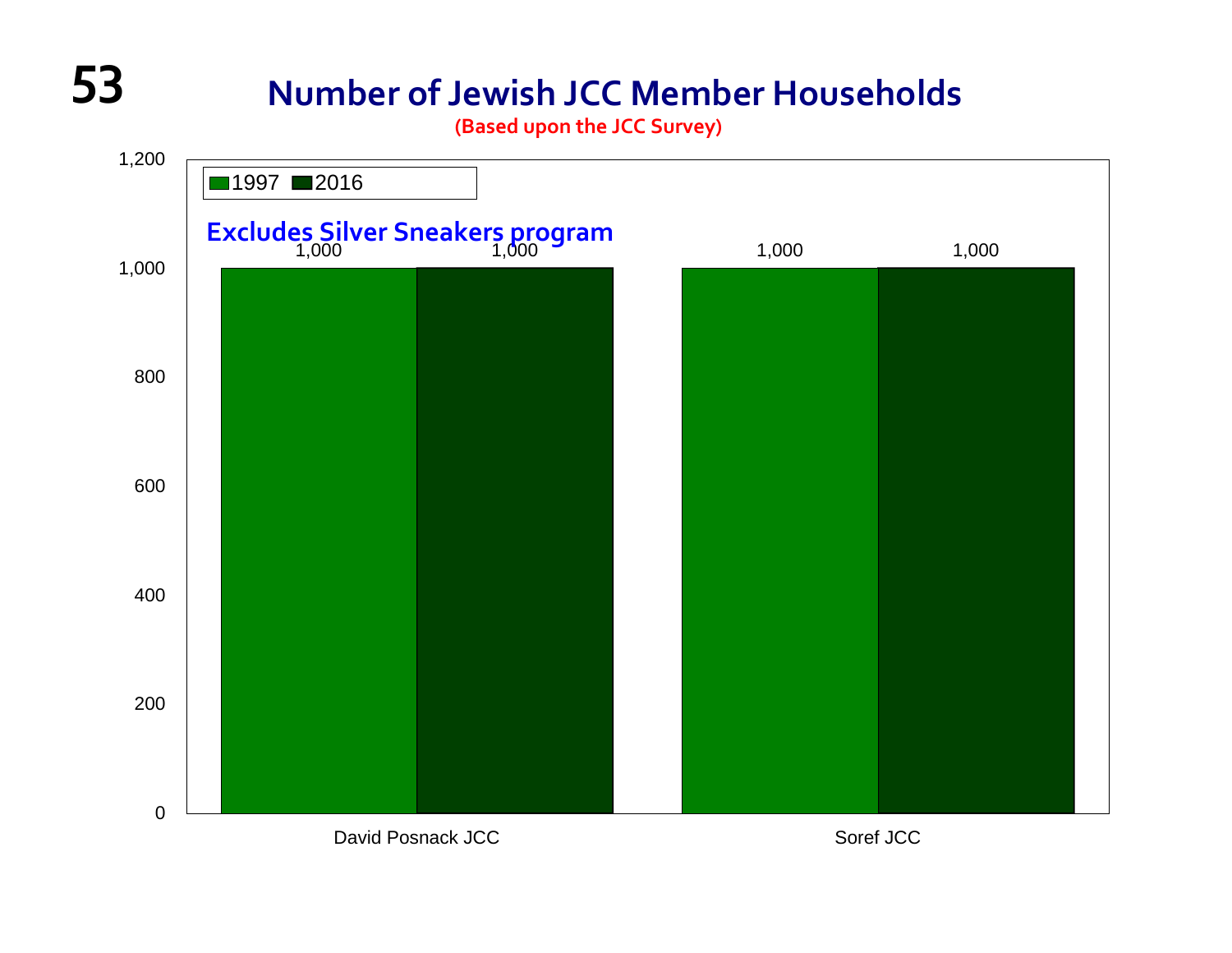#### **54 Major Reasons for Not Joining the David Posnack JCC**

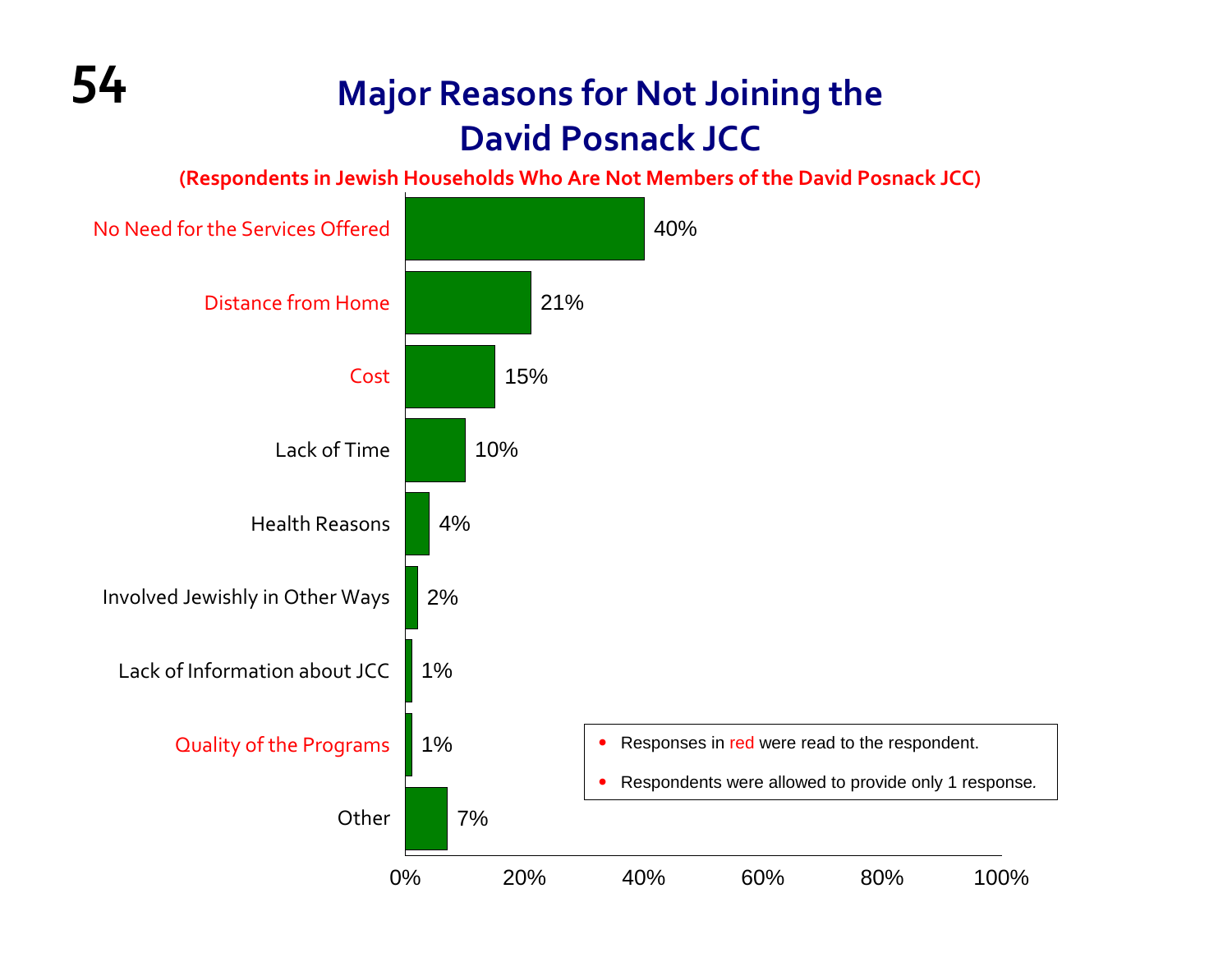### **55 Major Reasons for Not Joining the David Posnack JCC among JCC Participants**

**(Respondents in Households Who Are Not Members of the David Posnack JCC and Participated in <sup>a</sup> Local JCC Program in the Past Year)**

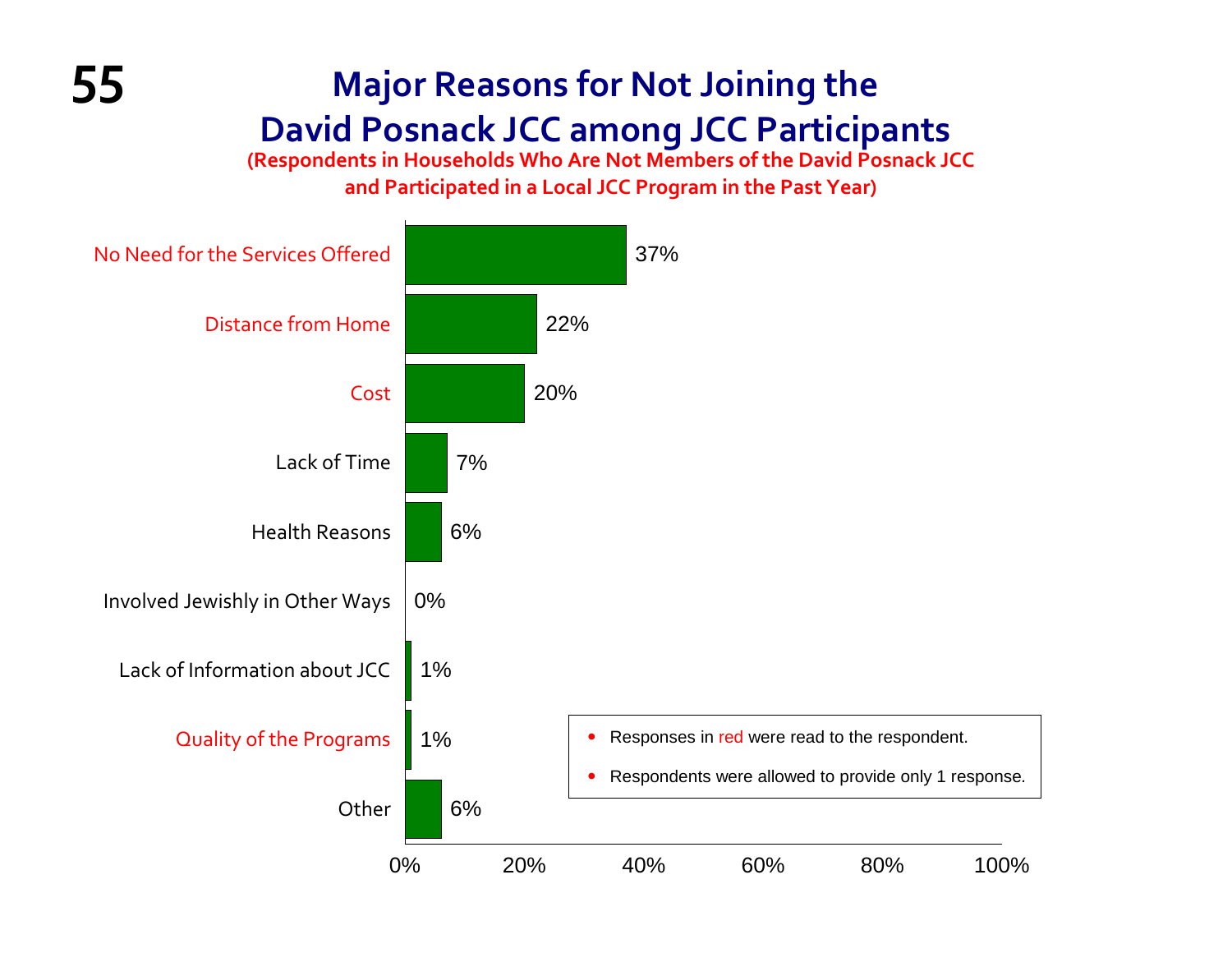#### **56 Major Reasons for Not Joining the Soref JCC**

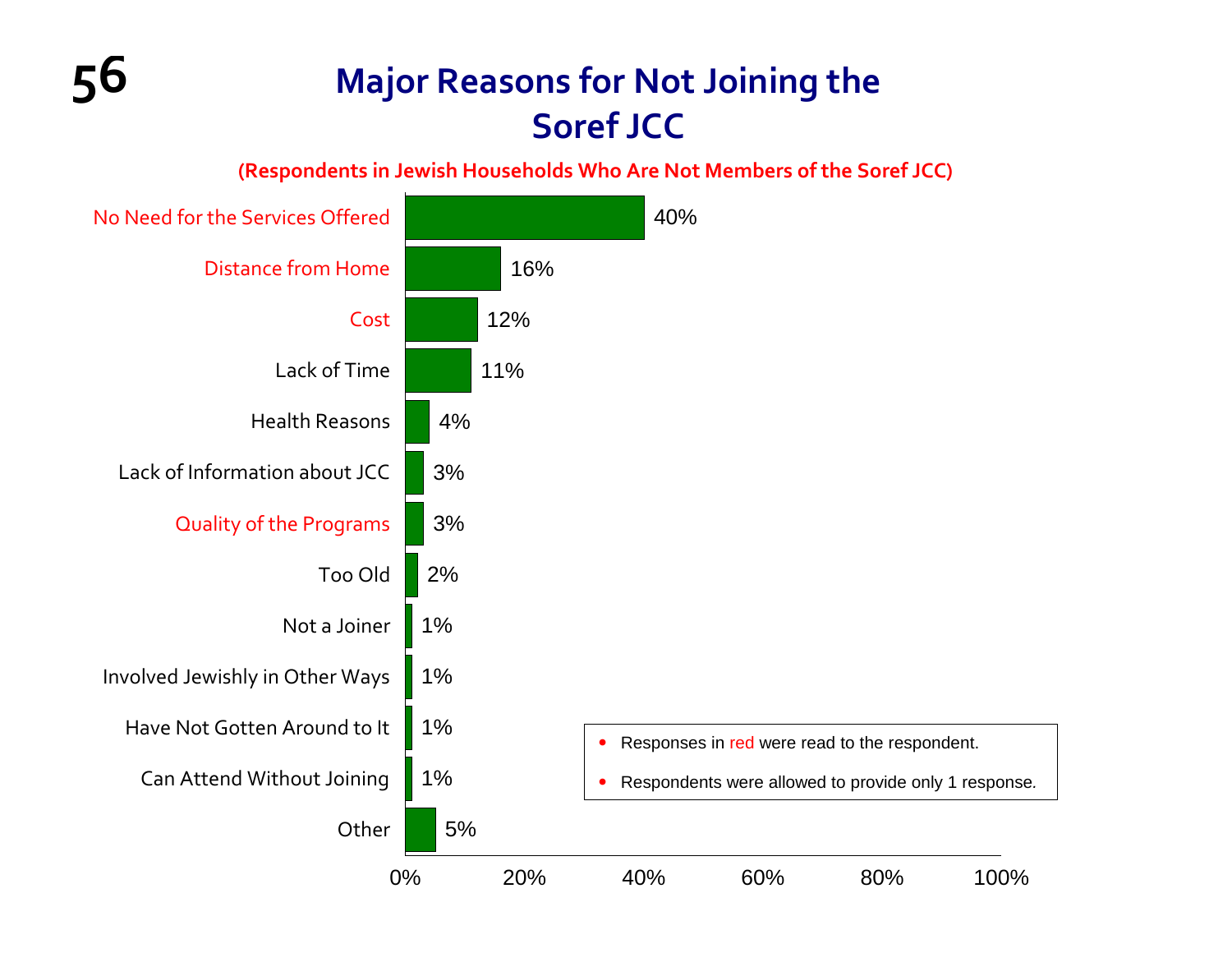#### **57 Major Reasons for Not Joining the Soref JCC among JCC Participants**

**(Respondents in Households Who Are Not Members of the Soref JCC and Participated in <sup>a</sup> Local JCC Program in the Past Year)**

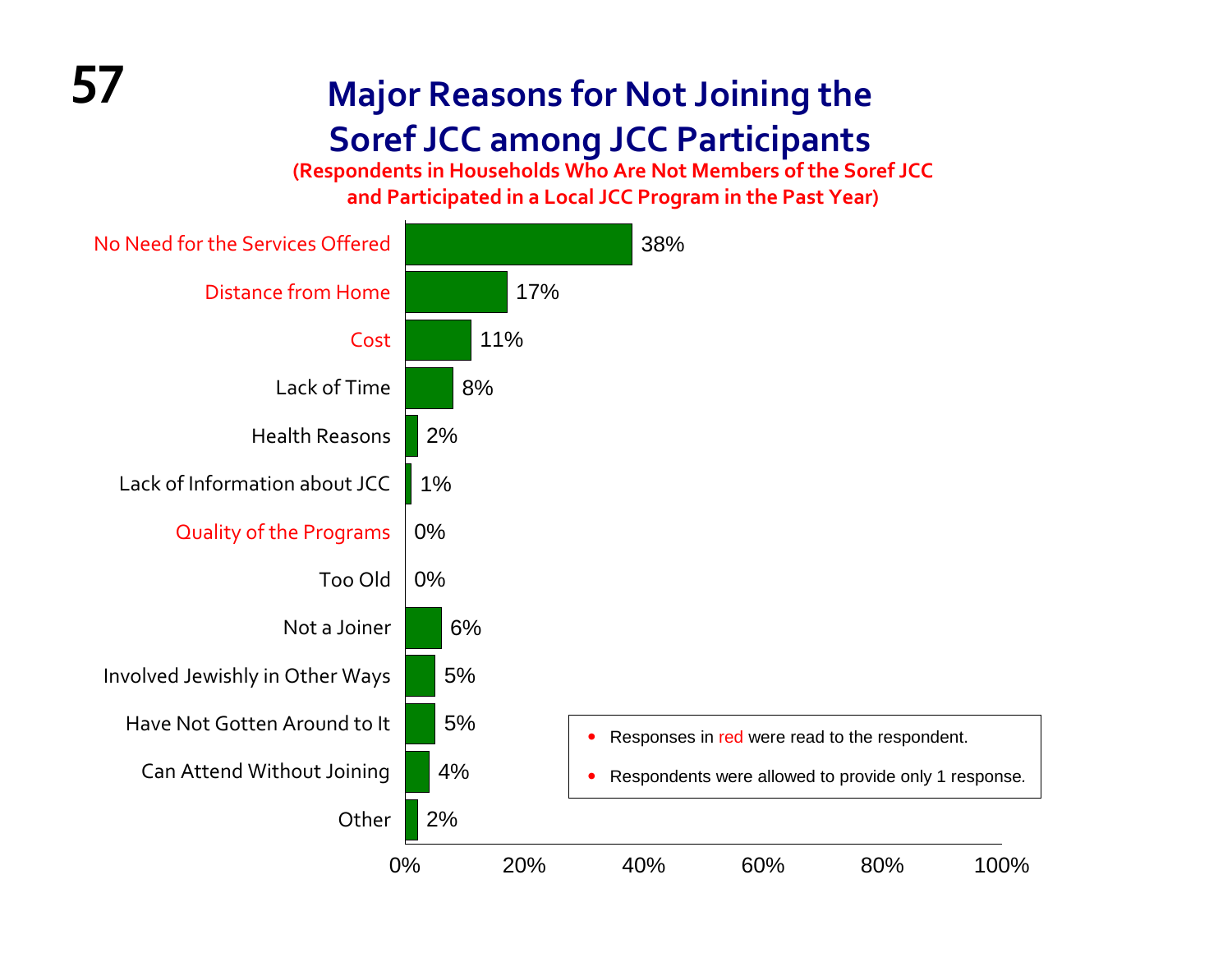### **Need for the Services Offered as a Major Reason for Not Joining the Local JCC**

**(Respondents in JCC Non‐Member Jewish Households)**

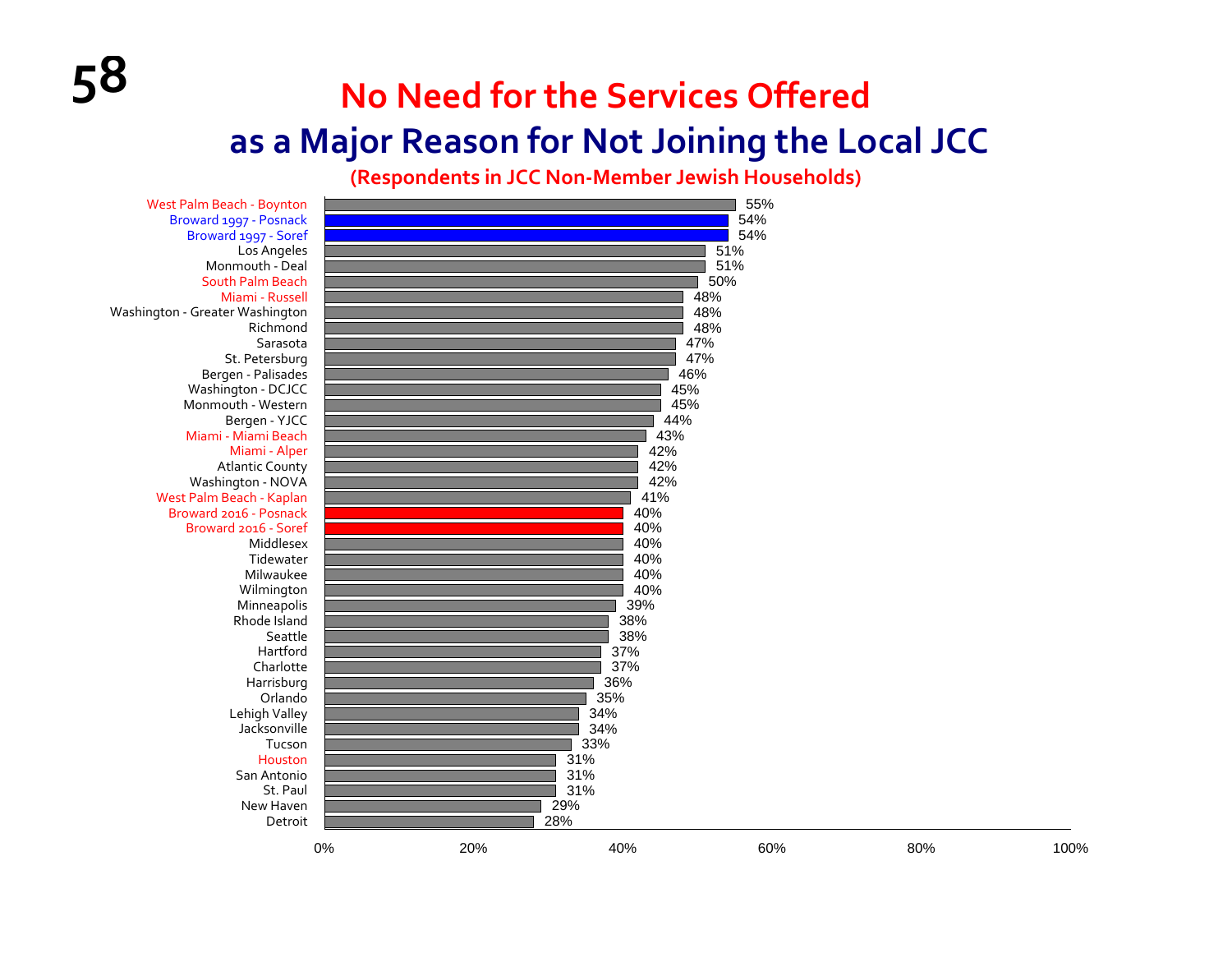#### **59 No Need for the Services Offered as a Major Reason for Not Joining the David Posnack JCC**

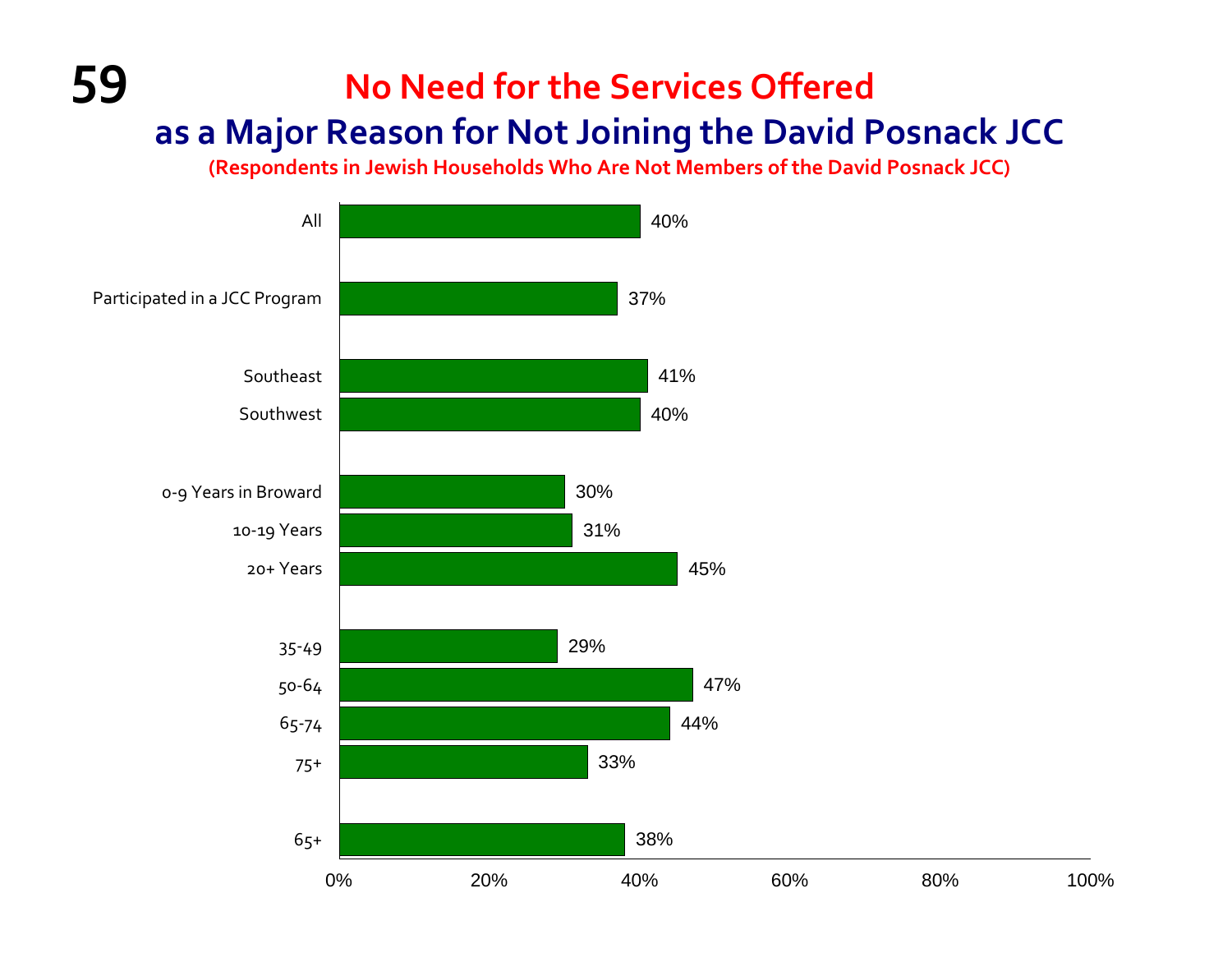## **No Need for the Services Offered as a Major Reason for Not Joining the David Posnack JCC**

**60**

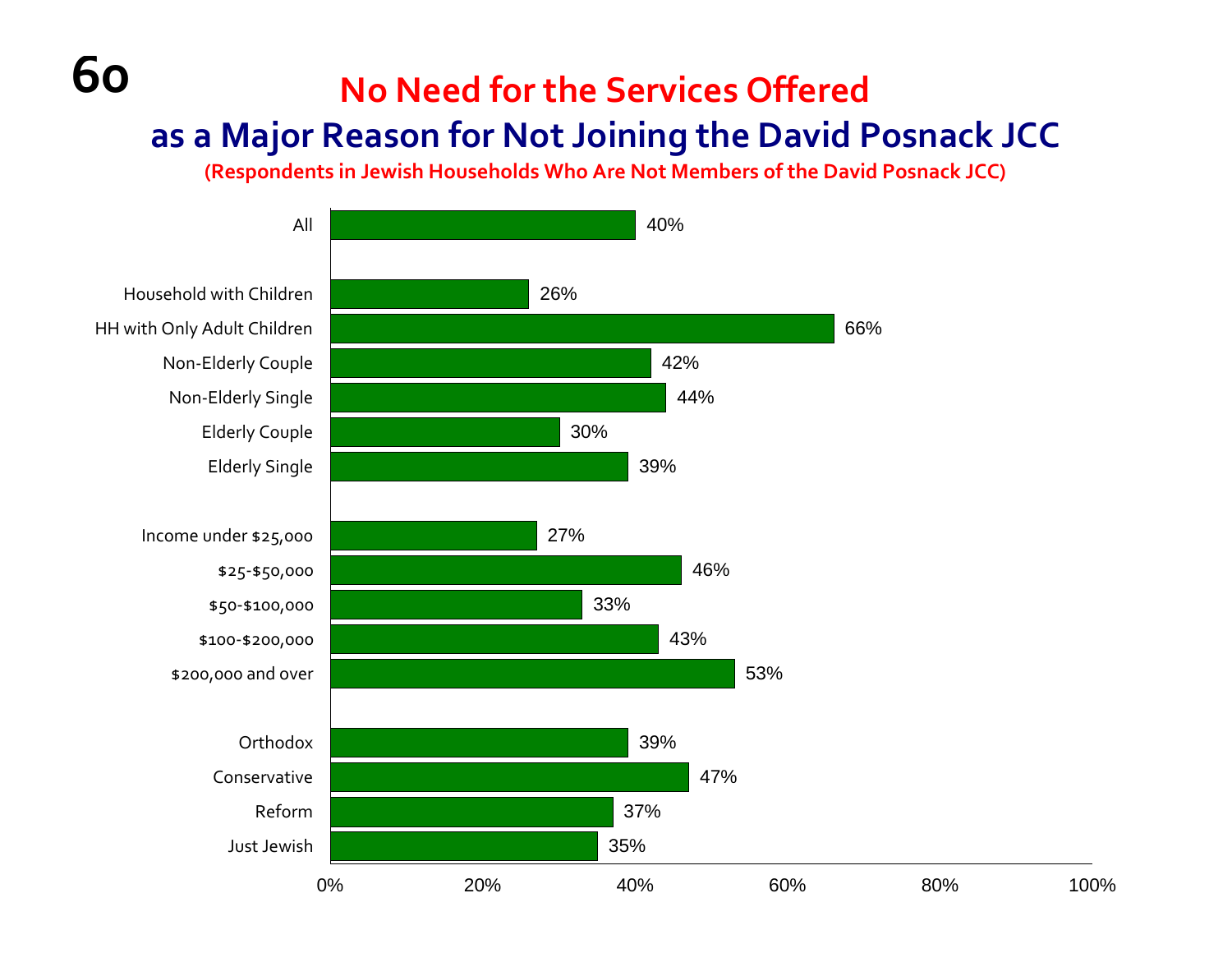### **No Need for the Services Offered as a Major Reason for Not Joining the David Posnack JCC**

**61**

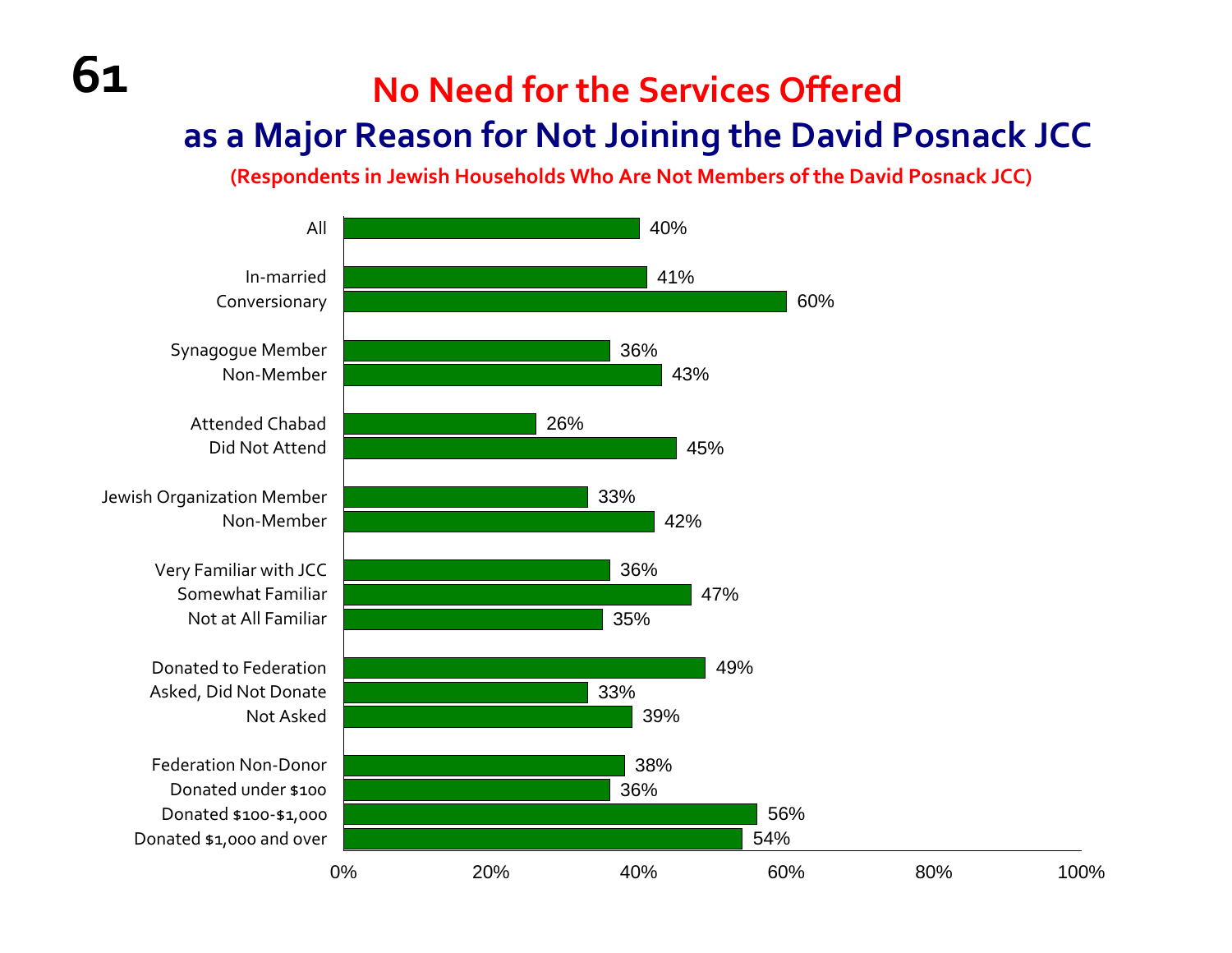### **No Need for the Services Offered as a Major Reason for Not Joining the Soref JCC**

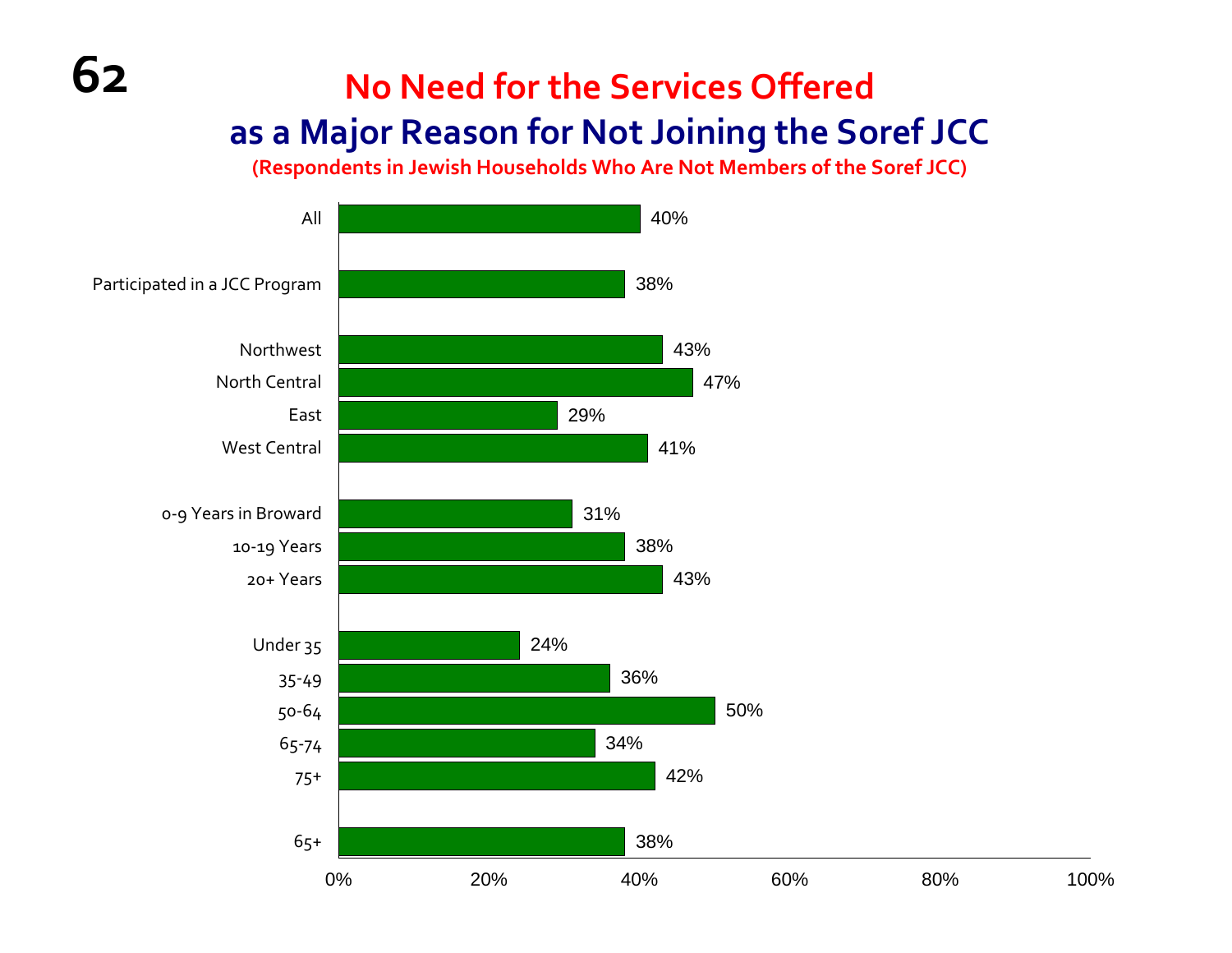### **No Need for the Services Offered as a Major Reason for Not Joining the Soref JCC**

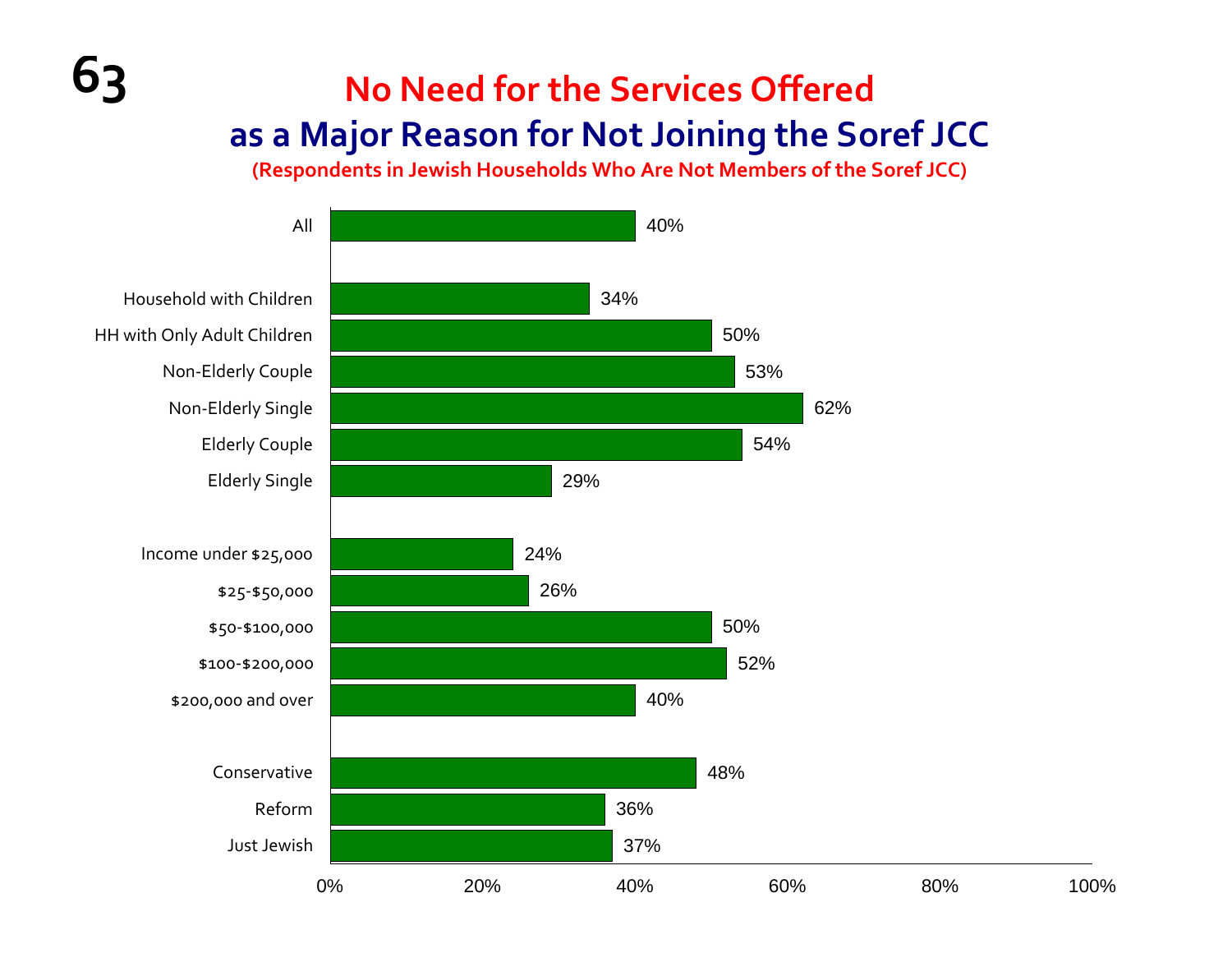#### **No Need for the Services Offered as a Major Reason for Not Joining the Soref JCC**

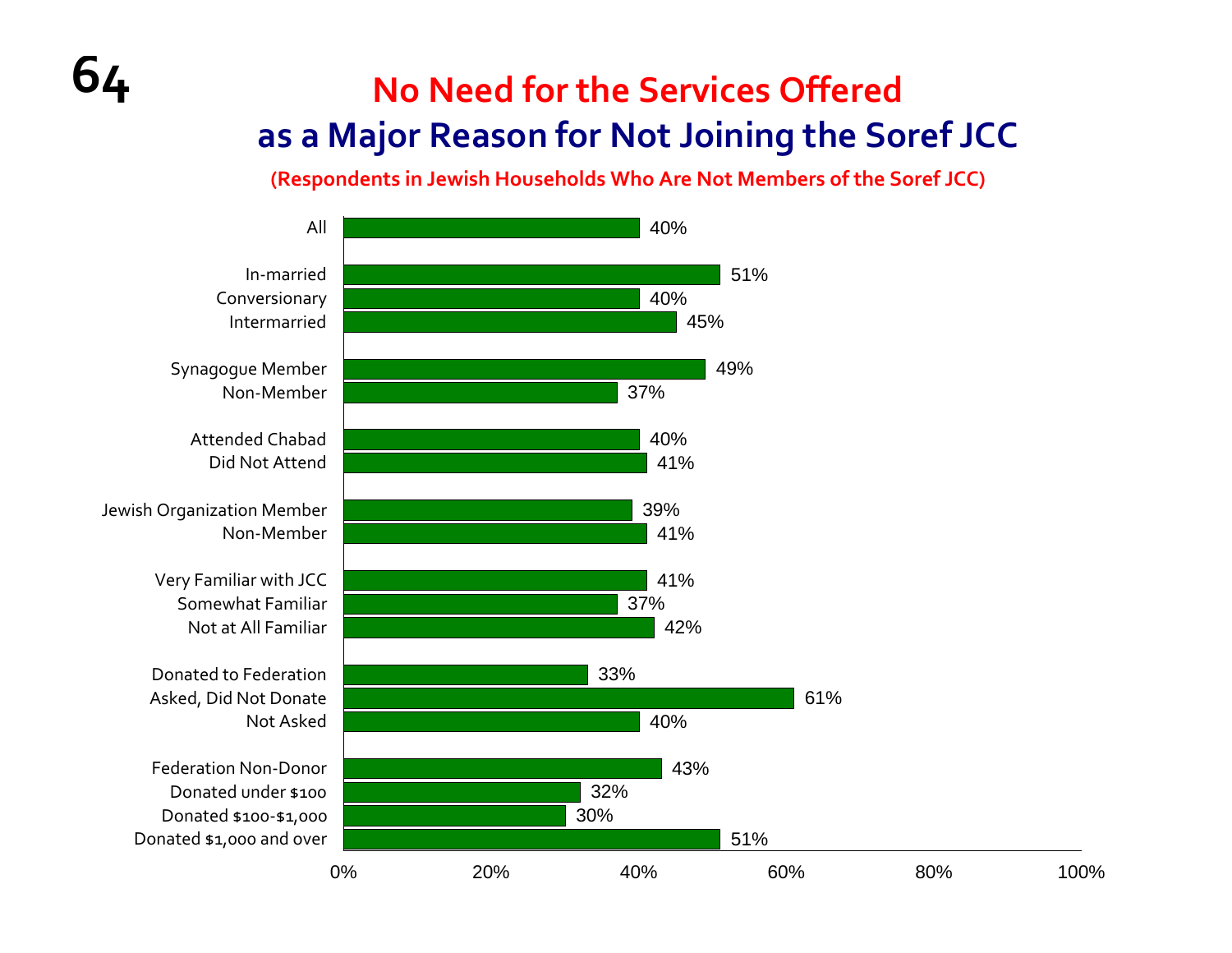## **65 Distance from Home**

#### **as a Major Reason for Not Joining the Local JCC**

**(Respondents in JCC Non‐Member Jewish Households)**

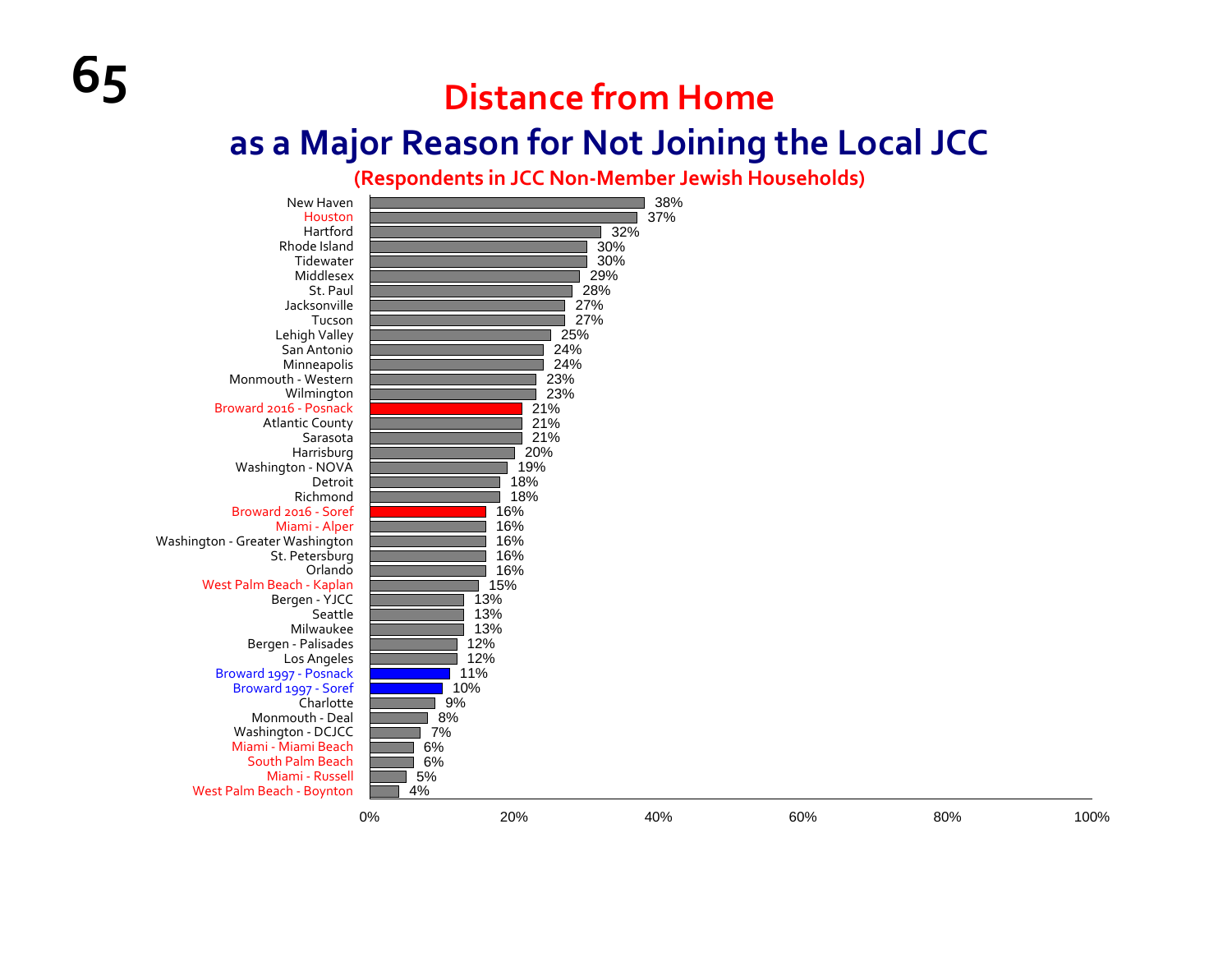#### **as a Major Reason for Not Joining the David Posnack JCC**

**(Respondents in Jewish Households Who Are Not Members of the David Posnack JCC)**



**66**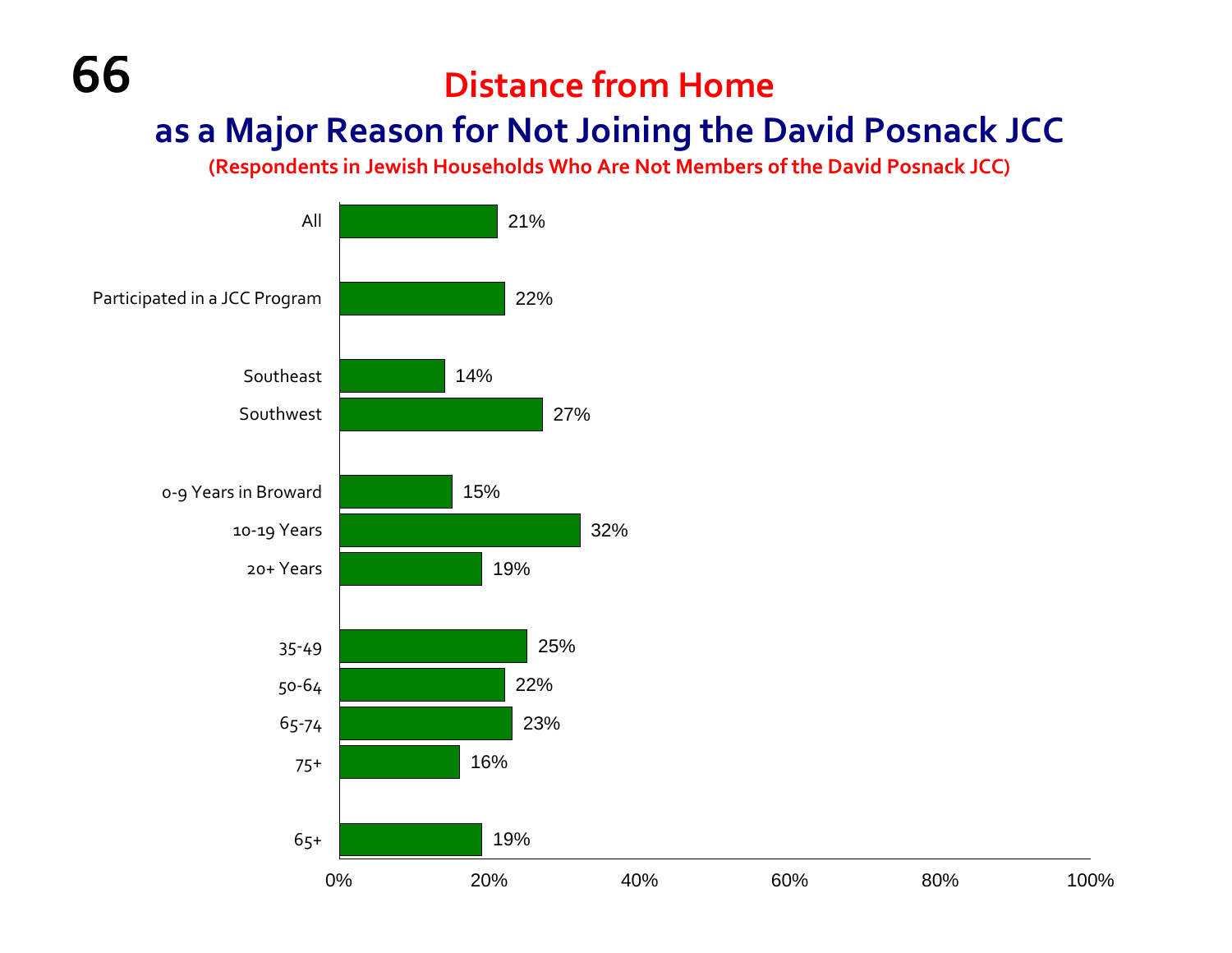#### **Distance from Home**

#### **as a Major Reason for Not Joining the David Posnack JCC**

**(Respondents in Jewish Households Who Are Not Members of the David Posnack JCC)**



**67**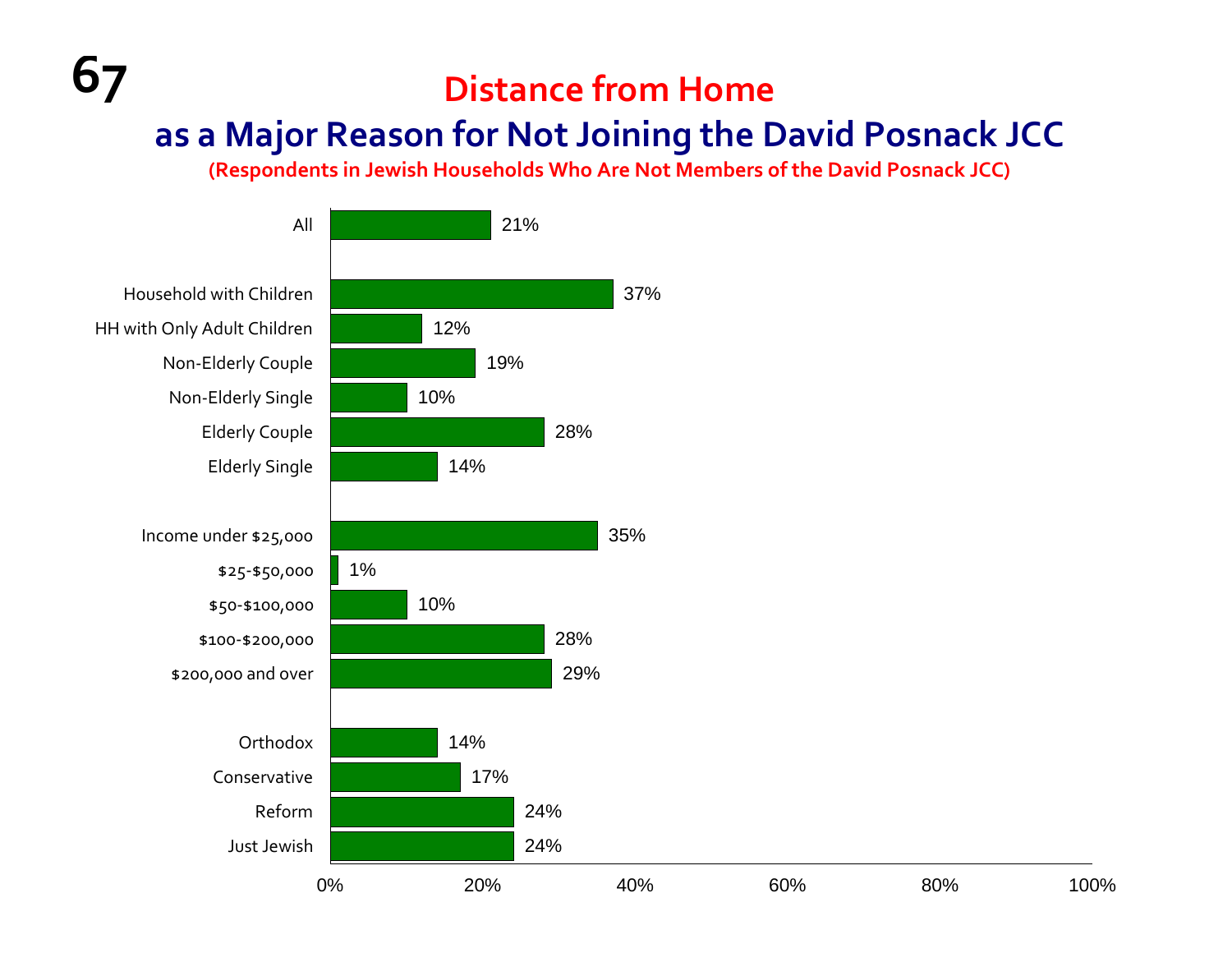#### **as a Major Reason for Not Joining the David Posnack JCC**

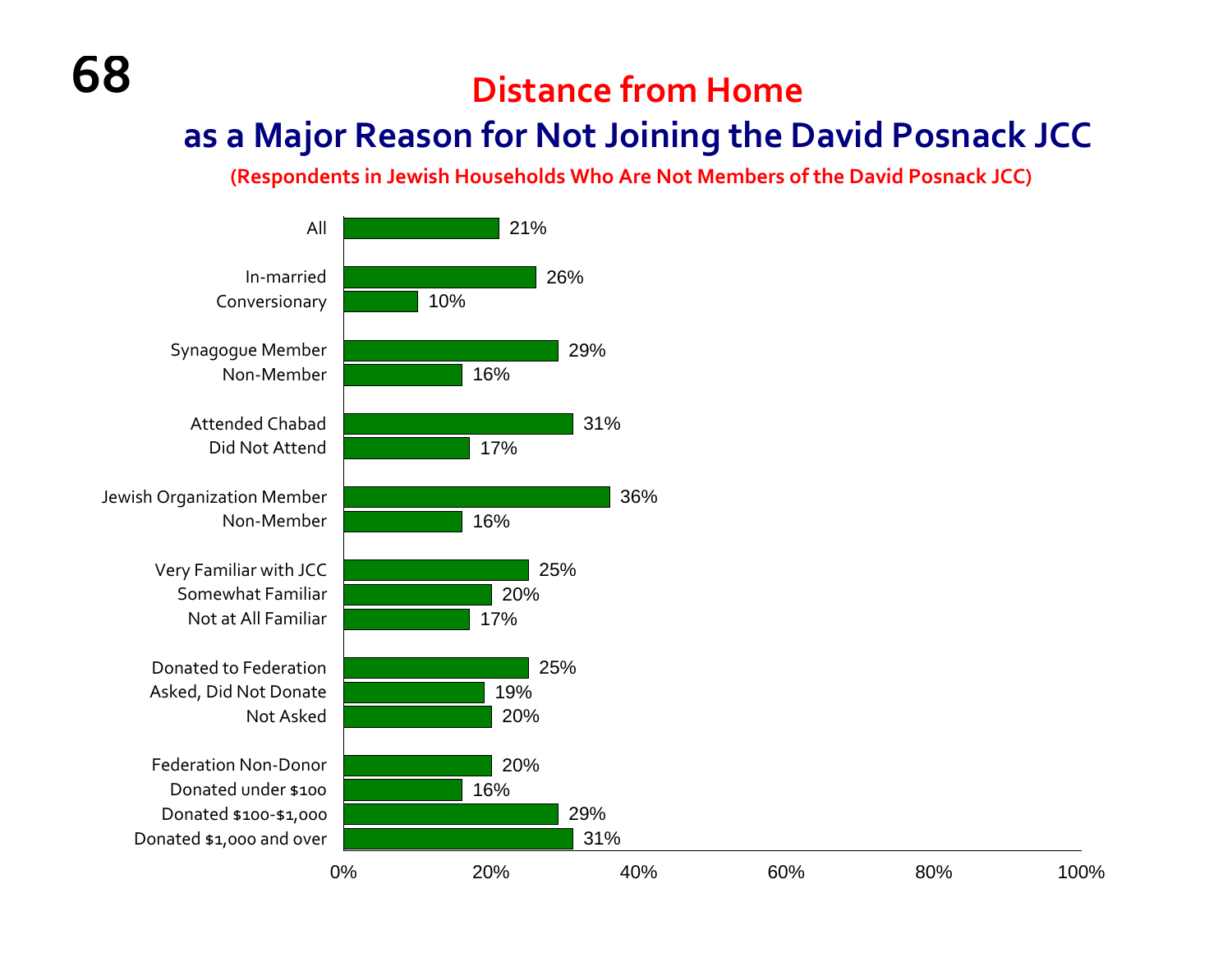#### **Distance from Home as a Major Reason for Not Joining the Soref JCC**

**(Respondents in Jewish Households Who Are Not Members of the Soref JCC)**



**69**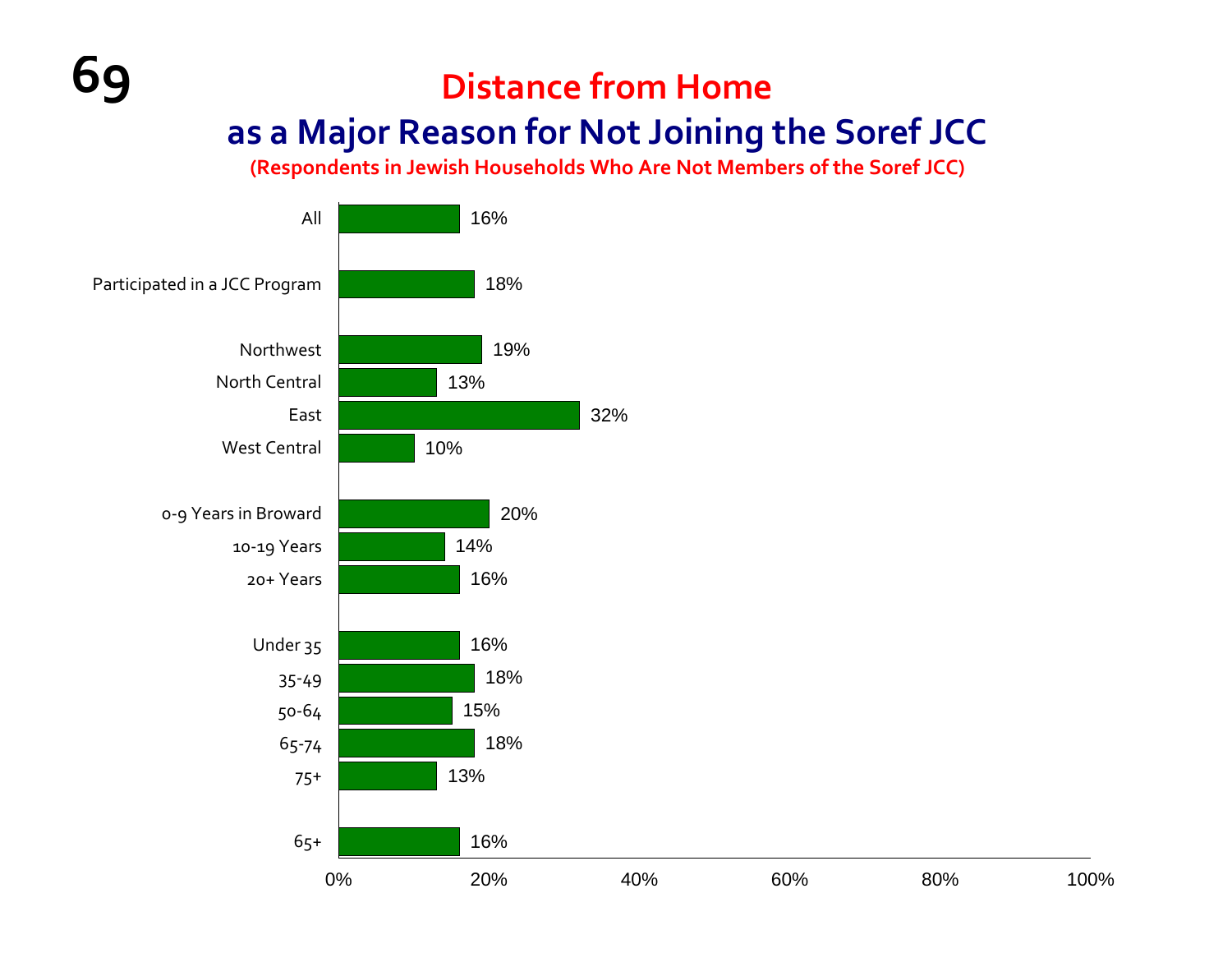**(Respondents in Jewish Households Who Are Not Members of the Soref JCC)**



**70**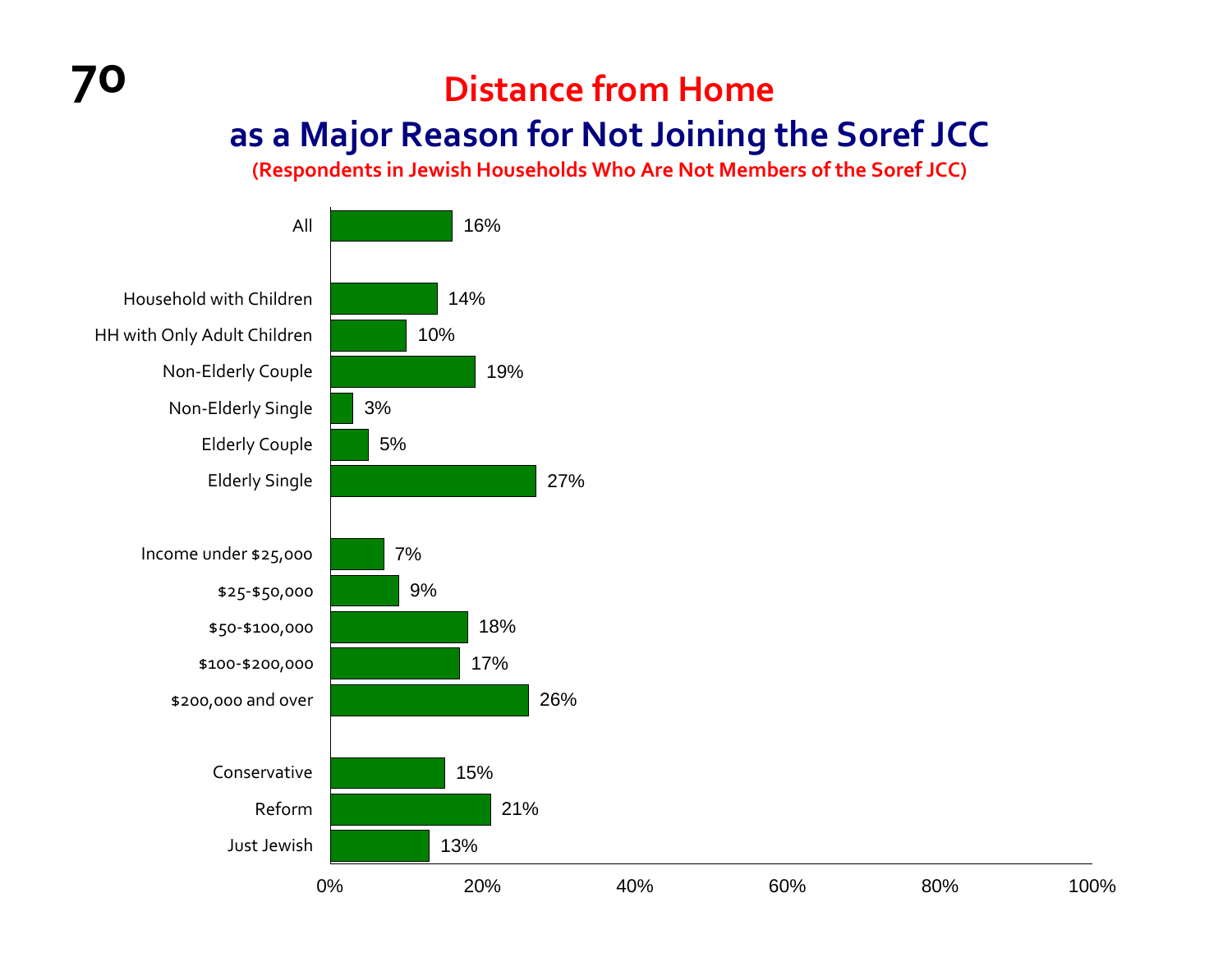#### **Distance from Home as a Major Reason for Not Joining the Soref JCC**

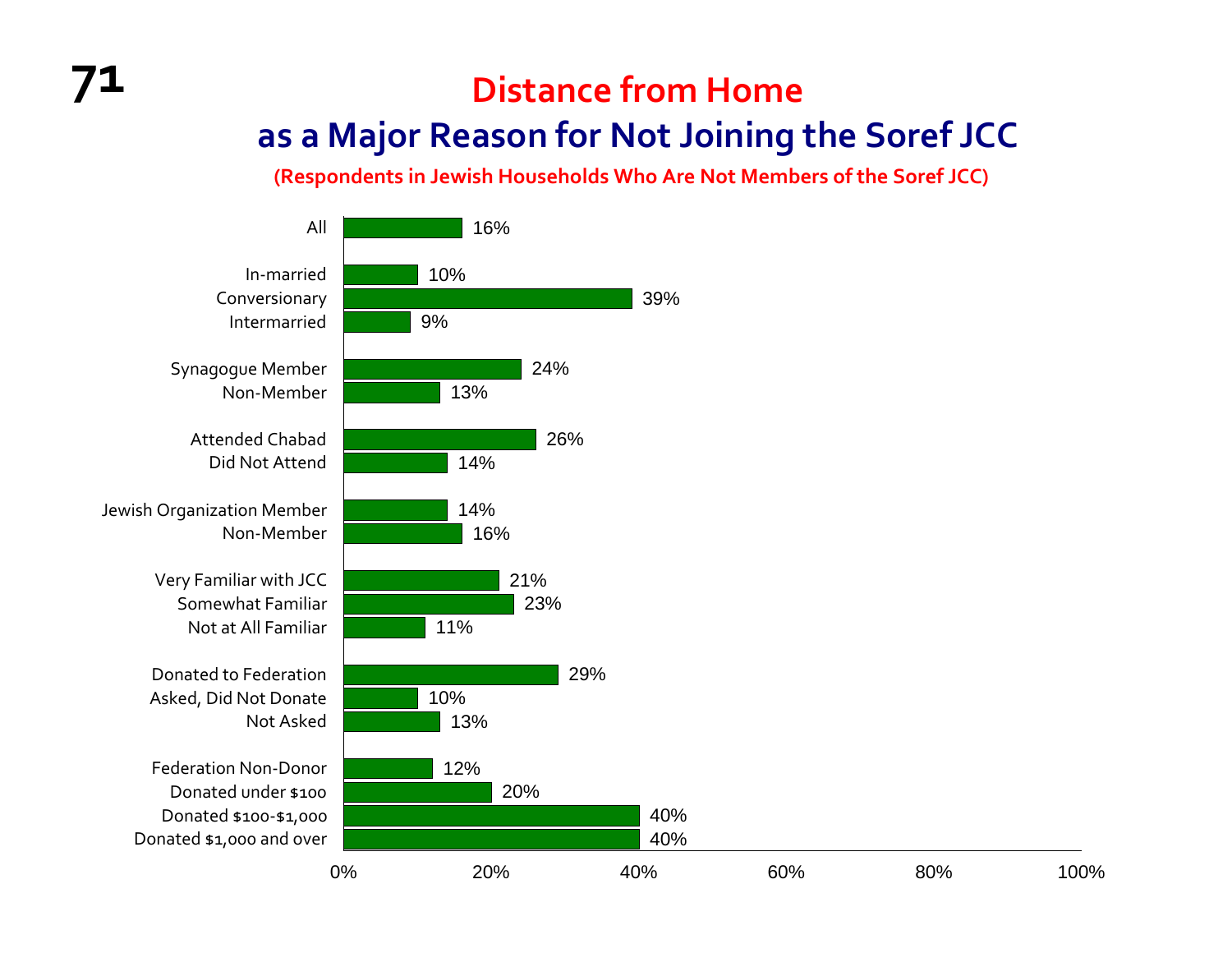#### **as a Major Reason for Not Joining the Local JCC**

**(Respondents in JCC Non‐Member Jewish Households)**

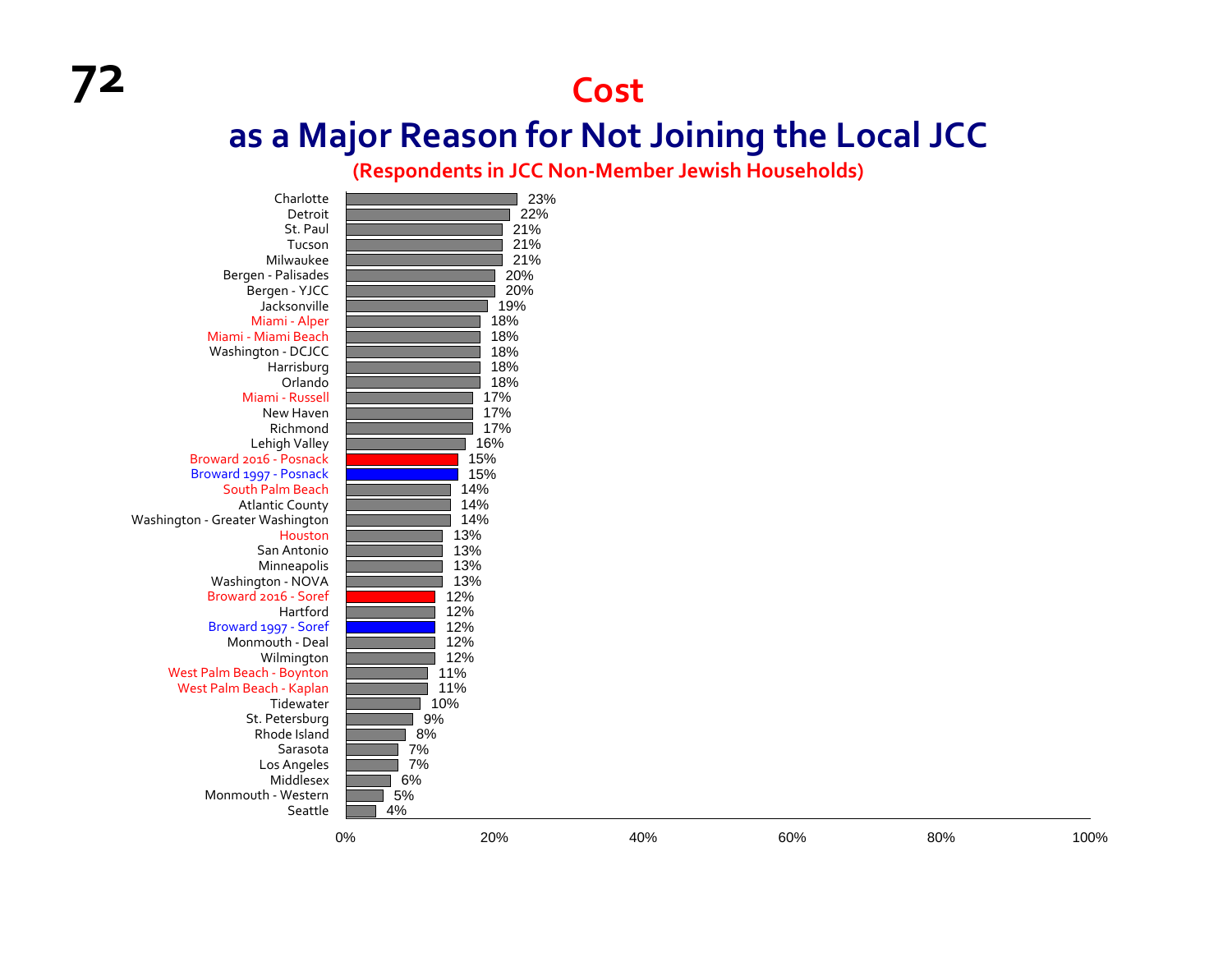#### **73 Cost as a Major Reason for Not Joining the David Posnack JCC**

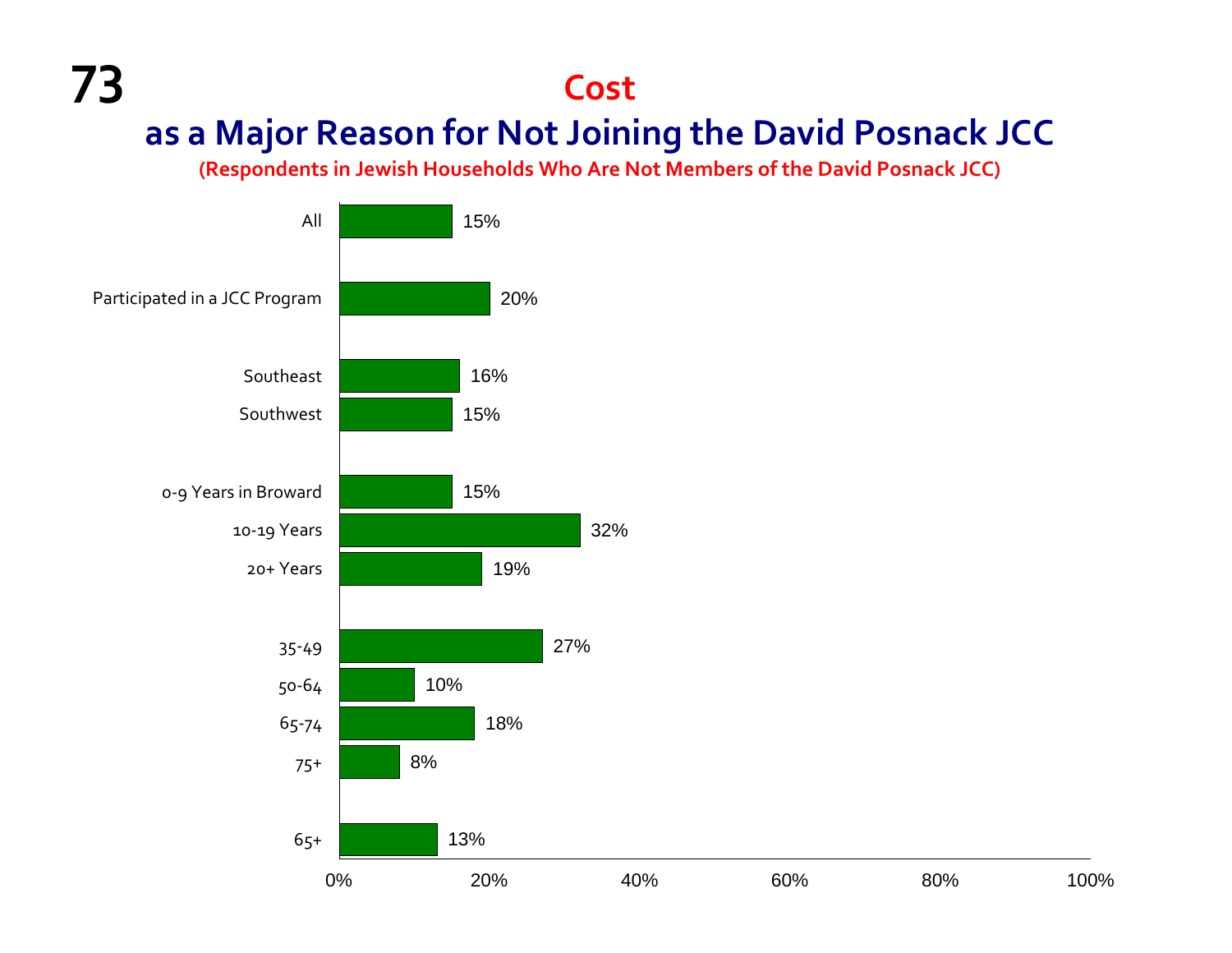#### **as a Major Reason for Not Joining the David Posnack JCC**

**(Respondents in Jewish Households Who Are Not Members of the David Posnack JCC)**



**74**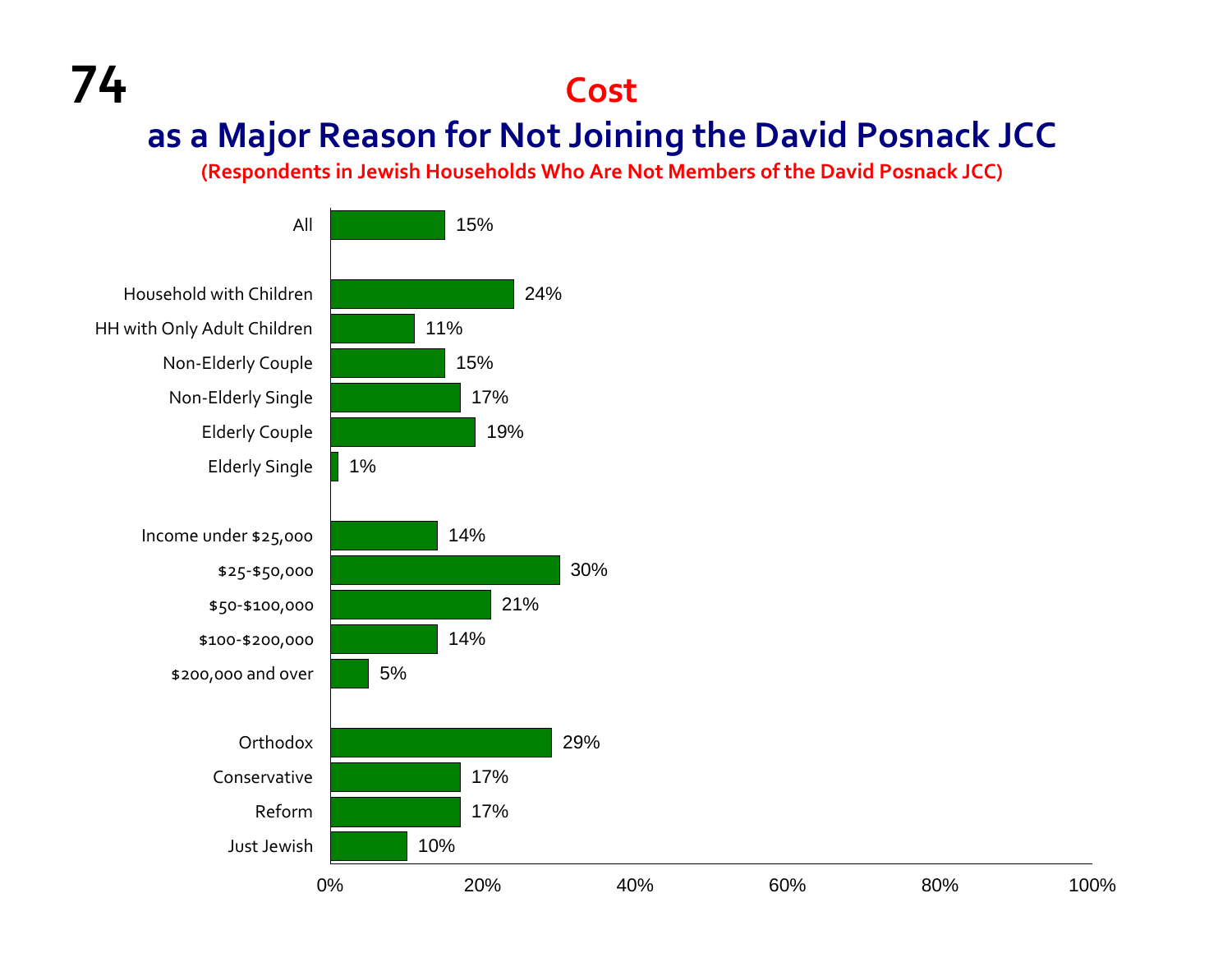#### **as a Major Reason for Not Joining the David Posnack JCC**

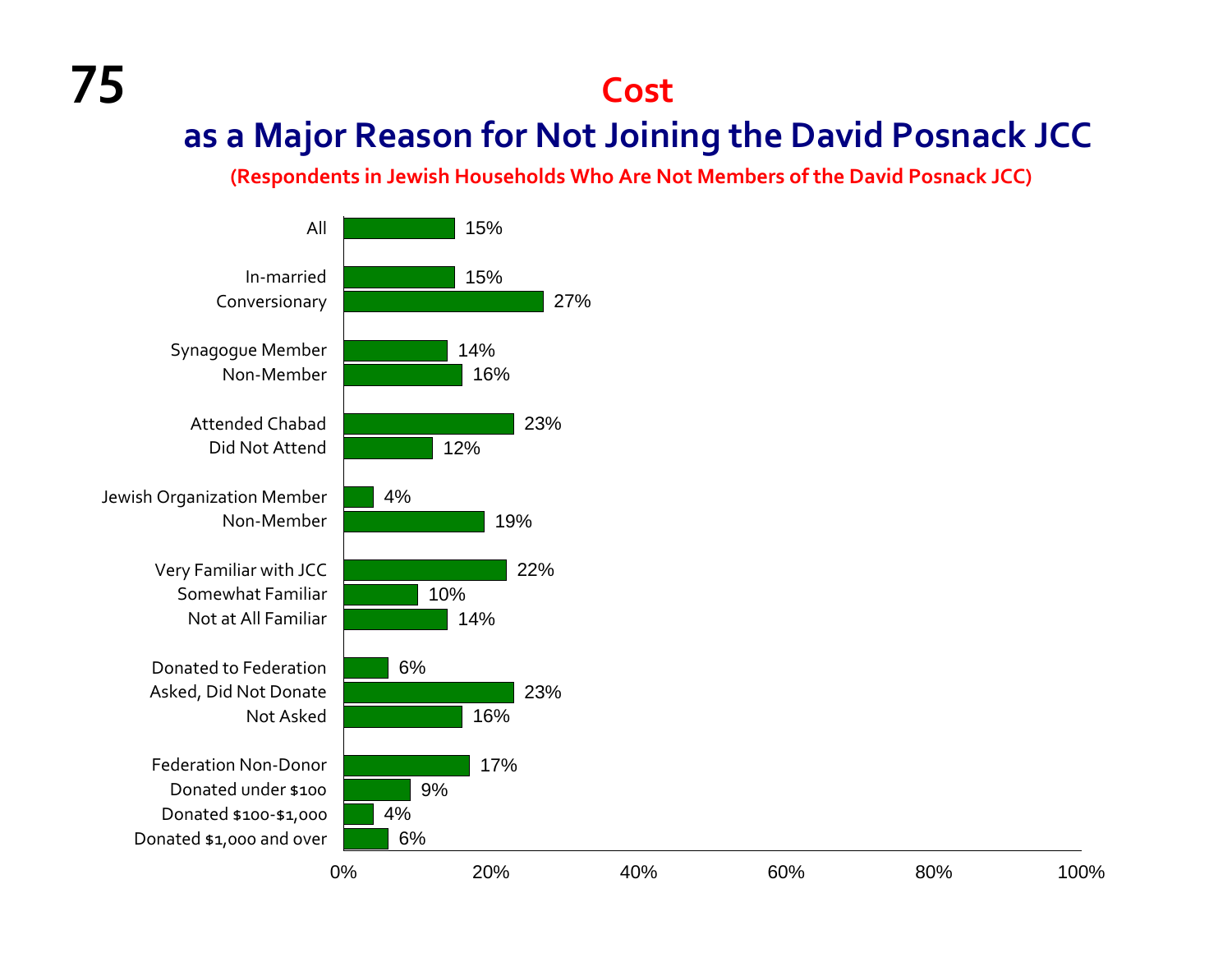#### **as a Major Reason for Not Joining the Soref JCC**

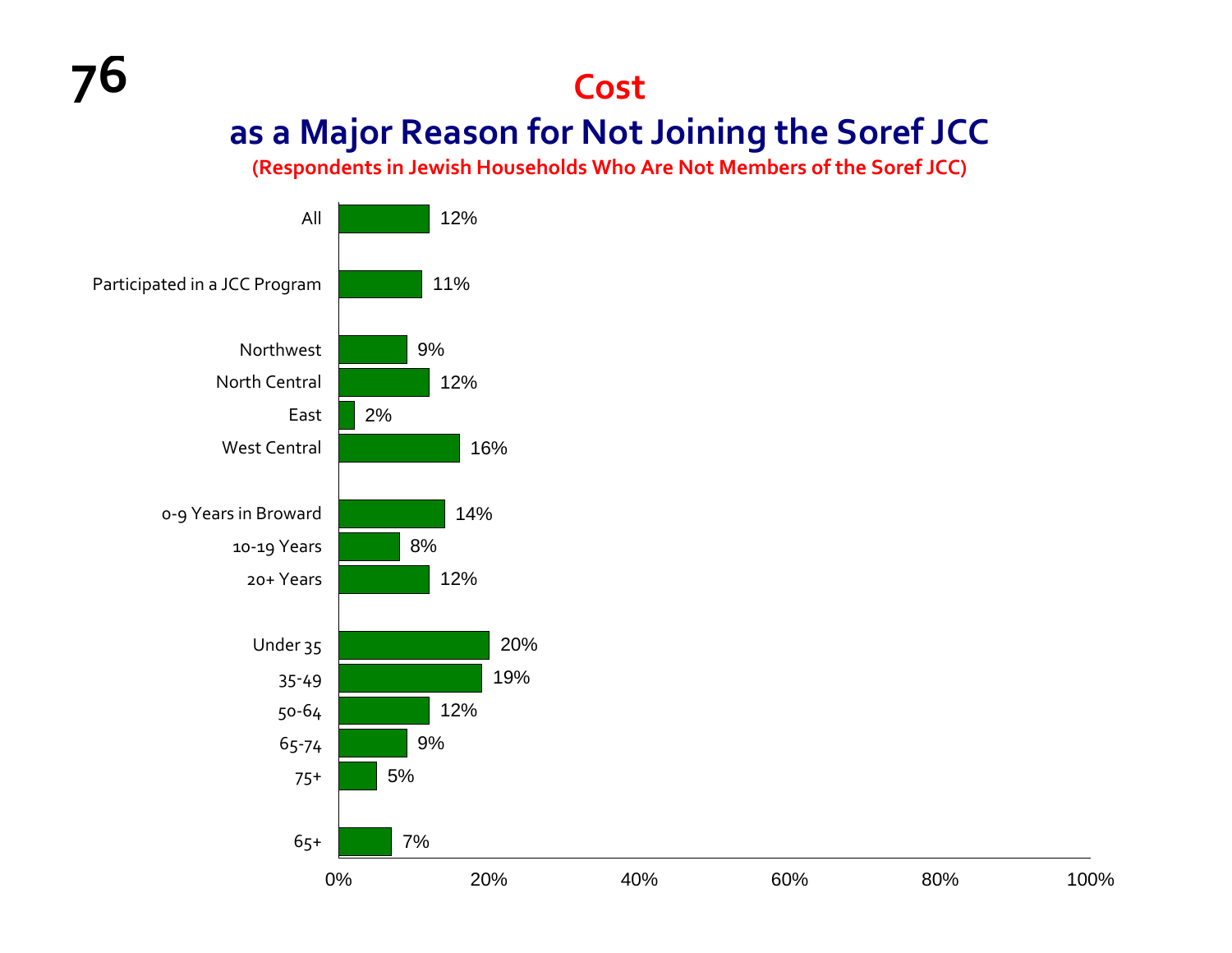#### **as a Major Reason for Not Joining the Soref JCC**

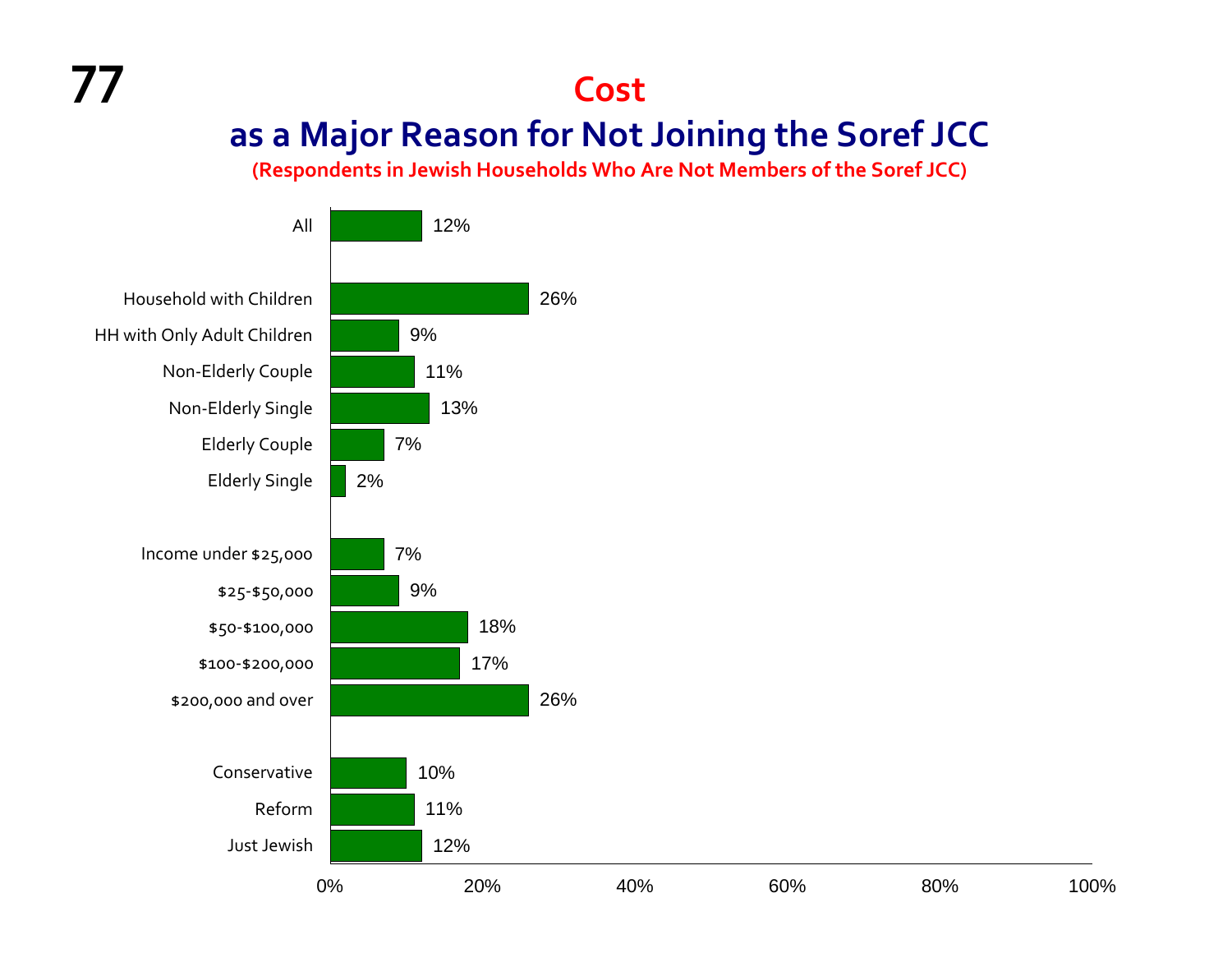#### **as a Major Reason for Not Joining the Soref JCC**

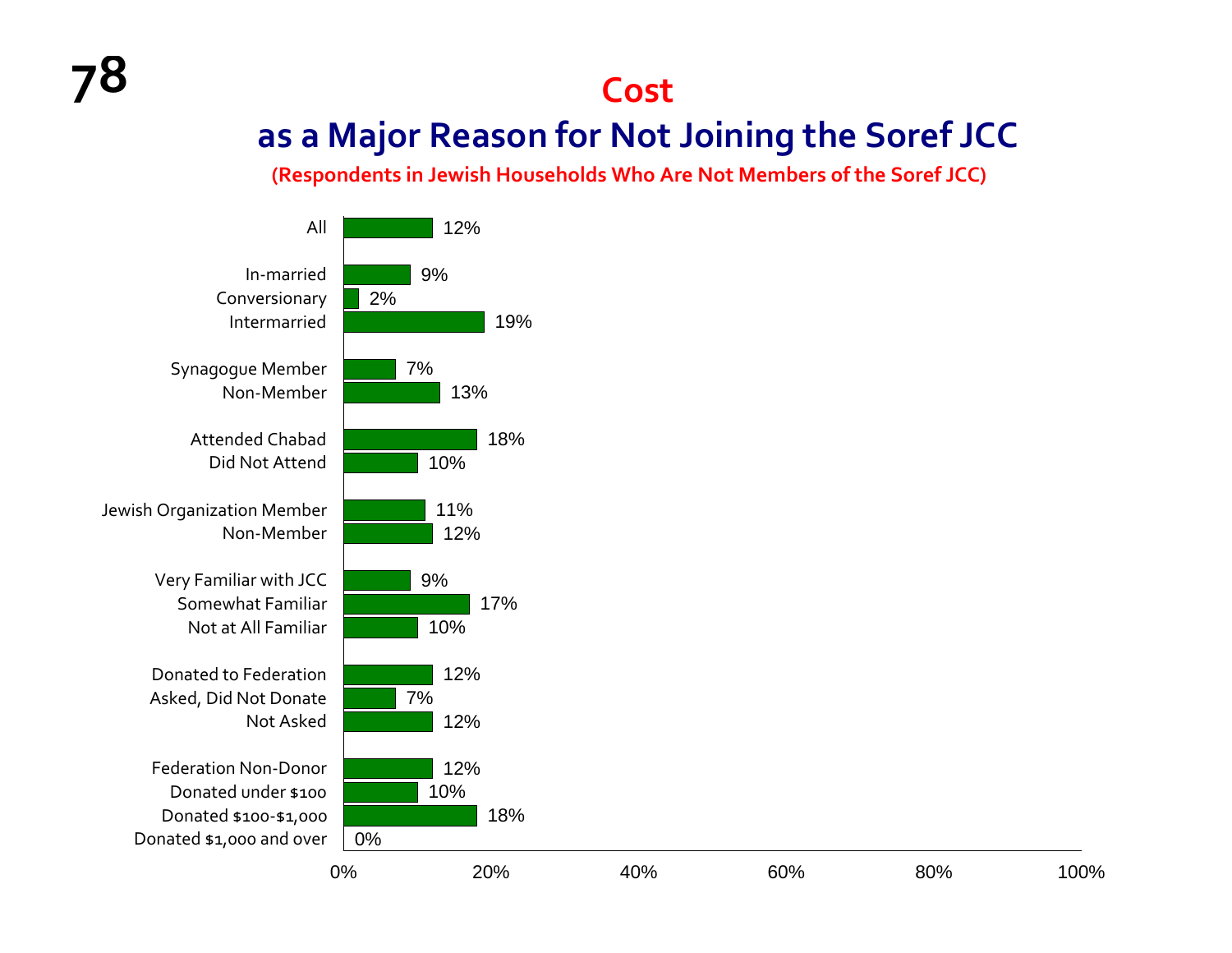### **79 Lack of Time**

#### **as a Major Reason for Not Joining the Local JCC**

**(Respondents in JCC Non‐Member Jewish Households)**

|                                              | 0%                | 20% | 40% | 60% | 80% | 100% |
|----------------------------------------------|-------------------|-----|-----|-----|-----|------|
|                                              |                   |     |     |     |     |      |
| Sarasota                                     | 1%<br>ш           |     |     |     |     |      |
| New Haven                                    | $\blacksquare$ 1% |     |     |     |     |      |
| Tucson                                       | 2%                |     |     |     |     |      |
| Monmouth - Western                           | 3%                |     |     |     |     |      |
| Tidewater                                    | $3%$              |     |     |     |     |      |
| Detroit                                      | $3%$              |     |     |     |     |      |
| Lehigh Valley                                | $3%$              |     |     |     |     |      |
| Broward 1997 - Posnack                       | 4%                |     |     |     |     |      |
| Hartford                                     | 4%                |     |     |     |     |      |
| Bergen - Palisades                           | 4%                |     |     |     |     |      |
| Rhode Island                                 | 4%                |     |     |     |     |      |
| Jacksonville                                 | 4%                |     |     |     |     |      |
| St. Paul                                     | 4%                |     |     |     |     |      |
| Minneapolis                                  | 4%                |     |     |     |     |      |
| <b>Atlantic County</b>                       | 4%                |     |     |     |     |      |
| Middlesex                                    | 4%                |     |     |     |     |      |
| Houston                                      | 4%                |     |     |     |     |      |
| Richmond                                     | 5%                |     |     |     |     |      |
| Monmouth - Deal                              | 5%                |     |     |     |     |      |
| Los Angeles                                  | $5%$              |     |     |     |     |      |
| Broward 1997 - Soref                         | 5%                |     |     |     |     |      |
| Bergen - YJCC                                | 5%                |     |     |     |     |      |
| San Antonio                                  | 5%                |     |     |     |     |      |
| Orlando                                      | 6%                |     |     |     |     |      |
| Washington - NOVA                            | $6\%$             |     |     |     |     |      |
| Harrisburg                                   | $7\%$             |     |     |     |     |      |
| Wilmington                                   | 7%                |     |     |     |     |      |
| Milwaukee                                    | 7%                |     |     |     |     |      |
| West Palm Beach - Kaplan                     | $7\%$             |     |     |     |     |      |
| South Palm Beach                             | $7\%$             |     |     |     |     |      |
| Washington - Greater Washington<br>Charlotte | 8%<br>8%          |     |     |     |     |      |
| West Palm Beach - Boynton                    | $8%$              |     |     |     |     |      |
| Miami - Russell                              | 8%                |     |     |     |     |      |
| Miami - Alper                                | 9%                |     |     |     |     |      |
|                                              | 10%               |     |     |     |     |      |
| St. Petersburg<br>Broward 2016 - Posnack     | 11%               |     |     |     |     |      |
|                                              |                   |     |     |     |     |      |
| Washington - DCJCC                           | 11%               |     |     |     |     |      |
| Broward 2016 - Soref                         | 11%               |     |     |     |     |      |
| Seattle                                      |                   | 14% |     |     |     |      |
| Miami - Miami Beach                          |                   | 14% |     |     |     |      |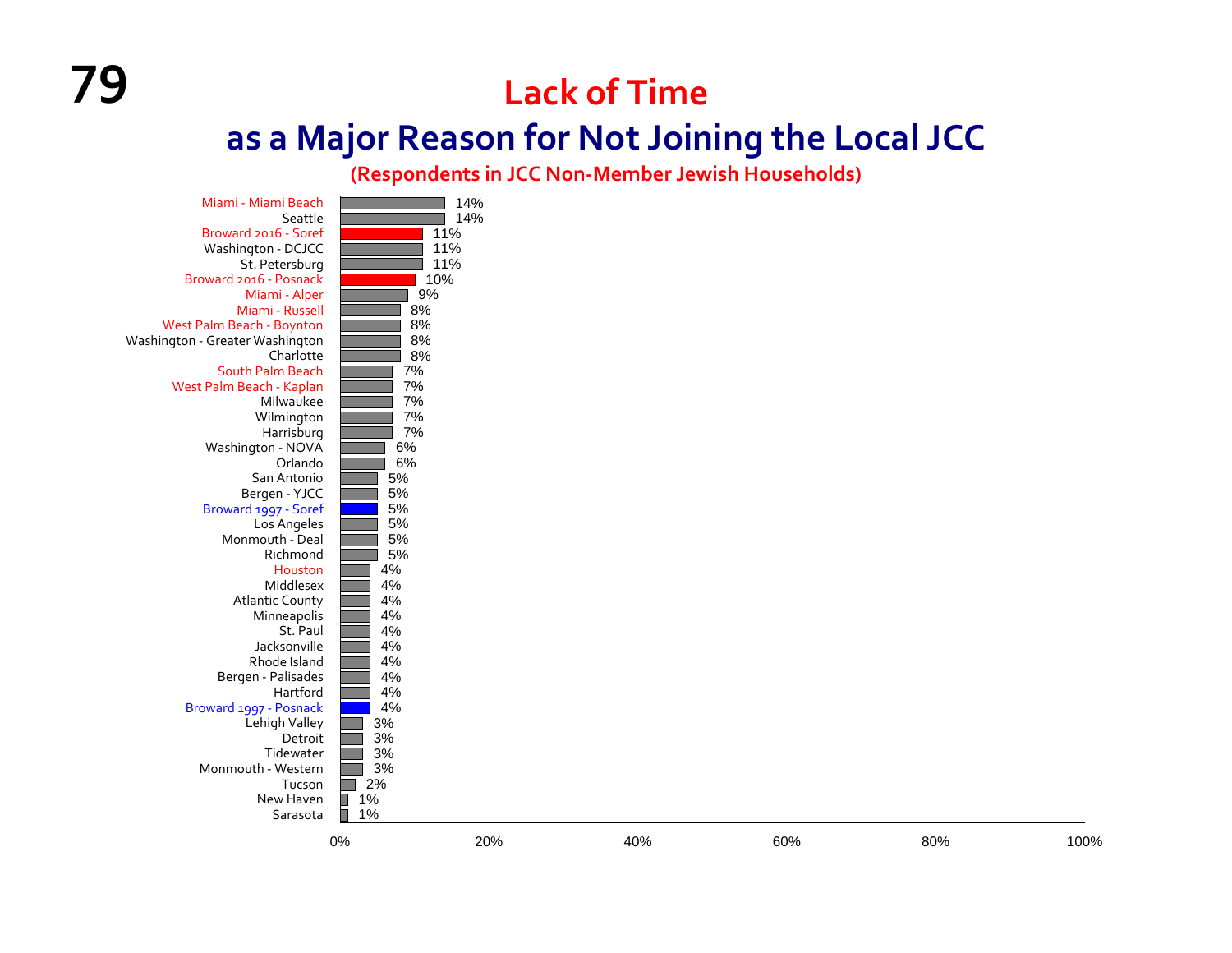#### **Lack of Time**

#### **as a Major Reason for Not Joining the David Posnack JCC**

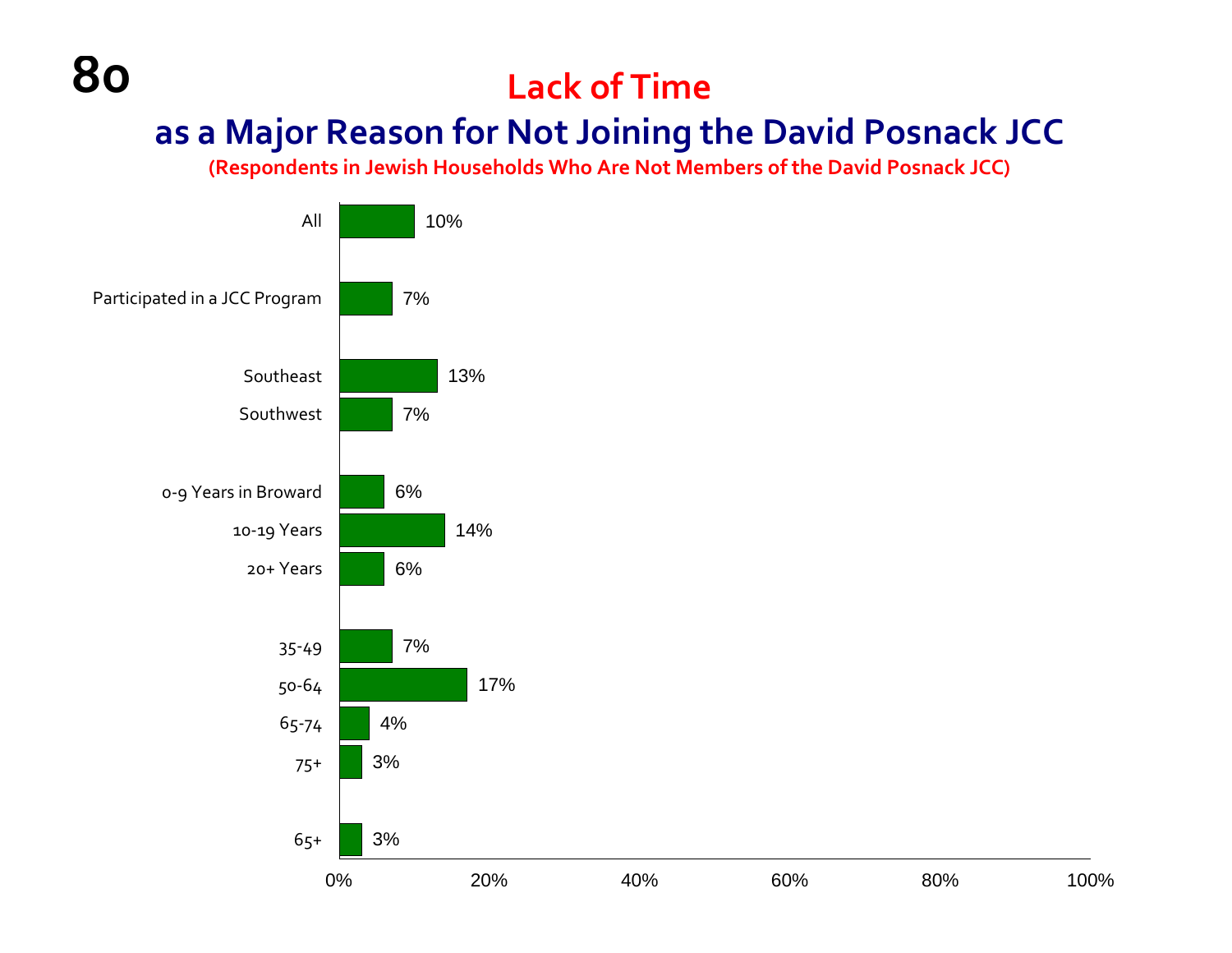**81**

#### **Lack of Time**

#### **as a Major Reason for Not Joining the David Posnack JCC**

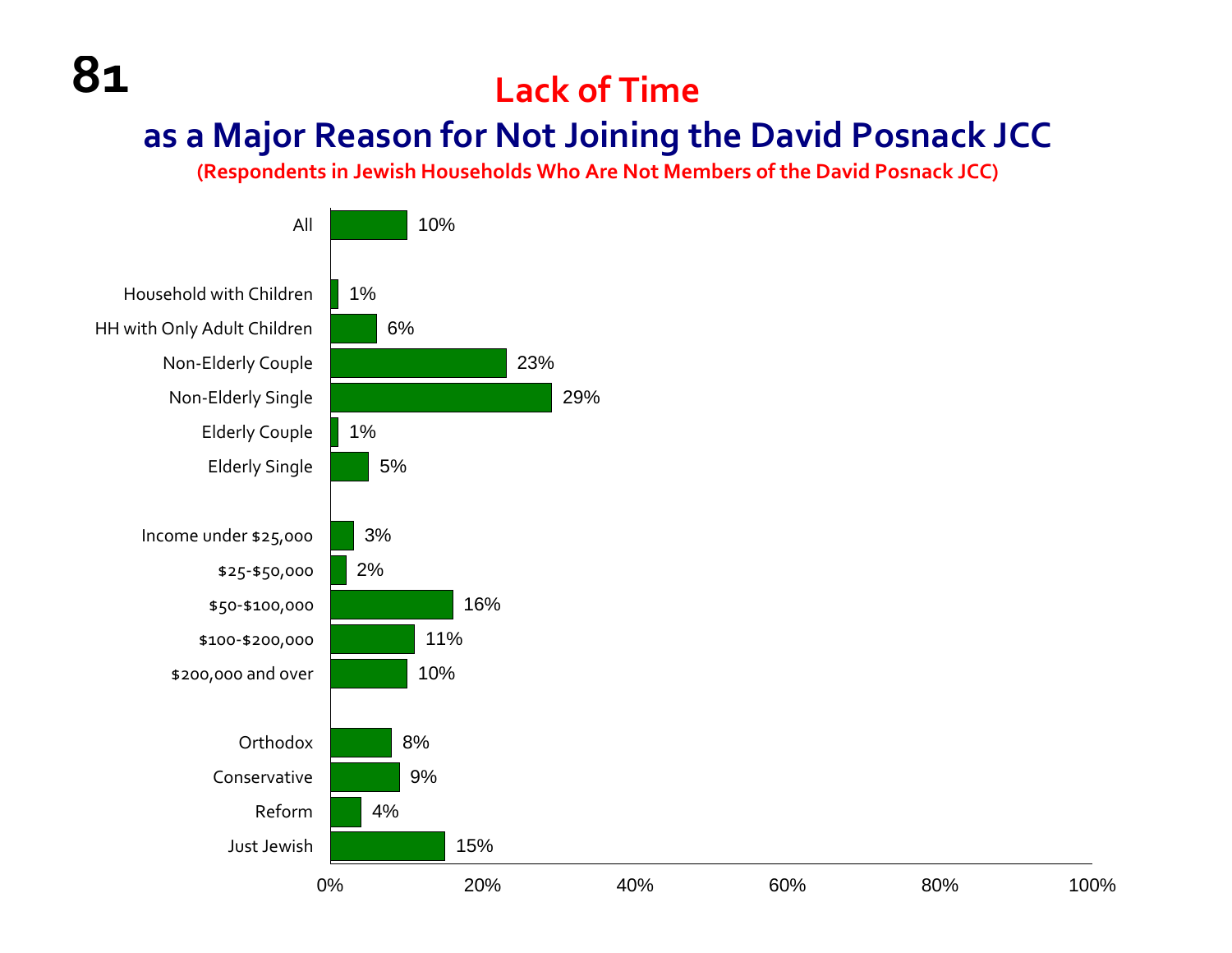#### **Lack of Time**

#### **as a Major Reason for Not Joining the David Posnack JCC**



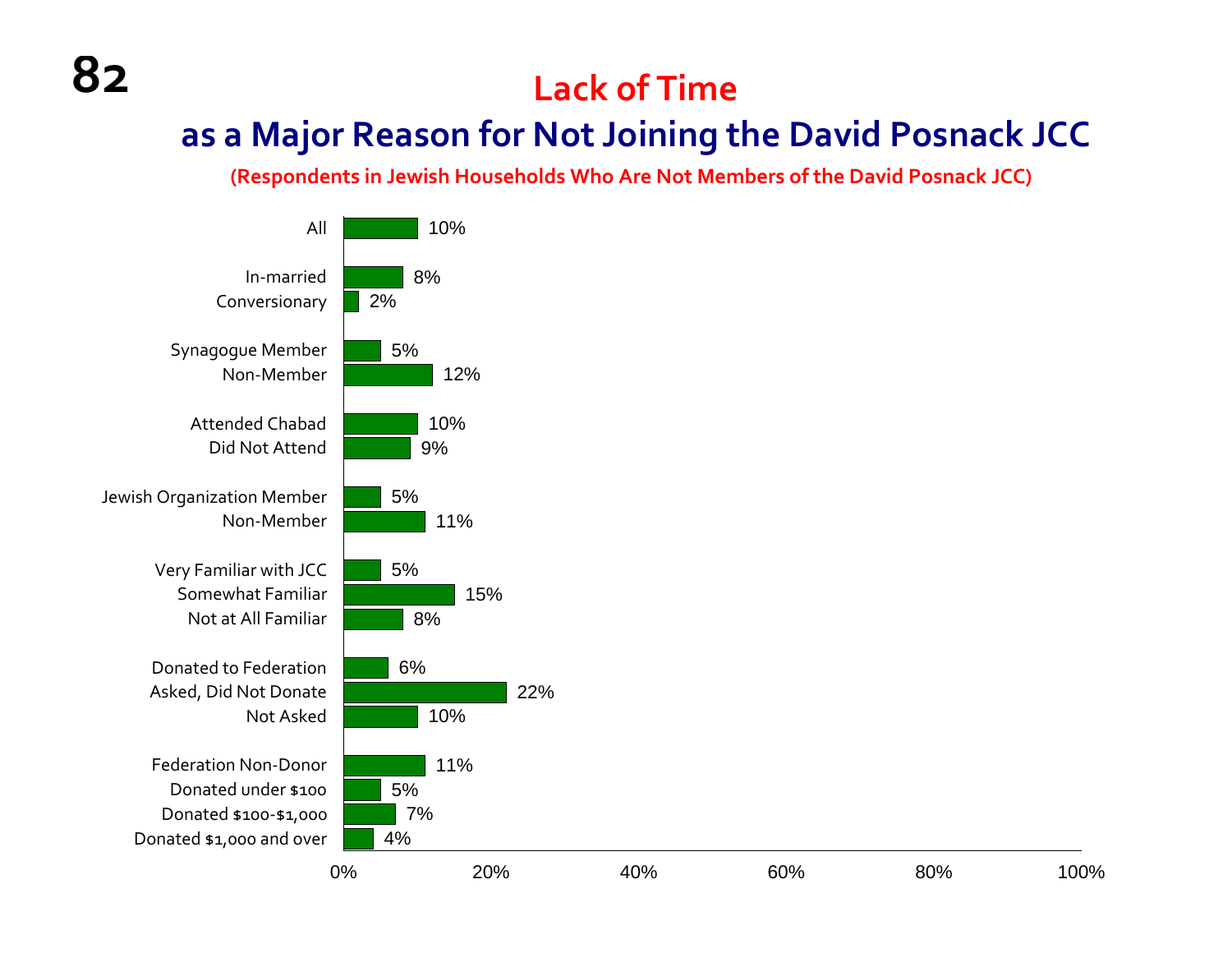### **Lack of Time as a Major Reason for Not Joining the Soref JCC**

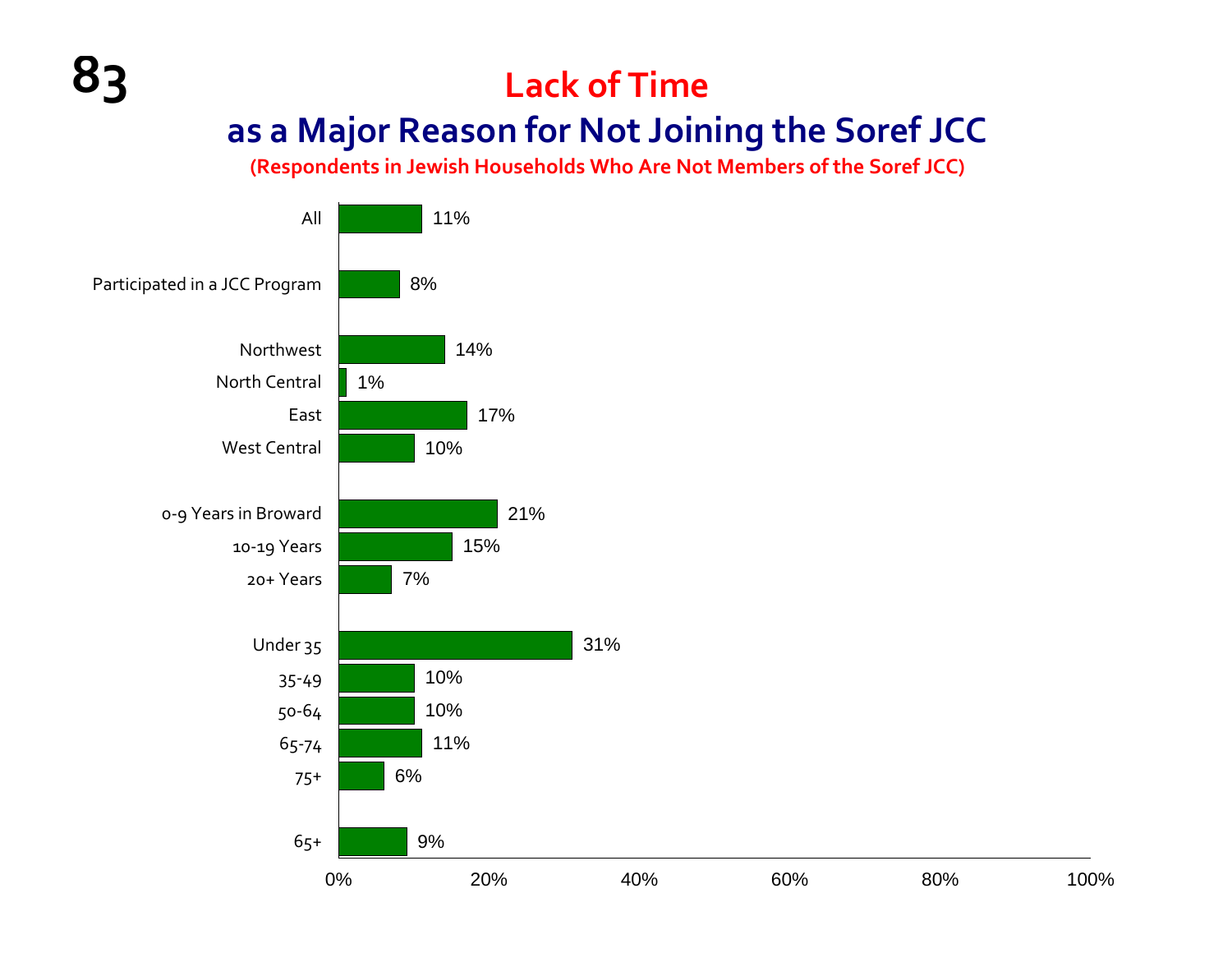**(Respondents in Jewish Households Who Are Not Members of the Soref JCC)**



**84**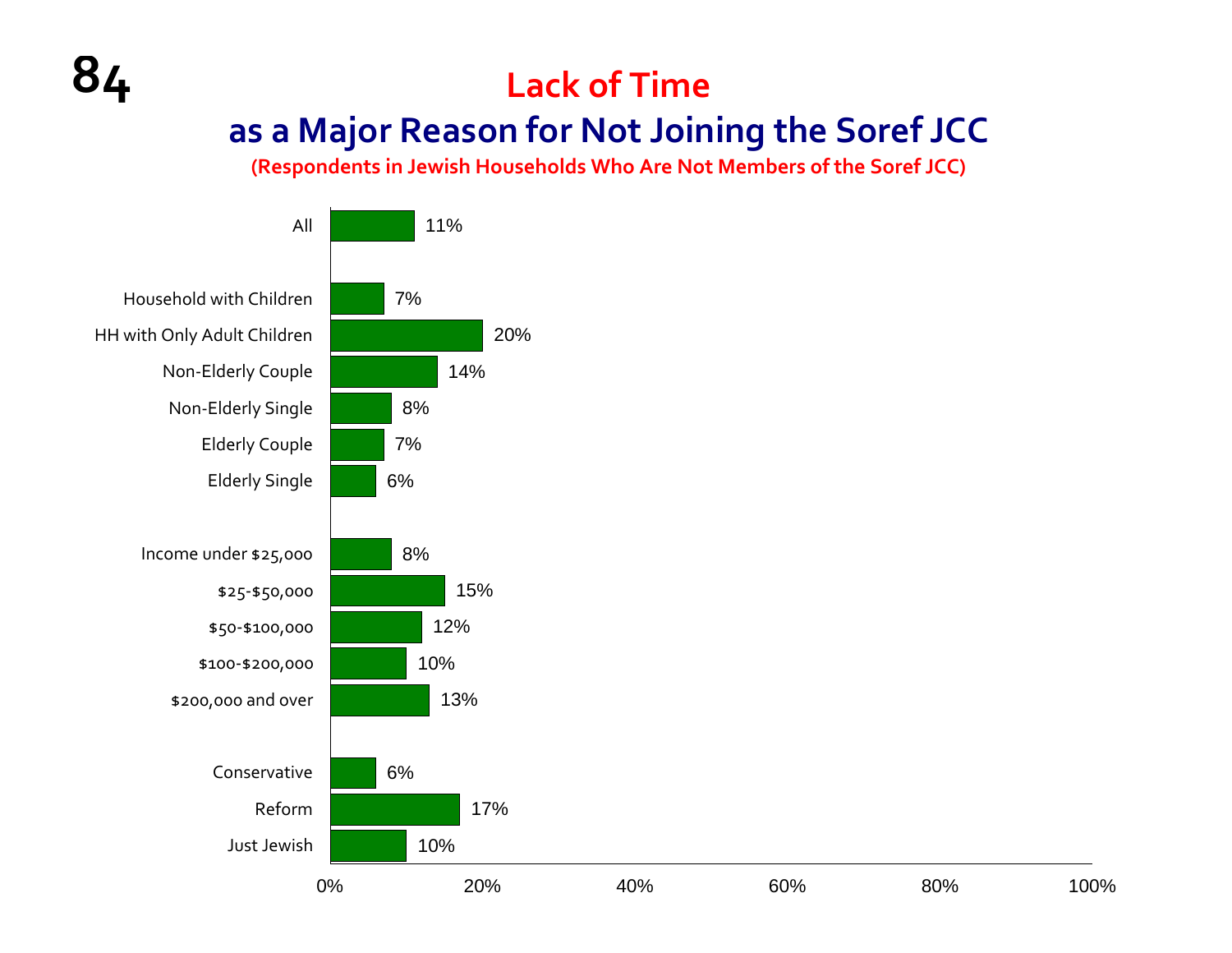### **Lack of Time as a Major Reason for Not Joining the Soref JCC**

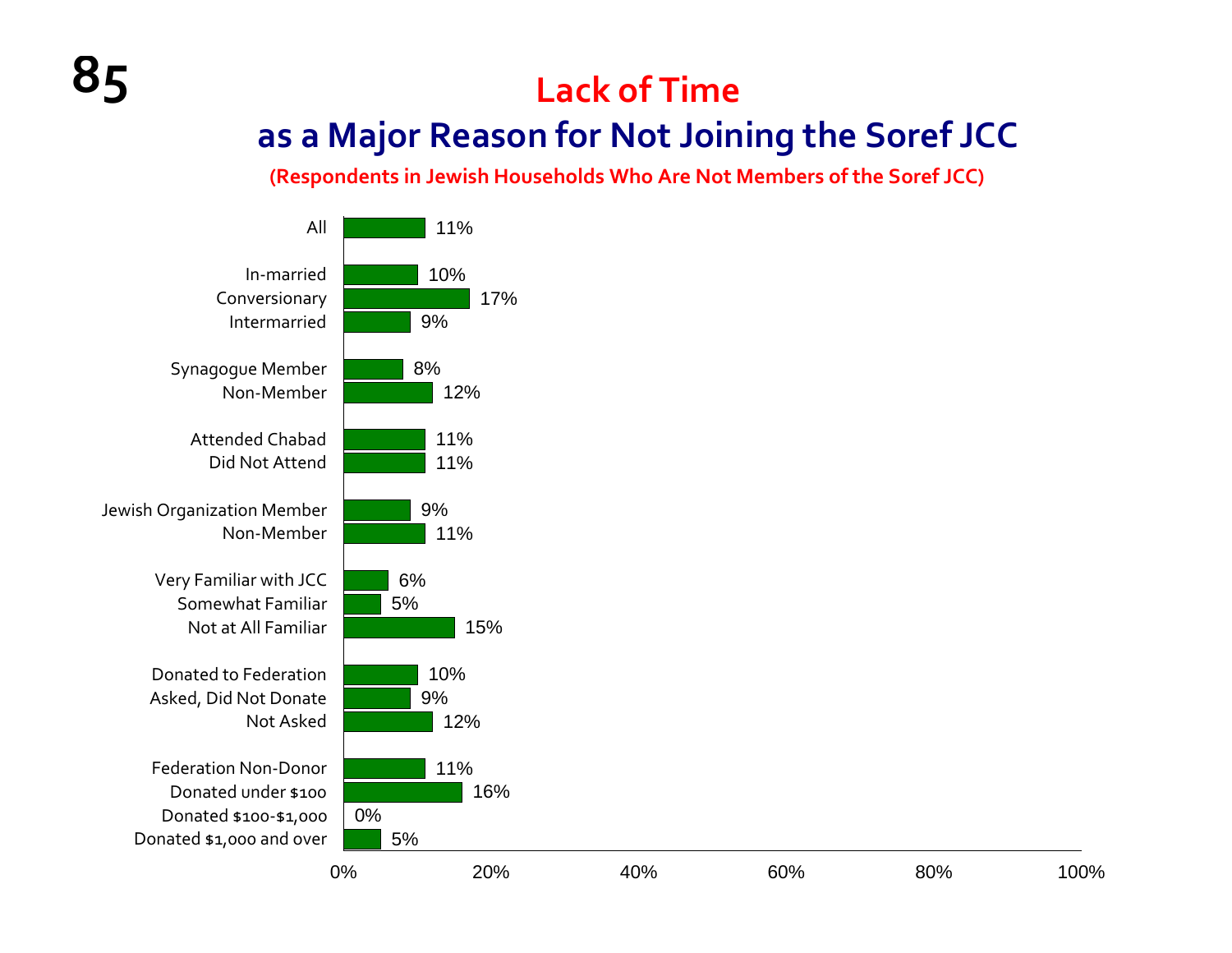#### **Quality of the Programs**

#### **as a Major Reason for Not Joining the Local JCC**

**(Respondents in JCC Non‐Member Jewish Households)**

| Detroit                          | 8% |
|----------------------------------|----|
| Minneapolis                      | 7% |
| St. Paul                         | 5% |
| Miami - Alper                    | 4% |
| Rhode Island                     | 4% |
| Tucson                           | 4% |
| Seattle                          | 4% |
| St. Petersburg                   | 4% |
| Orlando                          | 4% |
| Broward 2016 - Soref             | 3% |
| Lehigh Valley                    | 3% |
| San Antonio                      | 3% |
| Washington - Greater Washington  | 3% |
| Hartford                         | 3% |
| Monmouth - Deal                  | 3% |
| Miami - Miami Beach              | 2% |
| <b>West Palm Beach - Boynton</b> | 2% |
| West Palm Beach - Kaplan         | 2% |
| Washington - DCJCC               | 2% |
| Washington - NOVA                | 2% |
| Jacksonville                     | 2% |
| Bergen - Palisades               | 2% |
| Bergen - YJCC                    | 2% |
| Charlotte                        | 2% |
| Los Angeles                      | 2% |
| Milwaukee                        | 2% |
| Wilmington                       | 2% |
| Harrisburg                       | 2% |
| Broward 2016 - Posnack           | 1% |
| Houston                          | 1% |
| Miami - Russell                  | 1% |
| New Haven                        | 1% |
| Middlesex                        | 1% |
| South Palm Beach                 | 1% |
| <b>Atlantic County</b>           | 1% |
| Sarasota                         | 1% |
| Tidewater                        | 1% |
| Broward 1997 - Soref             | 1% |
| Monmouth - Western               | 1% |
| Richmond                         | 1% |
| Broward 1997 - Posnack           | 0% |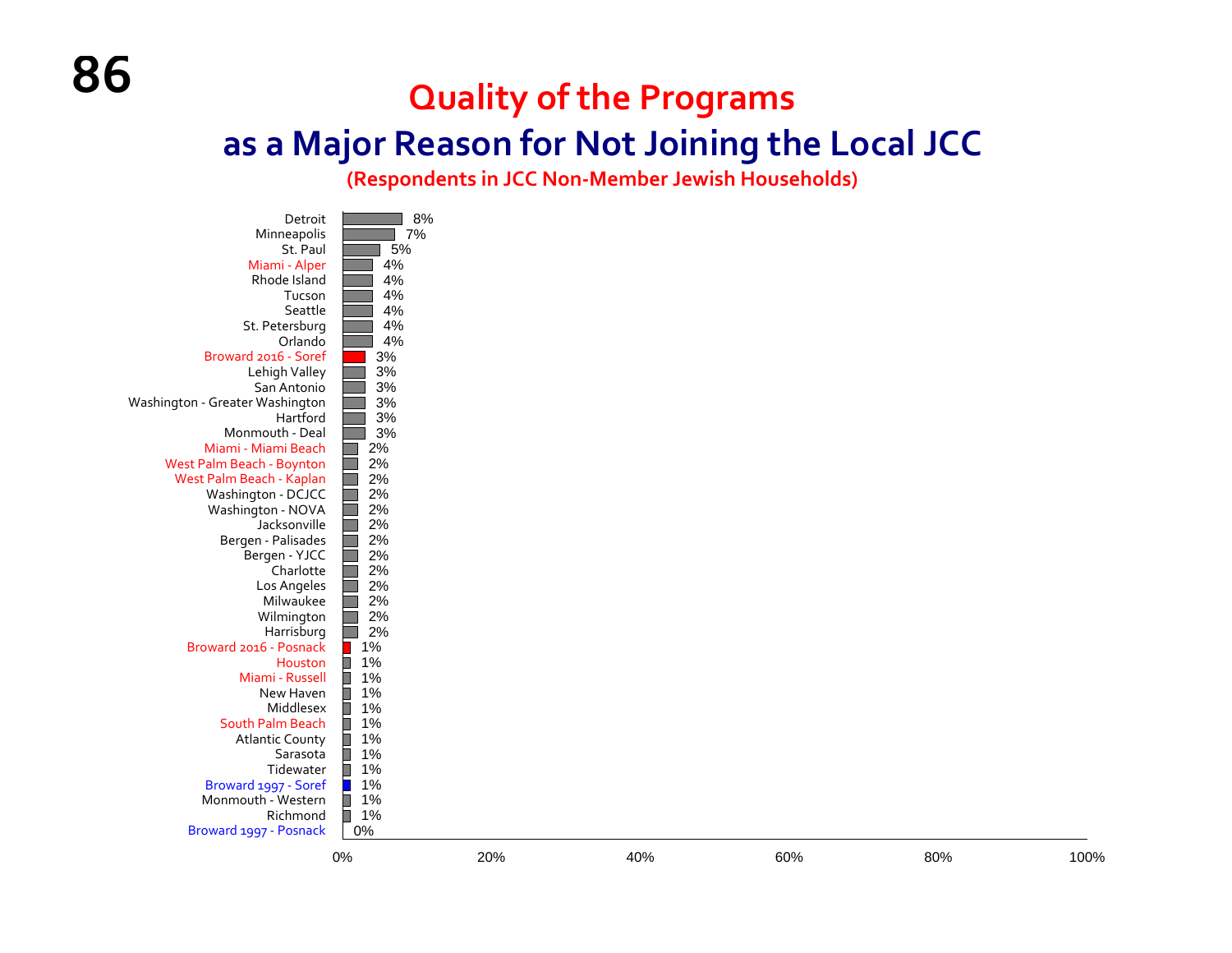#### **7 Participated in a Local JCC Program in the Past Year**

**(Jewish Households)**

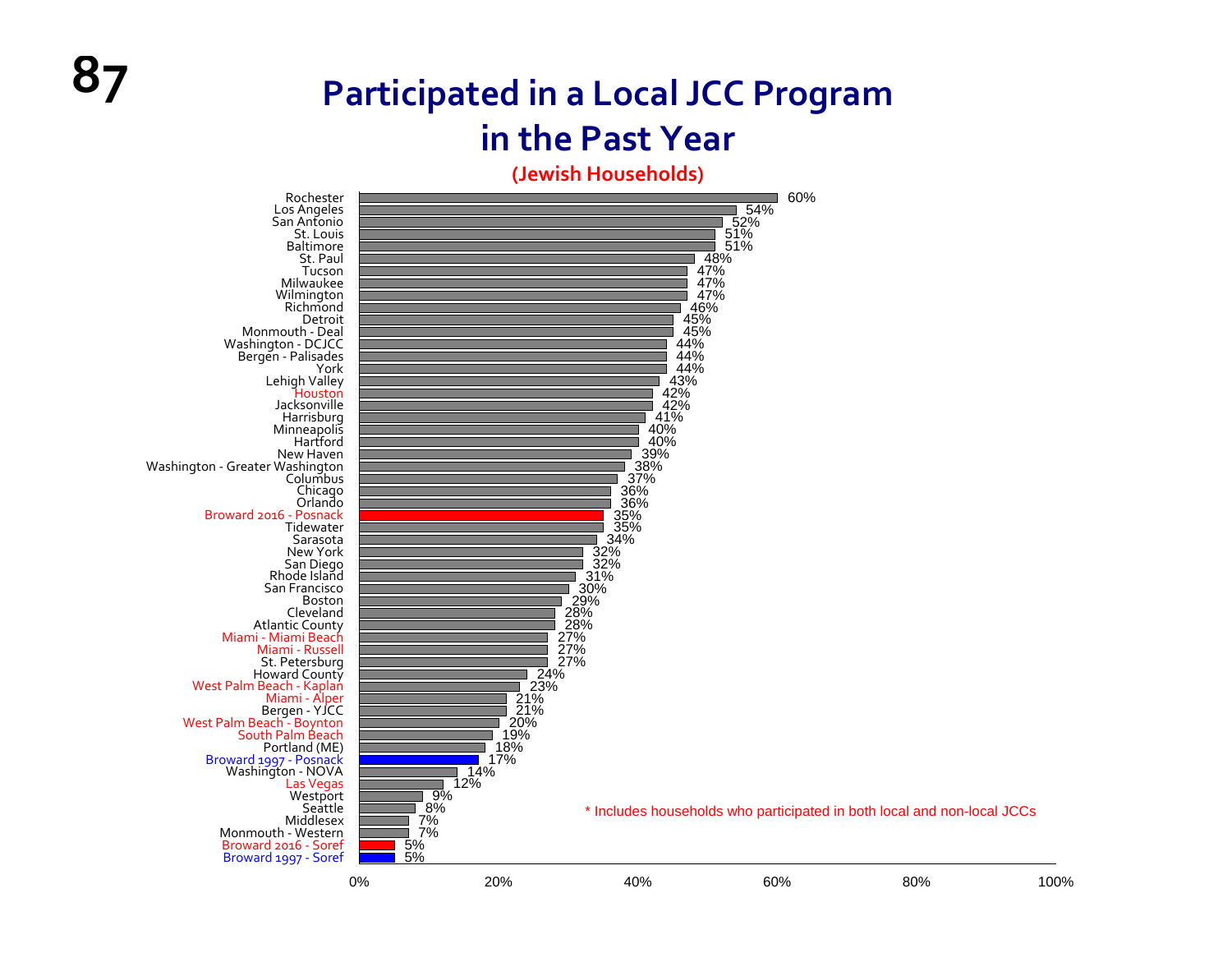#### **Participated in a Local JCC Program in the Past Year Without Being a Member**

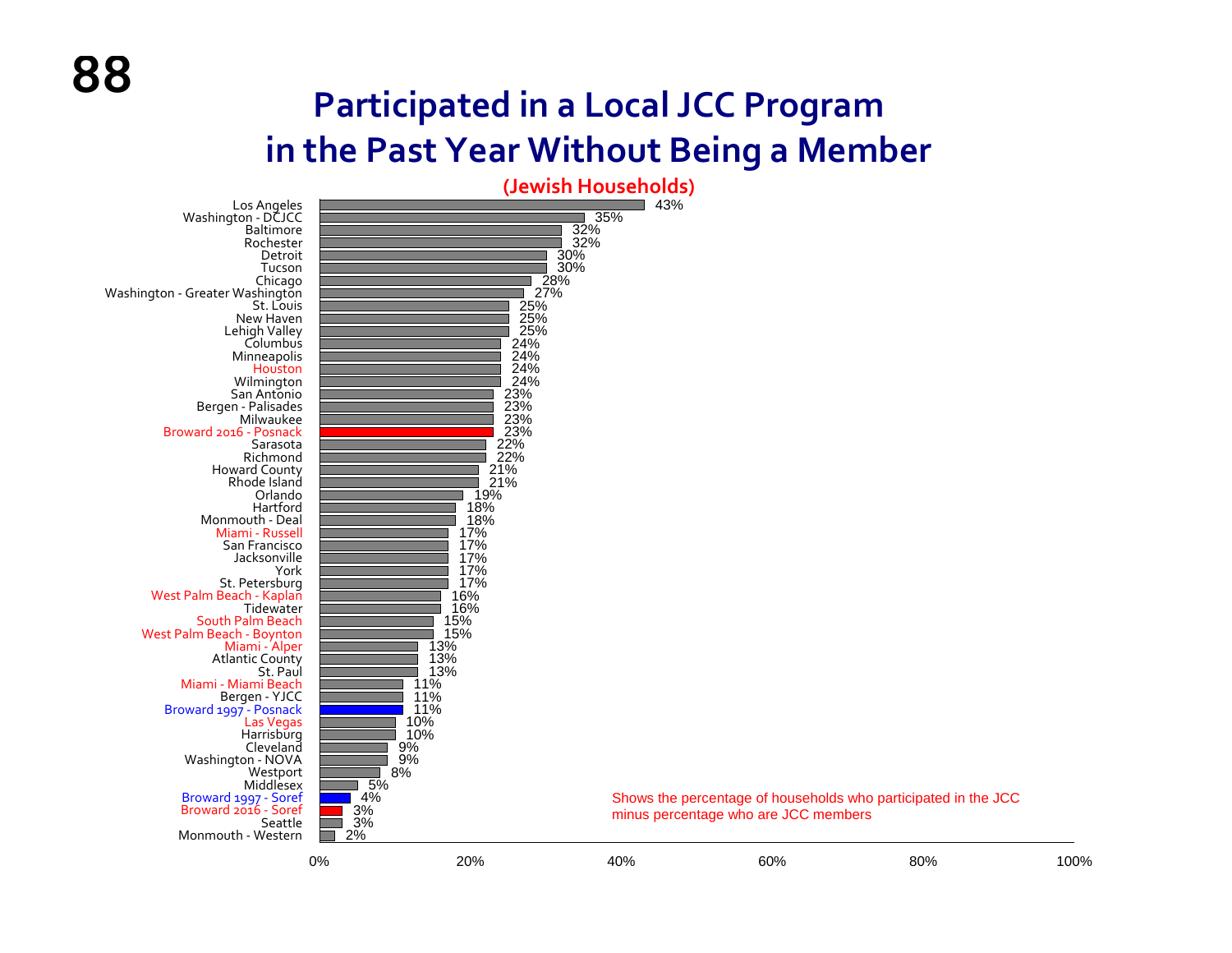# **<sup>89</sup> Synagogue/JCC Memberships Overlap**

**(Jewish Households)**



#### **Note: This pie chart is for all both JCCs Combined**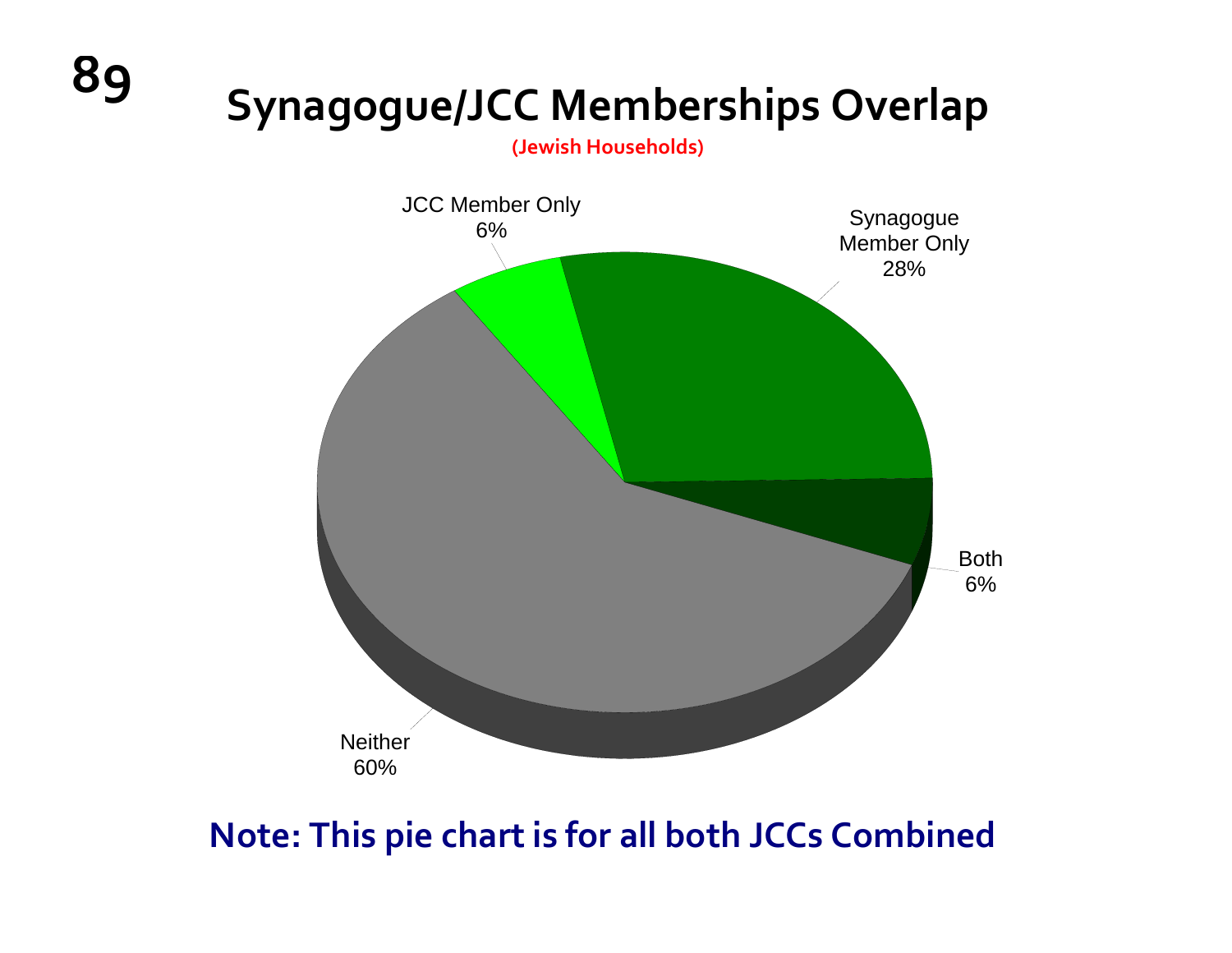### **90 Both Synagogue and JCC Members**

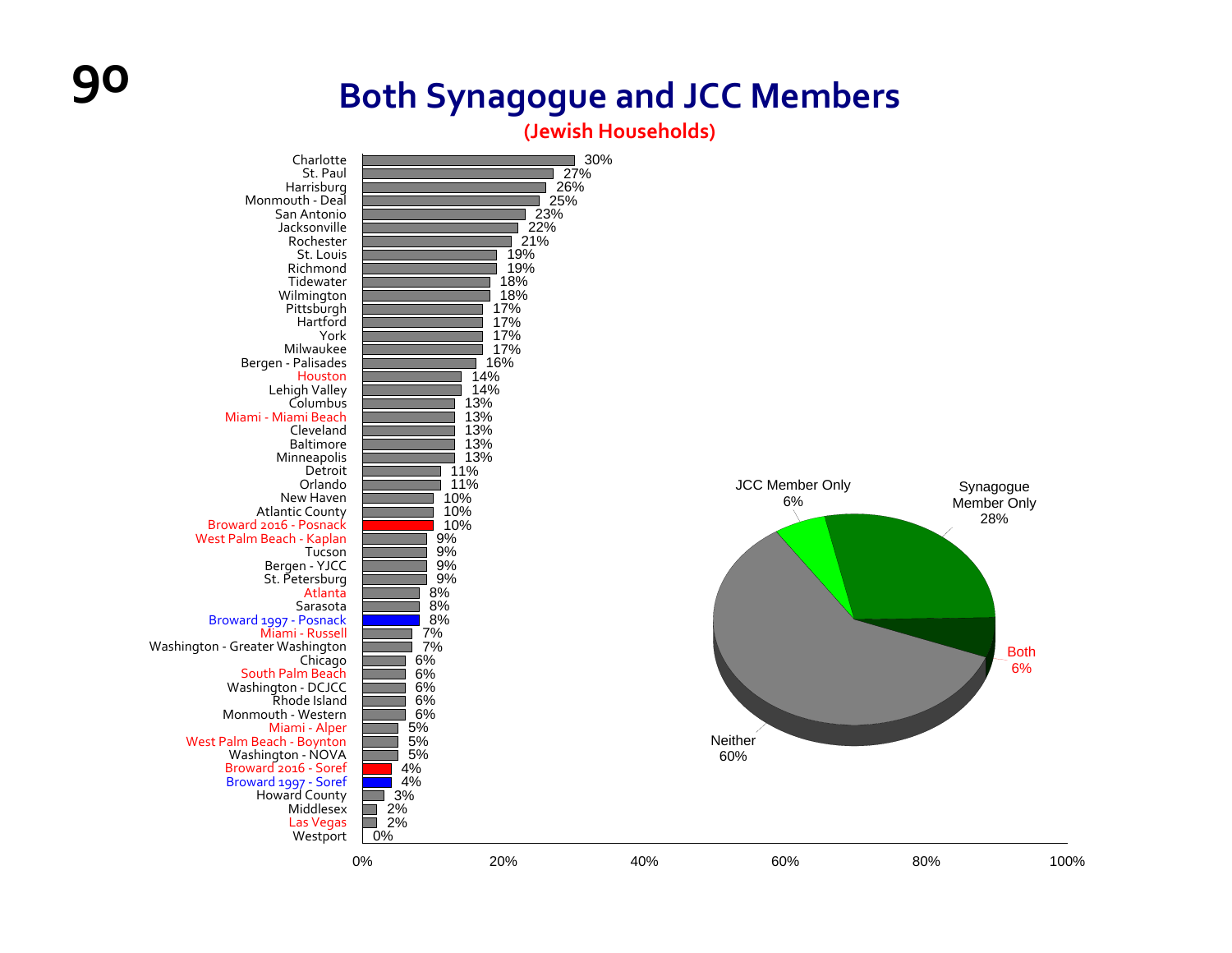#### **91 Synagogue Member Only**

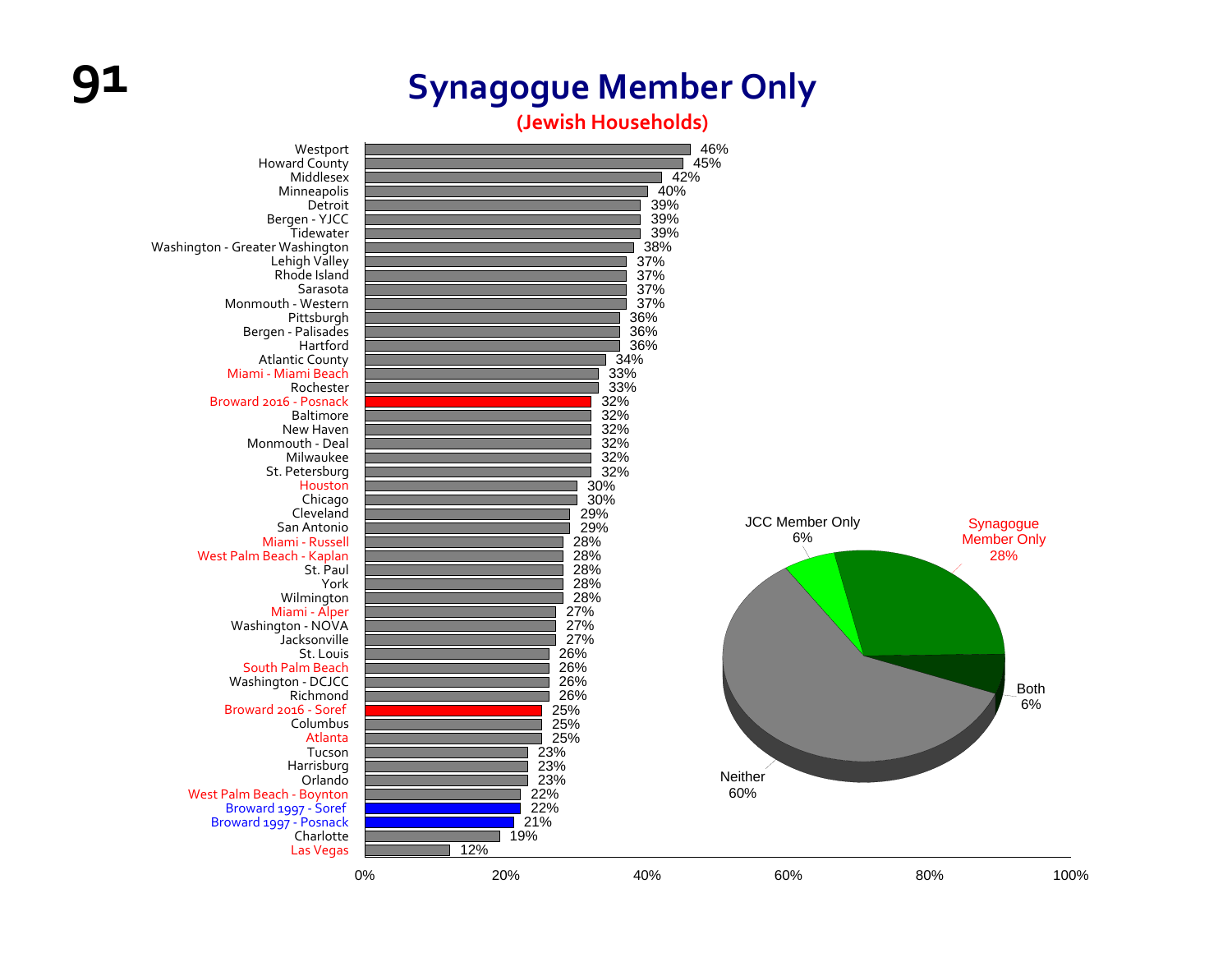#### **Member Only**

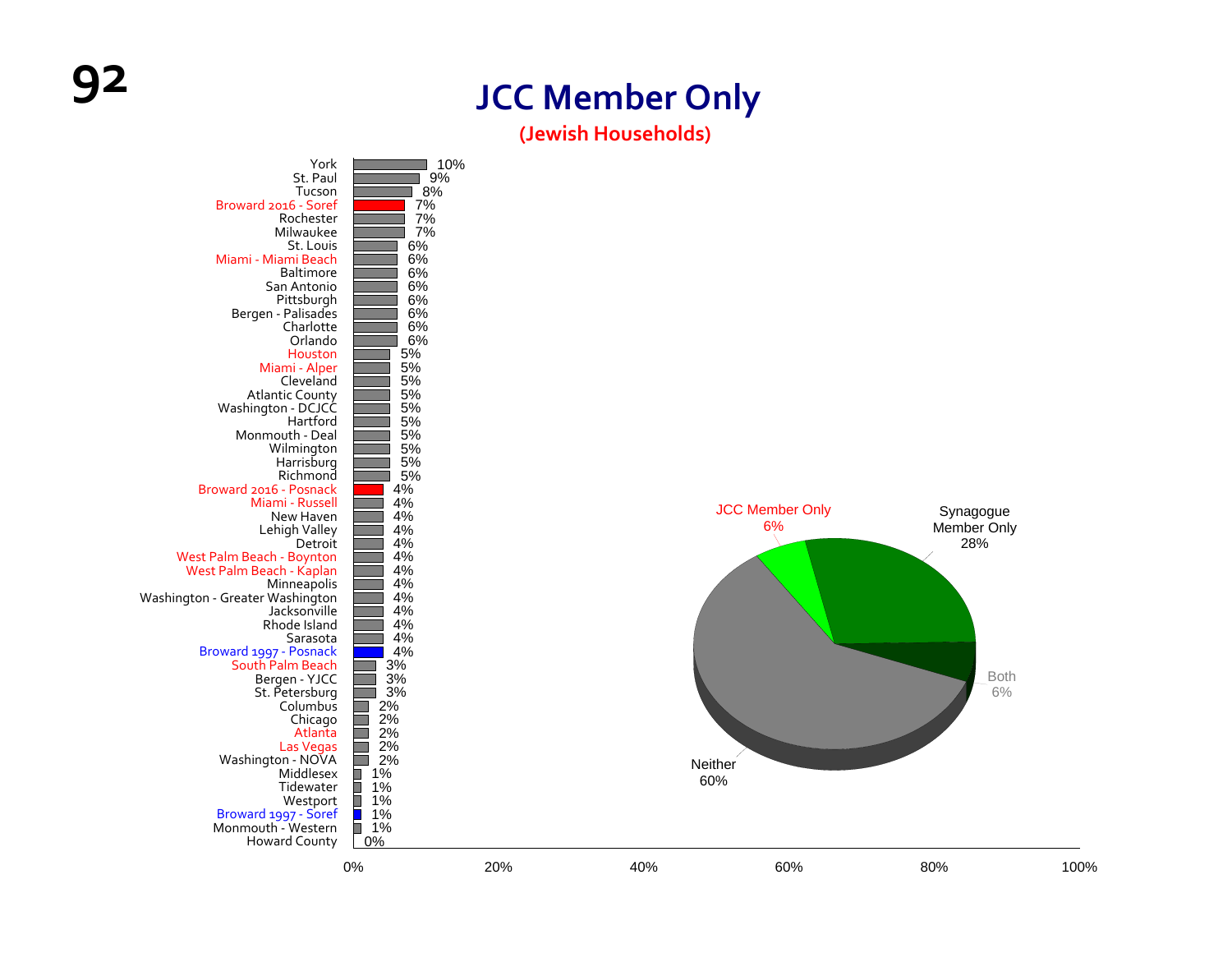### **93 Neither Synagogue nor JCC Members**

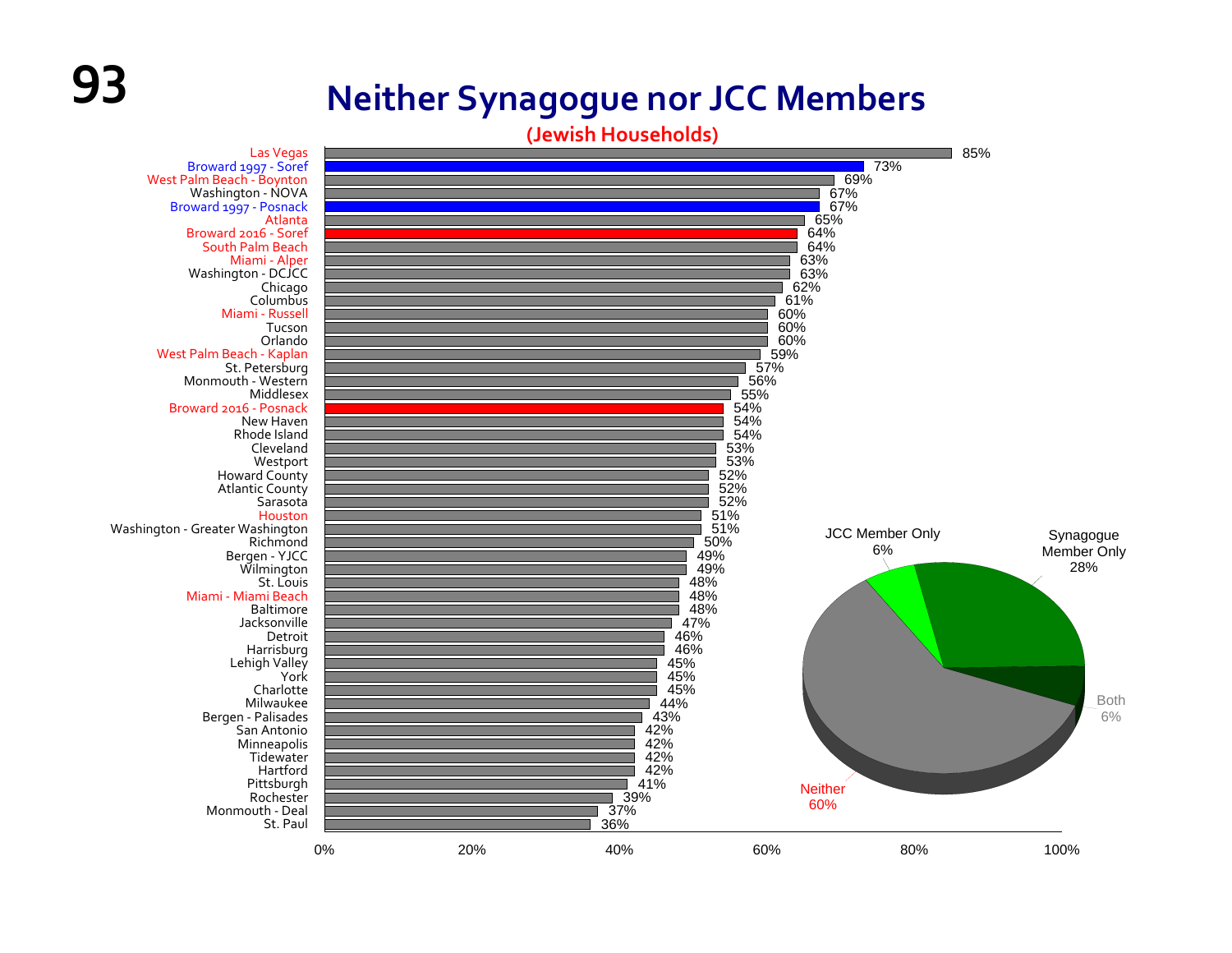### **Membership Profile: Jewish Organizations**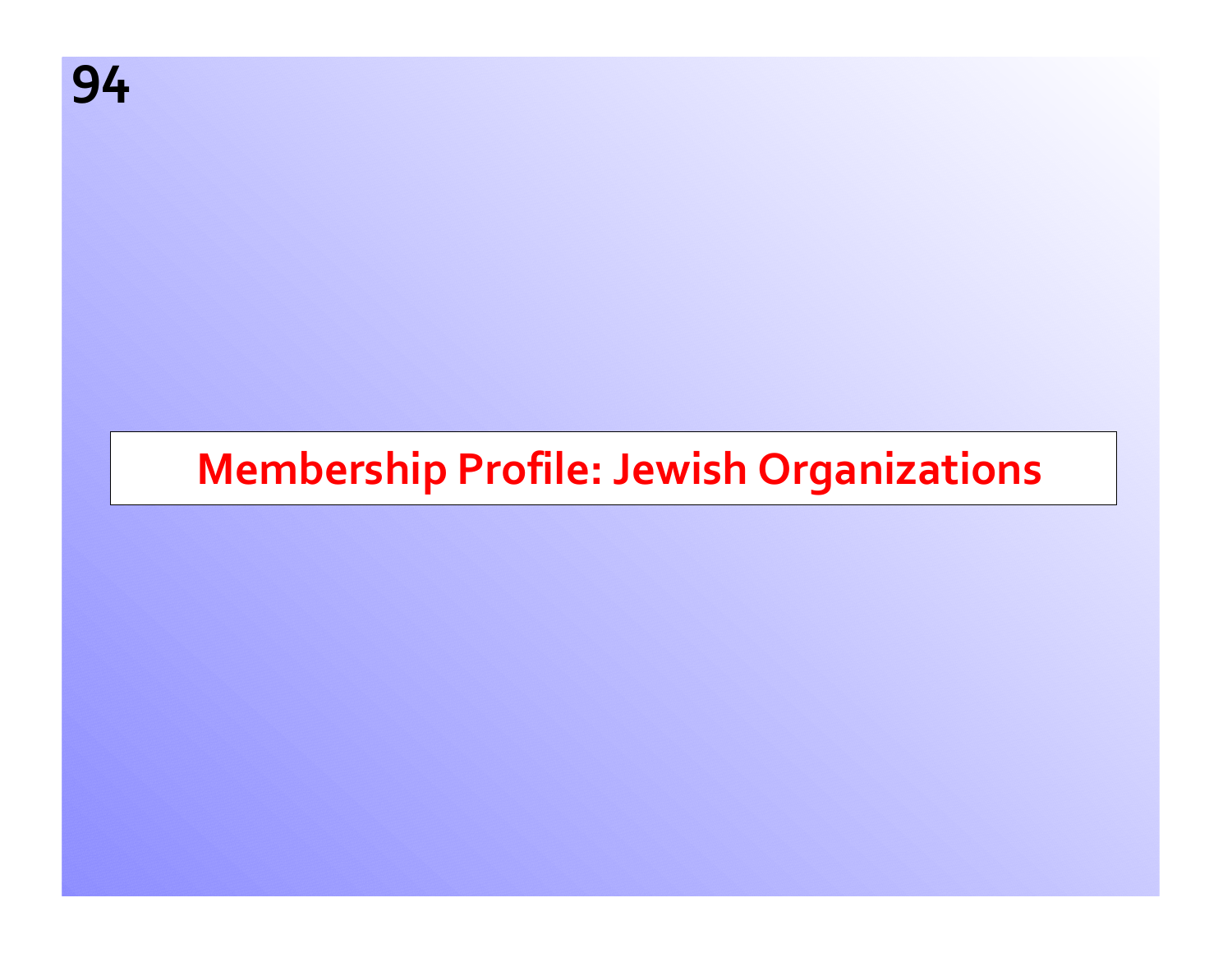# **95 Jewish Organization Membership**

#### **Other Than a Synagogue or JCC**

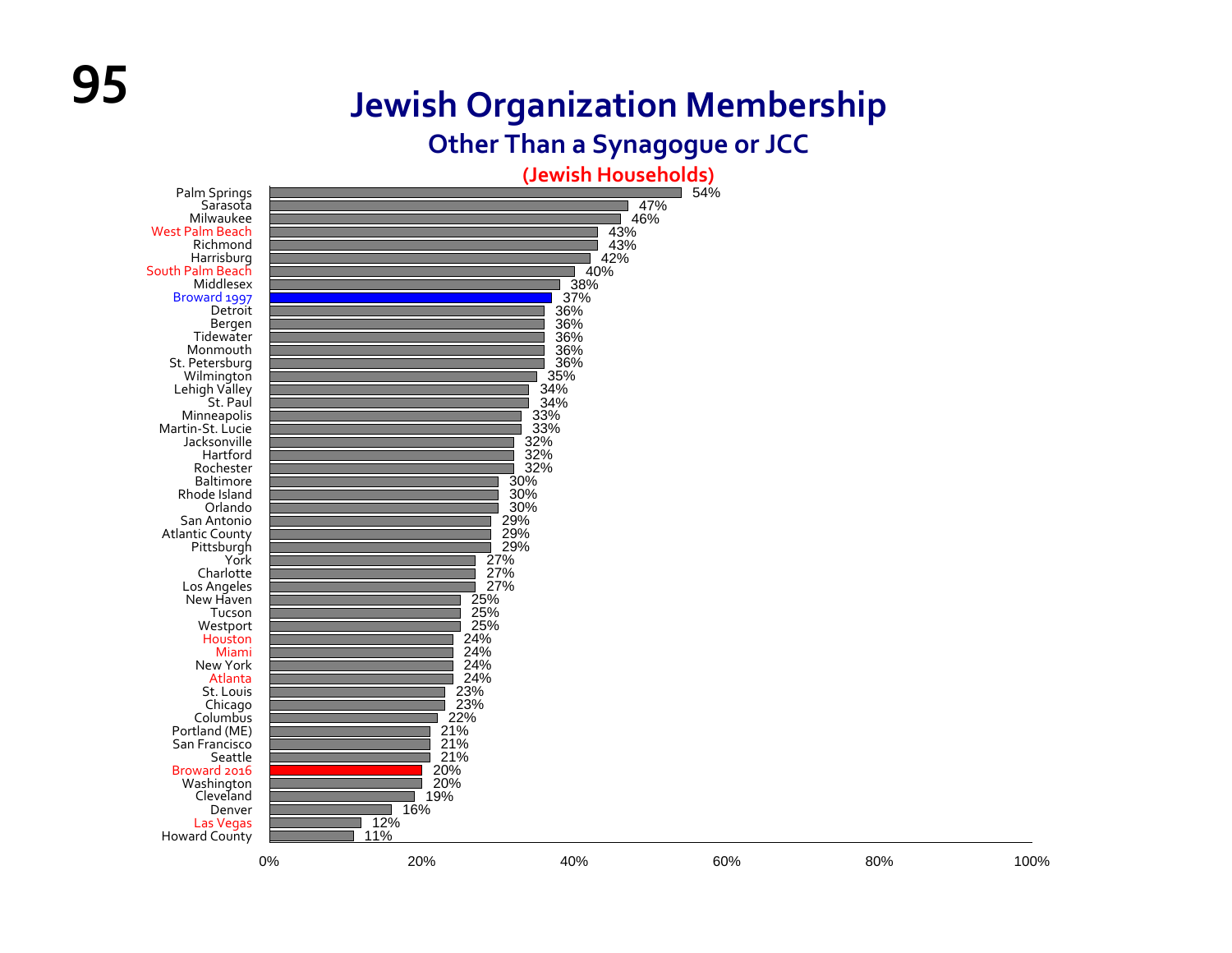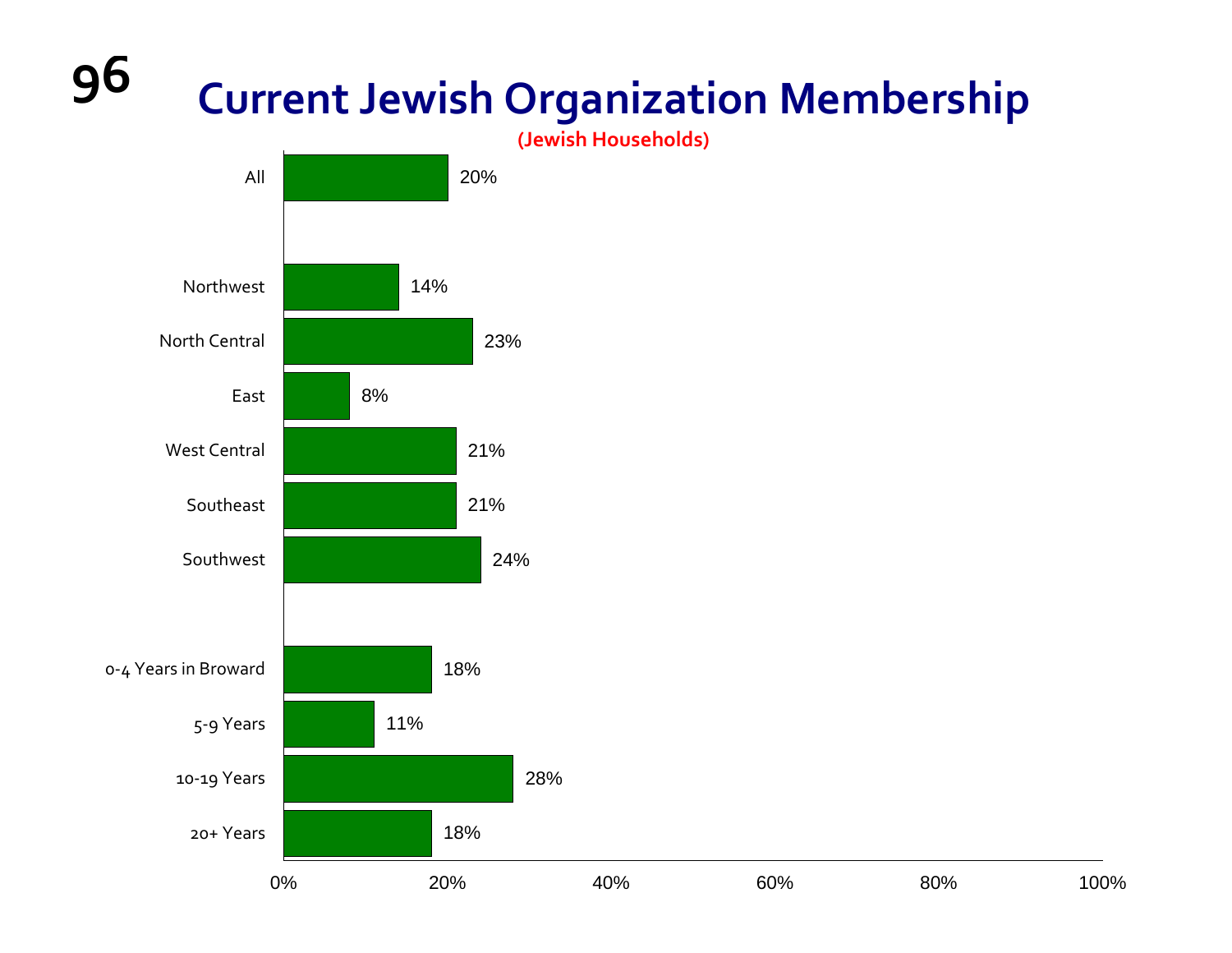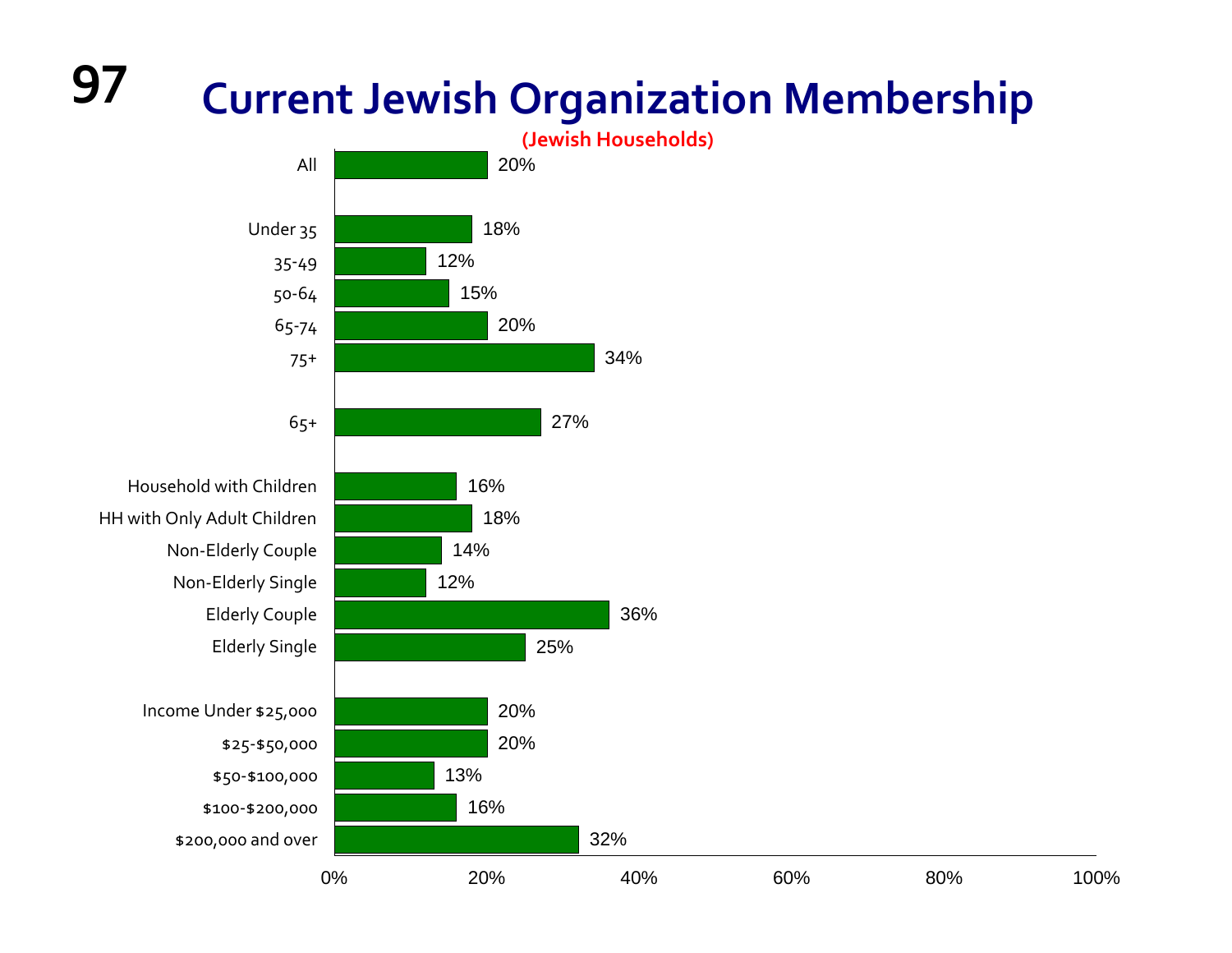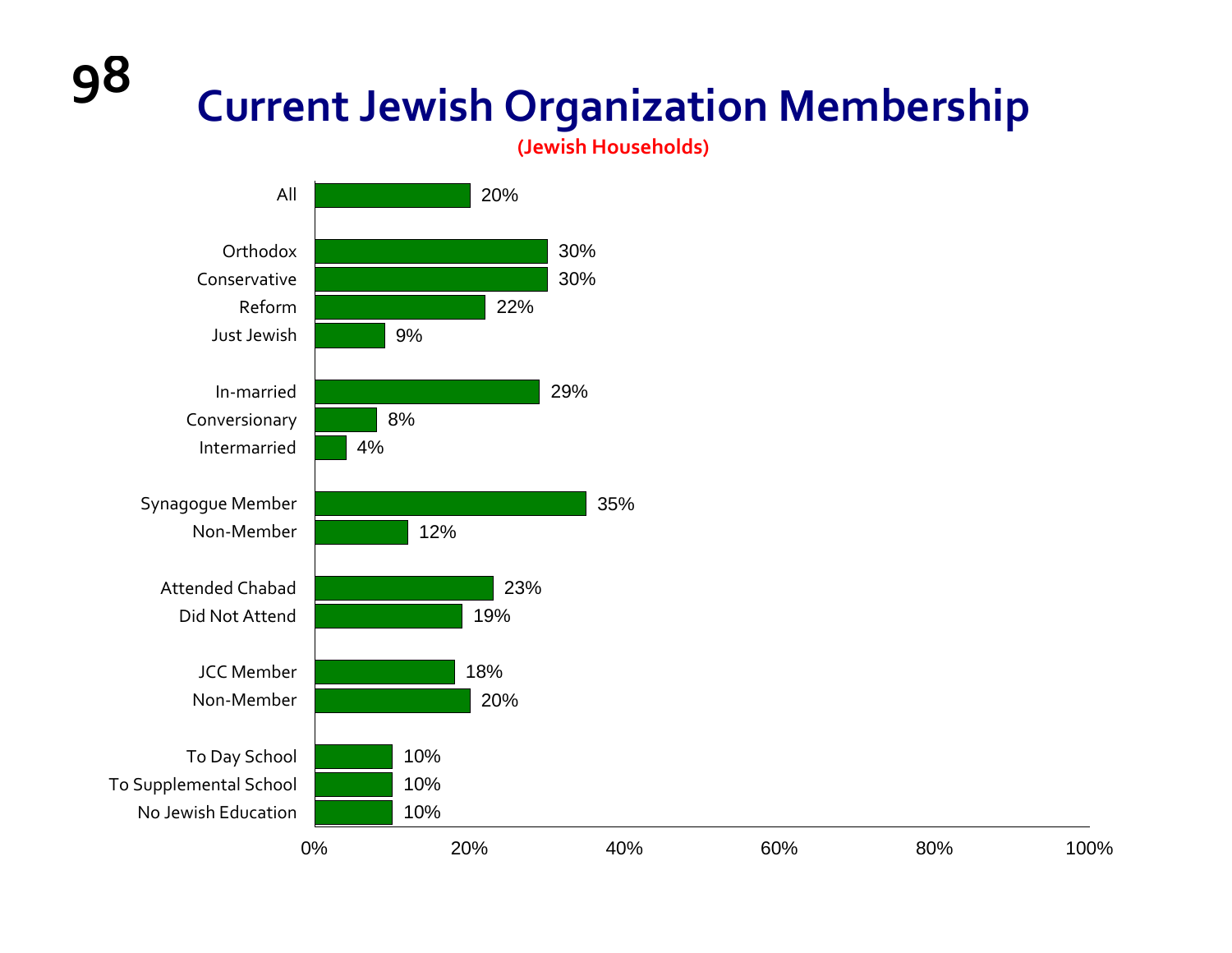**99**

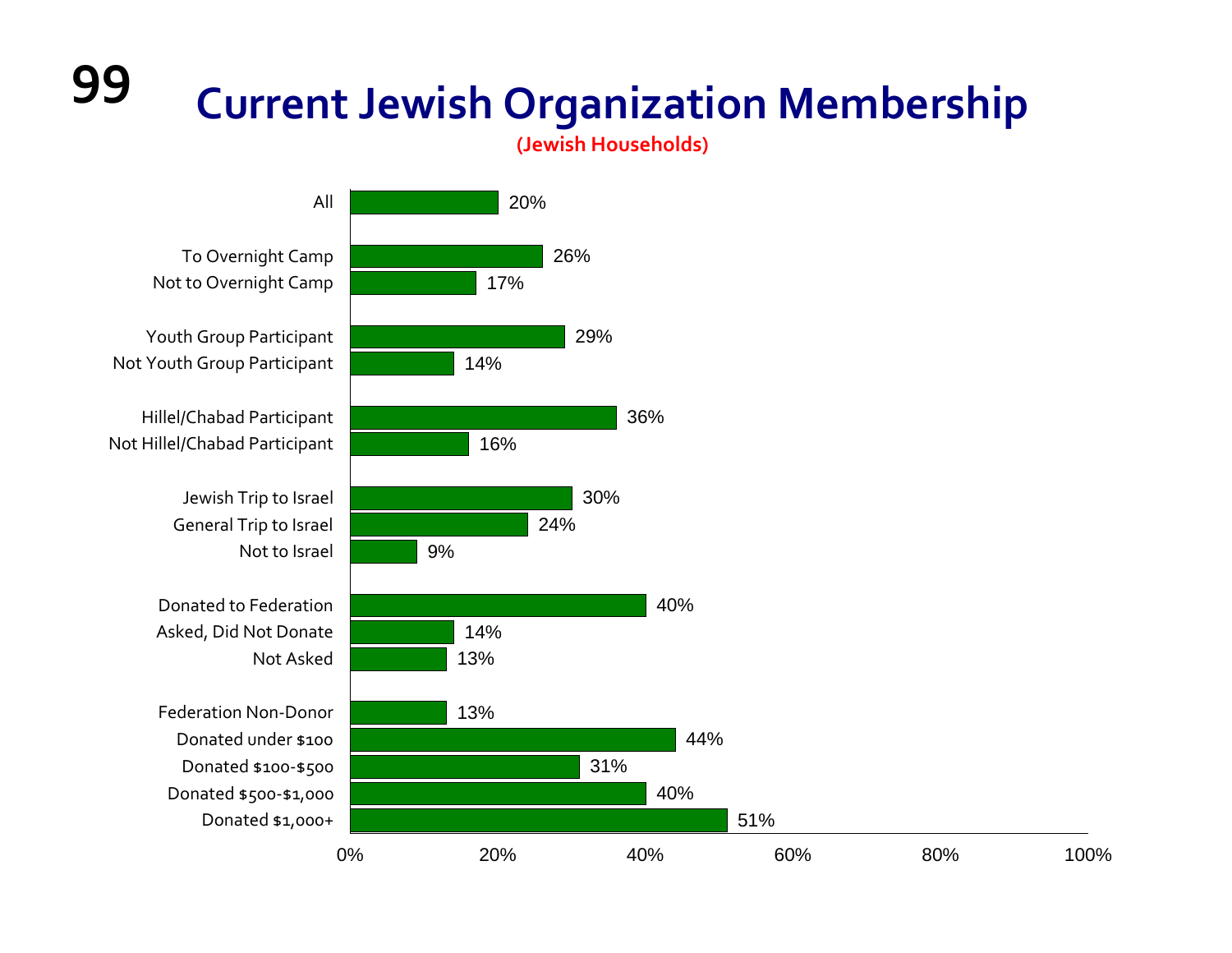#### **100**

### **Current Jewish Organization Membership of Households Who Are Not Members**

#### **of a Synagogue or JCC**

| <b>West Palm Beach</b><br>Sarasota<br>Broward 1997<br>South Palm Beach<br>Middlesex<br>Monmouth<br>Detroit<br>Milwaukee<br>Miami<br>Bergen<br>Lehigh Valley<br>Atlantic County<br>Wilmington<br>St. Petersburg<br>Chicago<br>San Francisco<br>Martin-St.Lucie<br>Broward 2016<br>Washington<br><b>Baltimore</b><br>New Haven<br>Portland (ME)<br>Jacksonville<br>Tucson<br>Orlando<br>Rhode Island<br>York<br>Atlanta<br>Pittsburgh | $\frac{12\%}{12\%}$<br>12%<br>12%<br>12%<br>11%<br>11%<br>10%<br>10%                                                        | 28%<br>23%<br>23%<br>22%<br>21%<br>18%<br>17%<br>16%<br>16%<br>16%<br>16%<br>15%<br>14%<br>14%<br>13%<br>$\frac{13}{13\%}$ | 34%<br>$\overline{31}\%$<br>30% |     |     |      |
|-------------------------------------------------------------------------------------------------------------------------------------------------------------------------------------------------------------------------------------------------------------------------------------------------------------------------------------------------------------------------------------------------------------------------------------|-----------------------------------------------------------------------------------------------------------------------------|----------------------------------------------------------------------------------------------------------------------------|---------------------------------|-----|-----|------|
| Hartford<br>Westport<br>Rochester<br>Richmond<br>Houston<br>Cleveland<br>San Antonio<br>Tidewater<br>St. Louis<br>Columbus<br>St. Paul<br><b>Las Vegas</b><br>Minneapolis<br>Charlotte<br>Harrisburg<br>Howard County                                                                                                                                                                                                               | 10%<br>10%<br>10%<br>10%<br>9%<br>9%<br>9%<br>9%<br>$8%$<br>8%<br>$8%$<br>7%<br>$6\%$<br>6%<br>6%<br>$\overline{3\%}$<br>0% | 20%                                                                                                                        | 40%                             | 60% | 80% | 100% |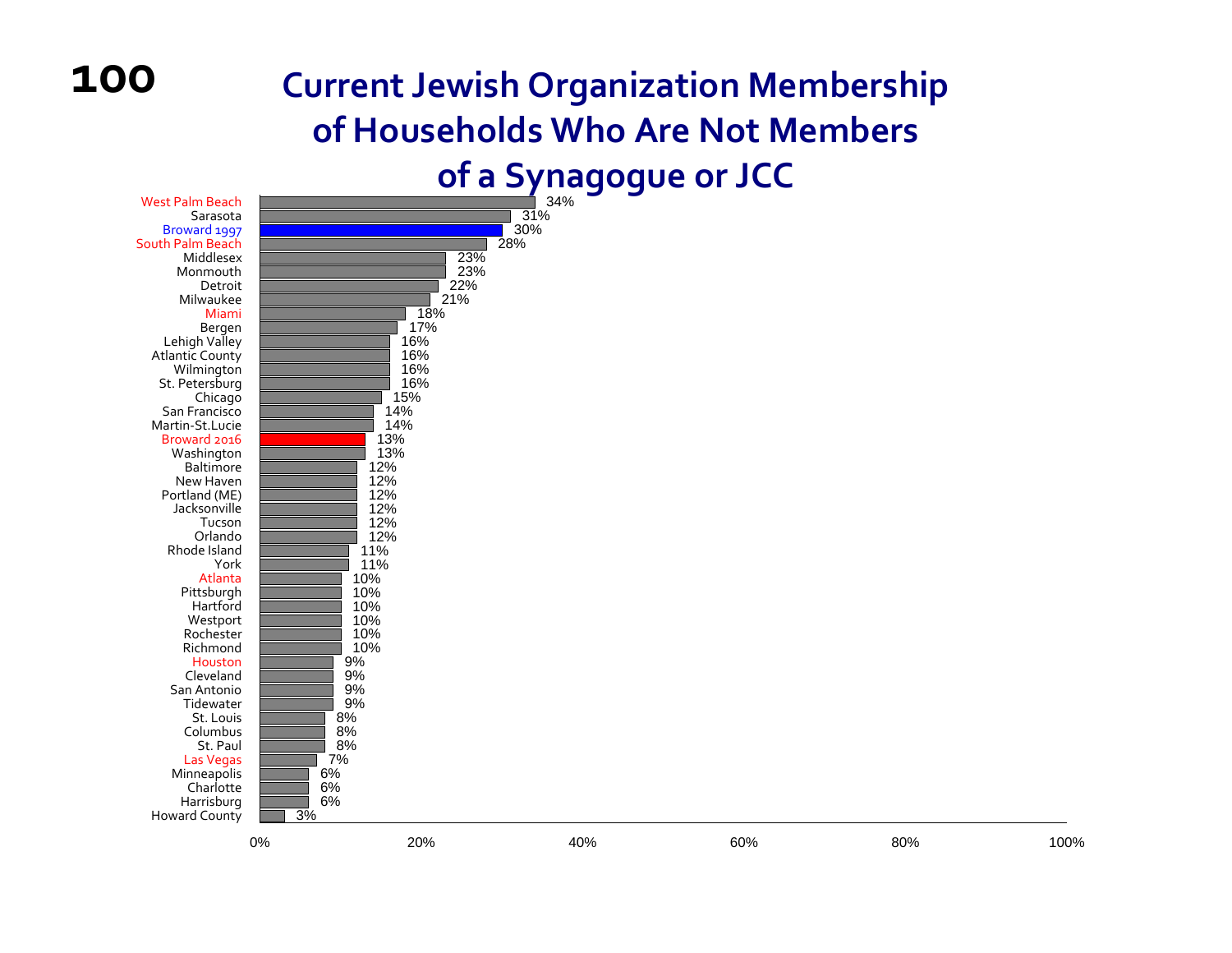**101**

### **Membership Profile: Other Findings**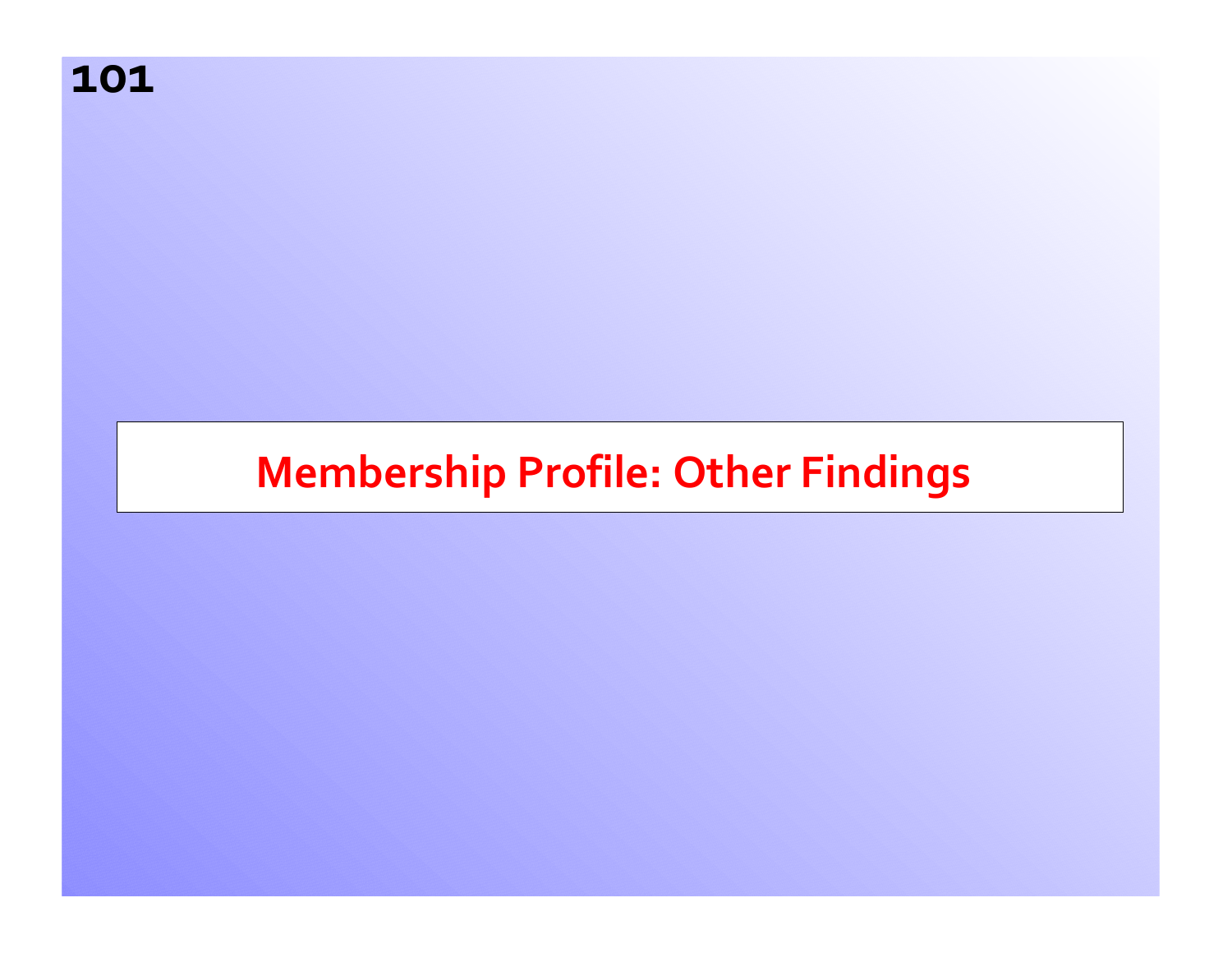#### **Association with the Jewish Community**

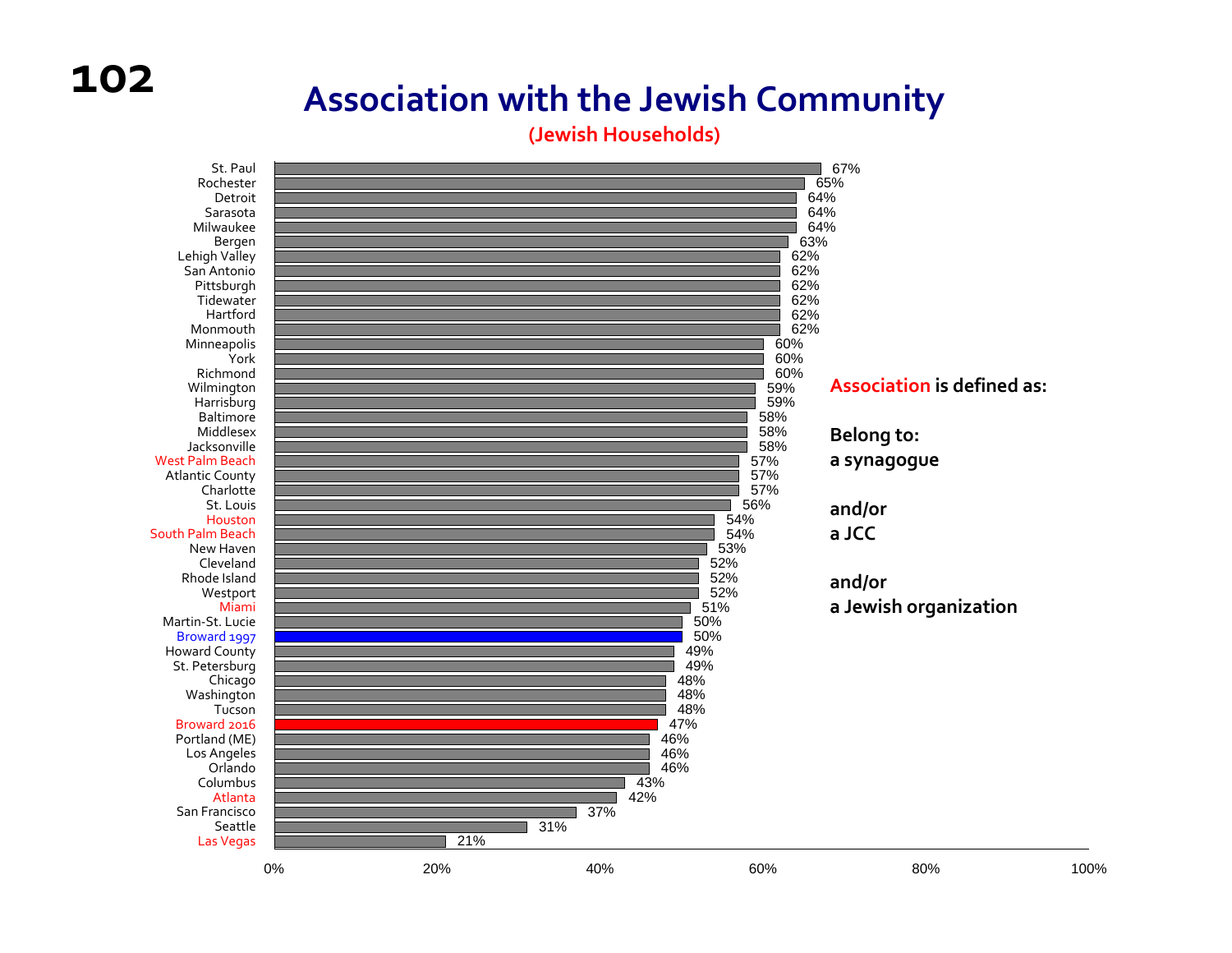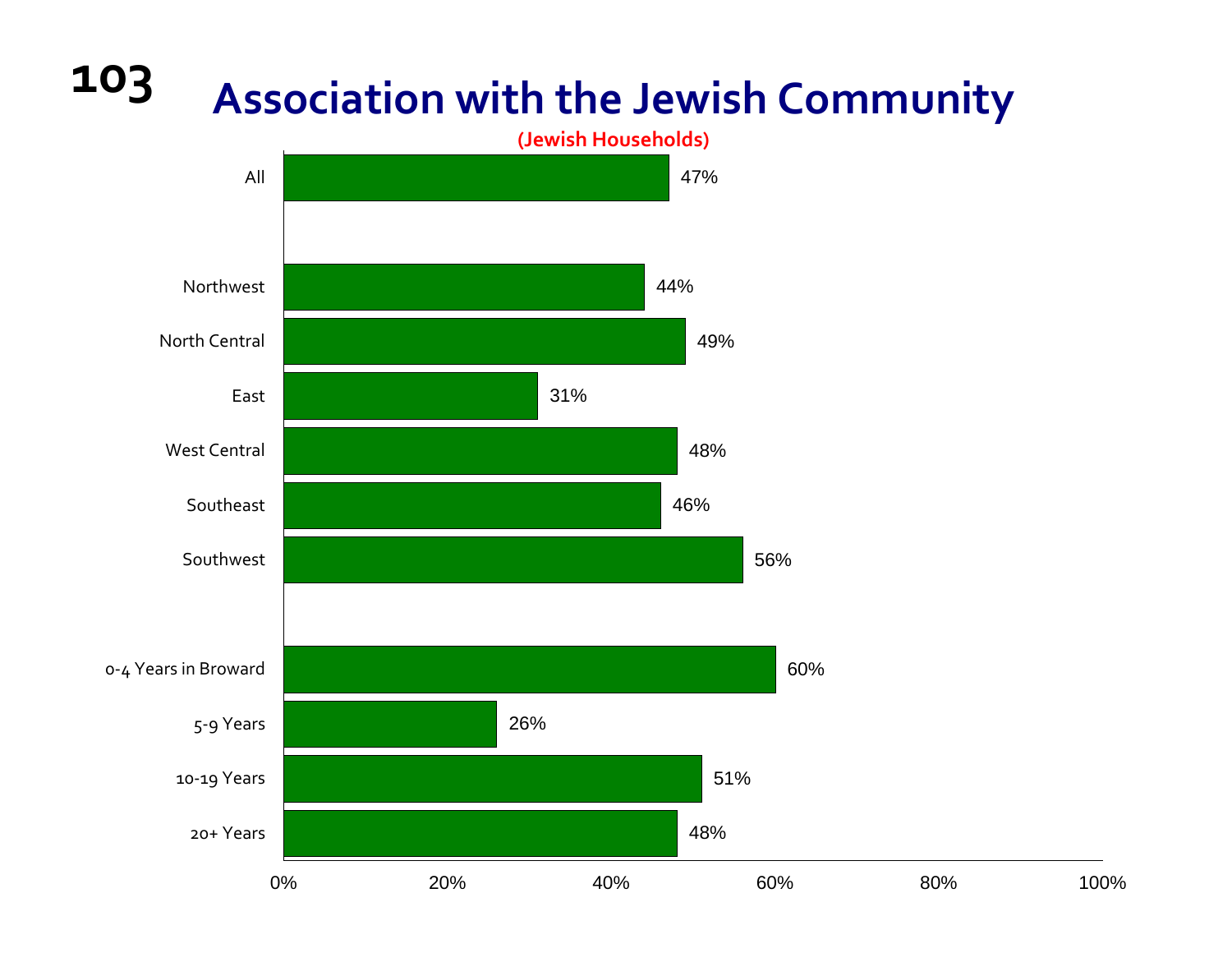

### **Association with the Jewish Community**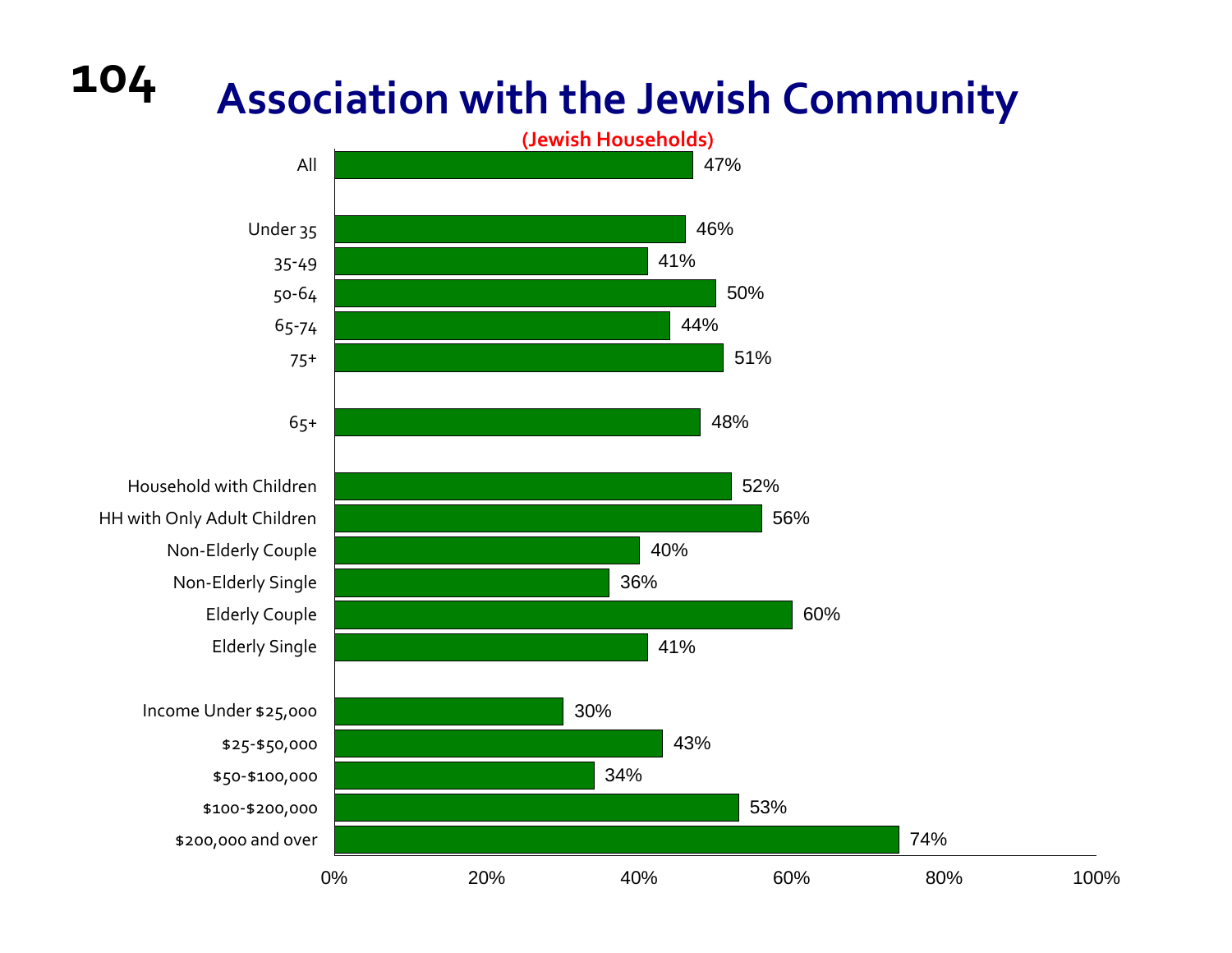**105**

### **Association with the Jewish Community**

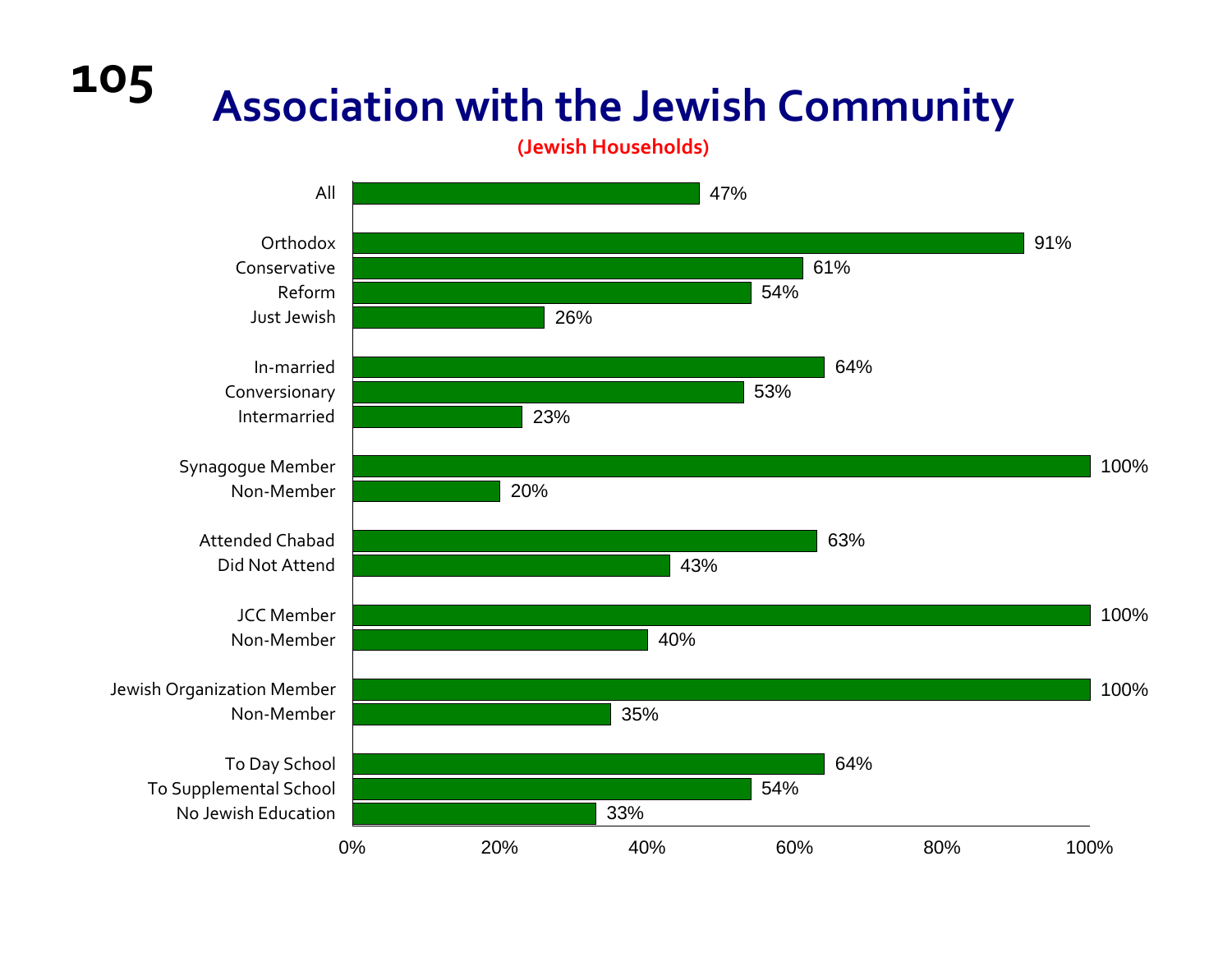**106Association with the Jewish Community**

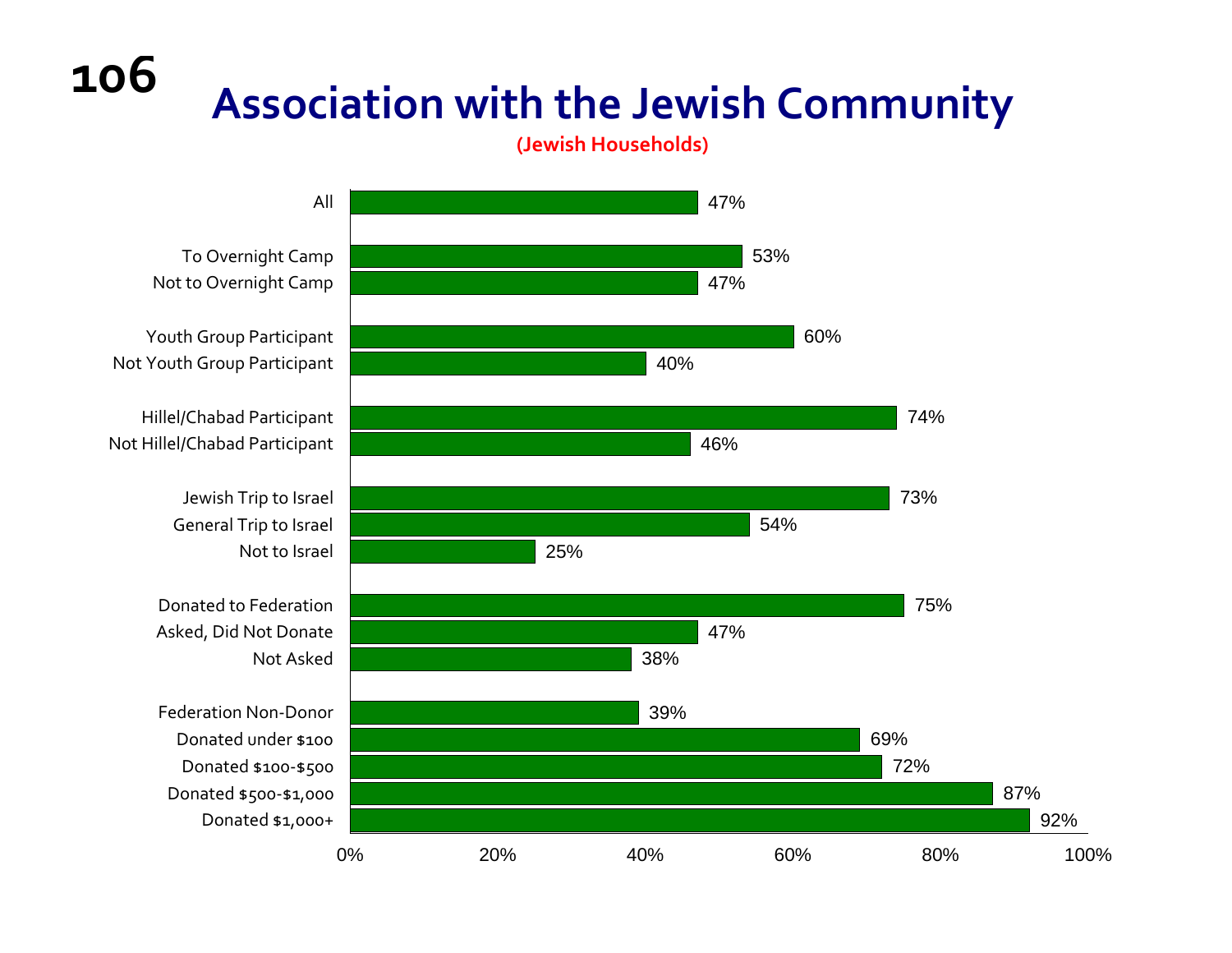# **<sup>107</sup> Summary of Memberships**

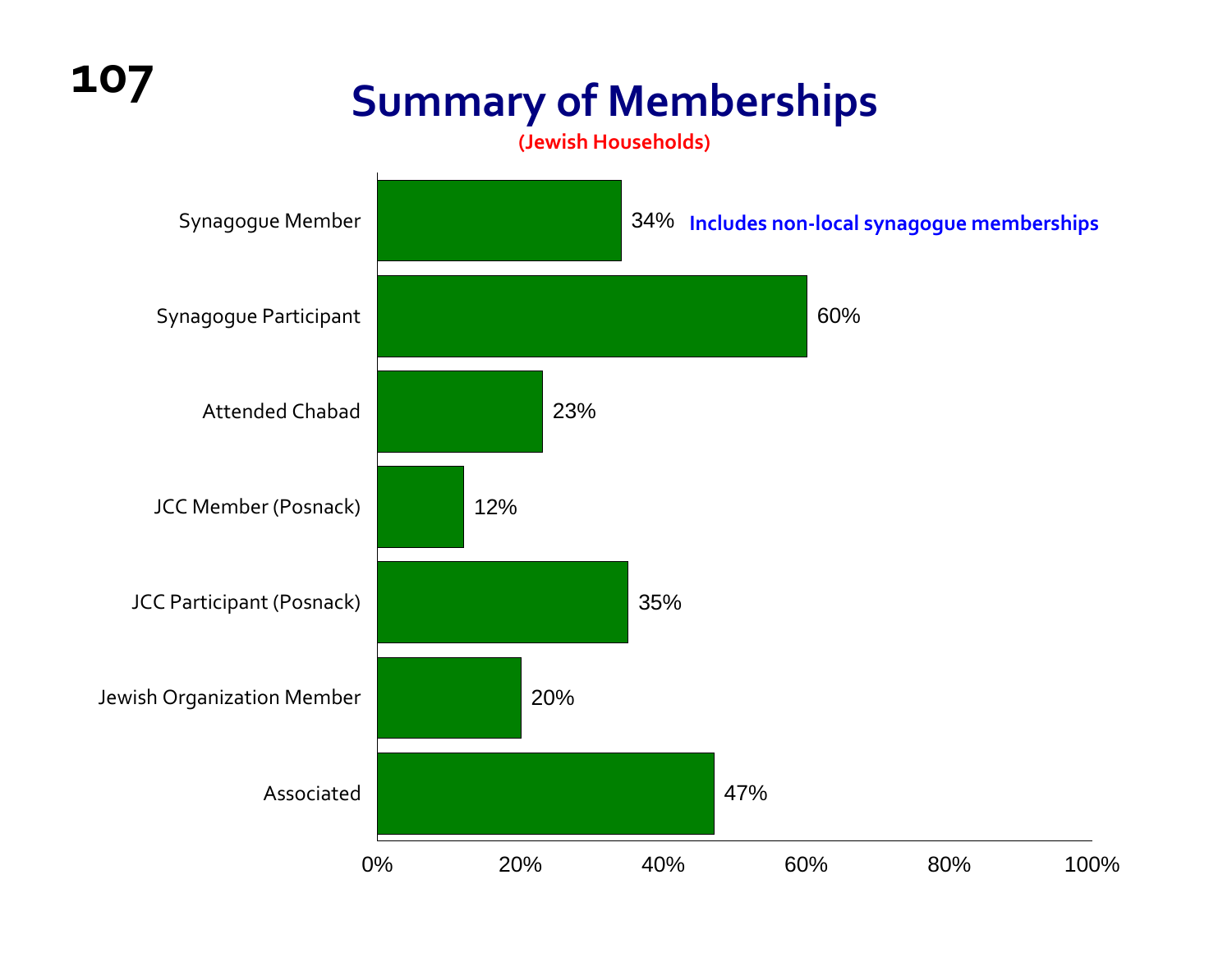## **Summary of Memberships Age 65 and Over**

**(Jewish Households Age 65 and Over)**

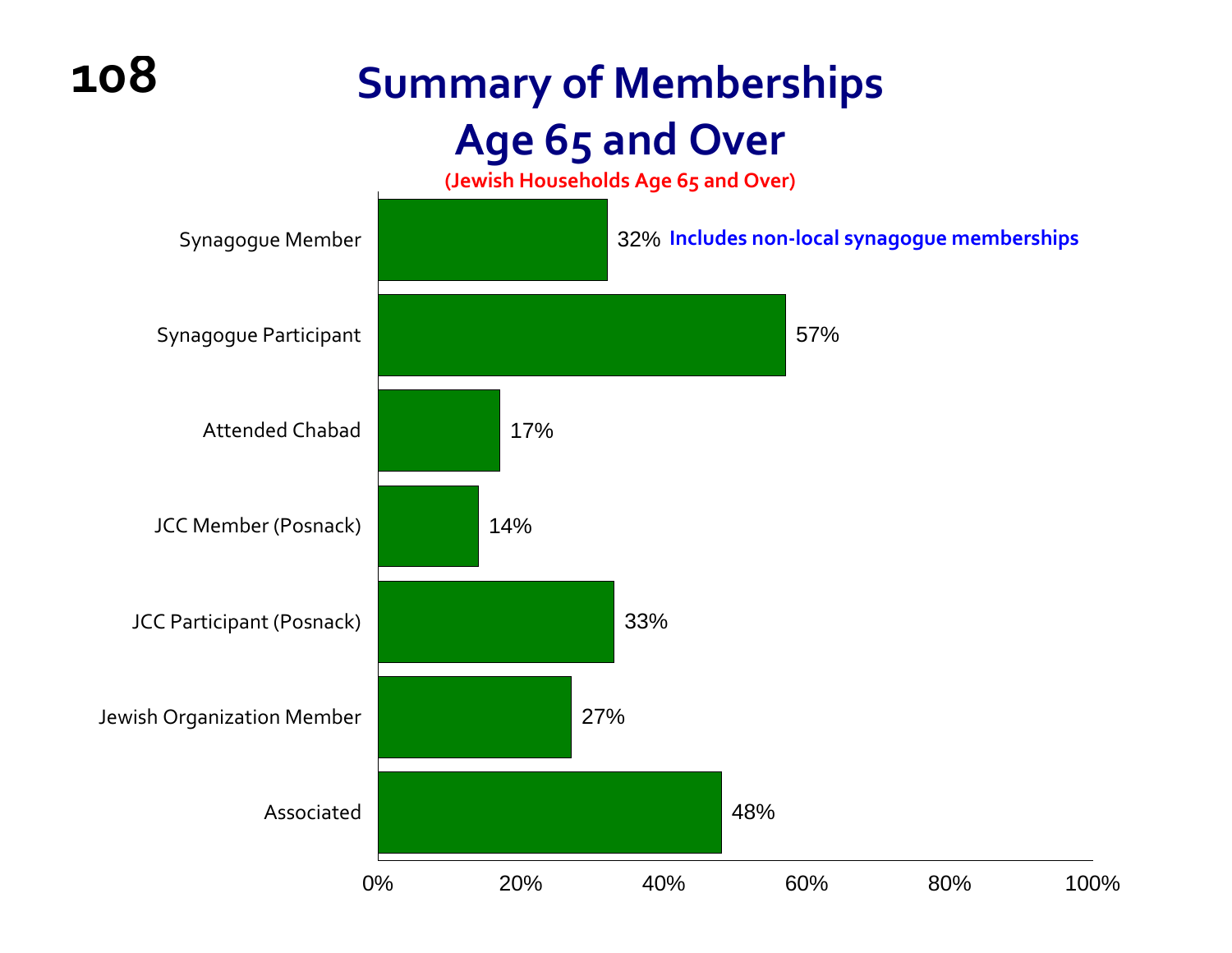# **<sup>109</sup> Summary of Memberships in Households with Children**

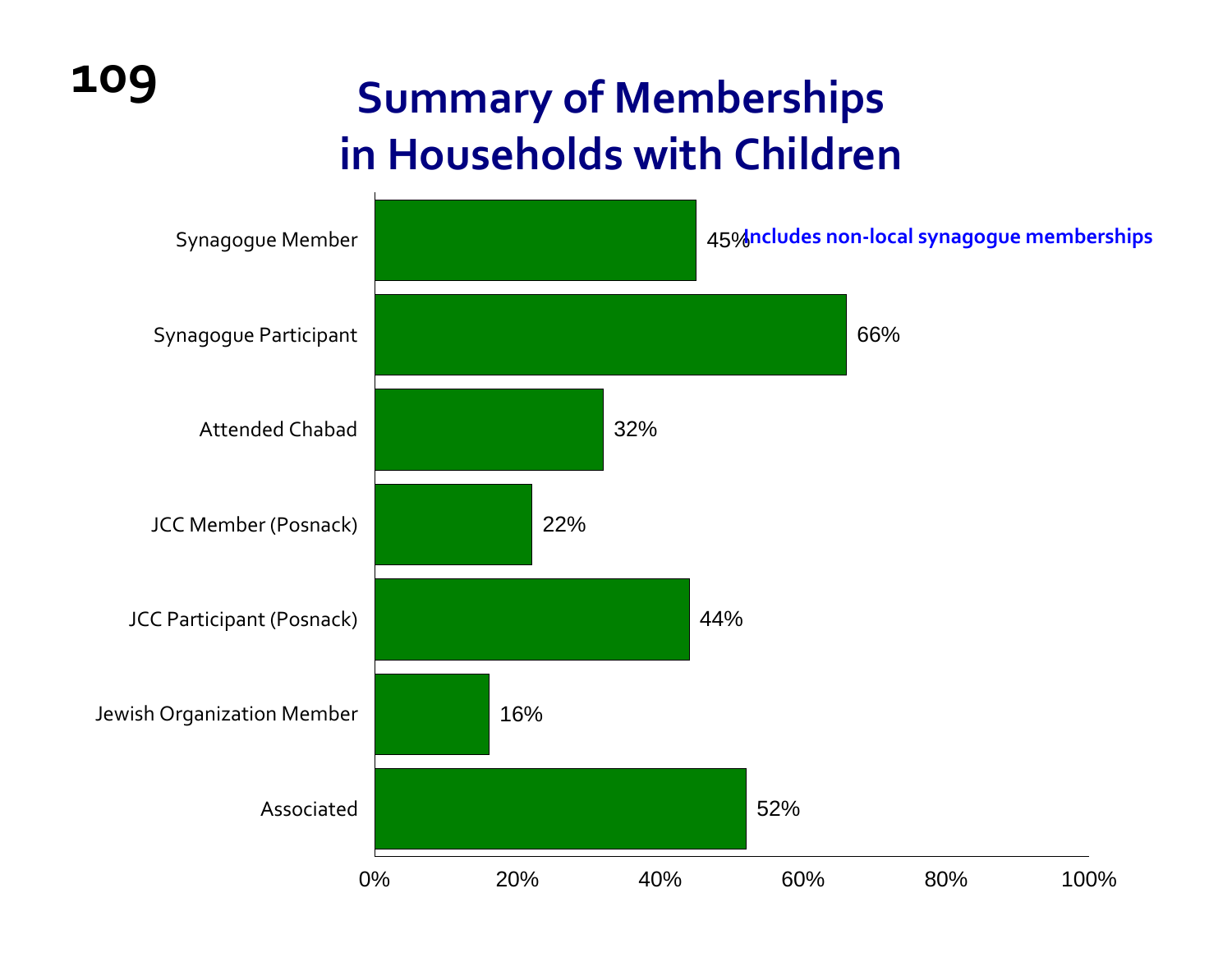## **Summary of Memberships, 1997‐2016**

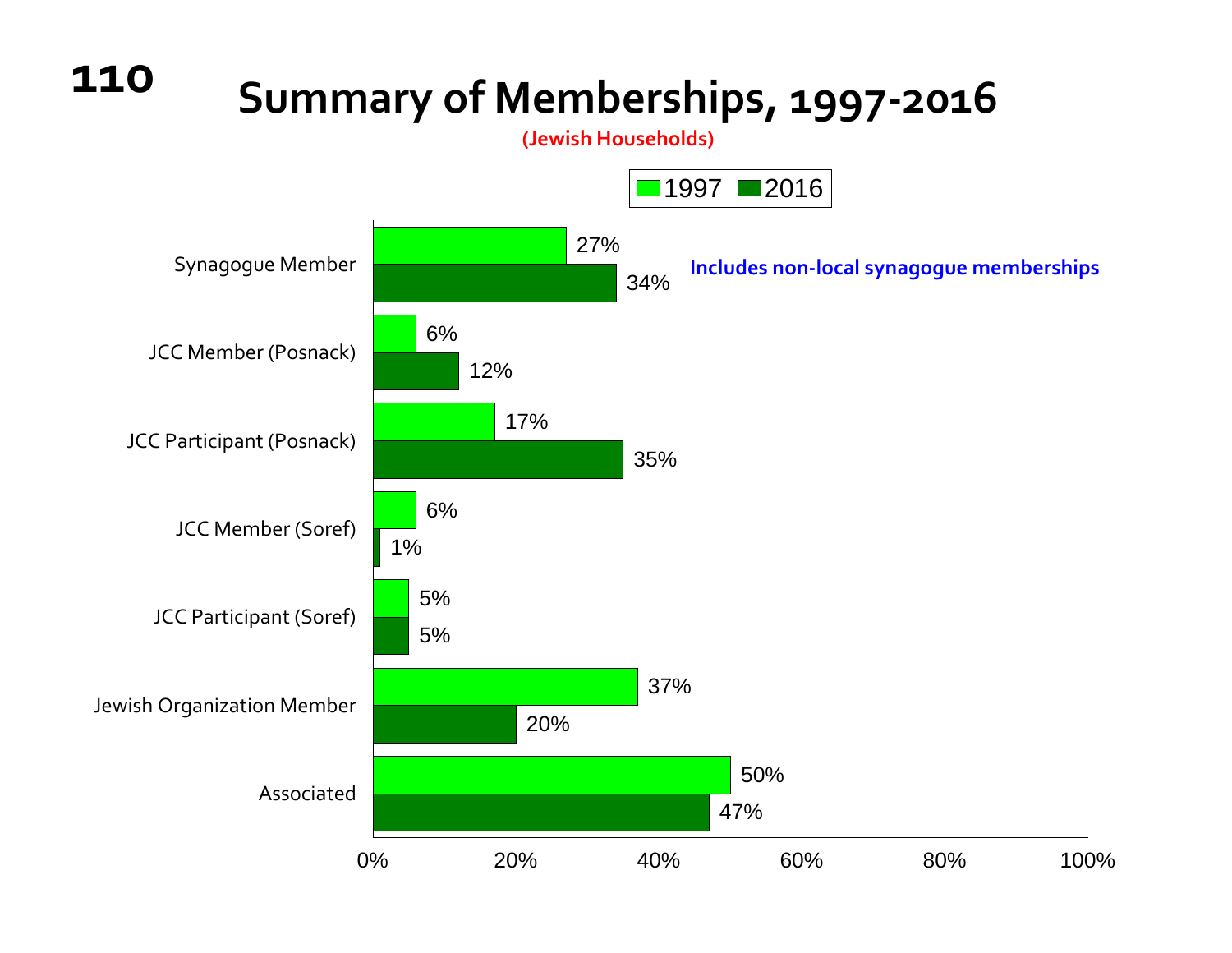#### **111Feel Part of the Broward County Jewish Community**

**(Jewish Respondents)**

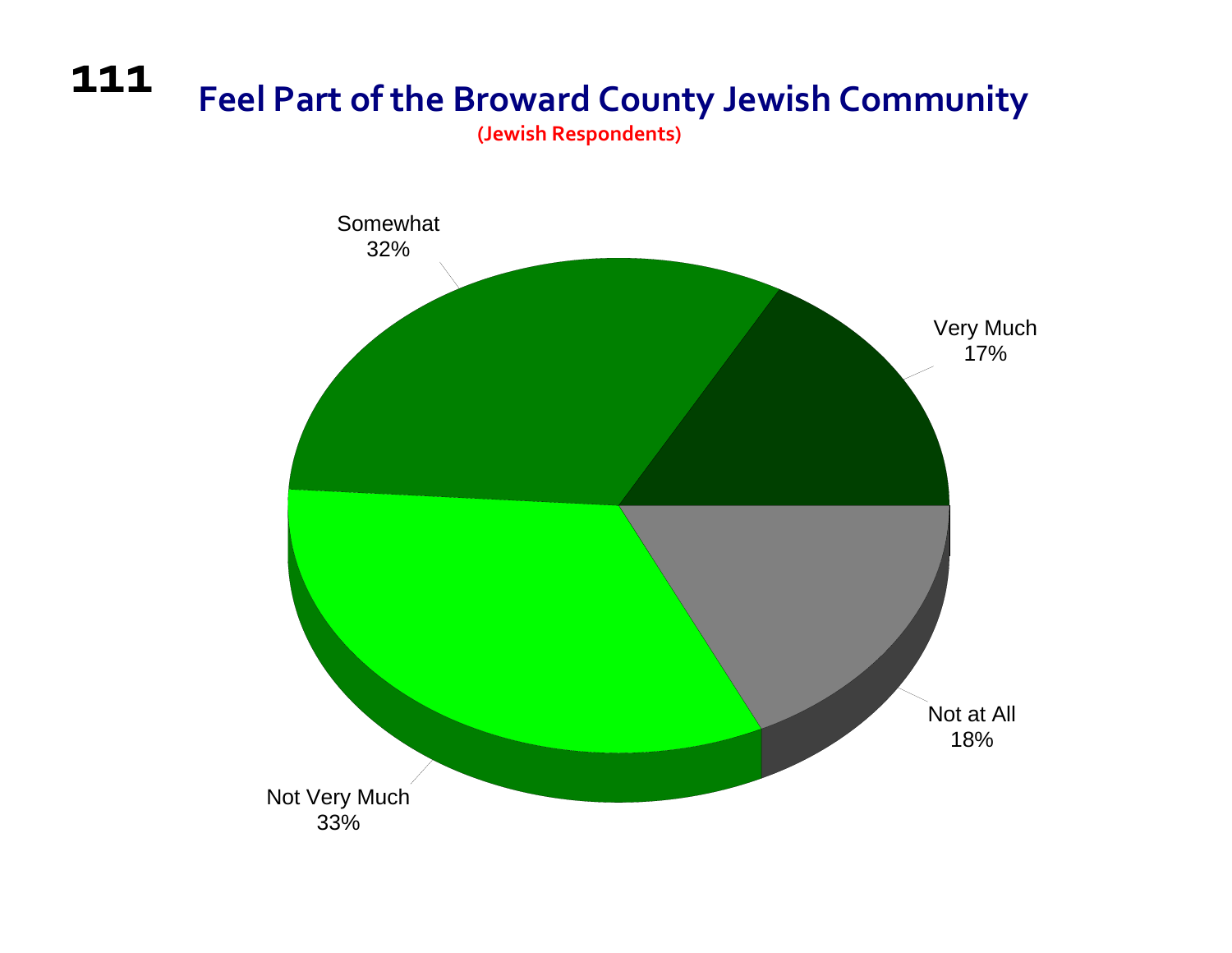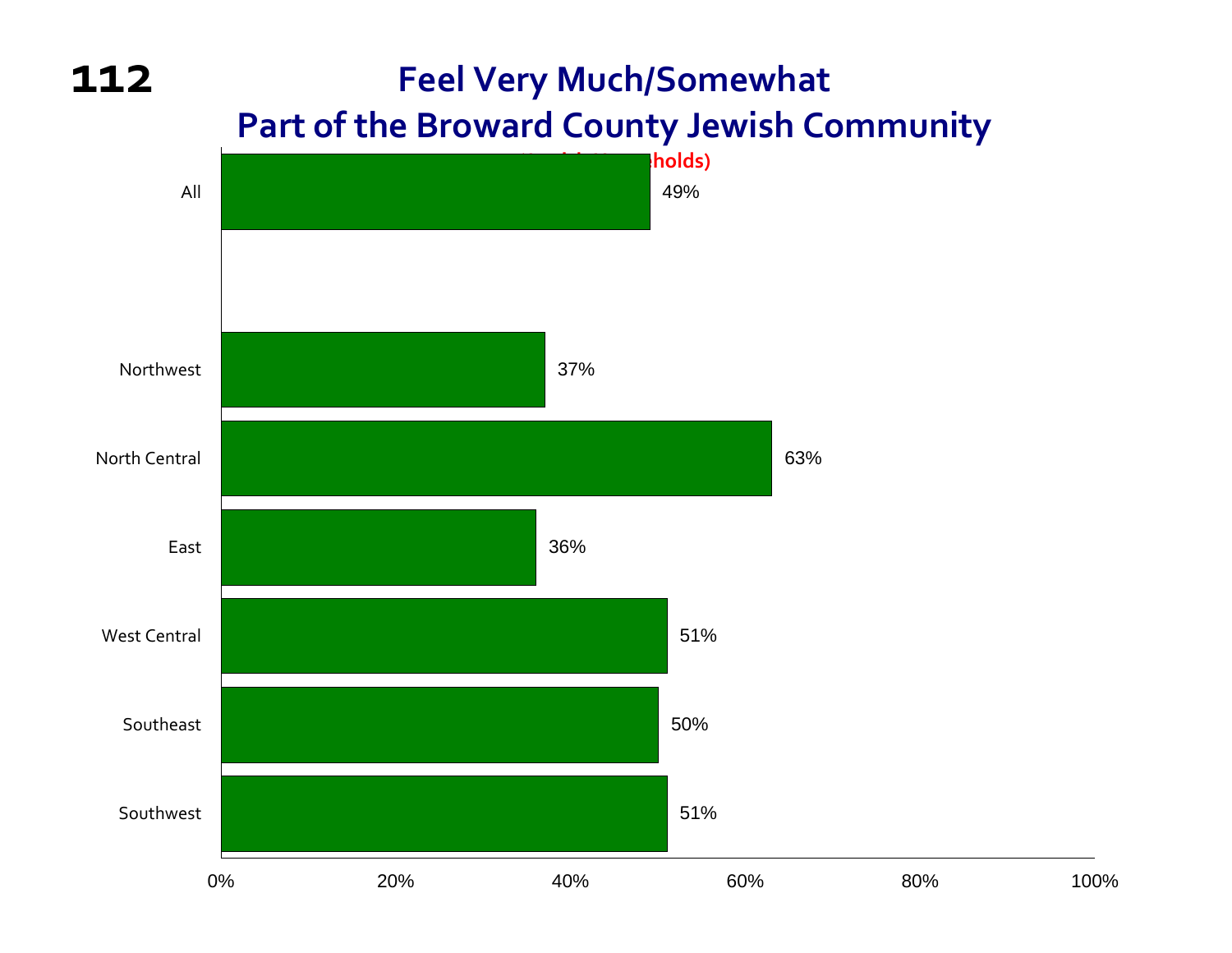## **Feel Very Much/Somewhat Part of the Broward County Jewish Community**



100%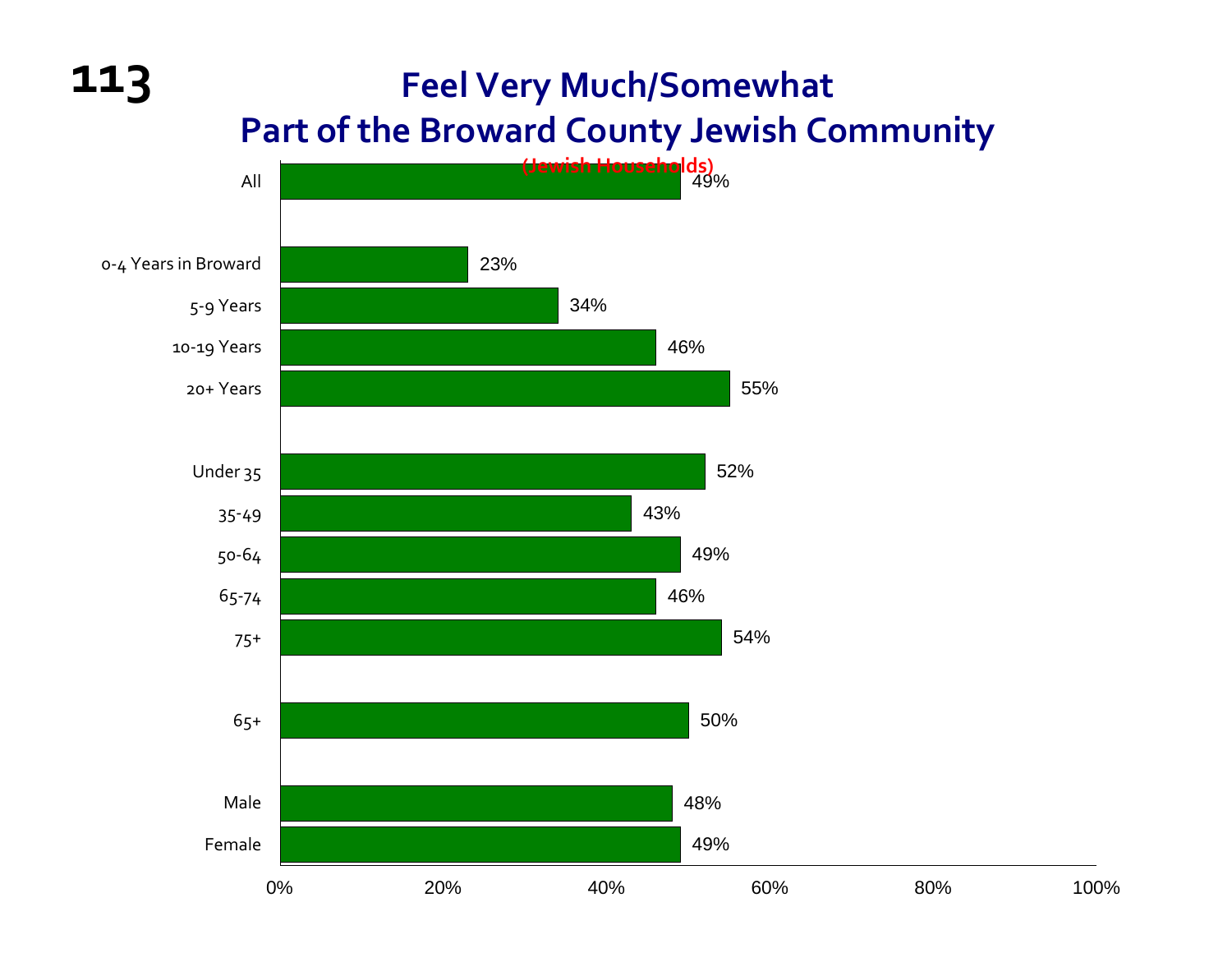### **Feel Very Much/Somewhat Part of the Broward County Jewish Community**

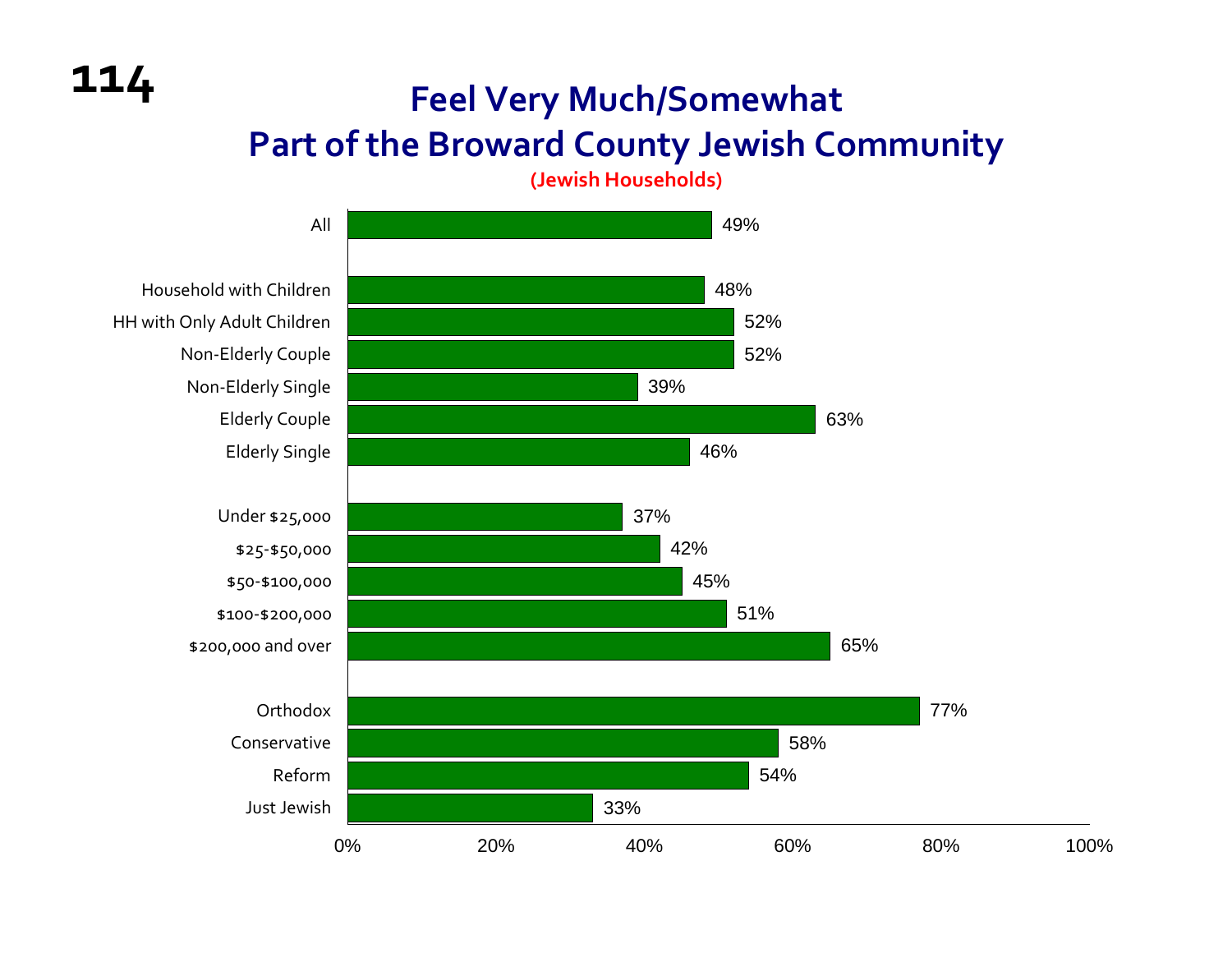### **Feel Very Much/Somewhat Part of the Broward County Jewish Community**

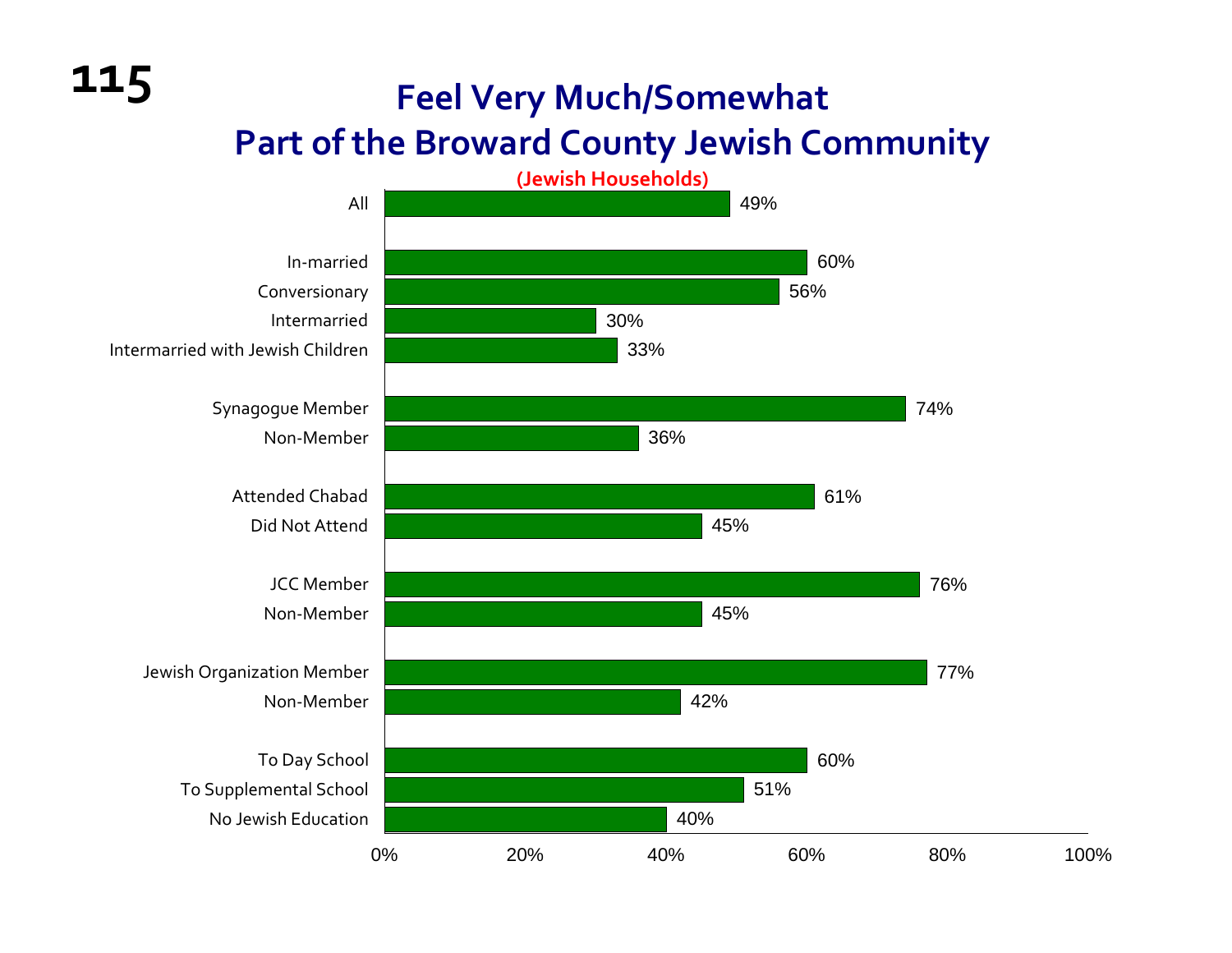### **Feel Very Much/Somewhat Part of the Broward County Jewish Community**

**(Jewish Households)**

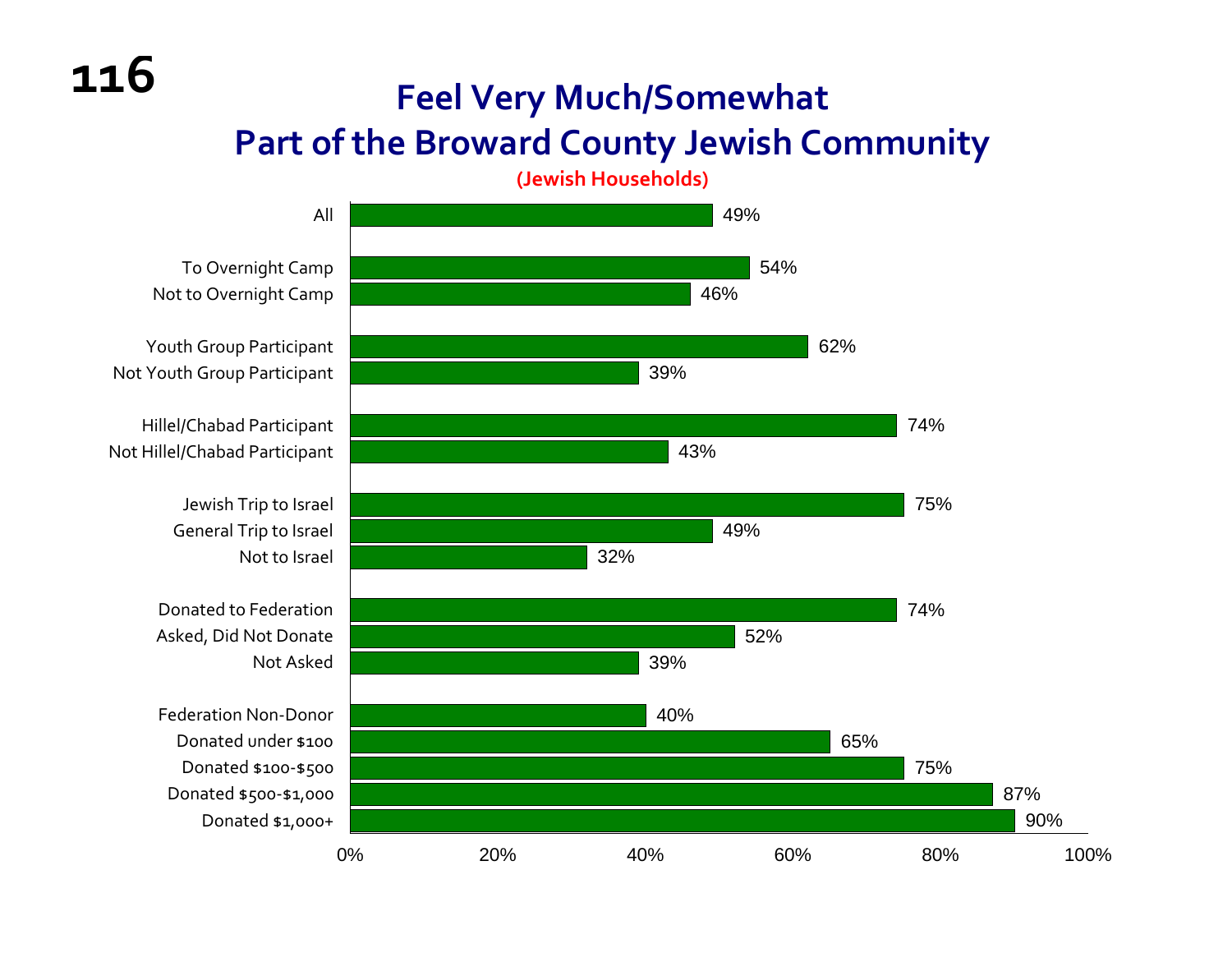## **<sup>117</sup> Feel Very Much/Somewhat Part of the Local Jewish Community**

**(Jewish Respondents)**

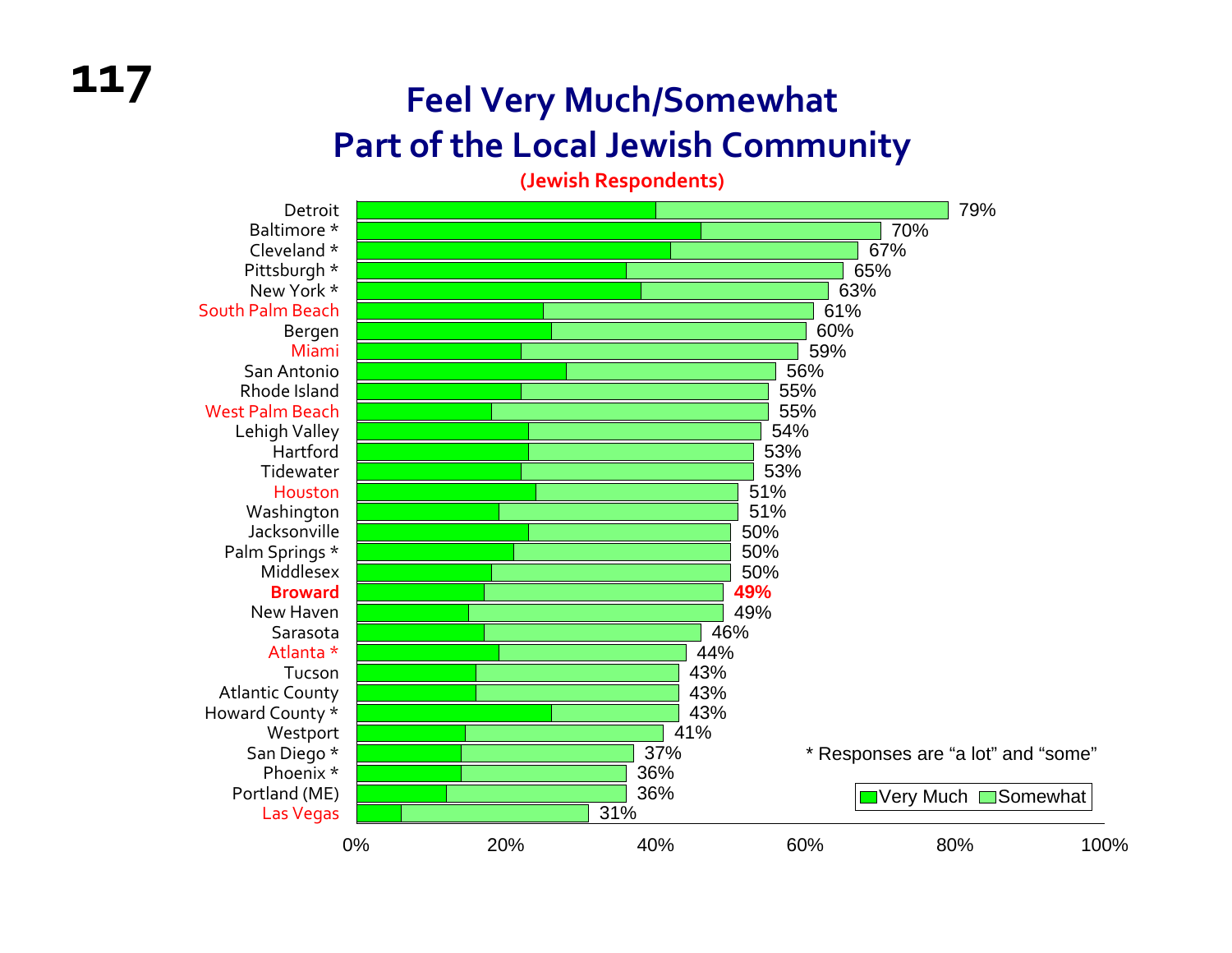### **Feel Not at All Part of the Local Jewish Community**

#### **(Jewish Respondents)**

| Las Vegas              |     |     | 40% |     |     |      |
|------------------------|-----|-----|-----|-----|-----|------|
| Portland (ME)          |     |     | 35% |     |     |      |
| San Diego              |     |     | 35% |     |     |      |
| Westport               |     |     | 33% |     |     |      |
| Phoenix                |     | 30% |     |     |     |      |
| <b>Atlantic County</b> |     | 28% |     |     |     |      |
| <b>Howard County</b>   |     | 27% |     |     |     |      |
| Tucson                 |     | 26% |     |     |     |      |
| Sarasota               |     | 26% |     |     |     |      |
| Palm Springs           |     | 26% |     |     |     |      |
| Jacksonville           |     | 25% |     |     |     |      |
| New Haven              |     | 24% |     |     |     |      |
| Atlanta                |     | 24% |     |     |     |      |
| Middlesex              |     | 22% |     |     |     |      |
| Washington             |     | 22% |     |     |     |      |
| Houston                |     | 21% |     |     |     |      |
| Hartford               |     | 21% |     |     |     |      |
| Lehigh Valley          |     | 20% |     |     |     |      |
| Tidewater              |     | 20% |     |     |     |      |
| Rhode Island           |     | 19% |     |     |     |      |
| Bergen                 |     | 19% |     |     |     |      |
| <b>Broward</b>         |     | 18% |     |     |     |      |
| New York               |     | 18% |     |     |     |      |
| San Antonio            |     | 18% |     |     |     |      |
| <b>West Palm Beach</b> |     | 18% |     |     |     |      |
| <b>Baltimore</b>       |     | 17% |     |     |     |      |
| South Palm Beach       |     | 16% |     |     |     |      |
| Miami                  |     | 15% |     |     |     |      |
| Pittsburgh             | 14% |     |     |     |     |      |
| Cleveland              | 11% |     |     |     |     |      |
| Detroit                | 10% |     |     |     |     |      |
|                        | 0%  | 20% | 40% | 60% | 80% | 100% |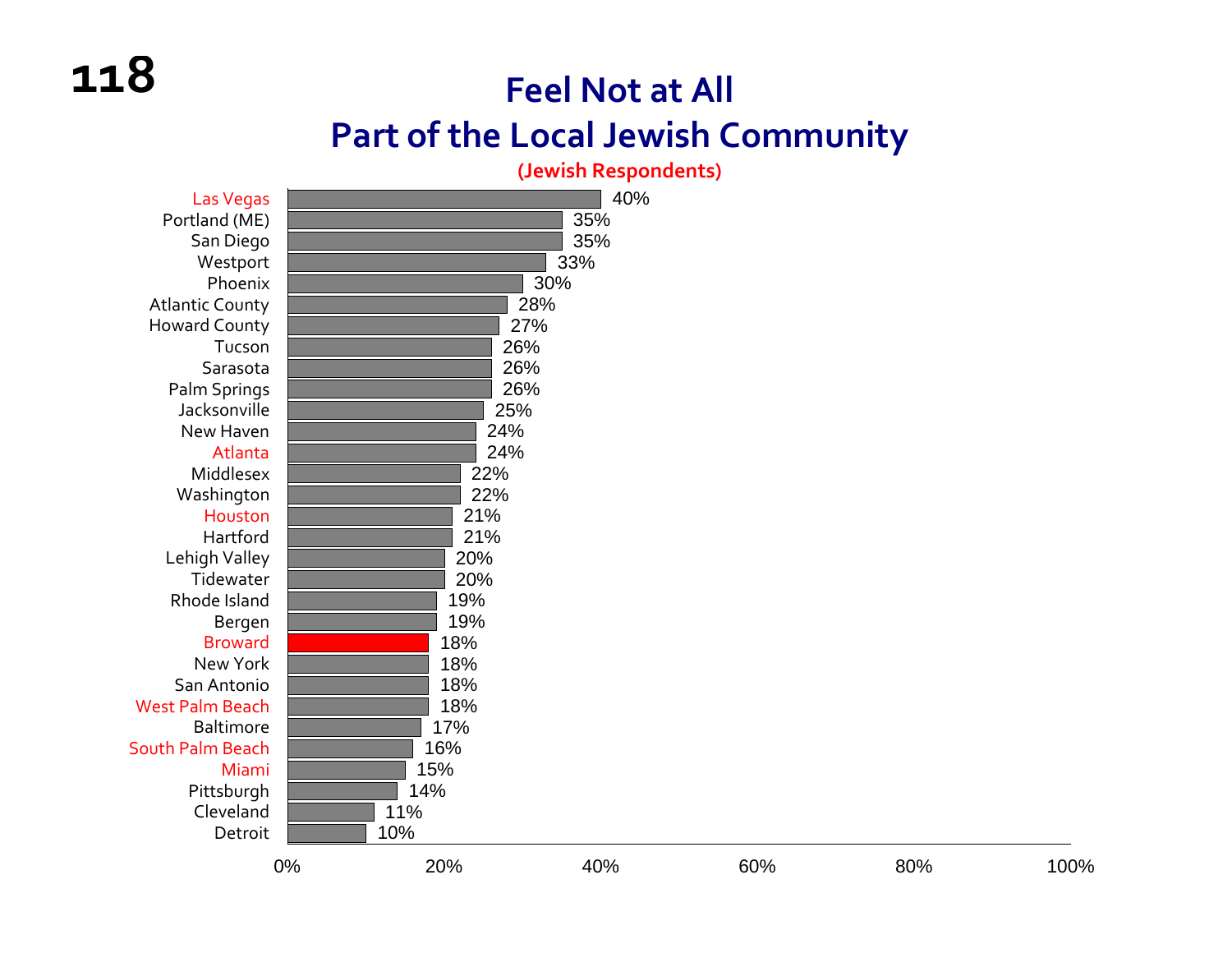

**(Practice, Attend Synagogue Services at Least Once per Year, Associated,**

**or Donated to <sup>a</sup> Jewish Charity in the Past Year)**

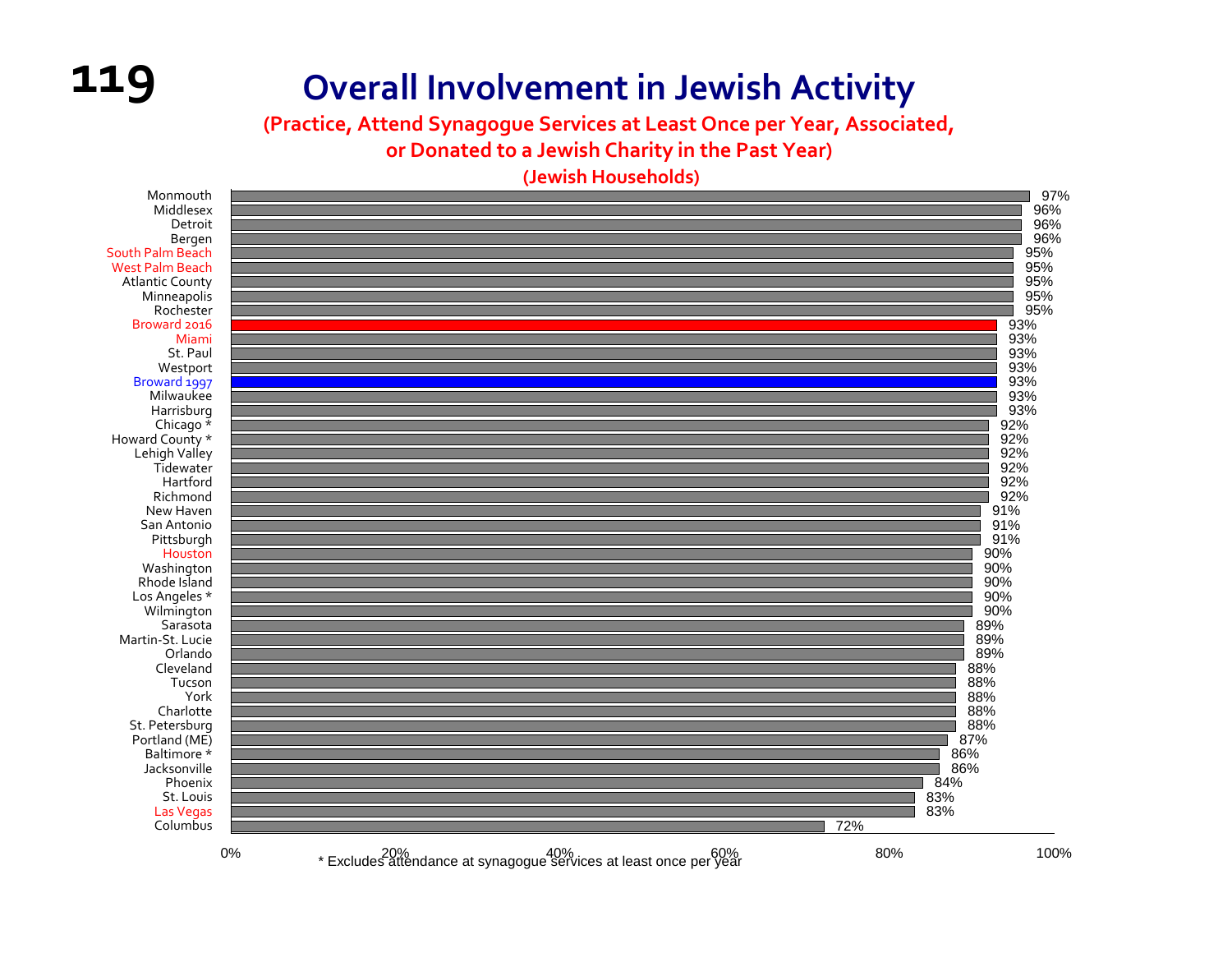#### **Overall Involvement in Jewish Activity**

#### **(Practice, Attend Synagogue Services at Least Once per Year, Associated, or Donated to <sup>a</sup> Jewish Charity in the Past Year) (Jewish Households)**

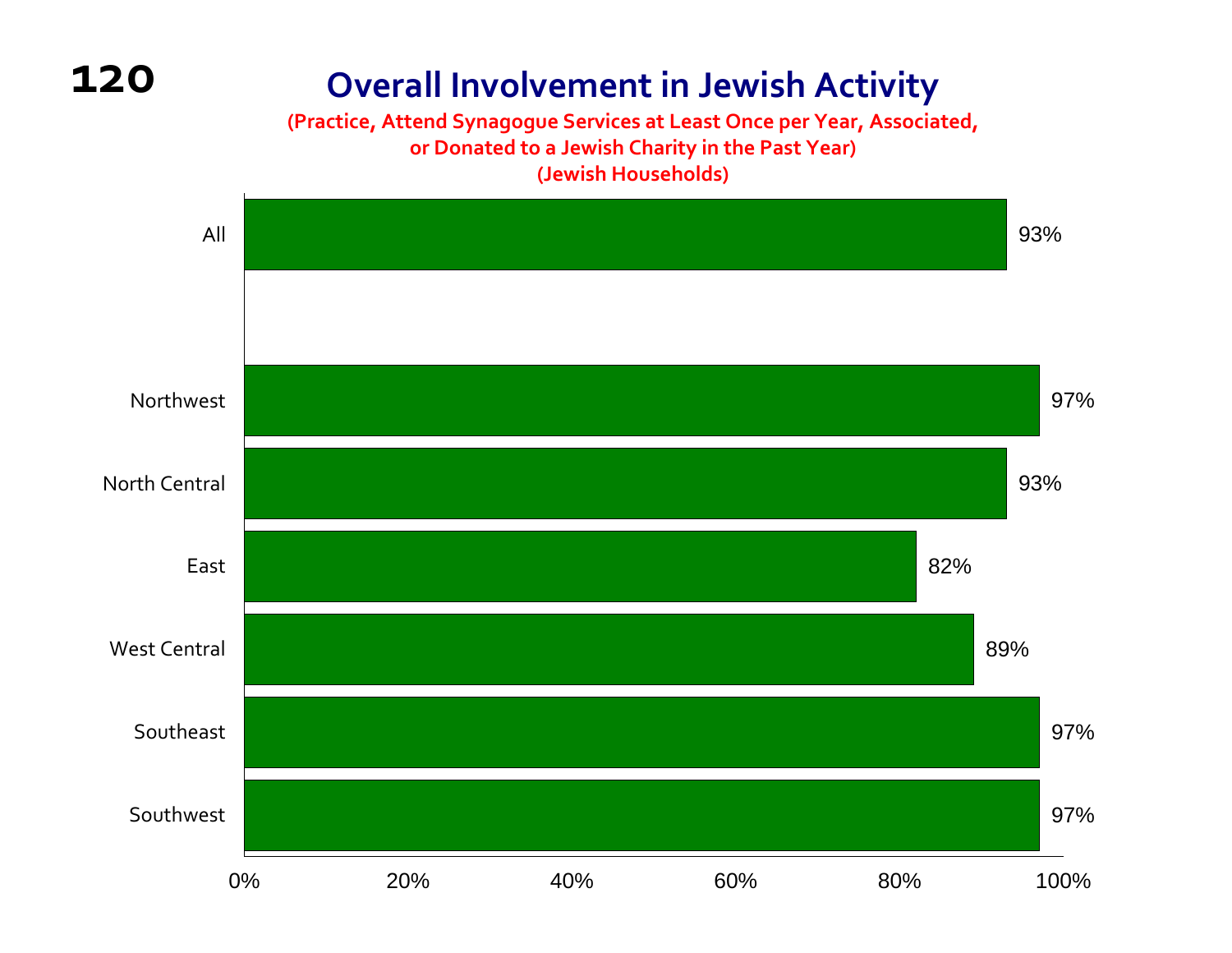**(Practice, Attend Synagogue Services at Least Once per Year, Associated, or Donated to <sup>a</sup> Jewish Charity in the Past Year) (Jewish Households)**

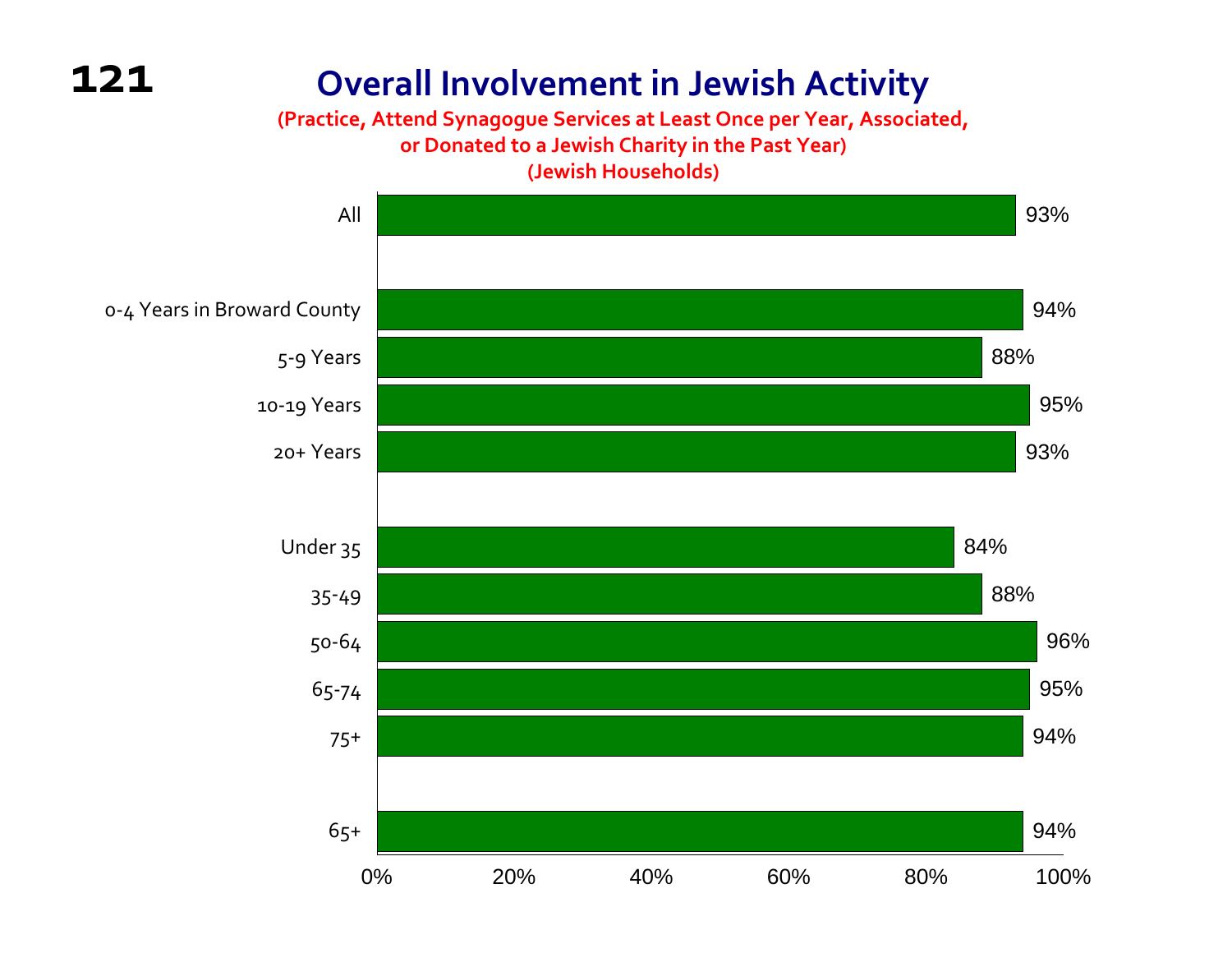#### **(Practice, Attend Synagogue Services at Least Once per Year, Associated, or Donated to <sup>a</sup> Jewish Charity in the Past Year)**

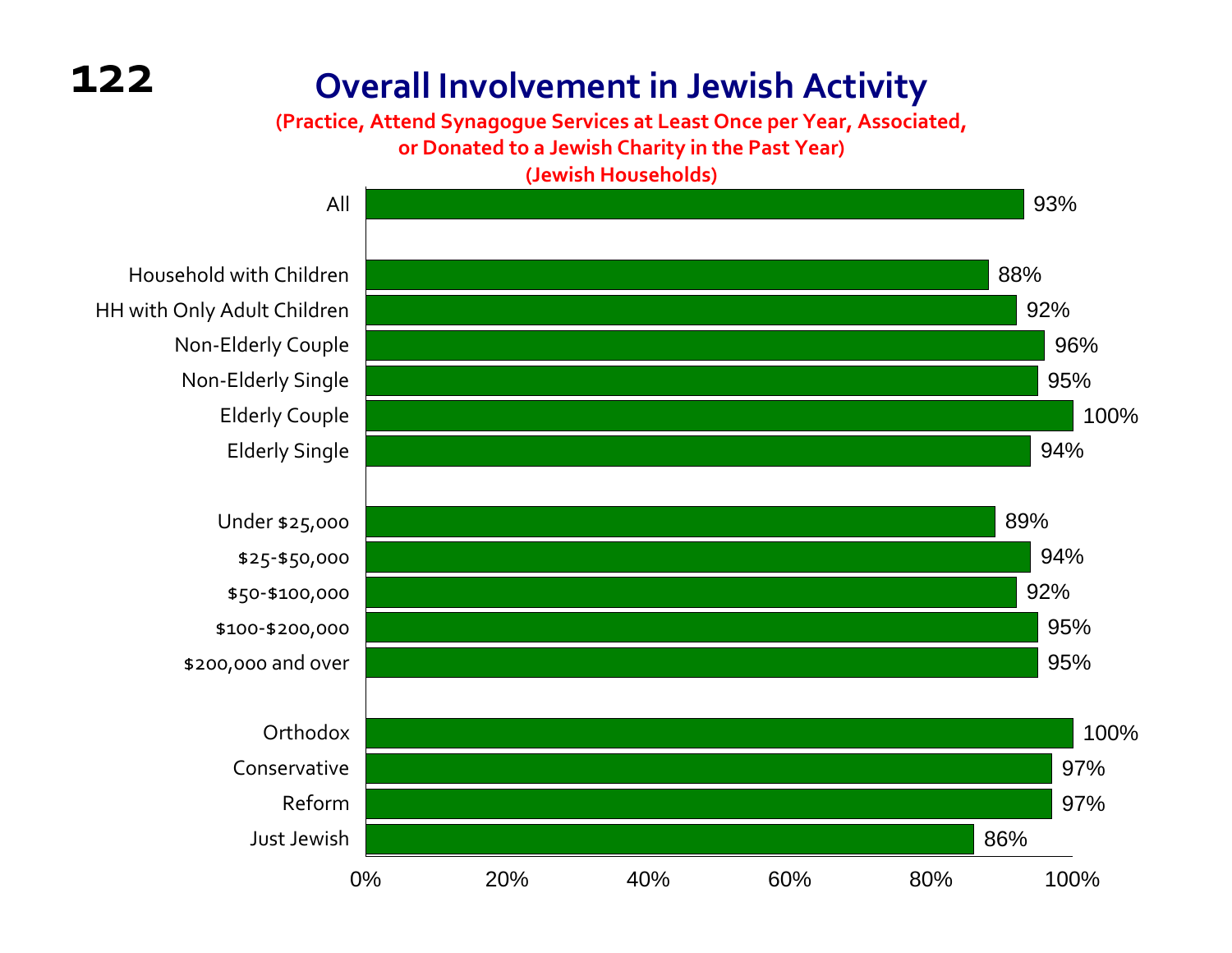**(Practice, Attend Synagogue Services at Least Once per Year, Associated,**

**or Donated to <sup>a</sup> Jewish Charity in the Past Year)**